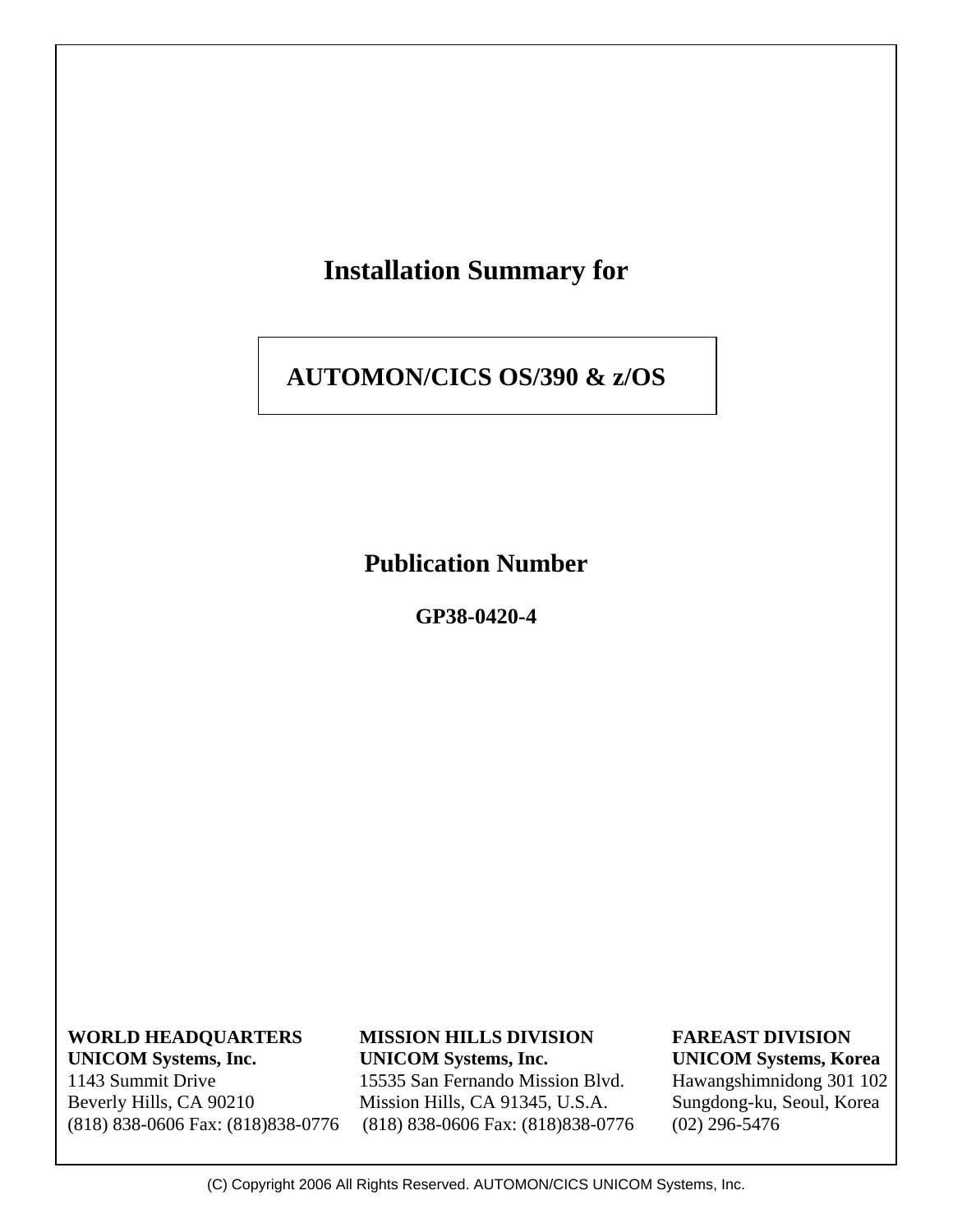# **AUTOMON/CICS INSTALLATION**

# **A) MACHINE-READABLE MATERIAL**

## **1) DISTRIBUTION TAPE:**

AUTOMON/CICS is distributed on an IBM standard, Cart, 6250 or 1600 BPI IEBCOPY format tape reel. The feature number on the tape indicates the tape density.

| <b>FEATURE</b> # | <b>DENSITY</b> | <b>PRODUCT</b>      | <b>OPER SYSTEMS</b> |
|------------------|----------------|---------------------|---------------------|
| OT38-0420-1      | 6250           | <b>AUTOMON/CICS</b> | $OS/390$ , $z/OS$   |
| OT38-0420-2      | 1600           | <b>AUTOMON/CICS</b> | $OS/390$ , $z/OS$   |
| OC38-0420-3      | <b>CART</b>    | <b>AUTOMON/CICS</b> | $OS/390$ , $z/OS$   |

## **2) DISTRIBUTION TAPE CONTENTS**

| FILE#          | <b>FILE NAME</b>            | <b>DESCRIPTION</b>                       |
|----------------|-----------------------------|------------------------------------------|
|                | UNICOM.INSTLIB              | <b>Installation JCL</b>                  |
| $\overline{2}$ | UCCF.V420.AUTHLIB           | <b>UCCF/Server Subsystem</b>             |
| 3              | UNICOM.CENTRAL.V420.LOADLIB | Load Library                             |
| $\overline{4}$ | UNICOM.CENTRAL.V420.REXX    | <b>REXX Library</b>                      |
| 5              | UNICOM.CENTRAL.V420.HELP    | Help File                                |
| 6              | UNICOM.CENTRAL.V420.PANELS  | Panel Library                            |
| 7              | UNICOM.V420.LICENSE         | License Library                          |
| 8              | UNICOM.CENTRAL.V420.SAMPLE  | Sample Library                           |
| 9              | AUTOMON.LA.V420.LOADLIB     | <b>AUTOMON Log Analyzer Load Library</b> |
| 10             | AUTOMON.LA.V420.IVPLIB      | <b>AUTOMON Log Analyzer IVP Library</b>  |
| 11             | AUTOMON.LA.V420.CSHCMACD    | <b>CICS</b> Message File                 |
| 12             | AUTOMON.CICSTS32.LOADLIB    | <b>AUTOMON CICS TS 3.2 Load Library</b>  |
| 13             | AUTOMON.CICSTS31.LOADLIB    | <b>AUTOMON CICS TS 3.1 Load Library</b>  |
| 14             | AUTOMON.CICSTS23.LOADLIB    | <b>AUTOMON CICS TS 2.3 Load Library</b>  |
| 15             | AUTOMON.CICSTS22.LOADLIB    | <b>AUTOMON CICS TS 2.2 Load Library</b>  |
| 16             | AUTOMON.CICSTS13.LOADLIB    | <b>AUTOMON CICS TS 1.3 Load Library</b>  |
| 17             | AUTOMON.CICSTS12.LOADLIB    | <b>AUTOMON CICS TS 1.2 Load Library</b>  |
| 18             | AUTOMON.CICSTS11.LOADLIB    | <b>AUTOMON CICS TS 1.1 Load Library</b>  |
|                |                             |                                          |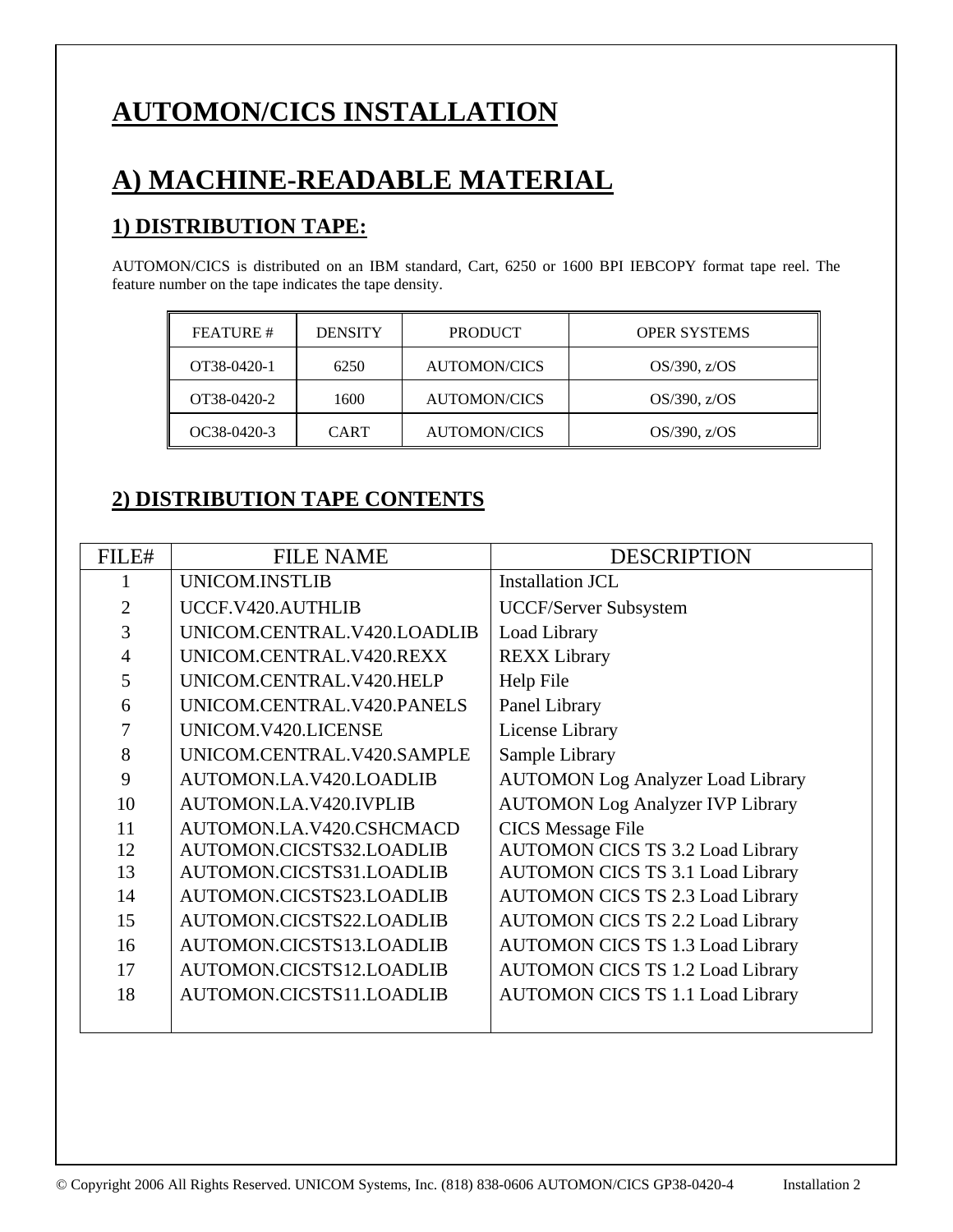# **B) INSTALLATION STEPS**

AUTOMON/CICS libraries are distributed in IEBCOPY format. IEBCOPY is described in the OS/VS MVS Utility Manual.

# **1) UNLOAD INSTALLATION LIBRARY**

The following sample JCL will unload the UNICOM installation and licensing libraries from tape to a DASD device of your choice. A different BLKSIZE can be specified on the DCB and SPACE statements if desired, in which case the space allocation may need to be adjusted.

- 1. You should follow your system naming conventions to replace UNIT=TAPE with input tape drive name and replace UNIT=uuuu with DASD devices for output datasets.
- 2. You should replace VOL=SER=vvvvvv with a suitable volume serial number.
- 3. You can change the output dataset name to meet the naming conventions of your environment.

```
//UNLOAD JOB ,'UNLOAD UNICOM INSTALLATION LIBRARY',CLASS=A 
//UNLOAD EXEC PGM=IEBCOPY 
//SYSPRINT DD SYSOUT=* 
//IN1 DD UNIT=TAPE,DSN=UNICOM.INSTLIB, 
// DISP=OLD,LABEL=(1,SL,EXPDT=98000), 
// VOL=(,RETAIN,SER=UNICOM) 
//IN2 DD UNIT=TAPE,DSN=UNICOM.V420.LICENSE, 
// DISP=OLD,LABEL=(7,SL,EXPDT=98000), 
// VOL=(,RETAIN,SER=UNICOM) 
//OUT1 DD UNIT=uuuu,DSN=UNICOM.INSTLIB, 
// DISP=(,CATLG), 
// DCB=(RECFM=FB,LRECL=80,BLKSIZE=4000), 
// SPACE=(CYL,(7,1,25)),VOL=SER=vvvvvv 
//OUT2 DD UNIT=uuuu,DSN=UNICOM.V420.LICENSE, 
// DISP=(,CATLG), 
// DCB=(RECFM=VB,LRECL=255,BLKSIZE=6065), 
// SPACE=(TRK,(2,1,2)),VOL=SER=vvvvvv 
//SYSIN DD * 
C I = ((IN1, R)), O = OUT1C I = ((IN2, R)), O = OUT2/*
```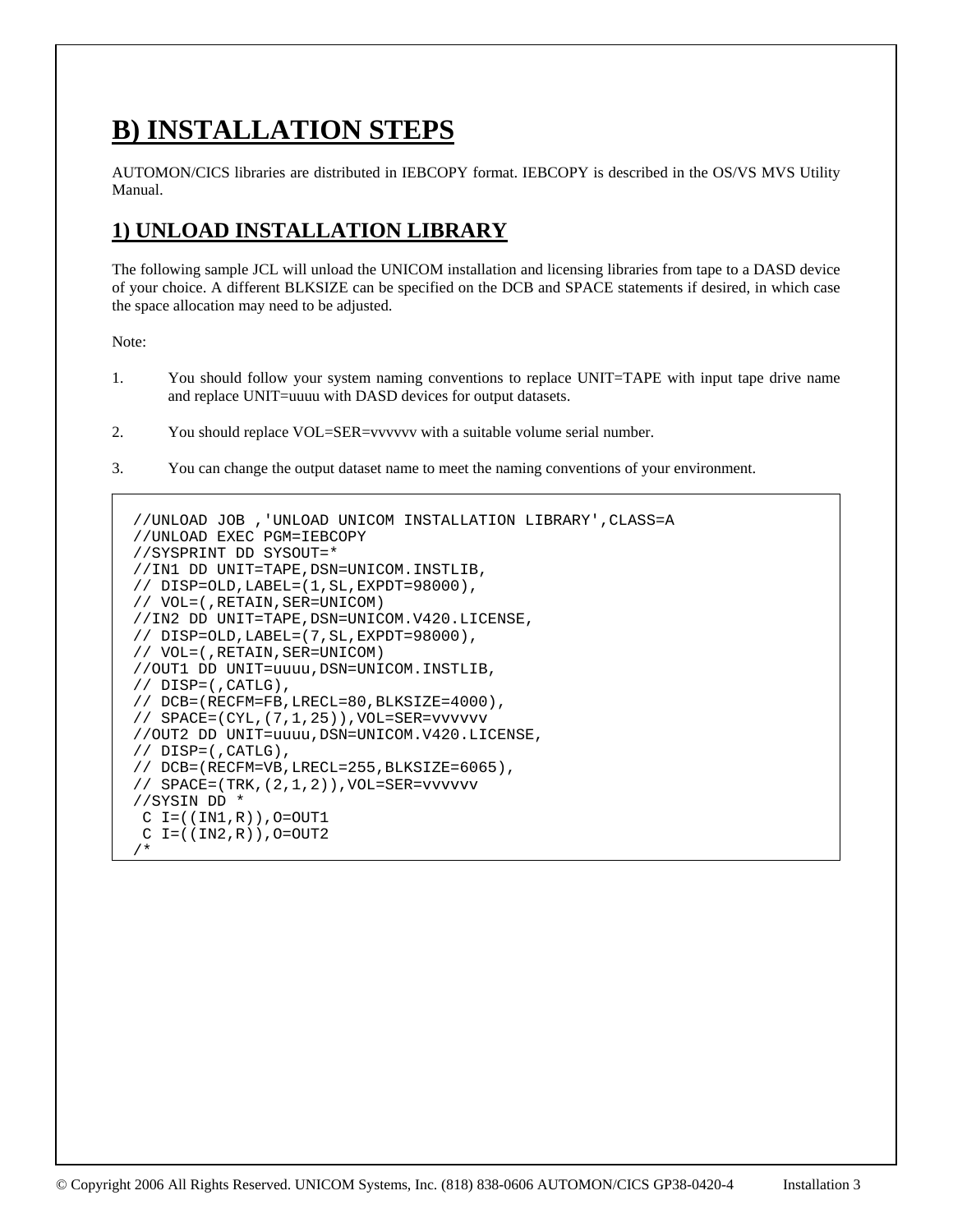## **2) UNLOAD AUTOMON/CICS LIBRARIES**

This JCL will allow the user to download the AUTOMON/CICS libraries which are required by AUTOMON/CICS to function properly. You only need to download the libraries which pertain to the CICS release(s) at your installation. This job uses a BLKSIZE of 4000. A different BLKSIZE can be specified on the DCB and SPACE statements if desired, in which case the space allocation might need adjusting. A copy of this JCL may be found in the UNICOM.INSTLIB in member @38IEBCO.

- 1. You should follow your system naming conventions to replace UNIT=TAPE with input tape drive name and replace UNIT=uuuu with DASD devices for output datasets.
- 2. You should replace VOL=SER=vvvvvv with a suitable volume serial number.
- 3. You should be careful in your selection of dataset name prefix, because it will be the same for all of the product libraries.
- 4. You should replace xxx with the CICS release(s) which are installed at your site. Also change the LABEL=(??,SL) to reflect the file # which corresponds with the load library of the CICS release.(Refer to "Distribution Tape Contents" for the file sequence number). For each CICS release running at your installation, you should download the corresponding AUTOMON/CICS load library.

```
//UNLOAD JOB ,'UNLOAD AUTOMON/CICS LIBRARIES',CLASS=A 
//UNLOAD EXEC PGM=IEBCOPY 
//SYSPRINT DD SYSOUT=* 
//IN1 DD UNIT=TAPE,DSN=AUTOMON.CICSxxx.LOADLIB,DISP=OLD, 
// LABEL=(??,SL,EXPDT=98000), 
// VOL=(,RETAIN,SER=UNICOM) 
//OUT1 DD UNIT=uuuu,DSN=AUTOMON.CICSxxx.LOADLIB, 
// DISP=(,CATLG),DCB=(BLKSIZE=4000), 
// SPACE=(CYL,(3,1,30)),VOL=SER=vvvvvv 
//SYSIN DD * 
C I = ((IN1, R)), O=OUT1
/*
```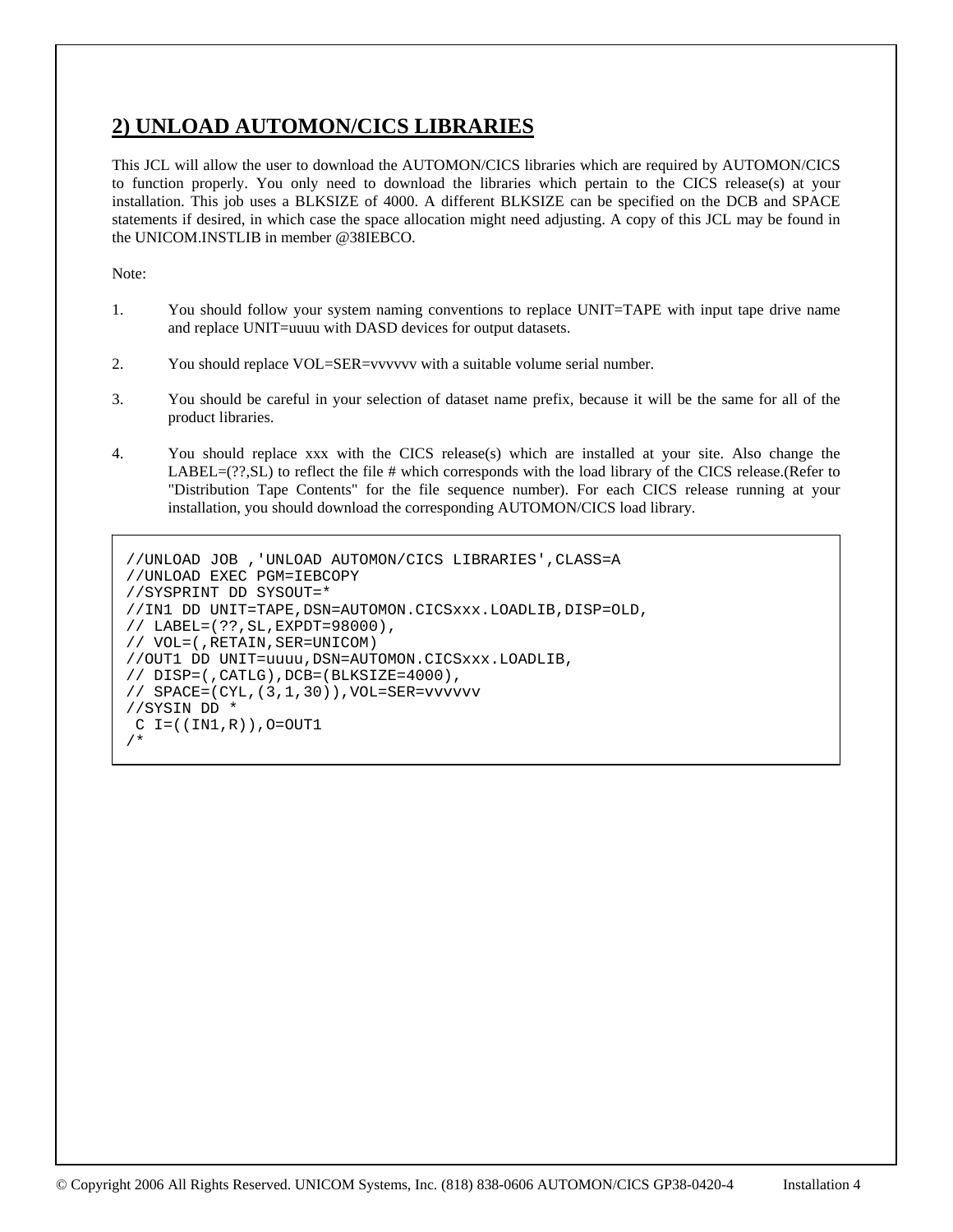## **3) UNLOAD UCCF/SERVER**

The Universal Command Control Facility (UCCF) server subsystem task will issue a number of Authorized MVS commands. UCCF/Server is a proprietary product, which must be licensed separately from AUTOMON/CICS. UCCF/Server enhances AUTOMON/CICS product functions in several areas when the two products are active.

These functions include:

- 1.) Enhanced Loop Kill Abilities
- 2.) The ability to optionally generate an MVS SDUMP at the time that AUTOMON/CICS detects a Storage Violation or System Crash Condition.
- 3.) The ability to issue Console Commands directly from AUTOMON/CICS.

#### **WARNING**:

- 1.) This is an optional feature which performs various authorized MVS functions. The UCCF.V420.AUTHLIB must be included in the APF list in order for these functions to be available. Implementation of these features is at the discretion of the user.
- 2.) In the event of a loop in a non-CICS module (ie. DB2, DL1 programs) associated with the CICS system. The possibility exists that AUTOMON/CICS may not be able to cancel the looping transaction unless the UCCF/Server subsystem task has been activated.
- 3.) The UCCF/Server subsystem task requires MVS/ESA and TSO/E V2.

The following sample JCL will unload the tape file containing the UCCF/Server load library to a DASD device of your choice, using a BLKSIZE of 4000. A different BLKSIZE can be specified on the DCB and SPACE statements if desired, in which case the space allocation might need adjusting. If the user elects not to install the UCCF/Server please skip to Step 7 of the AUTOMON/CICS installation steps.

- 1. The following JCL can be found in member @38IEBC1 of the UNICOM installation library.
- 2. You should follow your system naming conventions to replace UNIT=TAPE with input tape drive name and replace UNIT=uuuu with DASD devices for output datasets.
- 3. You should replace VOL=SER=vvvvvv with a suitable volume serial number.
- 4. You should be careful in your selection of dataset name prefix, because it will be the same for all of the product libraries.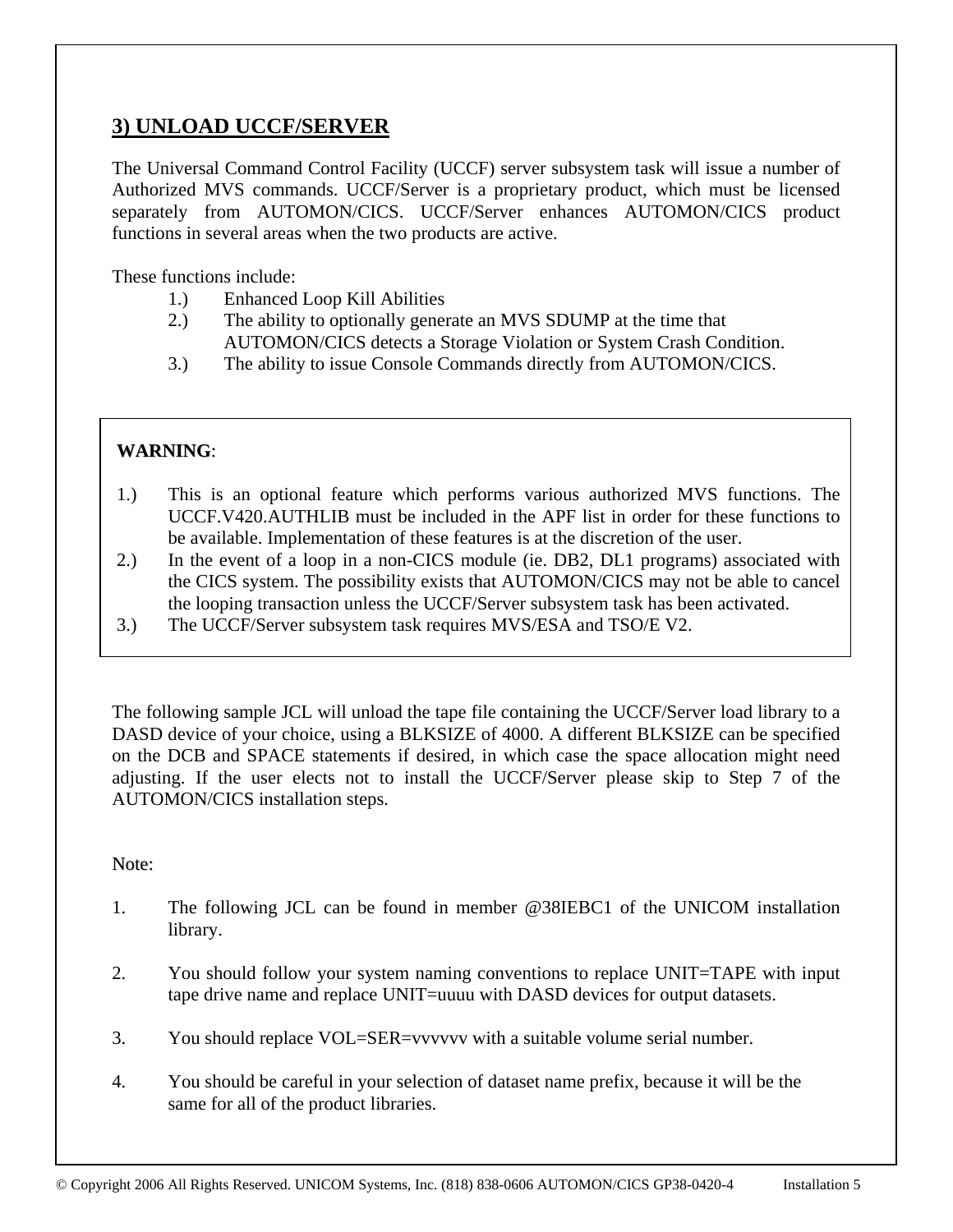```
 //UNLOAD JOB ,'UNLOAD UCCF/SERVER',CLASS=A 
 //UNLOAD EXEC PGM=IEBCOPY 
 //SYSPRINT DD SYSOUT=* 
 //IN1 DD UNIT=uuuu,DSN=UCCF.V420.AUTHLIB,DISP=OLD, 
 // LABEL=(2,SL,EXPDT=98000), 
 // VOL=(,RETAIN,SER=UNICOM) 
 //OUT1 DD UNIT=uuuu,DSN=UCCF.V420.AUTHLIB, 
 // DISP=(,CATLG),DCB=(BLKSIZE=4000), 
 // SPACE=(CYL,(2,1,30)),VOL=SER=vvvvvv 
 //SYSIN DD * 
C I = ((IN1, R)), O = OUT1 /*
```
# **4) AUTHORIZE LIBRARY**

The Universal Command Control Facility (UCCF/Server) is optional, it requires Authorized Program Facility(APF) authorization.

Note:

- 1. To authorize the UCCF/Server load library, add "UCCF.V420.AUTHLIB" into member IEAAPFxx of SYS1.PARMLIB.
- 2. The above authorization definitions will take effect after next system IPL.

## **5) ALLOCATE UCCF/SERVER LOG FILE**

The UCCF/Server requires the allocation of a System Log File. This is a physical sequential file with the following attributes:

| 1) RECFM=FBA      | - Record format         |
|-------------------|-------------------------|
| 2.) LRECL= $121$  | - Logical Record Length |
| 3.) BLKSIZE=23474 | - Block size            |

The file should be allocated with 1 track as both the primary and secondary allocations. This file may be allocated through TSO or by submitting a job stream to allocate the file.

The file name for the UCCF/Server Log File must match file name specified by the DD card 'CSHLOG' in the JCL to start the UCCF/Server subsystem task, please reference the example on page 16.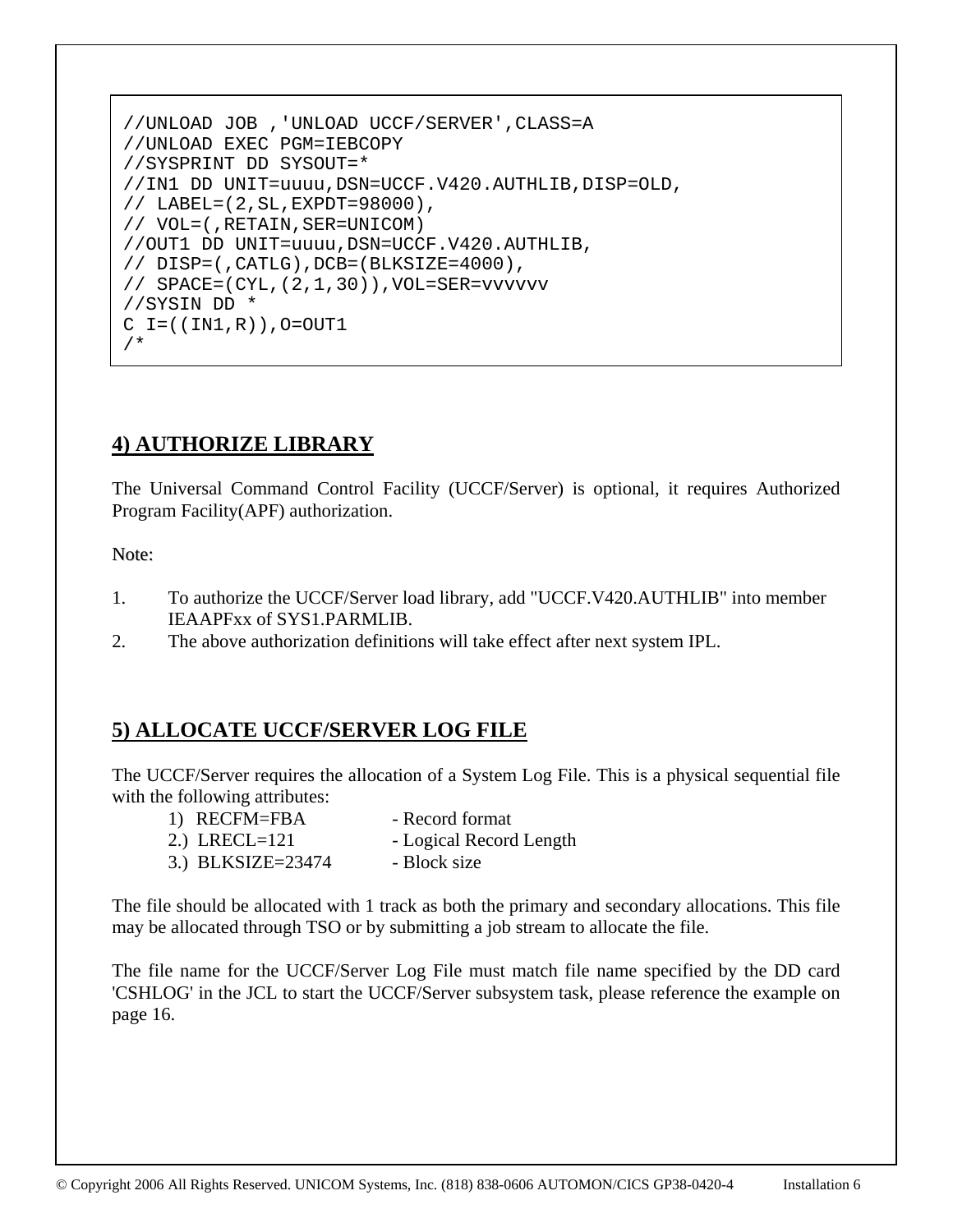## **6) DEFINE SYSTEM DEFINITION FILE**

The AMON501 VSAM dataset is required as a UCCF/Server system file. If your installation is using UNICOM/CENTRAL you should register this product using the UNICOM/CENTRAL administration function. If you do not have UNICOM/CENTRAL installed at your installation a sample JCL is provided in UNICOM.INSTLIB(@00A501). Change the JCL to suit the requirements of your installation. A different CISIZE can be specified if desired, in which case the space allocation may need to be adjusted.

Note:

- 1. The JCL to follow can be found in member @00A501 of the UNICOM installation library.
- 2. You should replace VOL=SER=vvvvvv with a suitable volume serial number.
- 3. You should change the VSAM dataset name to meet the naming convention of your environment.
- 4. Member INITIAL of the UNICOM.V420.LICENSE dataset is normally pre-coded with installation codes valid for the duration of your trial.
- 5. After this JOB is successfully executed, the system definition file will be defined and initialized with default data.

## **Registering UCCF/Server for NON-UNICOM/CENTRAL Users**

```
//CSHVSAM JOB ,'IDCAMS-UNICOM PRODUCT REGISTRATION',CLASS=A 
//DEFINE EXEC PGM=IDCAMS,REGION=4096K 
//IN501 DD DISP=SHR,DSN=UNICOM.V420.LICENSE(INITIAL) 
//SYSPRINT DD SYSOUT=* 
//SYSIN DD * 
 DELETE UNICOM.CENTRAL.AMON501 
 DEFINE CLUSTER (NAME(UNICOM.CENTRAL.AMON501) – 
       SHR(3 \ 3)) - DATA (NAME(UNICOM.CENTRAL.AMON501.DATA) UNIQUE – 
        CYLINDERS(5 2) VOLUME(??????) CISZ(8192) – 
        FSPC(10 10) KEYS(10 0) RECSZ(256 16000)) – 
        INDEX (NAME(UNICOM.CENTRAL.AMON501.INDEX) UNIQUE – 
        CYLINDERS(1 1) VOLUME(??????)) 
 REPRO INFILE(IN501) OUTDATASET(UNICOM.CENTRAL.AMON501) 
/*
```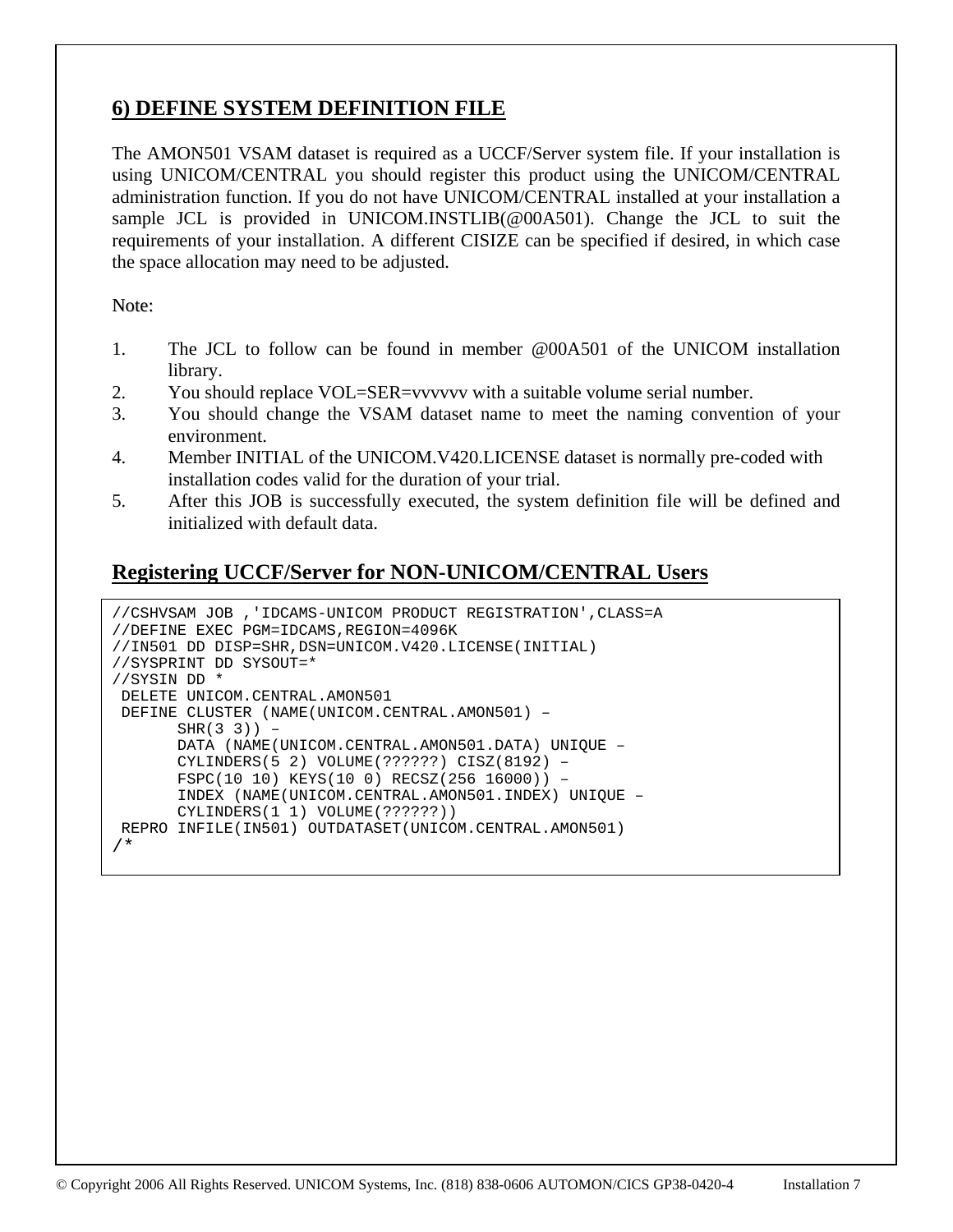# **7) CREATE UCCF/SERVER START-UP PROC**

The following sample JCL may be used to start the UCCF/Server Subsystem as a started task. The job stream to start the subsystem is located in UNICOM installation library member @00PROC and must meet the following requirements:

- 1. The STEPLIB must point to the UCCF.V420.AUTHLIB When the UCCF.V420.AUTHLIB is not in the link list.
- 2. The library pointed to by STEPLIB must have been previously included in the Authorized Program Facility (APF) list.
- 3. CSHLOG must exist and must point to the UCCF/Server subsystem log file allocated during installation.
- 4. CSH00SIP can either be initiated as a started task using the MVS START command, which is recommended, or submitted as a batch job. The SYSNAME start-up parameter specifies the name to be assigned to the UCCF/Server subsystem task. The SYSNAME parameter identifies the UCCF/Server subsystem to AUTOMON/CICS. The SYSNAME PARM must be a unique 4-byte subsystem name.

### **JCL to Start UCCF/Server Subsystem**

 //\*+=========================================================+\* //\*| THIS JOB IS OPTIONAL //\*| IF YOU START THIS JOB, AUTOMON/CICS WILL ISSUE VARIOUS //\*| APF AUTHORIZED MVS ACTION COMMANDS. COMMANDS SUCH AS:  $//*|$  . AUTHORIZED LOOP KILL //\*| . SDUMP - SVC DUMP<br>//\*| . MGCR - CONSOLE CO . MGCR - CONSOLE COMMANDS  $1/$ \*| ("STEPLIB" NEEDS TO BE INCLUDED IN THE APF LIST) //\*+=========================================================+\* //CSH00SIP PROC //\*+=========================================================+\* //\*| START UCCF/SERVER ADDRESS SPACE //\*+=========================================================+\* //CSH00SIP EXEC PGM=CSH00SIP,TIME=1440, // PARM='SUBSYS(UCCF),MAXCICS(32),MAXUSER(32)' //STEPLIB DD DISP=SHR,DSN=UCCF.V420.AUTHLIB //CSHRPL DD DISP=SHR,DSN=UCCF.V420.AUTHLIB //CSHLOG DD DISP=SHR,DSN=UCCF.SUBSYS.LOG //AMON501 DD DISP=SHR,DSN=UNICOM.CENTRAL.AMON501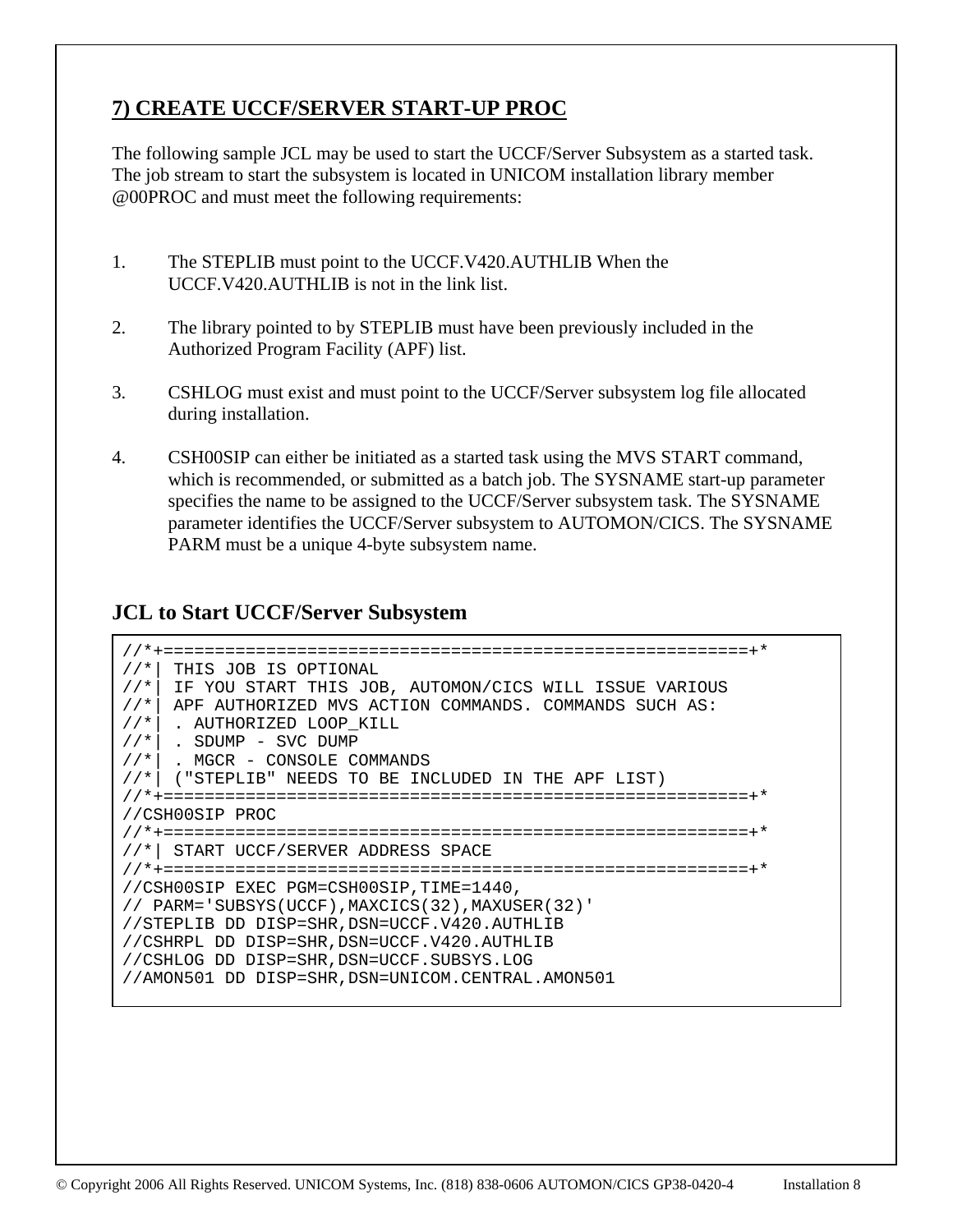## **8) DEFINE UMON001 VSAM FILE**

The UMON001 VSAM dataset is required as an AUTOMON/CICS system file. A sample JCL is provided in UNICOM.INSTLIB:

#### Members in UNICOM.INSTLIB:

| UMON001:  | Default system entries and messages (Upper/lower case)      |
|-----------|-------------------------------------------------------------|
| UMON01U:  | Default system entries and messages (Upper case)            |
| UMON001R: | Updated Messages only for existing users (Upper/lower case) |
| UMON01UR: | Updated Messages only for existing users (Upper case)       |

First time users MUST use UMON001 or UMON01U. Existing users may use UMON01U or UMON01UR to refresh the messages. Change the JCL to suit the requirement of your installation. A different CISIZE can be specified if desired, in which case the space allocation might need adjusting.

- 1. You only need to define one UMON001 file for unlimited CICS address spaces.
- 2. A different CISIZE, SHR and SPACE parameters can be specified if desired.
- 3. The UMON001 VSAM file should be defined locally with read and browse capabilities in all regions. The user should then select a region from which all updates to the UMON001 file will be made. In the region selected, the user should define the UMON001 file with the additional capabilities of update, add and delete.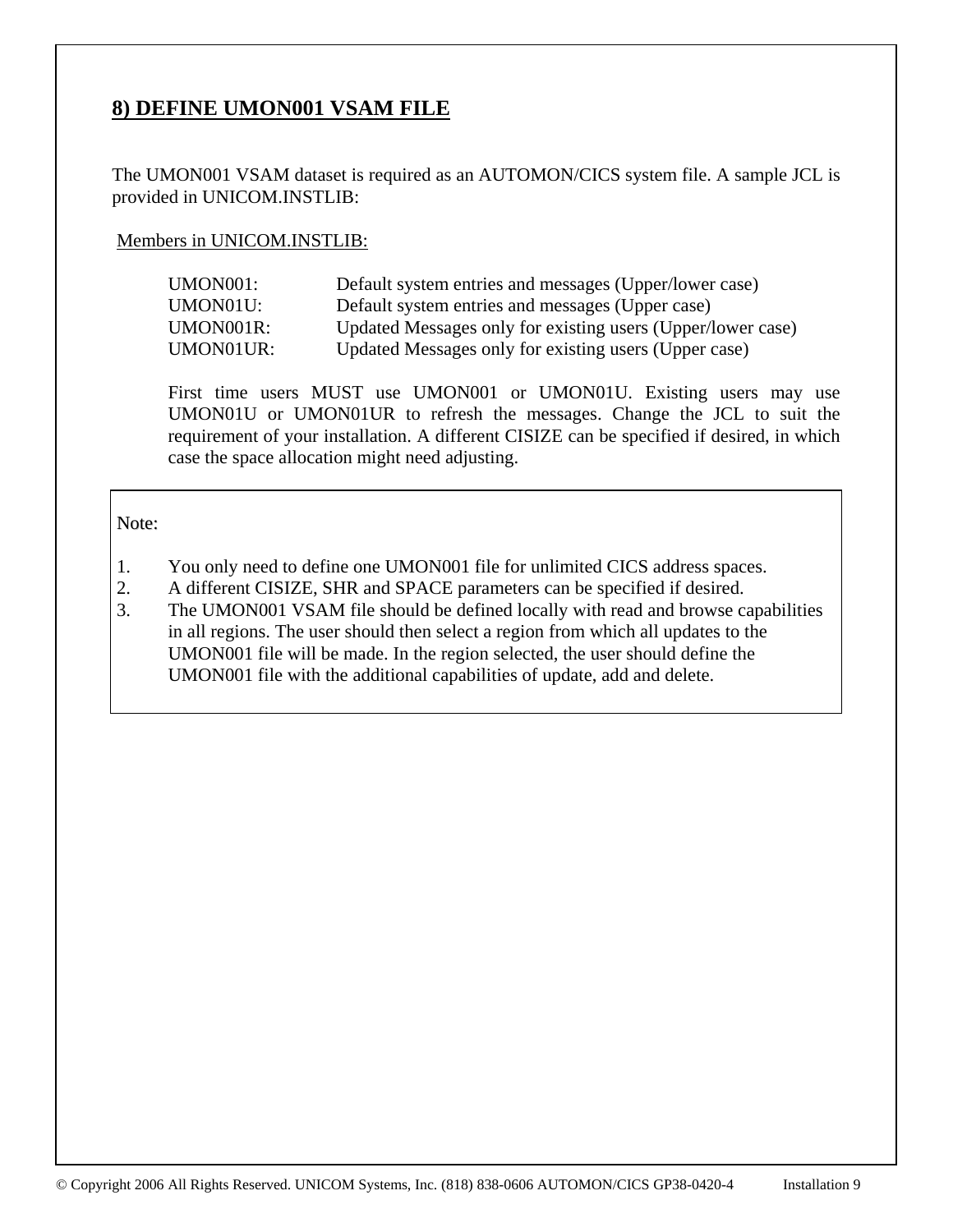# **9) DEFINE AMON001 VSAM FILE**

AMON001 VSAM dataset is required as an AUTOMON/CICS history database. A sample JCL is provided in UNICOM.INSTLIB (AMON001). Change the JCL to suit the requirement of your installation.

- 1. If you wish to monitor multiple CICS regions, residing on different CPUs from a single logon to CICS or TSO/ISPF, then the AMON001 VSAM dataset needs to be allocated on a shared DASD volume.
- 2. A different CISIZE, SHR and SPACE parameters can be specified if desired.
- 3. It is recommended that the AMON001 file be defined as a local FCT entry in the File Owning Region (FOR)-[or an AOR] and defined as remote FCT entries in all other regions that are running AUTOMON/CICS.
- 4. Non-MRO users should consider that the possibility of file corruption to AMON001 exists especially when the file is shared among multiple LPARs. To ensure complete data integrity in a non-MRO environment a separate AMON001 file should be defined for each region in which you install AUTOMON/CICS.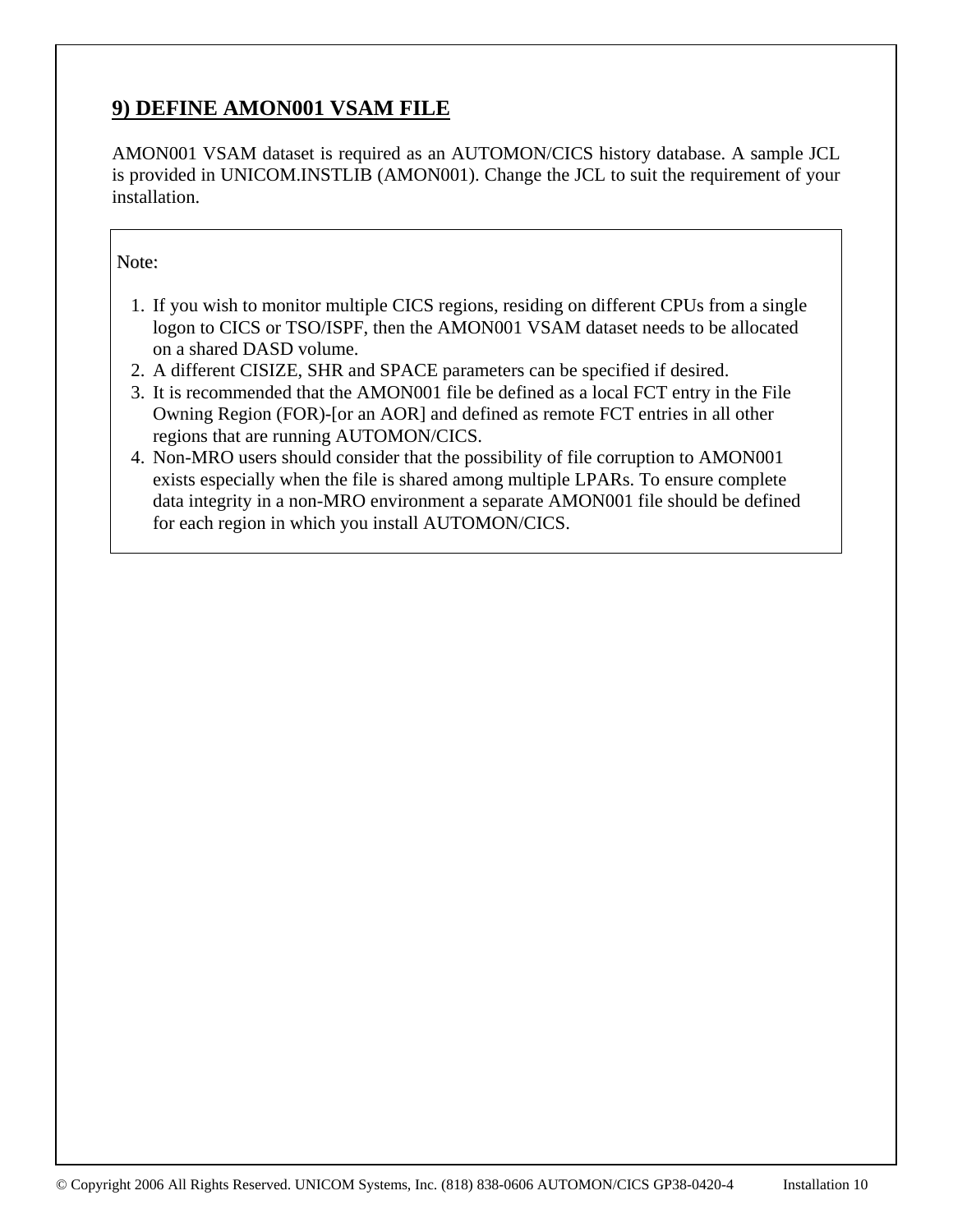## **10) ASSEMBLE CICS TABLES**

The following CICS/VS system tables must be modified and reassembled: (Please see UNICOM.INSTLIB(CSHCSDxx) for RDO definitions).

UNICOM.INSTLIB (CSHCSD62) – for CICS TS 2.2 UNICOM.INSTLIB (CSHCSD63) – for CICS TS 2.3 UNICOM.INSTLIB (CSHCSD64) – for CICS TS 3.1 UNICOM.INSTLIB (CSHCSD65) – for CICS TS 3.2

- DFHPCT
- DFHPPT
- DFHFCT
- DFHPLTPI
- DFHPLTSD
- DFHSIT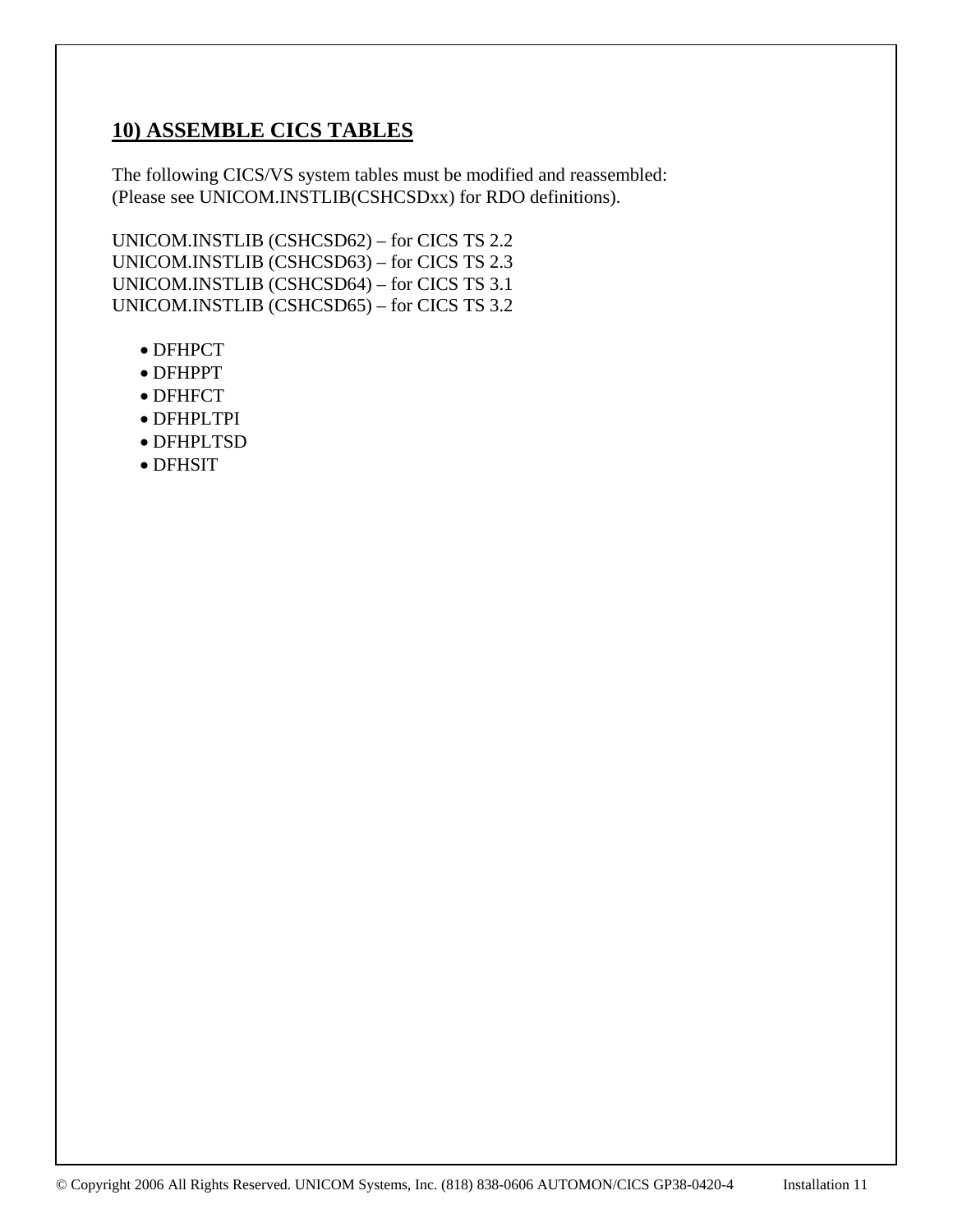# **11) MODIFY CICS START-UP JCL**

a) Add AUTOMON/CICS load library to the DFHRPL - A sample JCL is provided in UNICOM.INSTLIB(@38CICS)

//DFHRPL DD DISP=SHR,DSN=AUTOMON.V420.CICSTS31.LOADLIB

b) If you are using the UCCF/Server subsystem the authorized UCCF/Server load library must be added to the STEPLIB of the CICS start-up JCL.

//STEPLIB DD DISP=SHR,DSN=UCCF.V420.AUTHLIB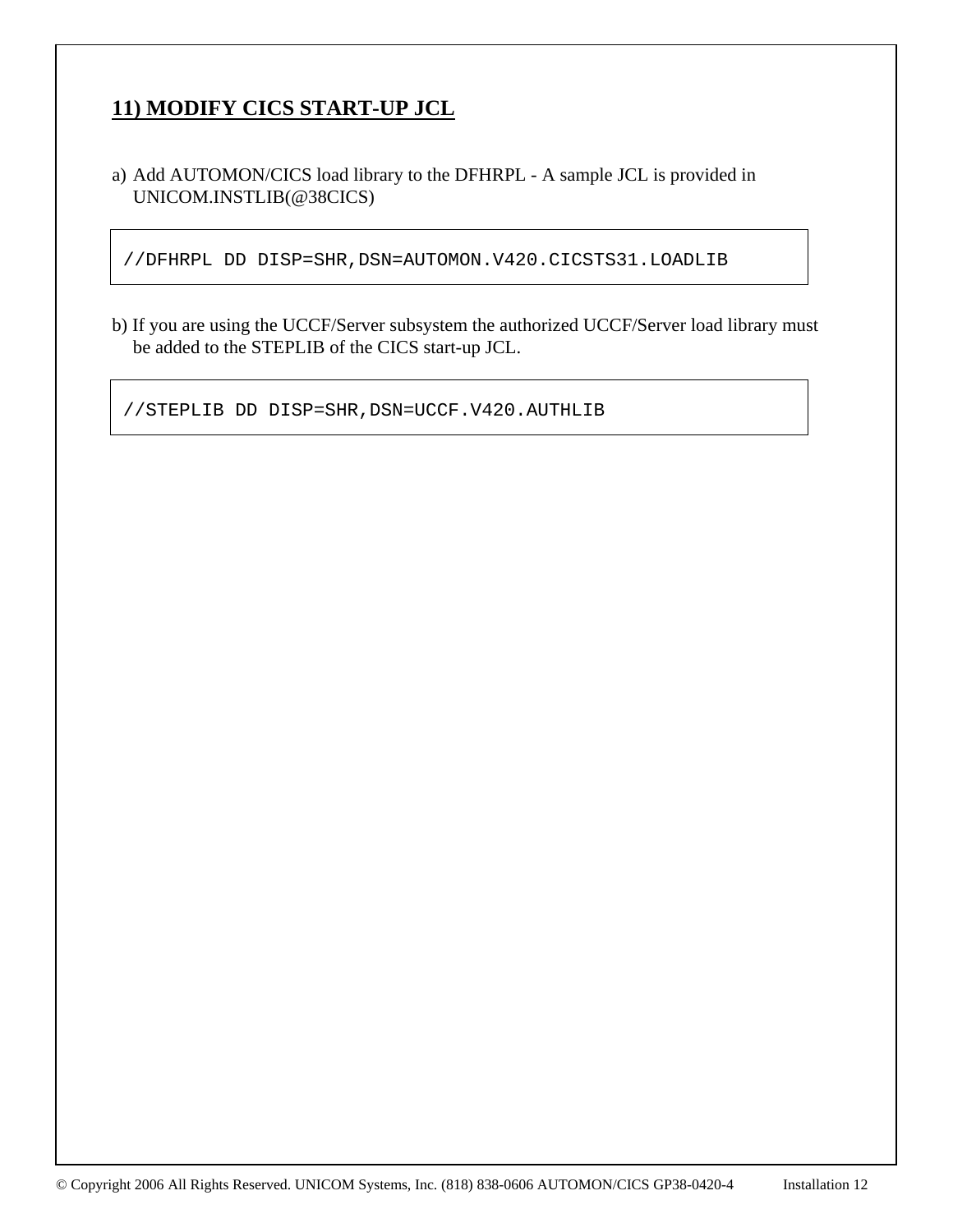## 12) APPLY AMASPZAP

If you are a trial user, please apply zap located in member @38ZAP of the UNICOM.INSTLIB. This member has been pre-coded for trial installation. If you are a licensed user, please apply the ZAP code that is shipped with this installation tape. Change your dataset name as needed in STEP1 of your installed load library name.

Note:

 1. If you have systems products installed in your installation, (eg. TMON, ACF2 etc.) Then you need to exclude AUTOMON/CICS transactions from them. (Transaction IDs=AMON, U\$AM, UMON, AON and AOFF)

# **13) NAME AND PASSWORD**

You will be prompted for a name and password when you sign on to the "*UMON*" transaction. Please enter the following information when the sign on screen is displayed.  $NAME = UNICOM$ PASSWORD = ACE

## **14) PROGRAM SERVICES**

This program is classified as a Licensed Program. Contact your UNICOM Marketing representative or System Engineer (SE) for specific information about available program services.

## **15) STATEMENT OF SUPPORT PROCEDURE**

Report any difficulties you have using this product to your UNICOM SUPPORT CENTER. If an APAR is required, submit the date to the location identified in this publication.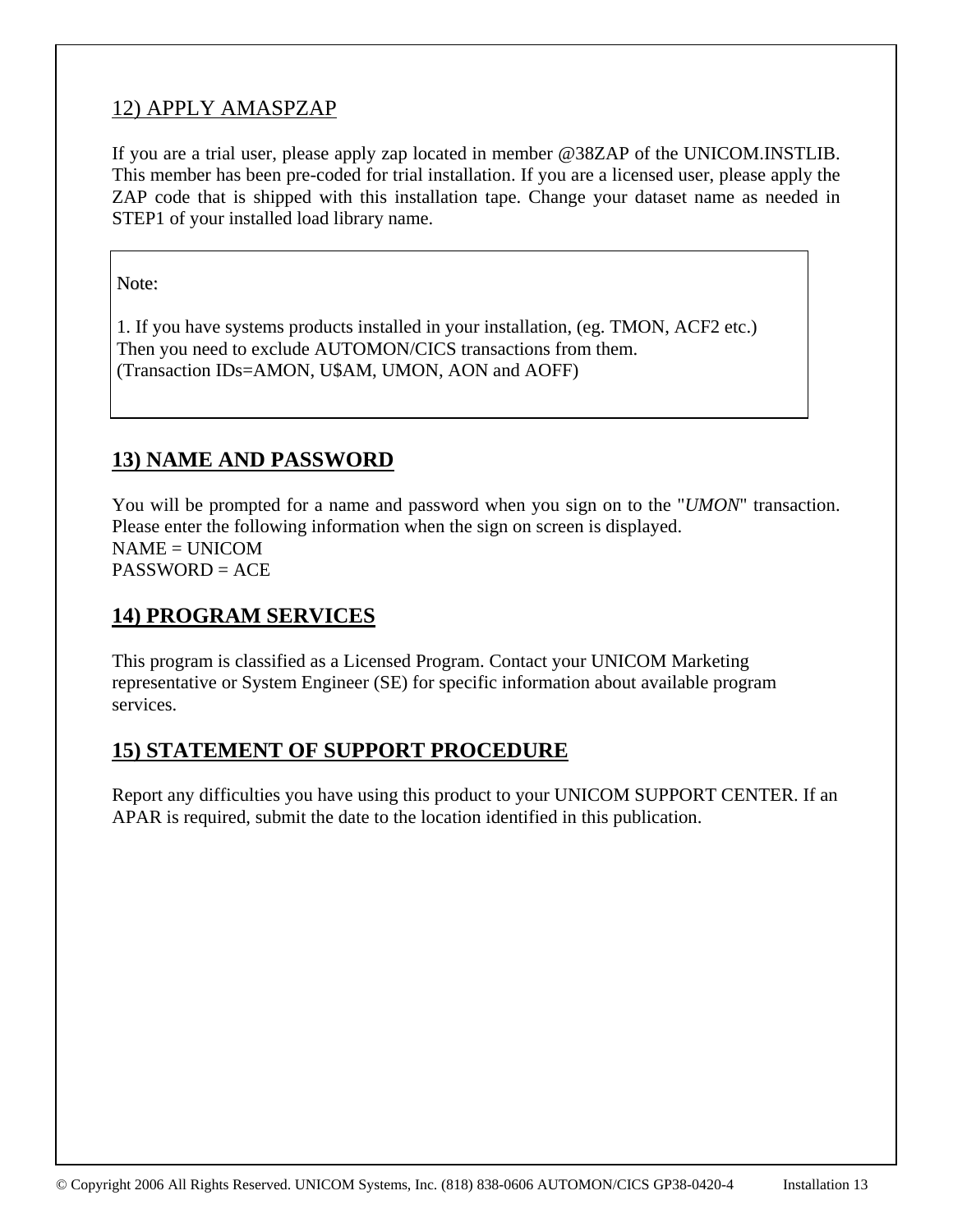# **C) INSTALLATION VERIFICATION PROCEDURE**

AUTOMON/CICS is now fully installed. This section consists of three parts: sign-on instruction, verify AUTOMON/CICS base product and verify AUTOMON/CICS system files.

- Sign-On Instruction
- Verify AUTOMON/CICS base product UMON online transaction AMON interface task Short on storage detection Storage violation detection Loop detection
- Verify AUTOMON/CICS system files UMON001 VSAM file AMON001 VSAM file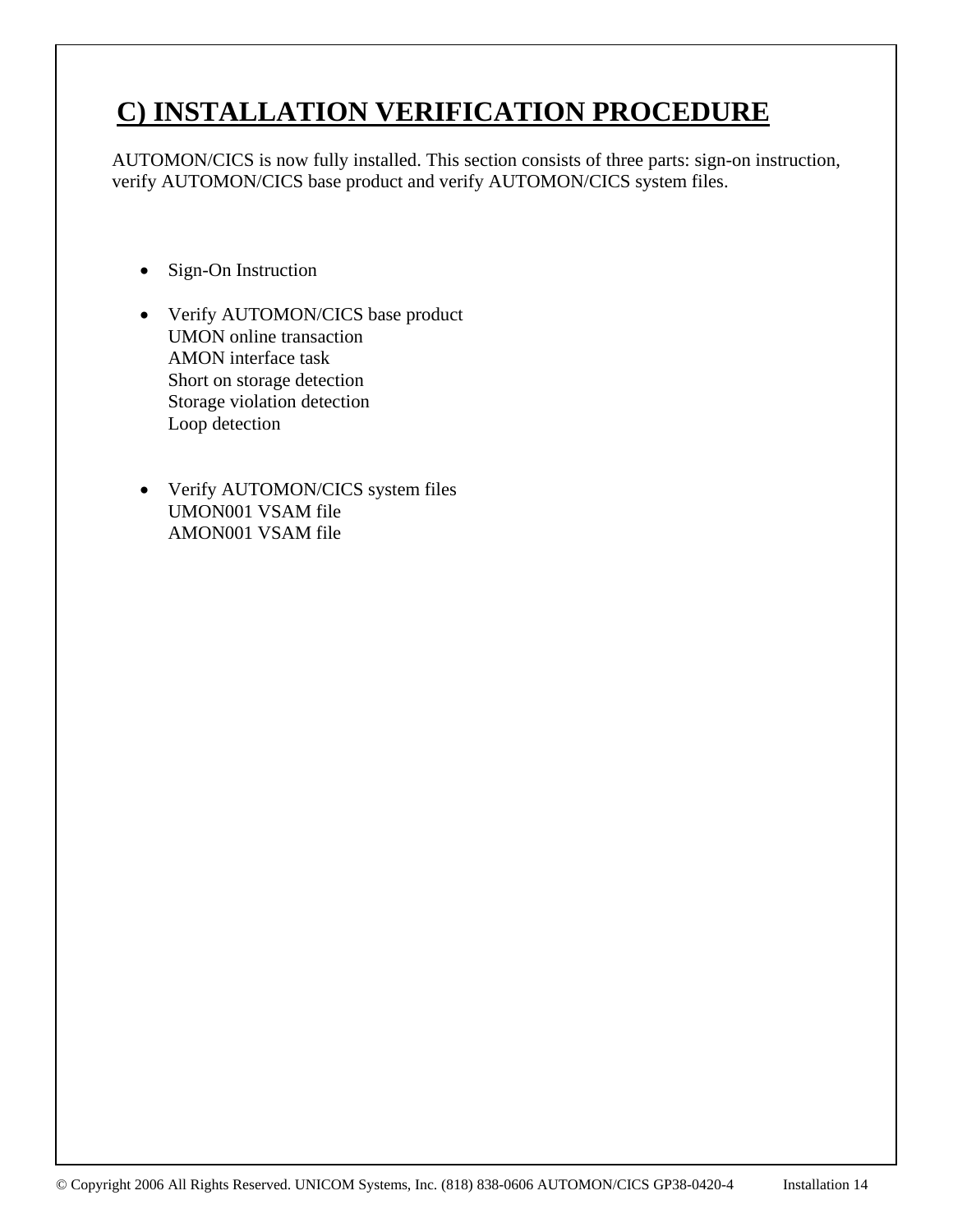## **1) Sign-On Instruction**

- 1.1 Key in "*UMON*", hit Enter.
- 1.2 UMON sign-on menu display.

(WELCOME) \*\*\*SIGN-ON\*\*\* UNIMON/CICS V420 APPLID=CICS640,CICS=640,DATE=2006/02/23,TIME=15:34:25,TERM=4L23,NAME= COPYRIGHT (C) UNICOM SYSTEMS INCORPORATED 1985-2002 AUTOMON/CICS IS A LICENSED PRODUCT COPYING, DISTRIBUTION, MODIFICATION OR ILLEGAL USE WITHOUT THE EXPRESS WRITTEN CONSENT OF UNICOM IS PROHIBITED ALL RIGHTS RESERVED NAME : \_\_\_\_\_\_\_\_ PASSWORD : TYPE NAME AND PASSWORD AND PRESS "ENTER"

PF1=N/A PF2=PRINT PF3/PA1/CLEAR=EXIT

 **PF1=N/A PF2=PRINT PF3/PA1/CLEAR=EXIT** 

1.3 Key in your Name and Password, hit ENTER.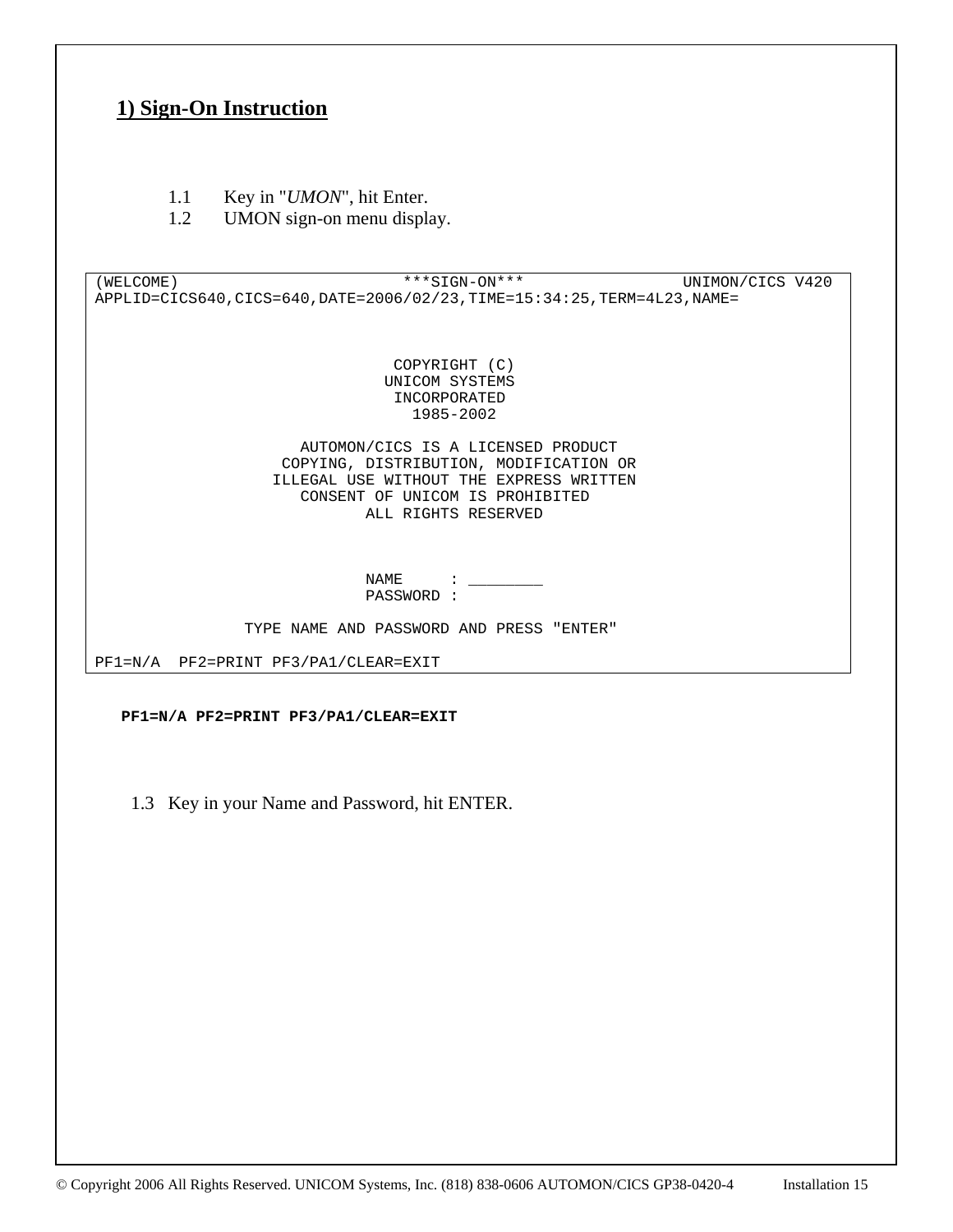1.4 You have now successfully logged on to UMON. This presents the starting point for further activity for AUTOMON/CICS, UNIMON/CICS and UMF/CICS products.

ENTER OPTION ==>  $***$  UNIMON/CICS\*\*\* UNIMON/CICS V420  **APPLID=CICS640,CICS=640,DATE=2006/02/23,TIME=15:37:46,TERM=4L23,NAME=UNICOM** 

| $\Omega$       |                          | PROFILEUNIMON/CICS USER PROFILE                  |
|----------------|--------------------------|--------------------------------------------------|
| 1.             | $\overline{\phantom{0}}$ | CICS/VSDISPLAY CICS/VS STATISTICS                |
| $\overline{2}$ | $\overline{\phantom{a}}$ | TASKSDISPLAY CICS/VS TASKS                       |
| 3              | $\blacksquare$           | STORAGEDISPLAY STORAGE UTILIZATION               |
| 4              | $\sim$                   | RESOURCEDISPLAY RESOURCE STATISTICS              |
| 5.             | $\sim$                   | DATA AREADISPLAY SYSTEM CONTROL BLOCKS           |
| 6.             | $\sim$                   | SERVICE AIDDEBUGGING AND TROUBLE SHOOTING        |
| 7              | $\overline{\phantom{0}}$ | MESSAGESDISPLAY MESSAGES AND ABEND CODES         |
| 8              | $\blacksquare$           | SECURITYDISPLAY/ADD/UPDATE/DELETE SECURITY       |
| $\mathbf{A}$   | $\sim$                   | UMF/0UNICOM MONITORING FACILITY/ONLINE           |
| в              | $\overline{\phantom{0}}$ | UCCF/CICSUNIVERSAL COMMAND CONTROL FACILITY/CICS |
| Е              | $\overline{\phantom{0}}$ | AUTOMON/CICSAUTOMON/CICS                         |
| F              | $\overline{\phantom{0}}$ | IVPPRODUCT INSTALLATION VERIFICATION PROCEDURE   |
| x              | $\blacksquare$           | EXITEND UNIMON/CICS                              |

 **PF1=N/A PF2=PRINT PF3/PA1/CLEAR=EXIT**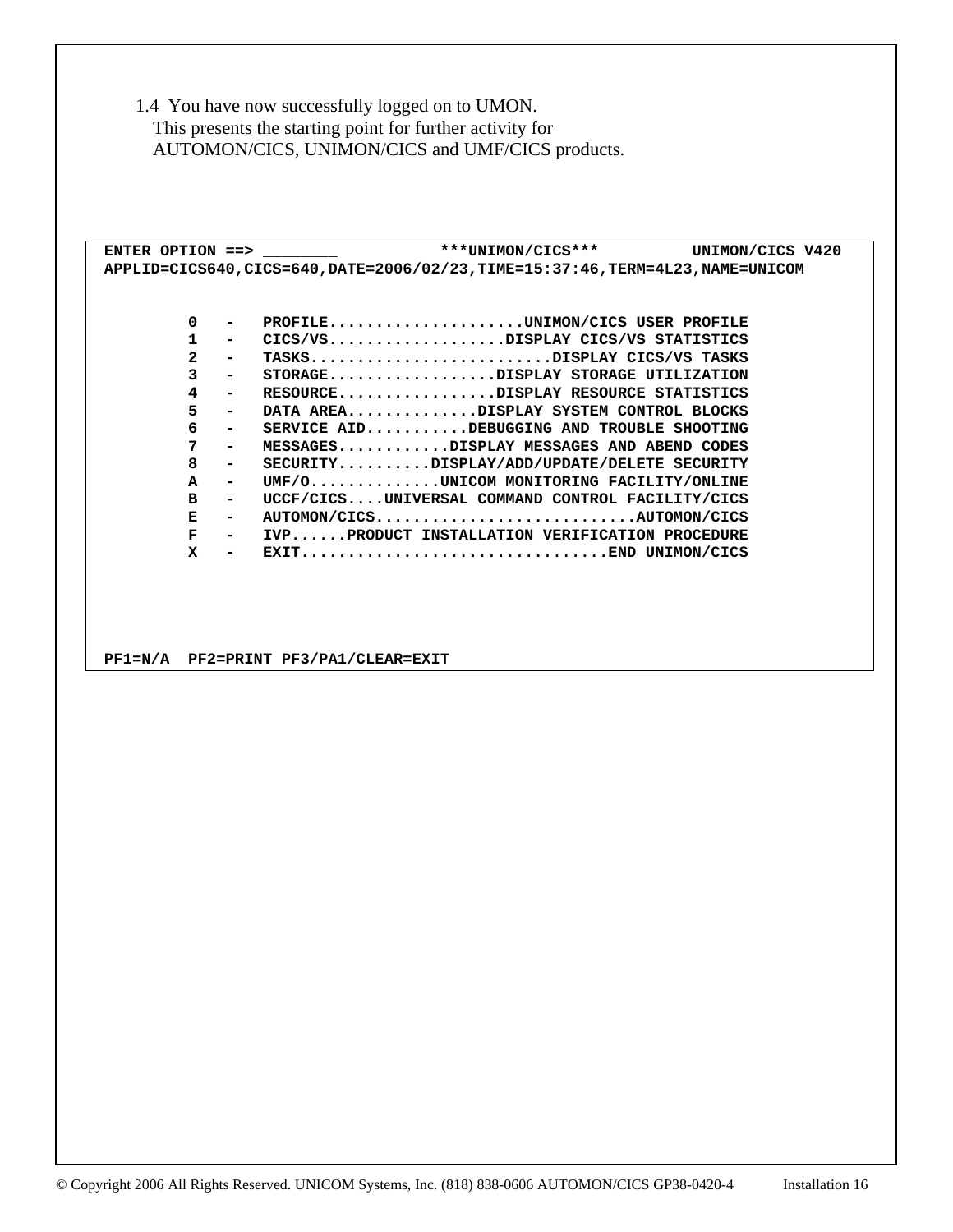## **2) VERIFY AUTOMON/CICS BASE PRODUCT**

#### **Step 1 Activate UCCF/Server.**

Verify that the UCCF/Server task is active. If the UCCF/Server task has not been started, use the PROC created during installation to start the UCCF/Server task.

### **Step 2 Adjust CICS values for the Installation Verification Procedure.**

Type "*=6.4*" in the "*ENTER OPTION ==>*" field and hit ENTER, then type "*SET TIME*".

```
 SET TIME 
 STATUS: RESULTS - OVERTYPE TO MODIFY 
     AGing( 32768 ) PROGAUTOInst( AUTOINACTIVE ) 
     AKp( 00200 ) RDsasize( 00262144 ) 
     CDsasize( 04718592 ) REENTPROTEct( REENTPROT ) 
     CMDPROTEct( CMDPROT ) RELease( 0410 ) 
     Dfltuser( CICSUSER ) Runaway( 300000 ) 
     DSalimit( 05242880 ) SCandelay( 0300 ) 
     DTrprogram( DFHDYP ) SDsasize( 00262144 ) 
     ECdsasize( 0002097152 ) SOSStatus( NOTSOS ) 
     EDsalimit( 0020971520 ) SToreprotect( INACTIVE ) 
     ERdsasize( 0003145728 ) TIme( 1001000 ) 
     ESdsasize( 0000000000 ) TRanisolate( INACTIVE ) 
     EUdsasize( 0001048576 ) Udsasize( 00000000 ) 
     MAxtasks( 050 ) 
     MRobatch( 001 ) 
     OPRel( 10 ) 
     OPSys( X ) 
     PROGAUTOCtlg( CTLGMODIFY ) 
     PROGAUTOExit( DFHPGADX ) 
 SYSID=CICT APPLID=CICS640 
 RESPONSE: NORMAL TIME: 13.08.25 DATE: 12.06.95 
 PF 1 HELP 3 END 7 SBH 8 SFH 9 MSG 10 SB 11 SF
```
• Set "*RUNAWAY=300000*"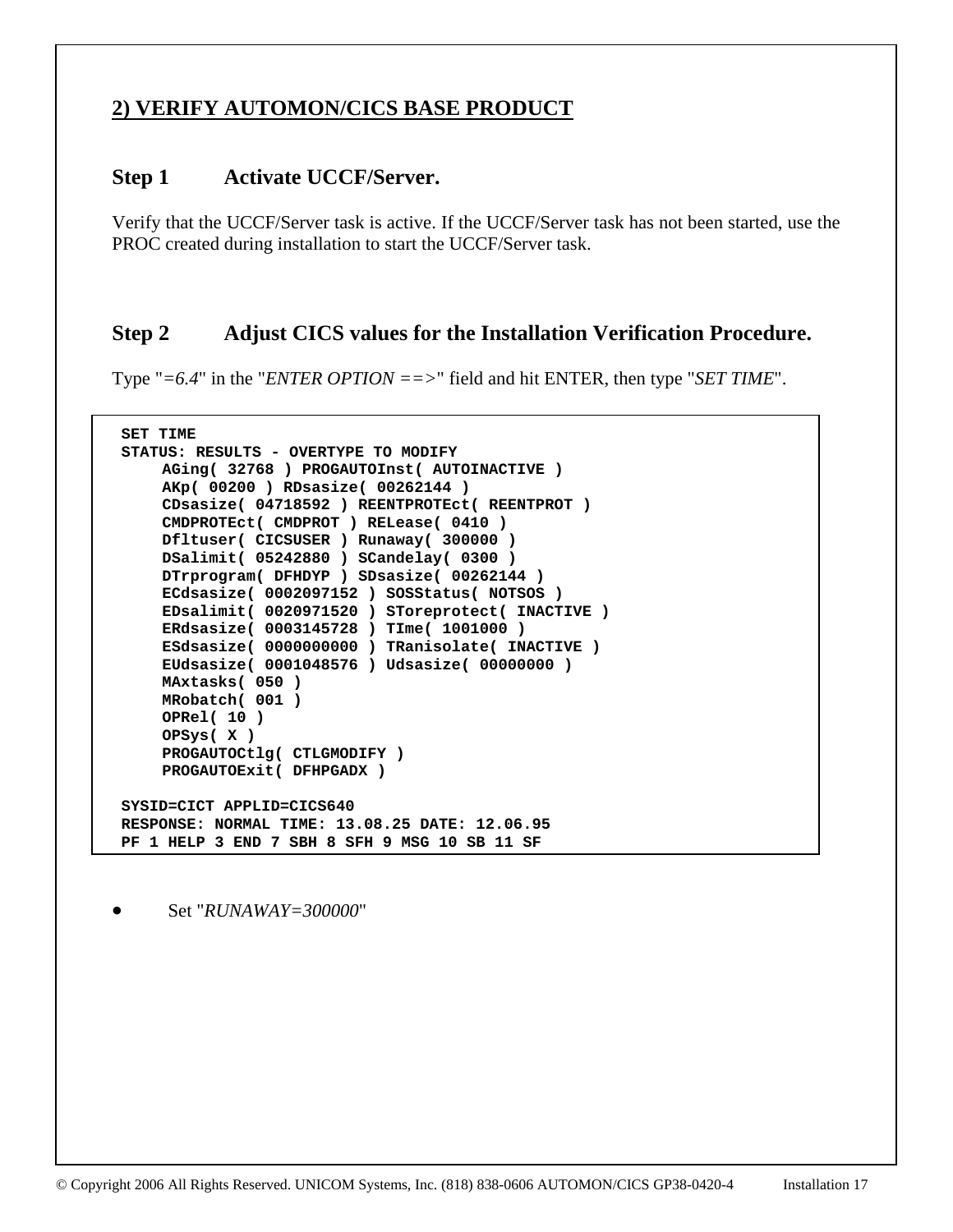## Step 3 Activate AUTOMON/CICS.

Type "*=0.1*" in the "*ENTER OPTION ==>*" field and hit ENTER.

**ENTER COMMAND => \_\_\_\_\_\_\_\_ \*\*\*AUTOMON/CICS STATUS\*\*\* UNIMON/CICS V420 APPLID=CICS640,CICS=640,DATE=2006/02/23,TIME=15:39:05,TERM=4L23,NAME=UNICOM \_\_\_\_\_\_AUTOMON/CICS\_\_\_\_\_ PRODUCT EXPIRATION DATE 2006/06/30 \_\_\_\_\_\_\_\_\_\_\_AUTOMON/CICS STATUS\_\_\_\_\_\_\_\_\_\_\_\_ ACTIVE \_\_\_START\_UP\_\_\_ TOTAL INDICATOR DATE TIME MESSAGES ON 2006/02/23 15:05:53 9**   $\blacksquare$  AASTER FLAG INDICATORS  **WTO\_IGNORE\_MAXIMUM HISTORY\_FILE\_\_\_\_\_VIEW\_ LOG\_TABLE\_SIZE ON 100 10000 ON AMON001 AMON001 400 \_\_\_\_\_\_\_\_\_\_\_\_\_\_\_AUTOMON/CICS SYSTEM TABLES\_\_\_\_\_\_\_\_\_\_\_\_\_\_\_\_ AIT THT XLT1 XLP1 XLT2 XLP2 TE TE T1 P1 T2 P2 ABEND\_RECOVERY\_RETRY\_COUNT STORAGE\_VIOLATION AMXT SCS CURRENT MAXIMUM (ALL|CUR|NON) LEVEL FLAG FLAG 0 20 ALL 4 ON ON PF1=N/A PF2=PRINT PF3=RETURN PF4=MENU PF6=CHANGE PF9=REFRESH PA1/CLEAR=EXIT** 

• If "*INDICATOR*" shows "*ON*", go to Step 4.

(AUTOMON/CICS can be activated automatically by defining the CSHAPLP program to your DFHPLTPI. Also a utility transaction called "*AON*" is provided to activate AUTOMON/CICS).

Type "*ON*" in the "*ACTIVE INDICATOR*" field and hit PF6 (Change). This is the third way to turn AUTOMON/CICS on and off. Changing this indicator is equivalent to activating AUTOMON/CICS with the "AON" transaction.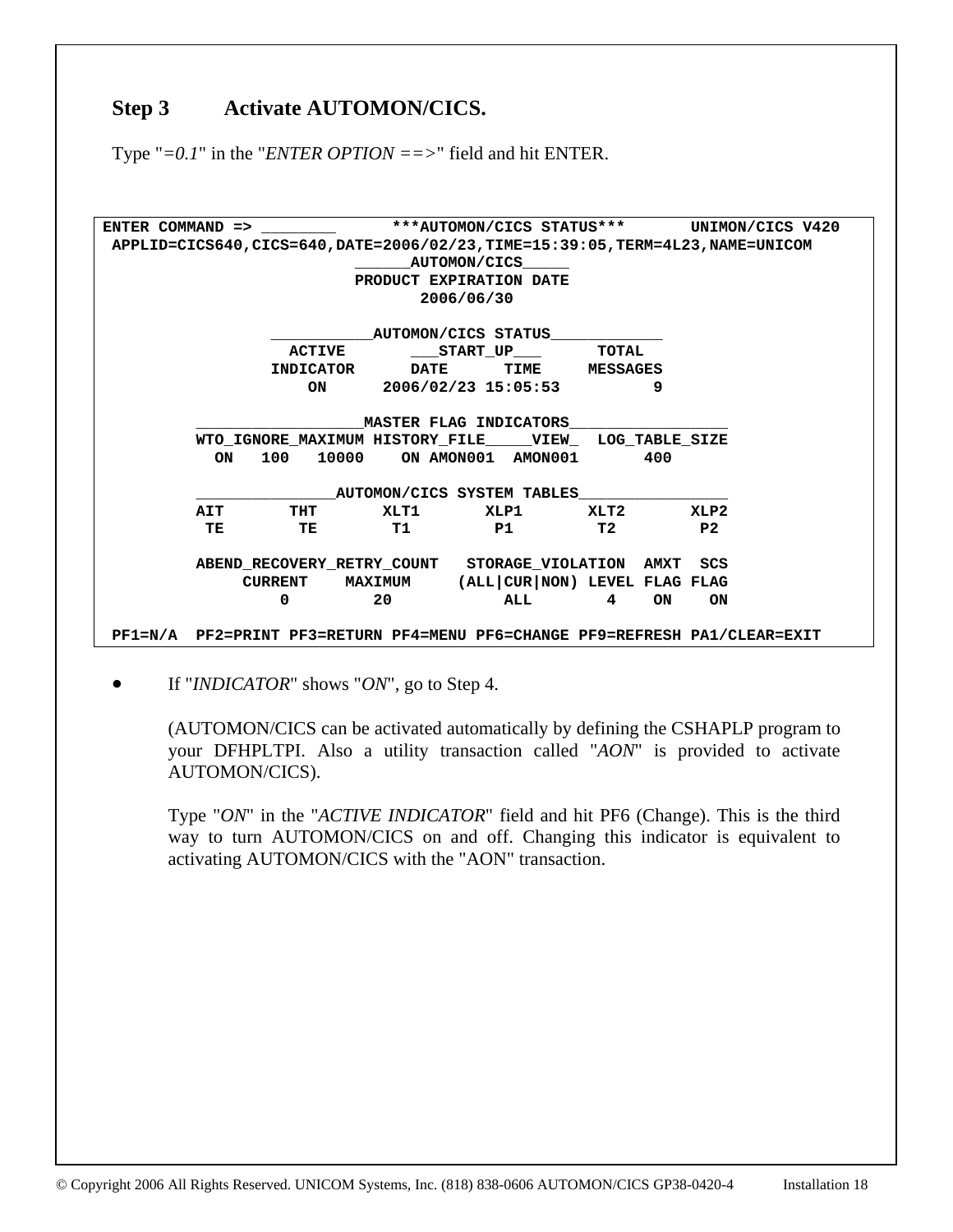## **Step 4 Display the AUTOMON/CICS log.**

Type "*=E.0*" in the "*ENTER COMMAND =>*" field and hit ENTER.

 **ENTER COMMAND => \_\_\_\_\_\_\_\_ \*\*\*DISPLAY AUTOMON/CICS\*\*\* UNIMON/CICS V420 APPLID=CICS640,CICS=640,DATE=2006/02/23,TIME=05:54:41,TERM=RR01,NAME=UNICOM TIME -----------------------------MESSAGE---------------------------------- 05:46:03 CSH6025W-\*WARNING\* YOU ARE LOADING A "TRIAL\_VERSION" OF AUTOMON/CICS. 05:46:03 CSH6027I-\*(LICENSE)\* COMPANY\_NAME : \*TRIAL\_VERSION\* 05:46:03 CSH6028I-\*(LICENSE)\* CUSTOMER\_I.D.: \*TRIAL\_VERSION\* 05:46:03 CSH6000I-AUTOMON/CICS SUBTASK ATTACHED. AIT=TE,LOG=400,VER=C41A420-9603 05:46:03 CSH6800I-SUBSYSTEM INQUIRY SUCCESSFUL. SUBSYS=UCCF,ADDR=00C36B10 05:46:03 CSH6019I-AUTOMON/CICS CSH00SIP ATTACHED. MAX= 20,STAGES=12345678 05:46:03 CSH6019I-AUTOMON/CICS CSHSRP ATTACHED. MAX= 20,STAGES=12345678 05:46:03 CSH6019I-AUTOMON/CICS CSHAXIP ATTACHED. MAX= 20,STAGES=12345678 05:46:03 CSH6101A-\*ACTION\* ADJUSTING SYSTEM PARAMETERS. RC=ACCPT\_MORE\_TASKS 05:46:03 CSH6705A-\*ACTION\* MXT VALUE ALTERED. MXT=490,TASKS= 4 05:46:03 CSH6707A-\*ACTION\* AMXT VALUE ALTERED. AMXT=487,AMXTC= 3 05:46:03 CSH6160I-(LOG) MXT NEW=490,OLD= 20 05:46:03 CSH6161I-(LOG) AMXT NEW=487,OLD= 10** 

• You should see CSH6000I AUTOMON/CICS messages. If not, repeat Step 3.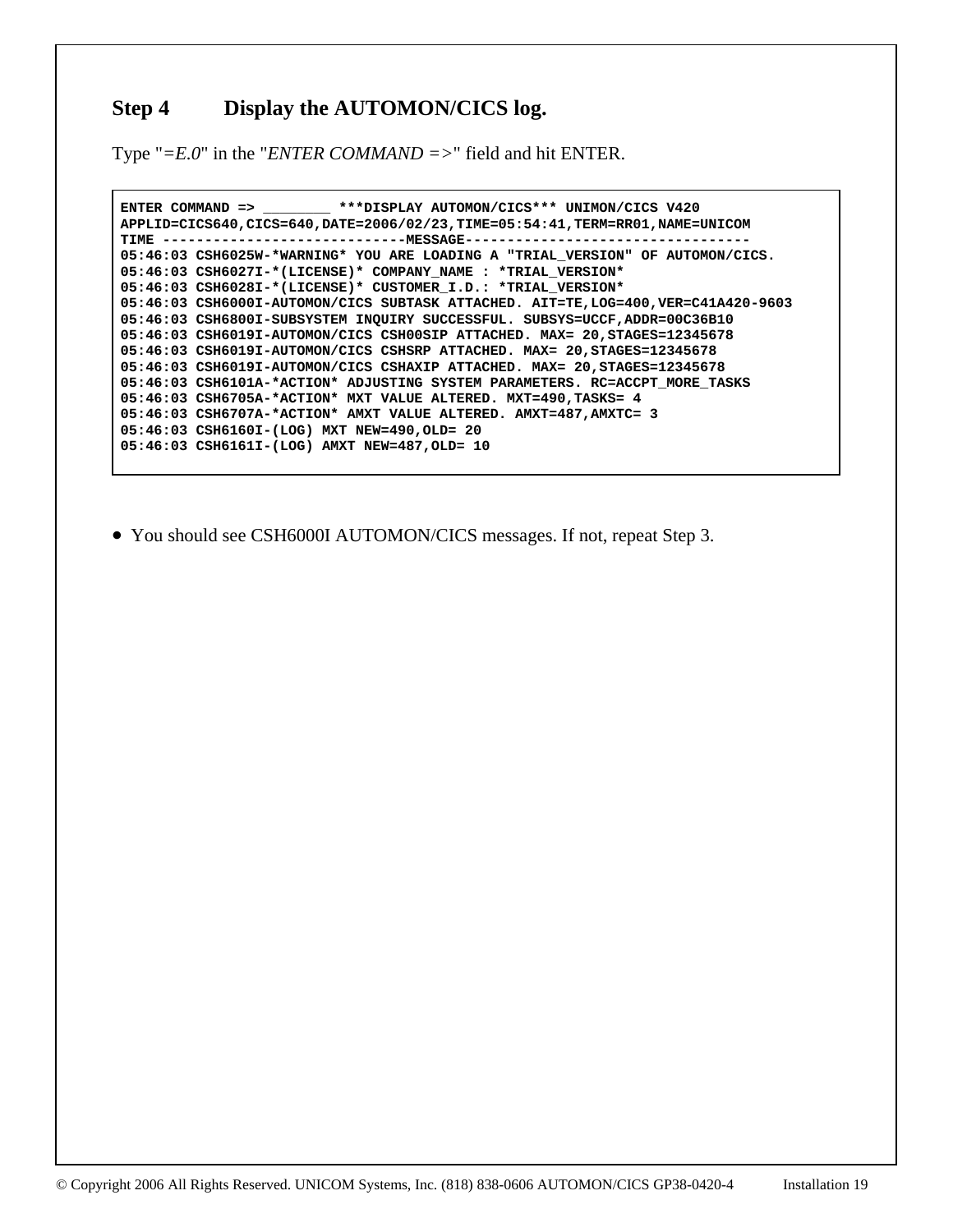# **Step 5 Display/set AUTOMON threshold values.**

| ACTIVE INDICATOR CYCLE<br>THRESHOLDS<br>ITEM<br>DESCRIPTION |      |                |    |                    |               |                                                                                                                                                                                                                                                                                                                                                                                              |                |
|-------------------------------------------------------------|------|----------------|----|--------------------|---------------|----------------------------------------------------------------------------------------------------------------------------------------------------------------------------------------------------------------------------------------------------------------------------------------------------------------------------------------------------------------------------------------------|----------------|
|                                                             |      | FLAG NOTFY ACT |    | (SEC)              | NOTIFY ACTION |                                                                                                                                                                                                                                                                                                                                                                                              |                |
| LOOP DETECTION                                              | ON.  | ON             | ON |                    | 20            | 180                                                                                                                                                                                                                                                                                                                                                                                          | IN SECONDS     |
| STORAGE HWM                                                 | ON   | ON             | ON | 30                 | 300000        | 750000                                                                                                                                                                                                                                                                                                                                                                                       | BYTES<br>IN    |
| SHORT ON STORAGE                                            | ON   | ON             | ON |                    | 1             | 60                                                                                                                                                                                                                                                                                                                                                                                           | IN SECONDS     |
| PERFORMANCE DATA                                            | ON   |                |    |                    | 3600          |                                                                                                                                                                                                                                                                                                                                                                                              | IN SECONDS     |
| VSAM STRING WAIT                                            | ON   |                |    | 60                 |               |                                                                                                                                                                                                                                                                                                                                                                                              | 1ST CONDITION  |
| VTAM TERMNL WAIT                                            | ON   |                |    | 60                 |               | $= - -$                                                                                                                                                                                                                                                                                                                                                                                      | 1ST CONDITION  |
| JOURNAL SWITCH                                              | ON   |                |    | 60                 |               | $\frac{1}{2}$                                                                                                                                                                                                                                                                                                                                                                                | 1ST CONDITION  |
| AUX TEMP STORAGE                                            | ON   |                |    | 60                 | 98 %          | $\frac{1}{2} \frac{1}{2} \frac{1}{2} \frac{1}{2} \frac{1}{2} \frac{1}{2} \frac{1}{2} \frac{1}{2} \frac{1}{2} \frac{1}{2} \frac{1}{2} \frac{1}{2} \frac{1}{2} \frac{1}{2} \frac{1}{2} \frac{1}{2} \frac{1}{2} \frac{1}{2} \frac{1}{2} \frac{1}{2} \frac{1}{2} \frac{1}{2} \frac{1}{2} \frac{1}{2} \frac{1}{2} \frac{1}{2} \frac{1}{2} \frac{1}{2} \frac{1}{2} \frac{1}{2} \frac{1}{2} \frac{$ | PERCENTAGE     |
| <b>EXCEPTIONAL</b><br>60<br><b>ON</b>                       |      |                |    |                    |               | 1ST CONDITION                                                                                                                                                                                                                                                                                                                                                                                |                |
| 60<br>1ST CONDITION<br>DEGRADATIONAL<br>ON                  |      |                |    |                    |               |                                                                                                                                                                                                                                                                                                                                                                                              |                |
|                                                             | FLAG | LOW HIGH       |    | CYCLE <sup>1</sup> | LOW           | HIGH                                                                                                                                                                                                                                                                                                                                                                                         |                |
| MXT                                                         | OFF  | ON             | ON | 30                 | 32            | 490                                                                                                                                                                                                                                                                                                                                                                                          | NUMBER OF TASK |

Type "*=0.2*" in the "*ENTER COMMAND =>*" field and hit ENTER.

• Set Loop Detection Notify and Action values to 20 and 30 respectively and hit PF6 (Change).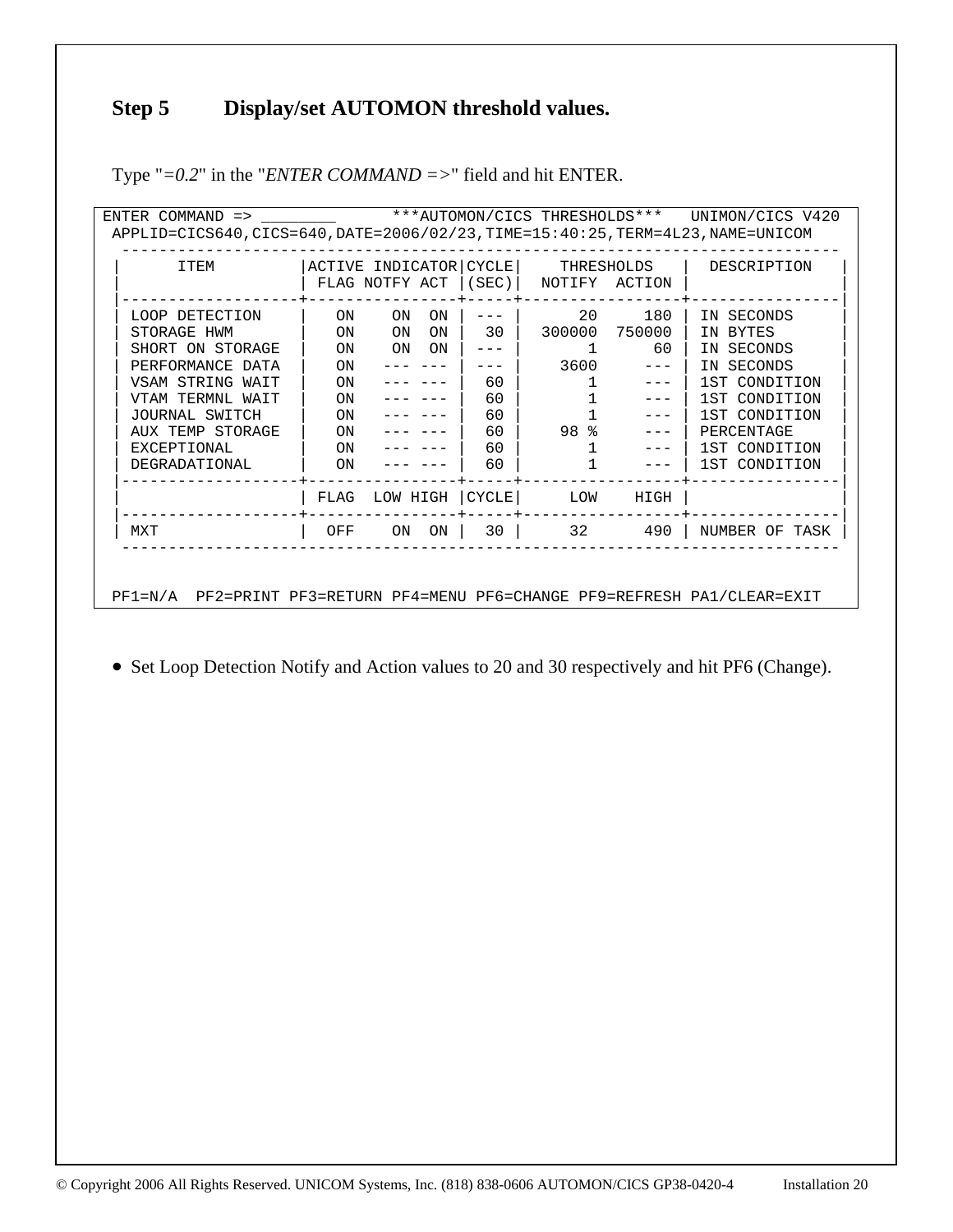# **Step 6 Display AUTOMON exceptional (EXC) threshold values.**

Type "*=0.3*" in the "*ENTER COMMAND =>*" field and hit ENTER.

| <b>ITEM</b>     |                                      | THRESHOLD   DESCRIPTION   |                   |        | ITEM THRESH DESCRIPTION |
|-----------------|--------------------------------------|---------------------------|-------------------|--------|-------------------------|
| SOS             | 5                                    | NUMBER OF SOS             | DSA               |        | 98 % STORAGE            |
| STORAGE Q"D     | $\begin{array}{ccc} & 1 \end{array}$ | NUMBER OF QUEUES          | $\mid$ CON $\mid$ |        | 30 % ALLOCATION         |
| STOR O HWM      | $\overline{\mathbf{1}}$              | <b>HIGH WATER MARK</b>    | TP                | $30$ % |                         |
| STOR Q ZERO     | $\mathbf{1}$                         | NUMBER OF CHAINS   MIX    |                   | $30$ % |                         |
| <b>GETMAIN</b>  | 500000 1                             | <b>NUMBER OF GETMAINS</b> | ISO I             | $40$ % |                         |
| <b>FREEMAIN</b> | 500000                               | NUMBER OF FREEMAINS       | SHR               | $60$ % |                         |
| AMXT HWM        | $\mathbf{1}$                         | <b>ACTIVE TASKS HWM</b>   | RPL               | 30%    |                         |
| RUNAWAY HWM     | $\mathbf{1}$                         | RUNAWAY TASKS HWM         | l PGM             | 90%    |                         |
| TOTAL TASKS     | 10000                                | TOTAL CICS/VS TASKS       |                   |        |                         |
| VTAM RA RPL     | 1000                                 | VTAM RECEIVE ANY          |                   |        |                         |
| ACT RA RPL      | 10 l                                 | CONCURRENT RA RPL"S       |                   |        |                         |
| FREE RPL"S      | $\overline{\mathbf{1}}$              | <b>AVAILABLE RPL"S</b>    |                   |        |                         |
|                 |                                      |                           |                   |        |                         |
|                 |                                      |                           |                   |        |                         |
|                 |                                      |                           |                   |        |                         |

• More of AUTOMON/CICS Thresholds.... hit PF3 (Return).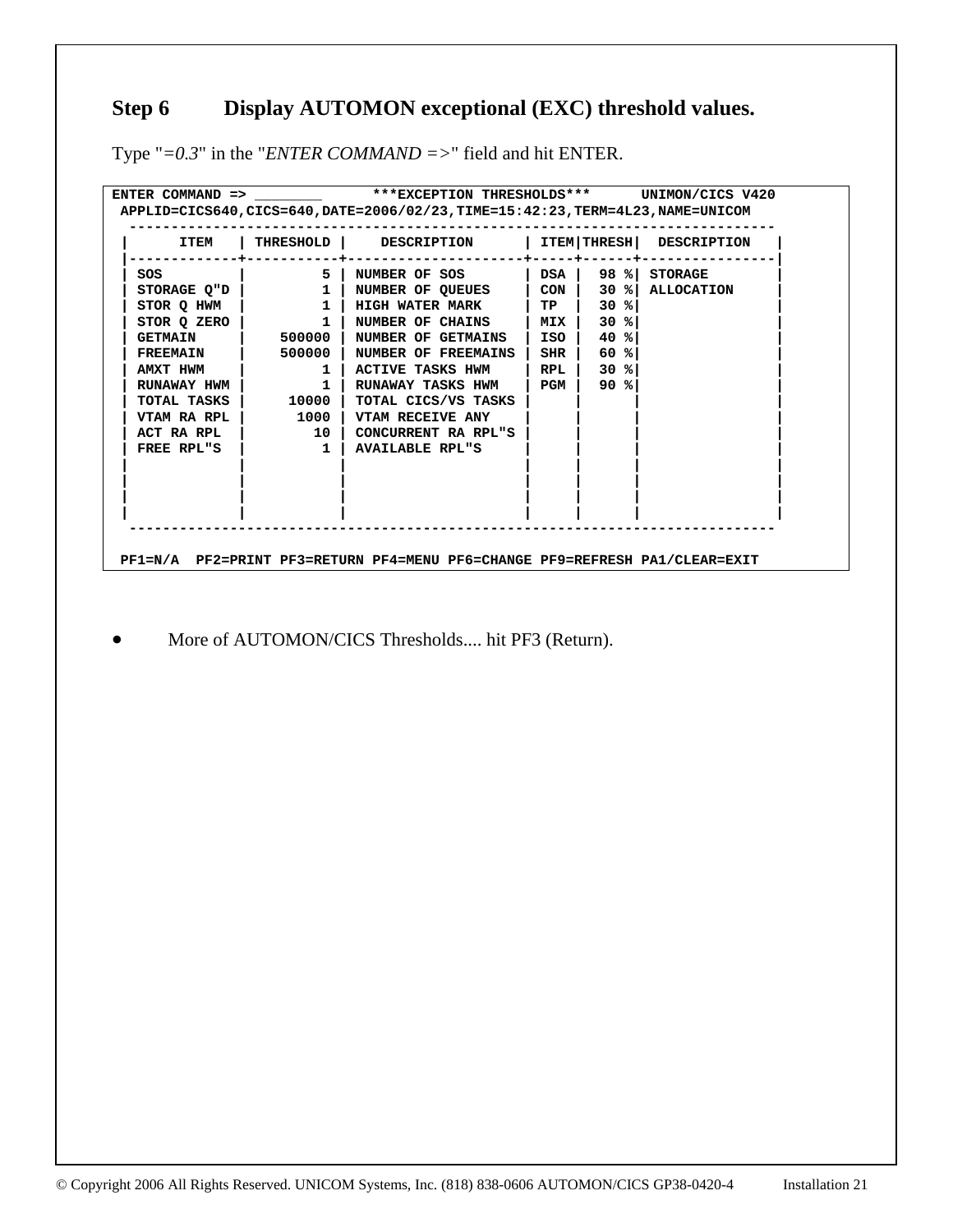## **Step 7 A short on storage condition detection.**

Type "*=F.0*" in the "*ENTER COMMAND =>*" field and hit ENTER.

-Wait several minutes-

ENTER OPTION ==> \*\*\*AUTOMON/CICS IVP\*\*\* UNIMON/CICS V420 APPLID=CICS640,CICS=640,DATE=2006/02/23,TIME=15:43:52,TERM=4L23,NAME=UNICOM 0 - IVP (SOS).......THIS PANEL CAUSES A SHORT ON STORAGE<br>1 - IVP (SV)......THIS PANEL CAUSES A STORAGE VIOLATION  $IVP (SV) \ldots \ldots$ ...THIS PANEL CAUSES A STORAGE VIOLATION 2 - IVP (LOOP)..........THIS PANEL CAUSES A PROGRAM LOOP<br>3 - IVP (CRASH)........THIS PANEL CAUSES A SYSTEM CRASH IVP (CRASH)........THIS PANEL CAUSES A SYSTEM CRASH 4 - IVP (HALT)........THIS PANEL CAUSES A PERMANENT WAIT<br>5 - IVP (DFHCSA).....THIS PANEL CORRUPTS A CONTROL BLOCK 5 - IVP (DFHCSA).....THIS PANEL CORRUPTS A CONTROL BLOCK 6 - IVP (DFHICP)....THIS PANEL CORRUPTS A NUCLEUS MODULE<br>7 - IVP (ASRA)........THIS PANEL CAUSES A PROGRAM CHECK 7 - IVP (ASRA).........THIS PANEL CAUSES A PROGRAM CHECK 8 - IVP (KILL)........THIS PANEL CAUSES A SUBSYSTEM KILL<br>9 - IVP (SDUMP)......THIS PANEL CAUSES A SUBSYSTEM SDUMP IVP (SDUMP)......THIS PANEL CAUSES A SUBSYSTEM SDUMP A - IVP (CMD)......THIS PANEL CAUSES A SUBSYSTEM COMMAND  $\bar{x}$  - FXIT X - EXIT.................................END UNIMON/CICS

PF1=N/A PF2=PRINT PF3=RETURN PF4=MENU PF9=REFRESH PA1/CLEAR=EXIT

• Your transaction "*UMON*" will cause a stress condition and the task will be purged with a dump written to the dump dataset. Abend code = "*AEXY|UAMC|UAMD|????*"

-At this point, you need to sign back on to "*UMON*"-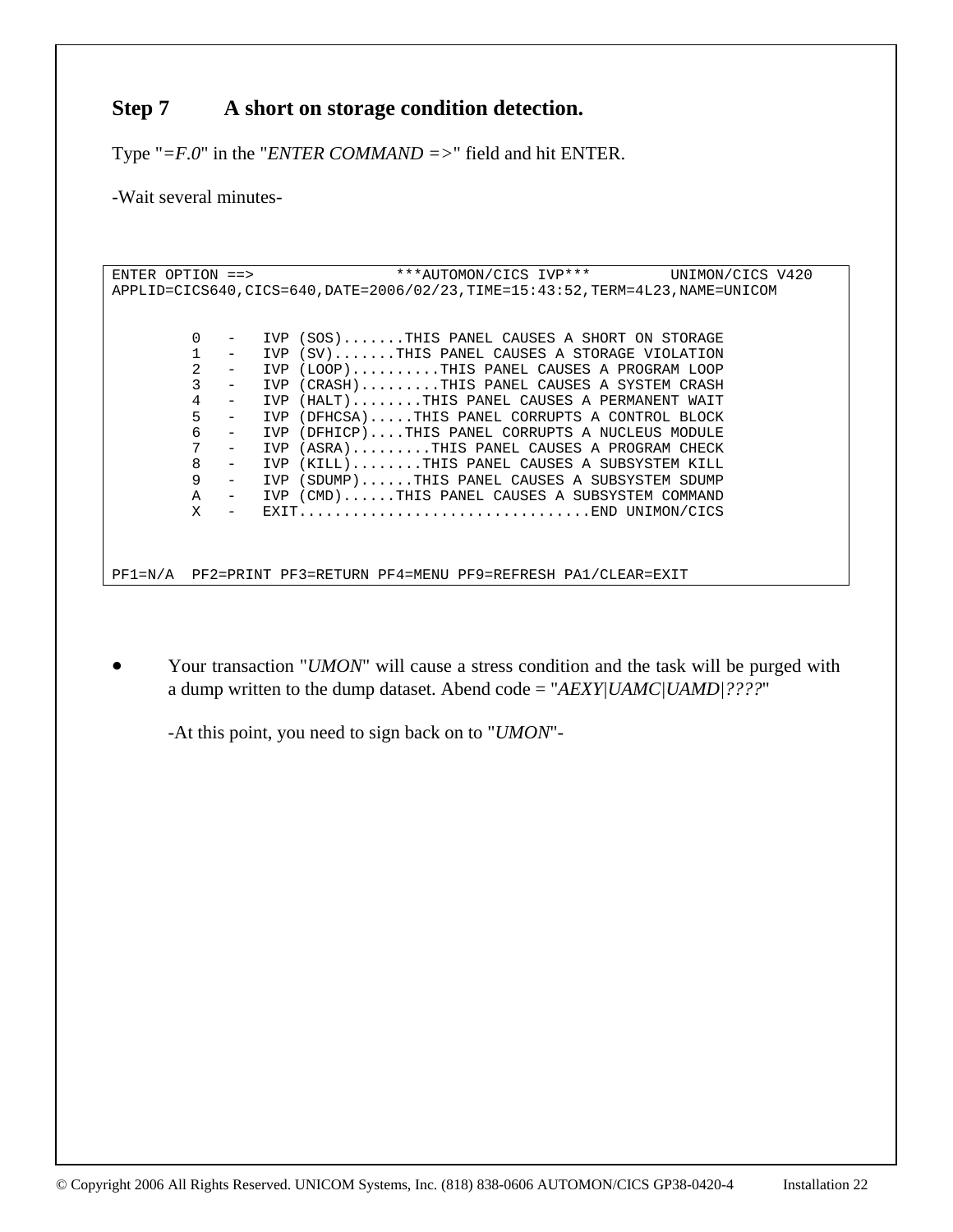#### **Step 8 Display short on storage messages.**

Type "*=E.0*" in the "*ENTER COMMAND =>*" field and hit ENTER.

• You should see CSH6300W and CSH6301A AUTOMON/CICS notification and action messages in both the AUTOMON/CICS Log Display (=E.0) and the CICS job log. If not, repeat Step 7.

 **ENTER COMMAND => \_\_\_\_\_\_\_\_ \*\*\*DISPLAY AUTOMON/CICS\*\*\* UNIMON/CICS V420 APPLID=CICS640,CICS=640,DATE=2006/02/23,TIME=16:46:26,TERM=RR01,NAME=UNICOM TIME -----------------------------MESSAGE---------------------------------- 16:45:19 CSH6300W-EXCESSIVE STORAGE USAGE. TRAN=UMON,TERM=RR01,STOR= 751352 16:45:19 CSH6301A-\*ACTION\* STORAGE USAGE. TRAN=UMON,TERM=RR01,STOR= 751352 16:45:19 CSH6205I-TASK ABENDED. TRAN=UMON,PGM=CSHPCF0 ,TERM=RR01,ABCD=UAMC 16:45:19 CSH6206I-PSW=00000000,ENTRY=85CAE0F8,OFFSET=+0000,LAN=ASSMBLER 16:45:19 CSH6207I-OBJ=.....................,RC=ABNORMAL CONDITION 16:45:19 CSH6016W-(0-5) 0000D180 00FF0000 05CAEDEF 50898DC2 00899DC1 0089ADC0 16:45:19 CSH6016W-(6-B) 00072CCC 00000002 008F3C94 0089AE48 00019030 00072C60 16:45:19 CSH6016W-(C-F) 00070190 008F63C0 7089AB9A 00000000 16:45:20 CSH6181I-(DUMP) STORAGE DUMP. COUNT= 1** 

 **PF1=N/A PF2=PRT PF3=RET PF4=MENU PF5=FIND PF7=UP F8=DN PF9=REFRSH PA1/CLR=EXIT**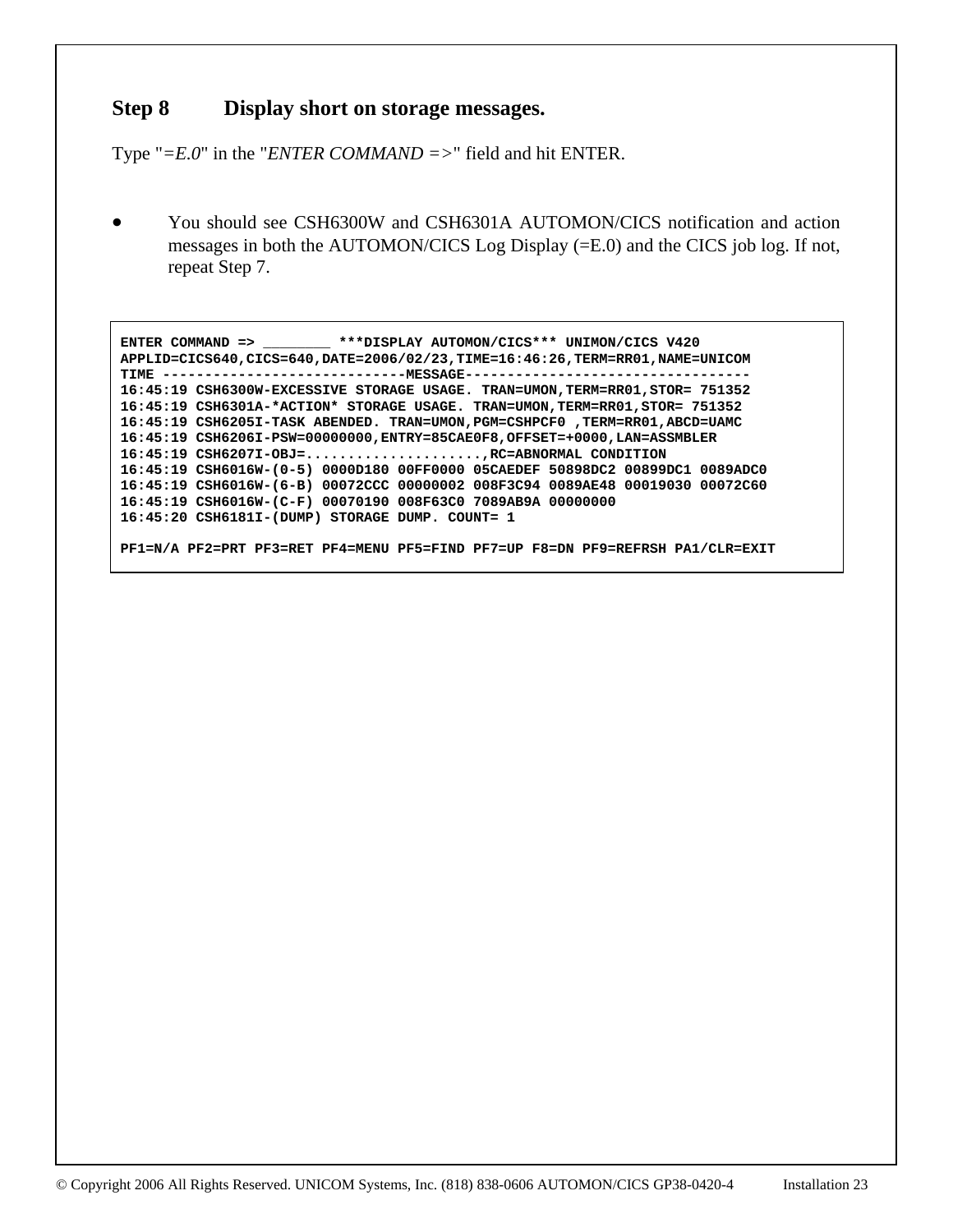- If WTO flag is turned to "ON" in the AUTOMON/CICS AIT table(Default) then all AUTOMON/CICS messages are also written to the MVS SYSLOG before they are written to the AUTOMON History file defined by the DD card AMON001. This is done for two reasons:
- 1) It allows the user to interface with any other automation products at their installation.
- 2). AUTOMON/CICS uses a CICS transaction to write it's messages to the AMON001 History file. In the event that CICS is having trouble with file control, in certain situations, some AUTOMON/CICS messages may not be written to the history file. This duplication of AUTOMON/CICS messages ensures that diagnostic information will always be available to the user.

When the WTO flag is set to "ON" all AUTOMON/CICS messages are also sent to the CONSOLE. If you do not want your operators to see AUTOMON/CICS messages you may set the WTO flag in the AIT table to "WTL"(Write To Log). In this case, AUTOMON/CICS messages will only be duplicated in the MVS SYSLOG.

The user may change this flag permanently by changing the WTO flag in the AUTOMON/CICS AIT table(=E.3 typed at the command line). This change may also be made for the current session of AUTOMON/CICS by changing the WTO flag in the AUTOMON/CICS Status panel(=0.1).

• You may wish to start another session to verify the duplication of AUTOMON/CICS messages in the MVS SYSLOG.

 SDSF OUTPUT DISPLAY CICS212T STC07429 DSID 2 LINE 246 COLUMNS 01- 80 COMMAND INPUT ===> SCROLL ===> CSR 16:45:19 STC07429 +CICS212T:CSH6300W-EXCESSIVE STORAGE USAGE. TRAN=UMON,TERM=RR01,STOR= 751352 16:45:19 STC07429 +CICS212T:CSH6301A-\*ACTION\* STORAGE USAGE. TRAN=UMON,TERM=RR01,STOR= 751352 16.45.19 STC07429 +CICS212T:CSH6205I-TASK ABENDED. TRAN=UMON,PGM=CSHPCF0 ,TERM=RR01,ABCD=UAMC 16.45.19 STC07429 +CICS212T:CSH6206I-PSW=00000000,ENTRY=85CAE0F8,OFFSET=+0000,LAN=ASSMBLER 16.45.19 STC07429 +CICS212T:CSH6207I-OBJ=.....................,RC=ABNORMAL CONDITION 16.45.19 STC07429 +CICS212T:CSH6016W-(0-5) 0000D180 00FF0000 05CAEDEF 50898DC2 00899DC1 0089ADC0 16.45.19 STC07429 +CICS212T:CSH6016W-(6-B) 00072CCC 00000002 008F3C94 0089AE48 00019030 00072C60 16.45.19 STC07429 +CICS212T:CSH6016W-(C-F) 00070190 008F63C0 7089AB9A 00000000 16.45.20 STC07429 +CICS212T:CSH6181I-(DUMP) STORAGE DUMP. COUNT= 1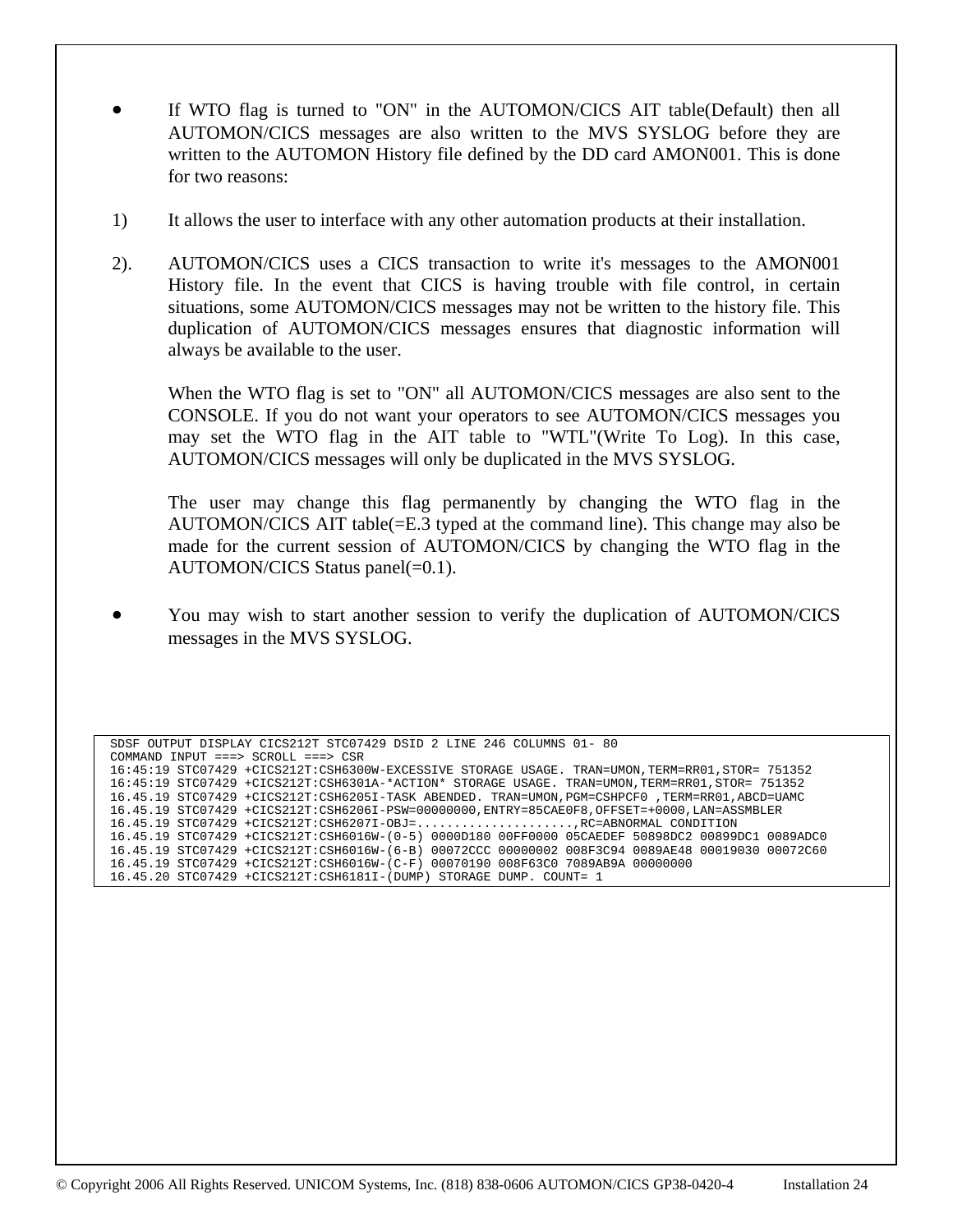## **Step 9 A storage violation detection.**

Type "*=F.1*" in the "*ENTER COMMAND =>*" field and hit ENTER.

-Wait a few seconds-

```
ENTER OPTION ==> ***AUTOMON/CICS IVP*** UNIMON/CICS V420
APPLID=CICS640,CICS=640,DATE=2006/02/23,TIME=15:43:52,TERM=4L23,NAME=UNICOM 
           0 - IVP (SOS).......THIS PANEL CAUSES A SHORT ON STORAGE 
           1 - IVP (SV).......THIS PANEL CAUSES A STORAGE VIOLATION 
           2 - IVP (LOOP)..........THIS PANEL CAUSES A PROGRAM LOOP 
           3 - IVP (CRASH).........THIS PANEL CAUSES A SYSTEM CRASH 
          4 - IVP (HALT)........THIS PANEL CAUSES A PERMANENT WAIT<br>5 - IVP (DFHCSA).....THIS PANEL CORRUPTS A CONTROL BLOCK
                5 - IVP (DFHCSA).....THIS PANEL CORRUPTS A CONTROL BLOCK 
          6 - IVP (DFHICP)....THIS PANEL CORRUPTS A NUCLEUS MODULE<br>7 - IVP (ASRA)........THIS PANEL CAUSES A PROGRAM CHECK
          7 - IVP (ASRA).........THIS PANEL CAUSES A PROGRAM CHECK<br>8 - IVP (KILL).......THIS PANEL CAUSES A SUBSYSTEM KILL
              - IVP (KILL)........THIS PANEL CAUSES A SUBSYSTEM KILL<br>- TVP (SDUMP)......THIS PANEL CAUSES A SUBSYSTEM SDUMP
           9 - IVP (SDUMP)......THIS PANEL CAUSES A SUBSYSTEM SDUMP 
           A - IVP (CMD)......THIS PANEL CAUSES A SUBSYSTEM COMMAND 
           X - EXIT.................................END UNIMON/CICS 
PF1=N/A PF2=PRINT PF3=RETURN PF4=MENU PF9=REFRESH PA1/CLEAR=EXIT
```
• Your transaction "*UMON*" will corrupt an SCZ/SAA and the overlaid storage area will be recovered by AUTOMON/CICS.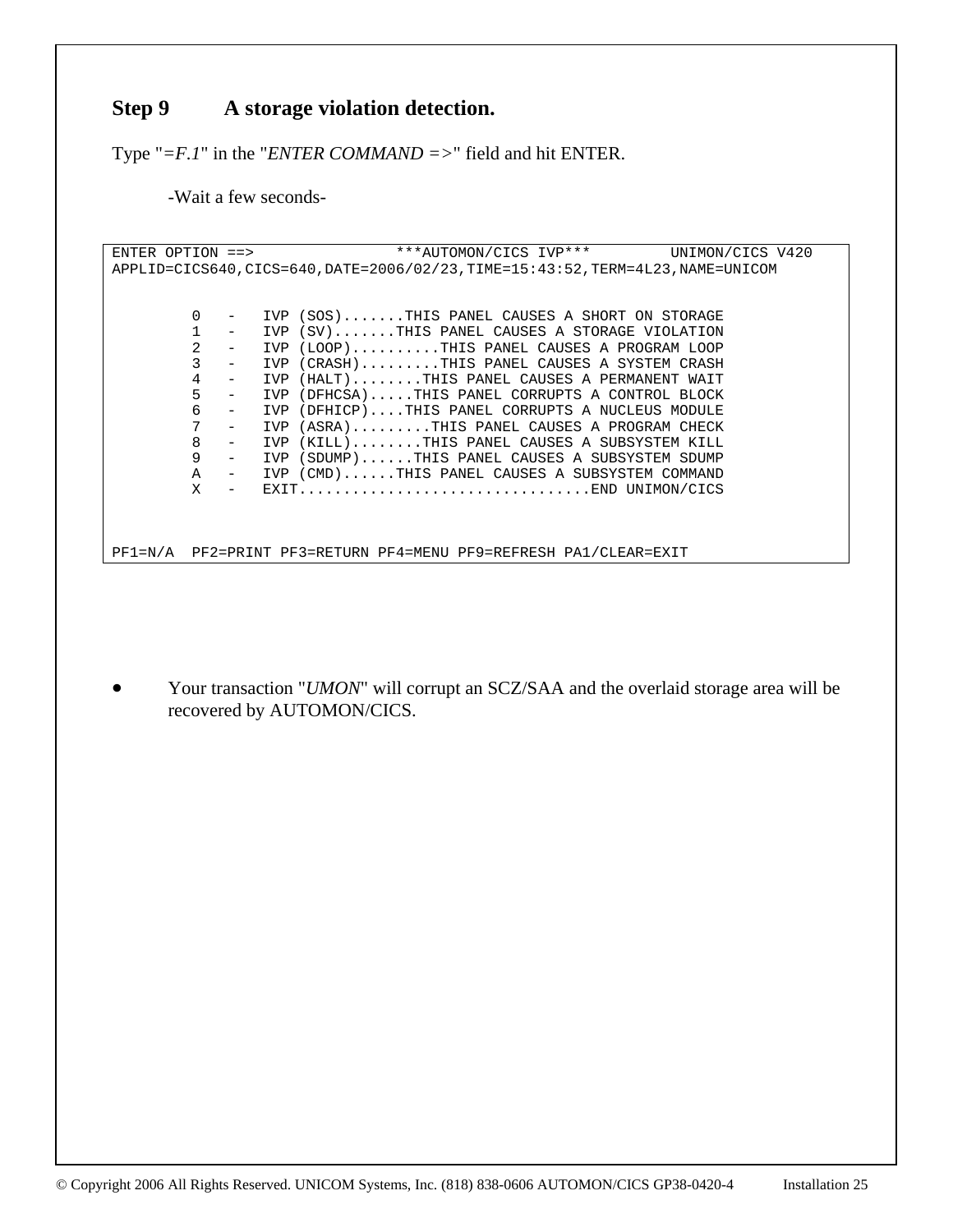## **Step 10 Display storage violation messages.**

Type "*=E.0*" in the "*ENTER COMMAND =>*" field and hit ENTER. AUTOMON/CICS storage violation messages begin with message CSH6702E. Enter CSH6702 on the command line and hit the PF05 key to find the character string.

• You should see storage violation messages. (CSH6702E) If not, repeat Step 9.

**12:43:54 CSH6702E-STORAGE VIOLATION. TRN=UMON,TSK=03136,TRM=RR01,PGM=CSHPCF0 12:43:54 CSH6304E-HEAD=00073B20:8C000048 00073C00,TAIL=00073B68-E5C5D9D3 C1E85C** 

This message is produced when AUTOMON/CICS detects a storage violation condition. AUTOMON/CICS identifies the transaction owning the storage which was violated. The address and contents of the header/trailer storage accounting areas or storage check zones will be displayed.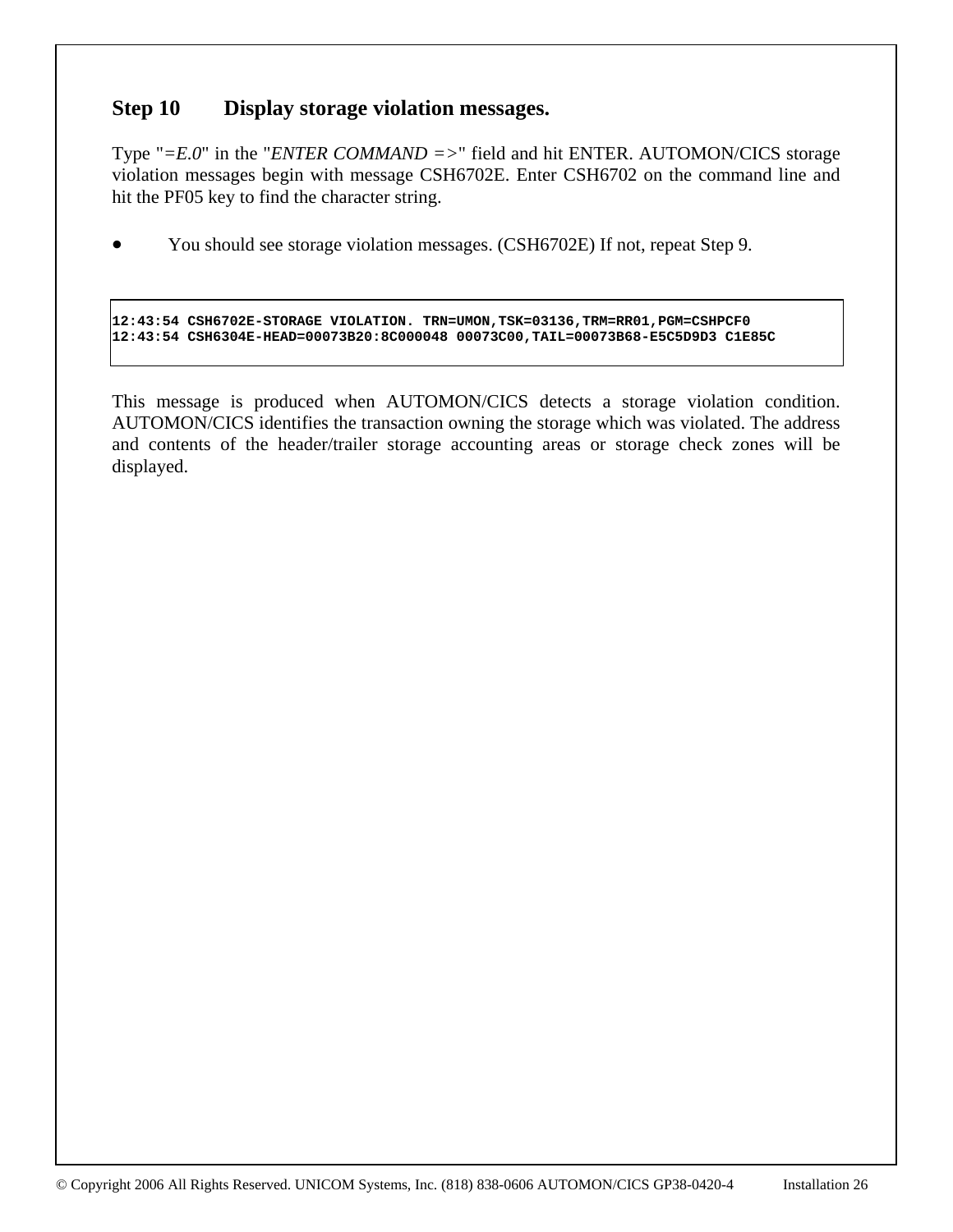| 12:43:54 CSH6305E-DATA = --------<br>12:43:54 CSH6305E-DATA=00073AC0:00000000 00000000 00000820 0085CAE2<br>12:43:54 CSH6305E-DATA=00073AD0:F0000738 90000820 0085CAE2 F0000738 0<br>0085CAE2 F0000738 90000820 SO<br>12:43:54 CSH6305E-DATA=00073AE0:90000820<br>12:43:54 CSH6305E-DATA=00073AF0:0085CAE2 F0000738 90000820 0085CAE2 S0<br>12:43:54 CSH6305E-DATA=00073B00:F0000738<br>90000820 0085CAE2 F0000738 0<br>00000000 8C0000C8 00073880<br>12:43:54 CSH6305E-DATA=00073B10:90FF0000<br>00073C00 00070004 0087731E<br>12:43:54 CSH6305E-DATA=00073B20:8C000048<br>$12:43:54$ CSH6305E-DATA=00073B30:00011300 00000000 00000000 C1D4D6D5<br>$12:43:54$ CSH6305E-DATA=00073B40:E3E2F0F0 00000000 00000000 00000000 TS00<br>12:43:54 CSH6305E-DATA=00073B50:00000000<br>00000000 9D000038 00075CE2<br>.<br>12:43:54 CSH6305E-DATA=00073B60:E3D6D9C1 C7C56DD6 E5C5D9D3 C1E85C00 TORAGE OVER<br>12:43:54 CSH6305E-DATA=00073B70:8C000028 00073990 C100E4D5 C9C3D6D4<br>. <b>A</b> .U<br>12:43:54 CSH6305E-DATA=00073B80:404000C1 00E4D5C9 C3D6D440 40000000 A.UNICOM<br>$12:43:54$ CSH6305E-DATA=00073B90:00000000 00000000 8C000028 00073990<br>12:43:54 CSH6305E-DATA=-----------------------------<br>12:43:54 CSH6305E-DATA=00073AE0:90000820 0085CAE2 F0000738 90000820 S0<br>12:43:54 CSH6305E-DATA=00073AF0:0085CAE2 F0000738 90000820 0085CAE2 S0<br>12:43:54 CSH6305E-DATA=00073B00:F0000738 90000820 0085CAE2 F0000738 0<br>00000000 8C0000C8 00073880<br>12:43:54 CSH6305E-DATA=00073B10:90FF0000<br>12:43:54 CSH6305E-DATA=00073B20:8C000048<br>00073C00 00070004 0087731E<br>00000000 00000000 $C1D4D6D5$<br>12:43:54 CSH6305E-DATA=00073B30:00011300<br>12:43:54 CSH6305E-DATA=00073B40:E3E2F0F0<br>00000000 9D000038 00075CE2<br>12:43:54 CSH6305E-DATA=00073B50:00000000<br>.<br>12:43:54 CSH6305E-DATA=00073B60:E3D6D9C1<br>C7C56DD6 E5C5D9D3 C1E85C00 TORAGE OVER<br>12:43:54 CSH6305E-DATA=00073B70:8C000028<br>00073990 C100E4D5 C9C3D6D4<br>. <b>A</b> .U<br>12:43:54 CSH6305E-DATA=00073B80:404000C1<br>00E4D5C9 C3D6D440 40000000<br>$\ldots$ $A$ . UNICOM<br>12:43:54 CSH6305E-DATA=00073B90:00000000<br>00000000 8C000028 00073990<br>.<br>12:43:54 CSH6305E-DATA=00073BA0:8C000058<br>00073B70 00000000 00000008<br>.<br>12:43:54 CSH6305E-DATA=00073BB0:05DA09C0<br>00000002 00000000 00000000<br>.<br>12:43:54 CSH6305E-DATA=00073BC0:00000000<br>00000000 00000000 00000000<br>. |  |  |  |  |
|--------------------------------------------------------------------------------------------------------------------------------------------------------------------------------------------------------------------------------------------------------------------------------------------------------------------------------------------------------------------------------------------------------------------------------------------------------------------------------------------------------------------------------------------------------------------------------------------------------------------------------------------------------------------------------------------------------------------------------------------------------------------------------------------------------------------------------------------------------------------------------------------------------------------------------------------------------------------------------------------------------------------------------------------------------------------------------------------------------------------------------------------------------------------------------------------------------------------------------------------------------------------------------------------------------------------------------------------------------------------------------------------------------------------------------------------------------------------------------------------------------------------------------------------------------------------------------------------------------------------------------------------------------------------------------------------------------------------------------------------------------------------------------------------------------------------------------------------------------------------------------------------------------------------------------------------------------------------------------------------------------------------------------------------------------------------------------------------------------------------------------------------------------------------------------------------------------------------------------------------------------------------------------------------------------------------------------------------------------------------------------------------------------------------|--|--|--|--|
|                                                                                                                                                                                                                                                                                                                                                                                                                                                                                                                                                                                                                                                                                                                                                                                                                                                                                                                                                                                                                                                                                                                                                                                                                                                                                                                                                                                                                                                                                                                                                                                                                                                                                                                                                                                                                                                                                                                                                                                                                                                                                                                                                                                                                                                                                                                                                                                                                    |  |  |  |  |
|                                                                                                                                                                                                                                                                                                                                                                                                                                                                                                                                                                                                                                                                                                                                                                                                                                                                                                                                                                                                                                                                                                                                                                                                                                                                                                                                                                                                                                                                                                                                                                                                                                                                                                                                                                                                                                                                                                                                                                                                                                                                                                                                                                                                                                                                                                                                                                                                                    |  |  |  |  |
|                                                                                                                                                                                                                                                                                                                                                                                                                                                                                                                                                                                                                                                                                                                                                                                                                                                                                                                                                                                                                                                                                                                                                                                                                                                                                                                                                                                                                                                                                                                                                                                                                                                                                                                                                                                                                                                                                                                                                                                                                                                                                                                                                                                                                                                                                                                                                                                                                    |  |  |  |  |
|                                                                                                                                                                                                                                                                                                                                                                                                                                                                                                                                                                                                                                                                                                                                                                                                                                                                                                                                                                                                                                                                                                                                                                                                                                                                                                                                                                                                                                                                                                                                                                                                                                                                                                                                                                                                                                                                                                                                                                                                                                                                                                                                                                                                                                                                                                                                                                                                                    |  |  |  |  |
|                                                                                                                                                                                                                                                                                                                                                                                                                                                                                                                                                                                                                                                                                                                                                                                                                                                                                                                                                                                                                                                                                                                                                                                                                                                                                                                                                                                                                                                                                                                                                                                                                                                                                                                                                                                                                                                                                                                                                                                                                                                                                                                                                                                                                                                                                                                                                                                                                    |  |  |  |  |
|                                                                                                                                                                                                                                                                                                                                                                                                                                                                                                                                                                                                                                                                                                                                                                                                                                                                                                                                                                                                                                                                                                                                                                                                                                                                                                                                                                                                                                                                                                                                                                                                                                                                                                                                                                                                                                                                                                                                                                                                                                                                                                                                                                                                                                                                                                                                                                                                                    |  |  |  |  |
|                                                                                                                                                                                                                                                                                                                                                                                                                                                                                                                                                                                                                                                                                                                                                                                                                                                                                                                                                                                                                                                                                                                                                                                                                                                                                                                                                                                                                                                                                                                                                                                                                                                                                                                                                                                                                                                                                                                                                                                                                                                                                                                                                                                                                                                                                                                                                                                                                    |  |  |  |  |
|                                                                                                                                                                                                                                                                                                                                                                                                                                                                                                                                                                                                                                                                                                                                                                                                                                                                                                                                                                                                                                                                                                                                                                                                                                                                                                                                                                                                                                                                                                                                                                                                                                                                                                                                                                                                                                                                                                                                                                                                                                                                                                                                                                                                                                                                                                                                                                                                                    |  |  |  |  |
|                                                                                                                                                                                                                                                                                                                                                                                                                                                                                                                                                                                                                                                                                                                                                                                                                                                                                                                                                                                                                                                                                                                                                                                                                                                                                                                                                                                                                                                                                                                                                                                                                                                                                                                                                                                                                                                                                                                                                                                                                                                                                                                                                                                                                                                                                                                                                                                                                    |  |  |  |  |
|                                                                                                                                                                                                                                                                                                                                                                                                                                                                                                                                                                                                                                                                                                                                                                                                                                                                                                                                                                                                                                                                                                                                                                                                                                                                                                                                                                                                                                                                                                                                                                                                                                                                                                                                                                                                                                                                                                                                                                                                                                                                                                                                                                                                                                                                                                                                                                                                                    |  |  |  |  |
|                                                                                                                                                                                                                                                                                                                                                                                                                                                                                                                                                                                                                                                                                                                                                                                                                                                                                                                                                                                                                                                                                                                                                                                                                                                                                                                                                                                                                                                                                                                                                                                                                                                                                                                                                                                                                                                                                                                                                                                                                                                                                                                                                                                                                                                                                                                                                                                                                    |  |  |  |  |
|                                                                                                                                                                                                                                                                                                                                                                                                                                                                                                                                                                                                                                                                                                                                                                                                                                                                                                                                                                                                                                                                                                                                                                                                                                                                                                                                                                                                                                                                                                                                                                                                                                                                                                                                                                                                                                                                                                                                                                                                                                                                                                                                                                                                                                                                                                                                                                                                                    |  |  |  |  |
|                                                                                                                                                                                                                                                                                                                                                                                                                                                                                                                                                                                                                                                                                                                                                                                                                                                                                                                                                                                                                                                                                                                                                                                                                                                                                                                                                                                                                                                                                                                                                                                                                                                                                                                                                                                                                                                                                                                                                                                                                                                                                                                                                                                                                                                                                                                                                                                                                    |  |  |  |  |
|                                                                                                                                                                                                                                                                                                                                                                                                                                                                                                                                                                                                                                                                                                                                                                                                                                                                                                                                                                                                                                                                                                                                                                                                                                                                                                                                                                                                                                                                                                                                                                                                                                                                                                                                                                                                                                                                                                                                                                                                                                                                                                                                                                                                                                                                                                                                                                                                                    |  |  |  |  |
|                                                                                                                                                                                                                                                                                                                                                                                                                                                                                                                                                                                                                                                                                                                                                                                                                                                                                                                                                                                                                                                                                                                                                                                                                                                                                                                                                                                                                                                                                                                                                                                                                                                                                                                                                                                                                                                                                                                                                                                                                                                                                                                                                                                                                                                                                                                                                                                                                    |  |  |  |  |
|                                                                                                                                                                                                                                                                                                                                                                                                                                                                                                                                                                                                                                                                                                                                                                                                                                                                                                                                                                                                                                                                                                                                                                                                                                                                                                                                                                                                                                                                                                                                                                                                                                                                                                                                                                                                                                                                                                                                                                                                                                                                                                                                                                                                                                                                                                                                                                                                                    |  |  |  |  |
|                                                                                                                                                                                                                                                                                                                                                                                                                                                                                                                                                                                                                                                                                                                                                                                                                                                                                                                                                                                                                                                                                                                                                                                                                                                                                                                                                                                                                                                                                                                                                                                                                                                                                                                                                                                                                                                                                                                                                                                                                                                                                                                                                                                                                                                                                                                                                                                                                    |  |  |  |  |
|                                                                                                                                                                                                                                                                                                                                                                                                                                                                                                                                                                                                                                                                                                                                                                                                                                                                                                                                                                                                                                                                                                                                                                                                                                                                                                                                                                                                                                                                                                                                                                                                                                                                                                                                                                                                                                                                                                                                                                                                                                                                                                                                                                                                                                                                                                                                                                                                                    |  |  |  |  |
|                                                                                                                                                                                                                                                                                                                                                                                                                                                                                                                                                                                                                                                                                                                                                                                                                                                                                                                                                                                                                                                                                                                                                                                                                                                                                                                                                                                                                                                                                                                                                                                                                                                                                                                                                                                                                                                                                                                                                                                                                                                                                                                                                                                                                                                                                                                                                                                                                    |  |  |  |  |
|                                                                                                                                                                                                                                                                                                                                                                                                                                                                                                                                                                                                                                                                                                                                                                                                                                                                                                                                                                                                                                                                                                                                                                                                                                                                                                                                                                                                                                                                                                                                                                                                                                                                                                                                                                                                                                                                                                                                                                                                                                                                                                                                                                                                                                                                                                                                                                                                                    |  |  |  |  |
|                                                                                                                                                                                                                                                                                                                                                                                                                                                                                                                                                                                                                                                                                                                                                                                                                                                                                                                                                                                                                                                                                                                                                                                                                                                                                                                                                                                                                                                                                                                                                                                                                                                                                                                                                                                                                                                                                                                                                                                                                                                                                                                                                                                                                                                                                                                                                                                                                    |  |  |  |  |
|                                                                                                                                                                                                                                                                                                                                                                                                                                                                                                                                                                                                                                                                                                                                                                                                                                                                                                                                                                                                                                                                                                                                                                                                                                                                                                                                                                                                                                                                                                                                                                                                                                                                                                                                                                                                                                                                                                                                                                                                                                                                                                                                                                                                                                                                                                                                                                                                                    |  |  |  |  |
|                                                                                                                                                                                                                                                                                                                                                                                                                                                                                                                                                                                                                                                                                                                                                                                                                                                                                                                                                                                                                                                                                                                                                                                                                                                                                                                                                                                                                                                                                                                                                                                                                                                                                                                                                                                                                                                                                                                                                                                                                                                                                                                                                                                                                                                                                                                                                                                                                    |  |  |  |  |
|                                                                                                                                                                                                                                                                                                                                                                                                                                                                                                                                                                                                                                                                                                                                                                                                                                                                                                                                                                                                                                                                                                                                                                                                                                                                                                                                                                                                                                                                                                                                                                                                                                                                                                                                                                                                                                                                                                                                                                                                                                                                                                                                                                                                                                                                                                                                                                                                                    |  |  |  |  |
|                                                                                                                                                                                                                                                                                                                                                                                                                                                                                                                                                                                                                                                                                                                                                                                                                                                                                                                                                                                                                                                                                                                                                                                                                                                                                                                                                                                                                                                                                                                                                                                                                                                                                                                                                                                                                                                                                                                                                                                                                                                                                                                                                                                                                                                                                                                                                                                                                    |  |  |  |  |
|                                                                                                                                                                                                                                                                                                                                                                                                                                                                                                                                                                                                                                                                                                                                                                                                                                                                                                                                                                                                                                                                                                                                                                                                                                                                                                                                                                                                                                                                                                                                                                                                                                                                                                                                                                                                                                                                                                                                                                                                                                                                                                                                                                                                                                                                                                                                                                                                                    |  |  |  |  |
|                                                                                                                                                                                                                                                                                                                                                                                                                                                                                                                                                                                                                                                                                                                                                                                                                                                                                                                                                                                                                                                                                                                                                                                                                                                                                                                                                                                                                                                                                                                                                                                                                                                                                                                                                                                                                                                                                                                                                                                                                                                                                                                                                                                                                                                                                                                                                                                                                    |  |  |  |  |
|                                                                                                                                                                                                                                                                                                                                                                                                                                                                                                                                                                                                                                                                                                                                                                                                                                                                                                                                                                                                                                                                                                                                                                                                                                                                                                                                                                                                                                                                                                                                                                                                                                                                                                                                                                                                                                                                                                                                                                                                                                                                                                                                                                                                                                                                                                                                                                                                                    |  |  |  |  |
|                                                                                                                                                                                                                                                                                                                                                                                                                                                                                                                                                                                                                                                                                                                                                                                                                                                                                                                                                                                                                                                                                                                                                                                                                                                                                                                                                                                                                                                                                                                                                                                                                                                                                                                                                                                                                                                                                                                                                                                                                                                                                                                                                                                                                                                                                                                                                                                                                    |  |  |  |  |
|                                                                                                                                                                                                                                                                                                                                                                                                                                                                                                                                                                                                                                                                                                                                                                                                                                                                                                                                                                                                                                                                                                                                                                                                                                                                                                                                                                                                                                                                                                                                                                                                                                                                                                                                                                                                                                                                                                                                                                                                                                                                                                                                                                                                                                                                                                                                                                                                                    |  |  |  |  |
|                                                                                                                                                                                                                                                                                                                                                                                                                                                                                                                                                                                                                                                                                                                                                                                                                                                                                                                                                                                                                                                                                                                                                                                                                                                                                                                                                                                                                                                                                                                                                                                                                                                                                                                                                                                                                                                                                                                                                                                                                                                                                                                                                                                                                                                                                                                                                                                                                    |  |  |  |  |
|                                                                                                                                                                                                                                                                                                                                                                                                                                                                                                                                                                                                                                                                                                                                                                                                                                                                                                                                                                                                                                                                                                                                                                                                                                                                                                                                                                                                                                                                                                                                                                                                                                                                                                                                                                                                                                                                                                                                                                                                                                                                                                                                                                                                                                                                                                                                                                                                                    |  |  |  |  |
|                                                                                                                                                                                                                                                                                                                                                                                                                                                                                                                                                                                                                                                                                                                                                                                                                                                                                                                                                                                                                                                                                                                                                                                                                                                                                                                                                                                                                                                                                                                                                                                                                                                                                                                                                                                                                                                                                                                                                                                                                                                                                                                                                                                                                                                                                                                                                                                                                    |  |  |  |  |
|                                                                                                                                                                                                                                                                                                                                                                                                                                                                                                                                                                                                                                                                                                                                                                                                                                                                                                                                                                                                                                                                                                                                                                                                                                                                                                                                                                                                                                                                                                                                                                                                                                                                                                                                                                                                                                                                                                                                                                                                                                                                                                                                                                                                                                                                                                                                                                                                                    |  |  |  |  |

AUTOMON/CICS will display X'80' bytes above and below each header/trailer SAA or Storage Check Zone. This "mini-dump" is taken at the time that AUTOMON/CICS detects the storage violation. This information is often valuable in determining the cause of the storage violation.

```
 12:43:54 CSH6703E-STORAGE ERROR DETECTION. SVC= 1,IC=(06,DUP SAA) 
 12:43:54 CSH6016W-(0-5) 00073C08 000738F8 85CAEE09 85CAE40E 000738F8 00073B28 
 12:43:54 CSH6016W-(6-B) 00000024 00000008 008F3C94 008F1E48 00075DD4 00072C60 
 12:43:54 CSH6016W-(C-F) 00070190 008F63C0 808F1F08 808F1FE0
```
These AUTOMON/CICS messages indicate the contents of the registers of the program whose storage was overlaid.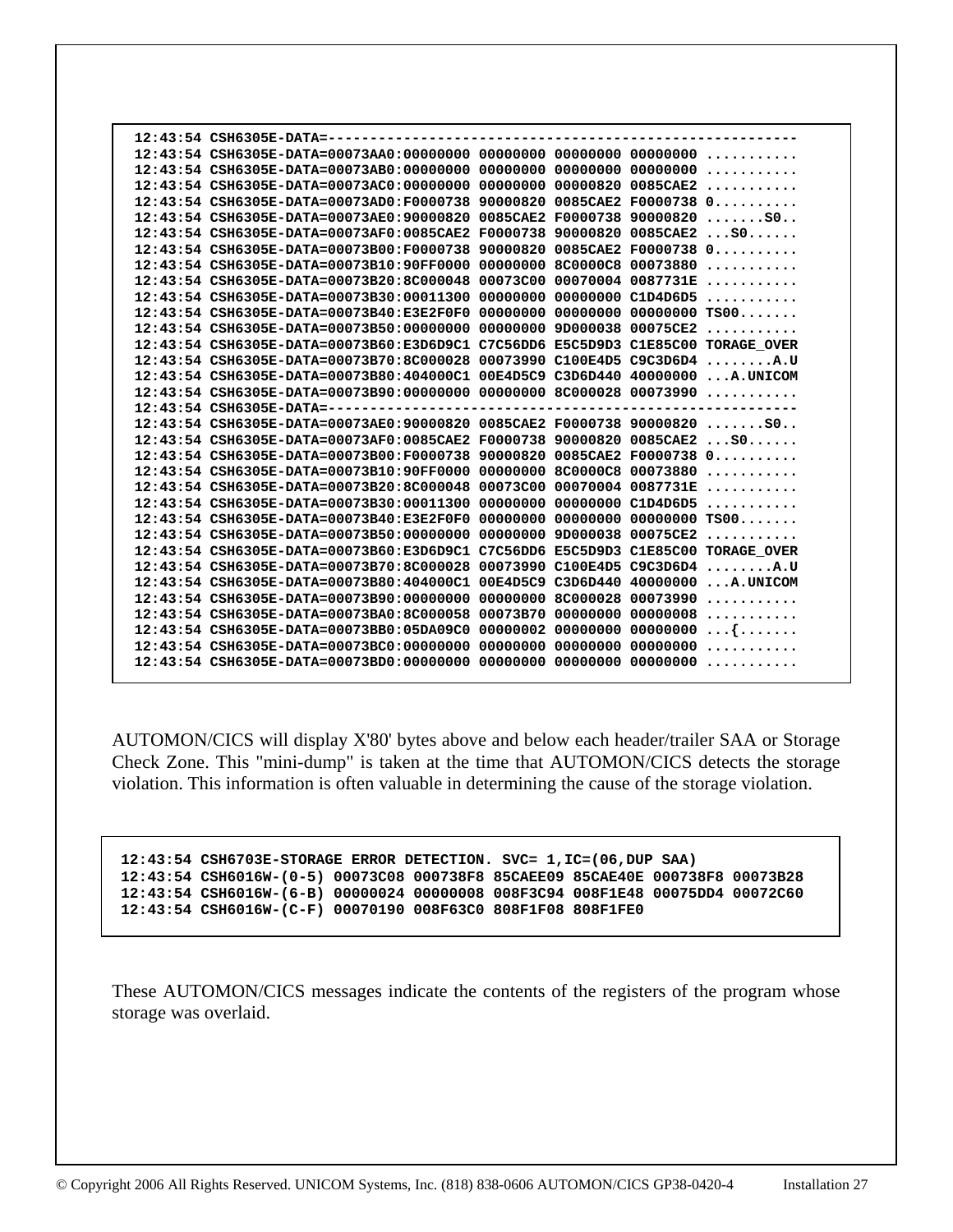| 12:43:54 CSH6704A-*ACTION* CSHASCR SUBTASK ATTACHED. RC=STORAGE VIOLATION.          |
|-------------------------------------------------------------------------------------|
| 12:43:54 CSH6600I-*(SRP)* AUTOMON/CICS RECOVERY IN CONTROL. CNT= 0, MAX= 20         |
| 12:43:54 CSH6601I-*(SRP)* STAGE=12345678, NOTIFY=12345678, ACTION=.234567.          |
| 12:43:54 CSH6602I-*(SRP)* STAGE (1) RECOVERY IN PROGRESS.                           |
| 12:43:54 CSH6611I-*(SRP)* TRAN=UMON, PGM=CSHPCF0, TERM=RR01, TASK= 3136, TCATCDC=20 |
| 12:43:54 CSH6610E-*(SRP)* PSW=00000000 00000000, ABCD=*SVD*, AREA=STORGE VIOLATION  |
|                                                                                     |
| 12:43:54 CSH6305E-TCA =00070190:00070000 00000000 01075DD4 008F67C0 )               |
| $12:43:54$ CSH6305E-TCA =000701A0:00072F20 00075DD4 20400100 04810000 )M            |
| 12:43:54 CSH6305E-TCA =000701B0:808F1F08 808F1FE0 00073C08 000738F8 \               |
| $12:43:54$ CSH6305E-TCA =000701C0:85CAEE09 85CAE40E 000738F8 00073B28 U             |
| $12:43:54$ CSH6305E-TCA =000701D0:00000024 00000008 008F3C94 008F1E48               |
| 12:43:54 CSH6305E-TCA =000701E0:00075DD4 00072C60 008EE7CE 00072CCC )M-X            |
| $12:43:54$ CSH6305E-TCA =000701F0:8089AF20 00000006 00000040 000738F8               |
| $12:43:54$ CSH6305E-TCA =00070200:05CAEDEF<br>00000000 85CAEDB0 00072DC8            |
| 12:43:54 CSH6305E-TCA =00070210:00073C08 C1D4D6D5 E3E2F0F0 00014000 AMONTS0         |
| 12:43:54 CSH6305E-TCA =00070220:01000000<br>$00000000000140000000000001$            |
| 12:43:54 CSH6305E-TCA =00070230:008F2D4C 808F42E4 A08F42D6 00072D80 <u< td=""></u<> |
| 12:43:55 CSH6305E-TCAS=000700D0:00073600 00000000 AC16B043 097E4400                 |
| 12:43:55 CSH6305E-TCAS=000700E0:00000000 85CAE0F8 C3E2C8C1 E7C9D740 \8CSH           |
| 12:43:55 CSH6305E-TCAS=000700F0:C3E2C8E9 C3D74040 0058A008 5018FEFF CSHZCP          |
|                                                                                     |
| 12:43:55 CSH6305E-EIB =00072DC8:0123903C 0095342F E4D4D6D5 0003136C UMO             |
| $12:43:55$ CSH6305E-EIB =00072DD8:D9D9F0F1 00000016 00007D12 08000000 RR01          |
| 12:43:55 CSH6305E-EIB =00072DE8:000000E4 D4D6D5F0 F0F14000 00000000  UMON001.       |
|                                                                                     |
|                                                                                     |
|                                                                                     |
| 12:43:55 CSH6681E-*(SRP)* STORAGE VIOLATION. (IC=0000, RC=PROGRAM INTERRUPT)        |
| 12:43:55 CSH6016W-(0-5) 00073C08 000738F8 85CAEE09 85CAE40E 000738F8 00073B28       |
| 12:43:55 CSH6016W-(6-B) 00000024 00000008 008F3C94 008F1E48 00075DD4 00072C60       |
| 12:43:55 CSH6016W-(C-F) 00070190 008F63C0 808F1F08 808F1FE0                         |
|                                                                                     |

In STAGE 1 the diagnostic information pertains to the transaction in control at the time when AUTOMON/CICS detects the storage violation. This is likely to be the transaction responsible for the storage violation. Either a snap dump or an SVC dump may optionally be produced at this point to provide the user with a snapshot of the system information before the repair subtask intercepts the storage violation. This may be done by turning on the Stage 1 action flag in the AUTOMON/CICS SRT Table.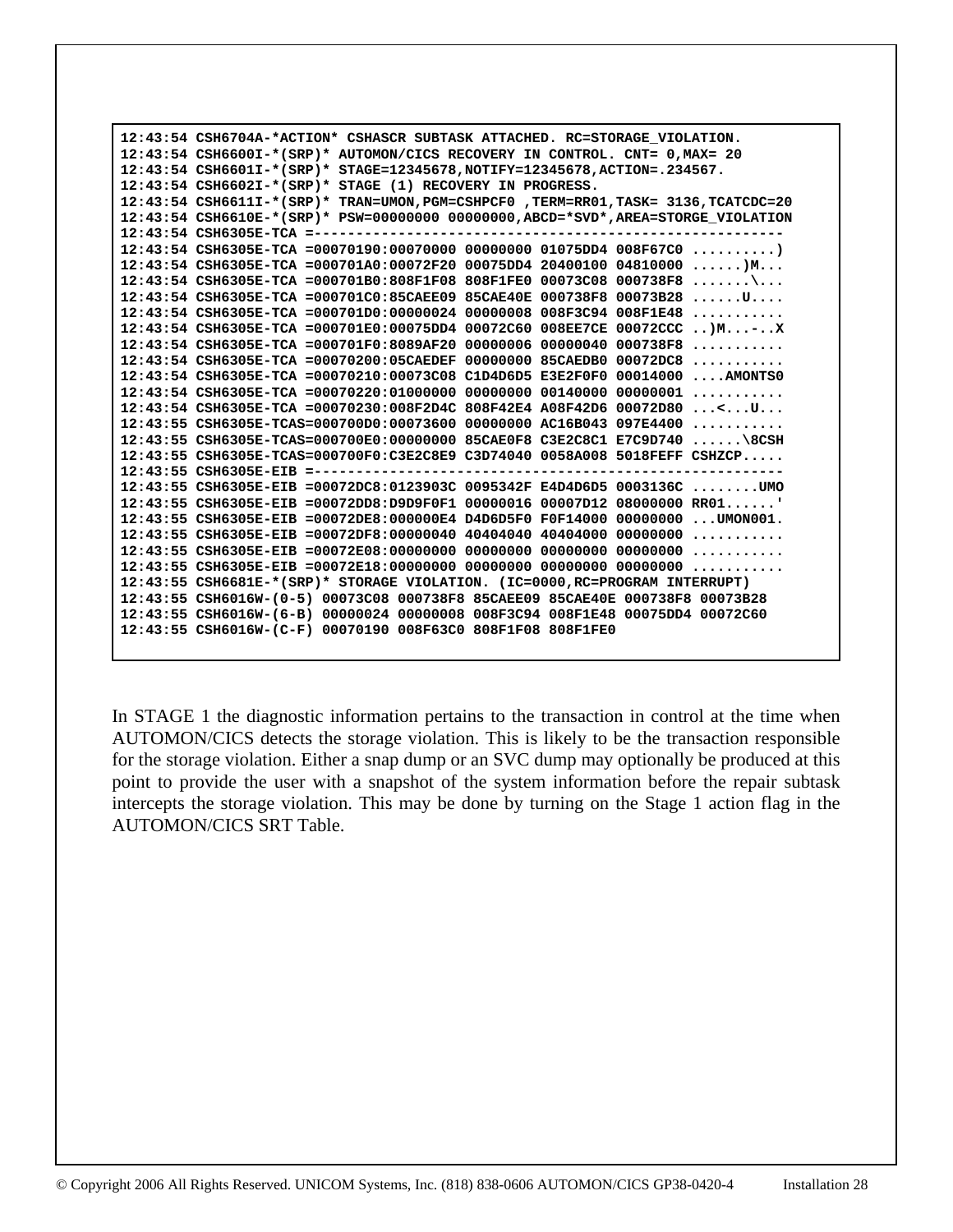```
 12:43:55 CSH6602I-*(SRP)* STAGE (2) RECOVERY IN PROGRESS. 
 12:43:55 CSH6620I-*(SRP)* CSA=008F63C0,OFL=008F67C0,SSA=00844FA0,PAM=00019030 
 12:43:55 CSH6624I-*(SRP)* ACTION IN STORAGE VIOLATION.
```
In STAGE 2 of the AUTOMON/CICS systems recovery program, the verification of CICS/VS foundation will be performed for the possibility of storage overlay conditions. The repair subtask will be attached to take corrective actions to repair the CICS/VS foundation. AUTOMON/CICS specifies whether the damaged system areas will be repaired or not.

```
 12:43:55 CSH6602I-*(SRP)* STAGE (3) RECOVERY IN PROGRESS. 
 12:43:55 CSH6630I-*(SRP)* .....................ACTIVE TASKS.................... 
 12:43:55 CSH6611I-*(SRP)* TRAN=CSTP,PGM= ,TERM=RR01,TASK=TCP ,TCATCDC=40 
 12:43:55 CSH6611I-*(SRP)* TRAN=CSSY,PGM=DFHJCBSP,TERM=N/A ,TASK=JJJ ,TCATCDC=80 
 12:43:55 CSH6611I-*(SRP)* TRAN=AMON,PGM=CSHAMPC ,TERM=N/A ,TASK= 15,TCATCDC=80 
 12:43:55 CSH6611I-*(SRP)* TRAN=UMON,PGM=CSHPCF0 ,TERM=RR01,TASK= 3136,TCATCDC=20 
 12:43:55 CSH6611I-*(SRP)* TRAN=CSSY,PGM= ,TERM=N/A ,TASK= 14,TCATCDC=80 
 12:43:55 CSH6630I-*(SRP)* ....................SUSPENDED TASKS.................. 
 12:43:55 CSH6611I-*(SRP)* TRAN=CSSY,PGM=DFHJCBSP,TERM=N/A ,TASK=JJJ ,TCATCDC=10 
 12:43:55 CSH6611I-*(SRP)* TRAN=CSSY,PGM=DFHJCBSP,TERM=N/A ,TASK=JJJ ,TCATCDC=10 
 12:43:55 CSH6630I-*(SRP)* .........................END.........................
```
In STAGE 3 of the AUTOMON/CICS systems recovery program, the verification of the task chains will be performed for the possibility of storage overlay conditions. This stage provides the user with a list of all the tasks in the system at the time the storage violation occurred. It is very likely that the transaction causing the storage violation will be listed.

```
 12:43:55 CSH6602I-*(SRP)* STAGE (4) RECOVERY IN PROGRESS. 
 12:43:55 CSH6620I-*(SRP)* DSA=0001A000,PGA=00000143,PGF=00000509,PGT=000006B2 
 12:43:55 CSH6624I-*(SRP)* ACTION IN STORAGE VIOLATION. 
 12:43:55 CSH6713E-*ERROR* INVALID SAA A=00073B20,H=8C00004800073C00,T=E5C5D9D3 
 12:43:55 CSH6714A_*ACTION* REPAIR SAA A=00073B20,H=8C00004800073C00,T=8C000048
```
In STAGE 4 of the AUTOMON/CICS systems recovery program, the verification of the dynamic storage area will be performed for the possibility of storage overlay conditions. The repair subtask will be attached to take corrective actions to repair the damaged storage areas. AUTOMON/CICS specifies whether the damaged storage areas will be corrected or not.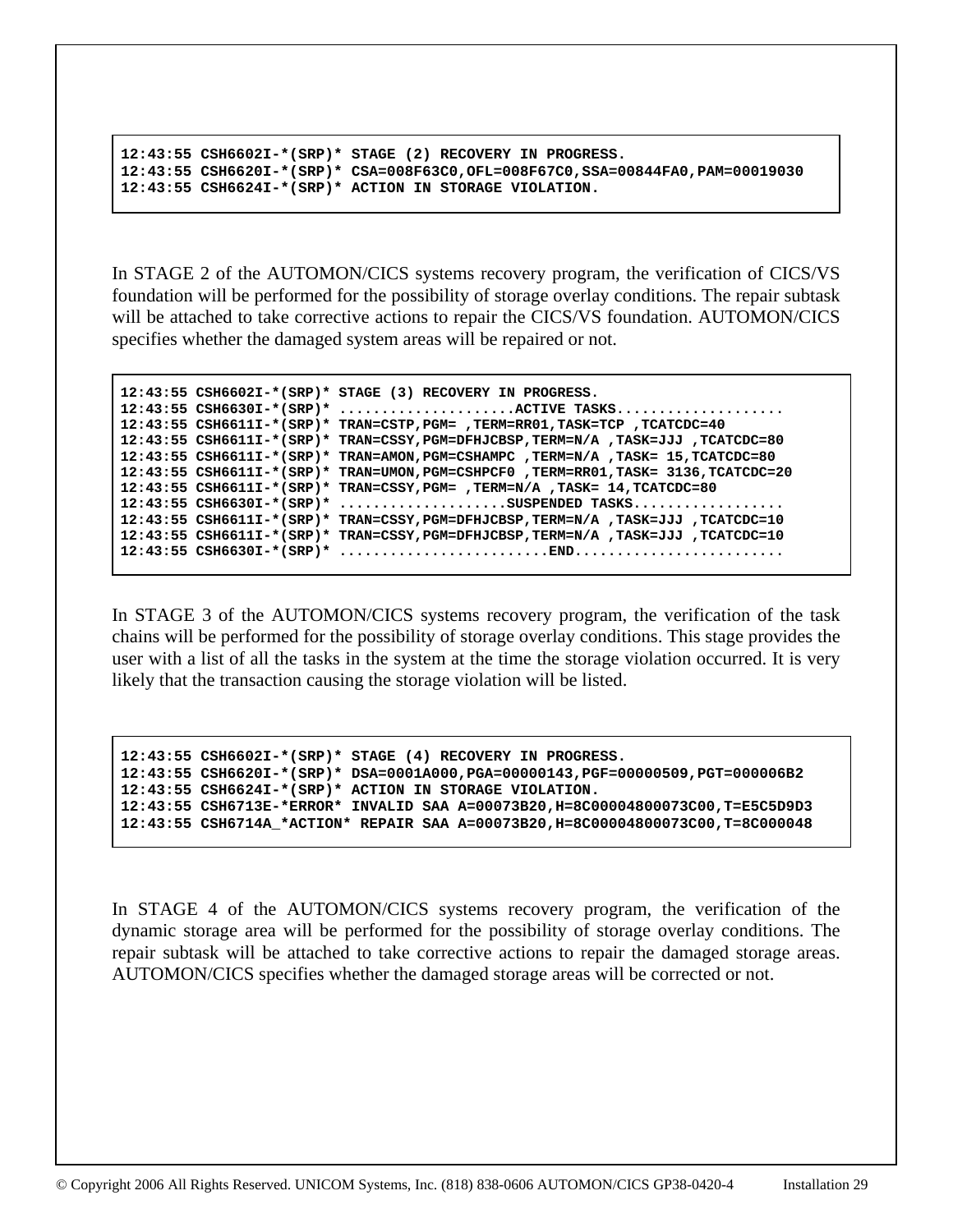```
 12:43:55 CSH6602I-*(SRP)* STAGE (5) RECOVERY IN PROGRESS. 
 12:43:55 CSH6620I-*(SRP)* KCP=408EE74C,PCP=0088EE28,SCP=008E1828,TCP=0089B9C8 
 12:43:55 CSH6624I-*(SRP)* ACTION IN STORAGE VIOLATION.
```
In STAGE 5 of the AUTOMON/CICS systems recovery program, the verification of key CICS/VS nucleus modules will be performed for the possibility of storage overlay conditions. The repair subtask will be attached to take corrective actions to repair the damaged CICS/VS nucleus modules.

```
 12:43:55 CSH6602I-*(SRP)* STAGE (6) RECOVERY IN PROGRESS. 
 12:43:55 CSH6620I-*(SRP)* FCT=0087C490,PCT=0004CDB4,PPT=0003F2A4,TCT=0002E404 
 12:43:55 CSH6650I-*(SRP)* DFHFCT VERIFICATION IN PROGRESS. 
 12:43:55 CSH6650I-*(SRP)* DFHPCT VERIFICATION IN PROGRESS. 
 12:43:55 CSH6650I-*(SRP)* DFHPPT VERIFICATION IN PROGRESS. 
 12:43:55 CSH6650I-*(SRP)* DFHTCT VERIFICATION IN PROGRESS.
```
In STAGE 6 of the AUTOMON/CICS systems recovery program, the verification of key CICS/VS system tables will be performed for the possibility of storage overlay conditions. The repair subtask will be attached to take corrective actions to repair the damaged CICS/VS system tables.

```
 12:43:55 CSH6602I-*(SRP)* STAGE (7) RECOVERY IN PROGRESS. 
 12:43:55 CSH6620I-*(SRP)* TCX=0089B3B8,QCA=008F8C30,TBM=006CFB78,TST=00000000 
 12:43:55 CSH6650I-*(SRP)* DFHAID VERIFICATION IN PROGRESS. 
 12:43:55 CSH6650I-*(SRP)* DFHICE VERIFICATION IN PROGRESS.
```
In STAGE 7 of the AUTOMON/CICS systems recovery program, the verification of key CICS/VS system areas and pointers will be performed for the possibility of storage overlay conditions. The repair subtask will be attached to take corrective actions to repair the damaged CICS/VS system areas and pointers.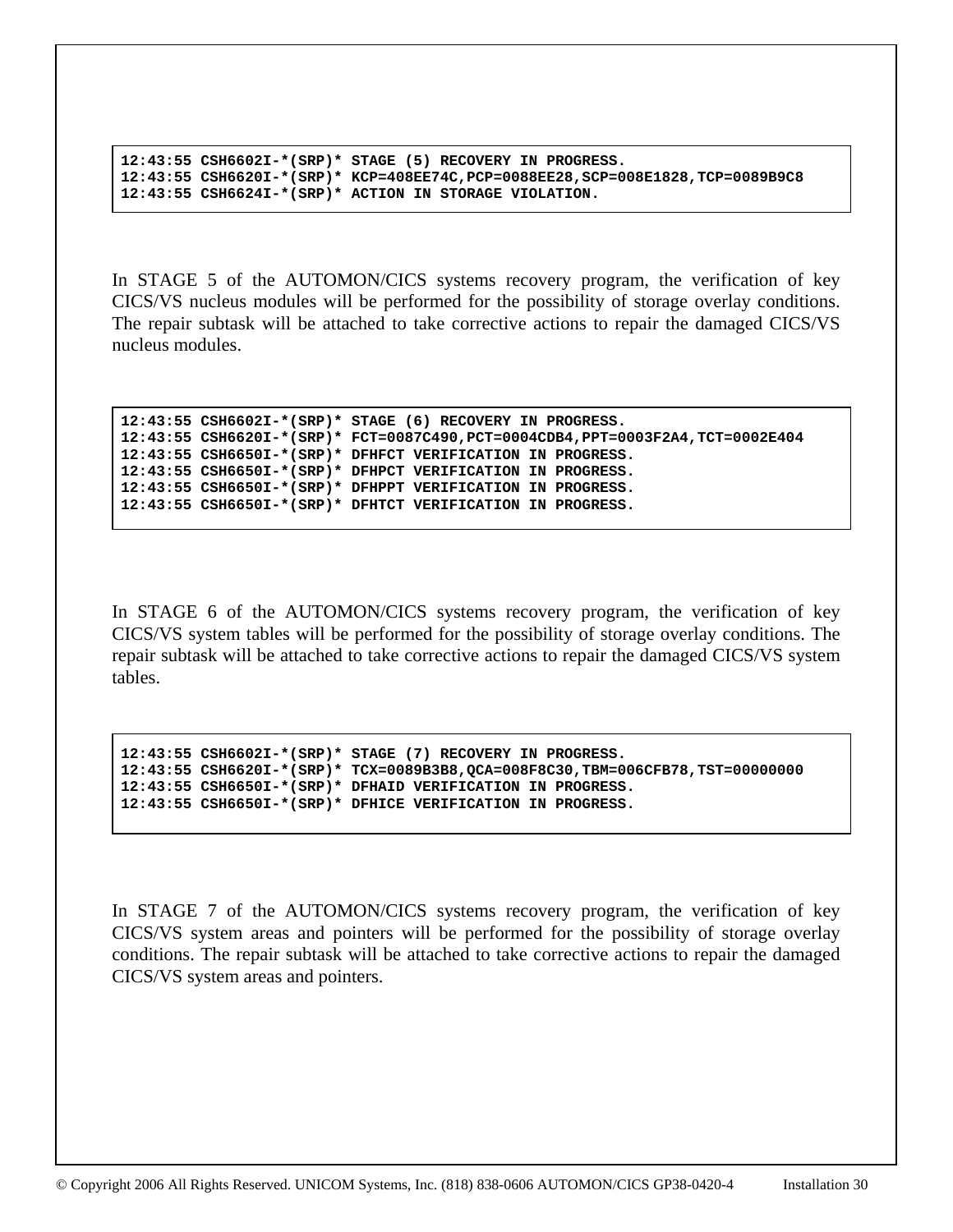```
12:43:55 CSH6602I-*(SRP)* STAGE (8) RECOVERY IN PROGRESS. 
 12:43:55 CSH6680I-*(SRP)* .ENTRIES...ENABLED......USED.....TOTAL 
 12:43:55 CSH6680I-*(SRP)* ...FCTTE 11 45 158 
 12:43:55 CSH6680I-*(SRP)* ...PCTTE 415 44 554 
 12:43:55 CSH6680I-*(SRP)* ...PPTTE 1,070 136 1,329 
 12:43:55 CSH6680I-*(SRP)* ...TCTTE 147 4 147 
 12:43:55 CSH6605I-*(SRP)* AUTOMON/CICS RECOVERY HAS BEEN COMPLETED. 
 12:43:55 CSH6606A-*ACTION* CONTROL IS BEING GIVEN TO CICS/MVS.
```
In STAGE 8 of the AUTOMON/CICS systems recovery program, the summary report will be produced. If the stage 8 action flag is turned on, a snap dump (ID=08) will be produced on to the AMON002 files. The snap dump contains the after image of the system following the completion of all AUTOMON recovery stages.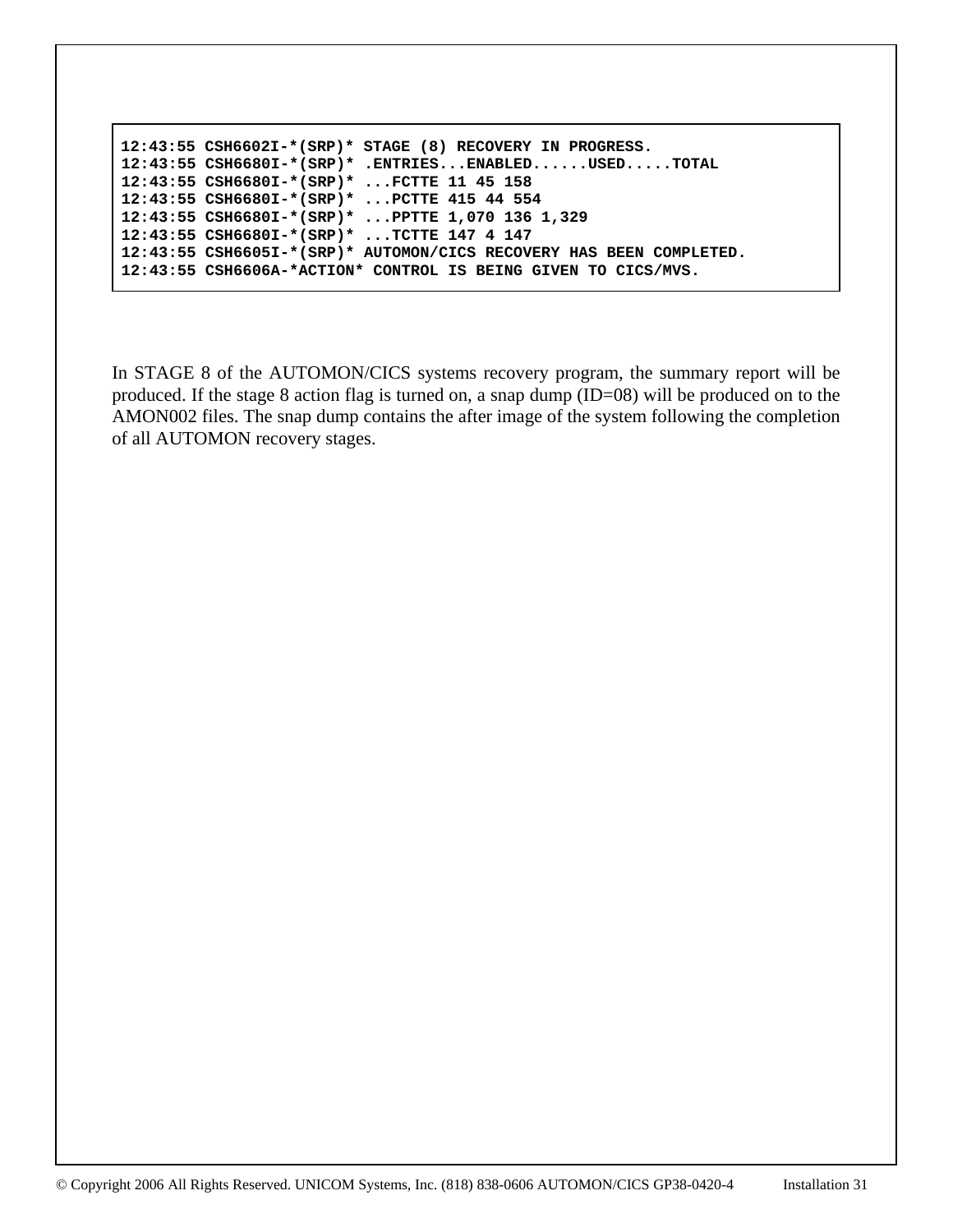# **Step 11 A loop detection.**

Type "*=F.2*" in the "*ENTER COMMAND =>*" field and hit ENTER.

```
ENTER OPTION ==> ***AUTOMON/CICS IVP*** UNIMON/CICS V420 
APPLID=CICS640,CICS=640,DATE=2006/02/23,TIME=15:43:52,TERM=4L23,NAME=UNICOM 
             0 - IVP (SOS).......THIS PANEL CAUSES A SHORT ON STORAGE 
            1 - IVP (SV).......THIS PANEL CAUSES A STORAGE VIOLATION 
            2 - IVP (LOOP)..........THIS PANEL CAUSES A PROGRAM LOOP<br>3 - TVP (CRASH) THIS PANEL CAUSES A SYSTEM CRASH
             3 - IVP (CRASH).........THIS PANEL CAUSES A SYSTEM CRASH 
           4 - IVP (HALT)........THIS PANEL CAUSES A PERMANENT WAIT<br>5 - IVP (DFHCSA).....THIS PANEL CORRUPTS A CONTROL BLOCK
                 5 - IVP (DFHCSA).....THIS PANEL CORRUPTS A CONTROL BLOCK 
           6 - IVP (DFHICP)....THIS PANEL CORRUPTS A NUCLEUS MODULE<br>7 - TVP (ASRA) THIS PANEL CAUSES A PROGRAM CHECK
               - IVP (ASRA).........THIS PANEL CAUSES A PROGRAM CHECK<br>- IVP (KILL).......THIS PANEL CAUSES A SUBSYSTEM KILL
           8 - IVP (KILL)........THIS PANEL CAUSES A SUBSYSTEM KILL<br>9 - IVP (SDUMP)......THIS PANEL CAUSES A SUBSYSTEM SDUMP
                - IVP (SDUMP)......THIS PANEL CAUSES A SUBSYSTEM SDUMP<br>- IVP (CMD)......THIS PANEL CAUSES A SUBSYSTEM COMMAND
            A - IVP (CMD)......THIS PANEL CAUSES A SUBSYSTEM COMMAND 
                       X - EXIT.................................END UNIMON/CICS 
PF1=N/A PF2=PRINT PF3=RETURN PF4=MENU PF9=REFRESH PA1/CLEAR=EXIT
```
- Your transaction "*UMON*" will cause a logical loop condition and the task will be purged with a dump written to the dump dataset. Abend  $code =$ "*UAMA|UAMB|AKEA|ASRA|AICA|????*".
- If the UCCF/Server subsystem task has been activated the "*UMON*" transaction may be abended with abend code ="*UAMK*".

-At this point, you need to sign back on to "*UMON*"-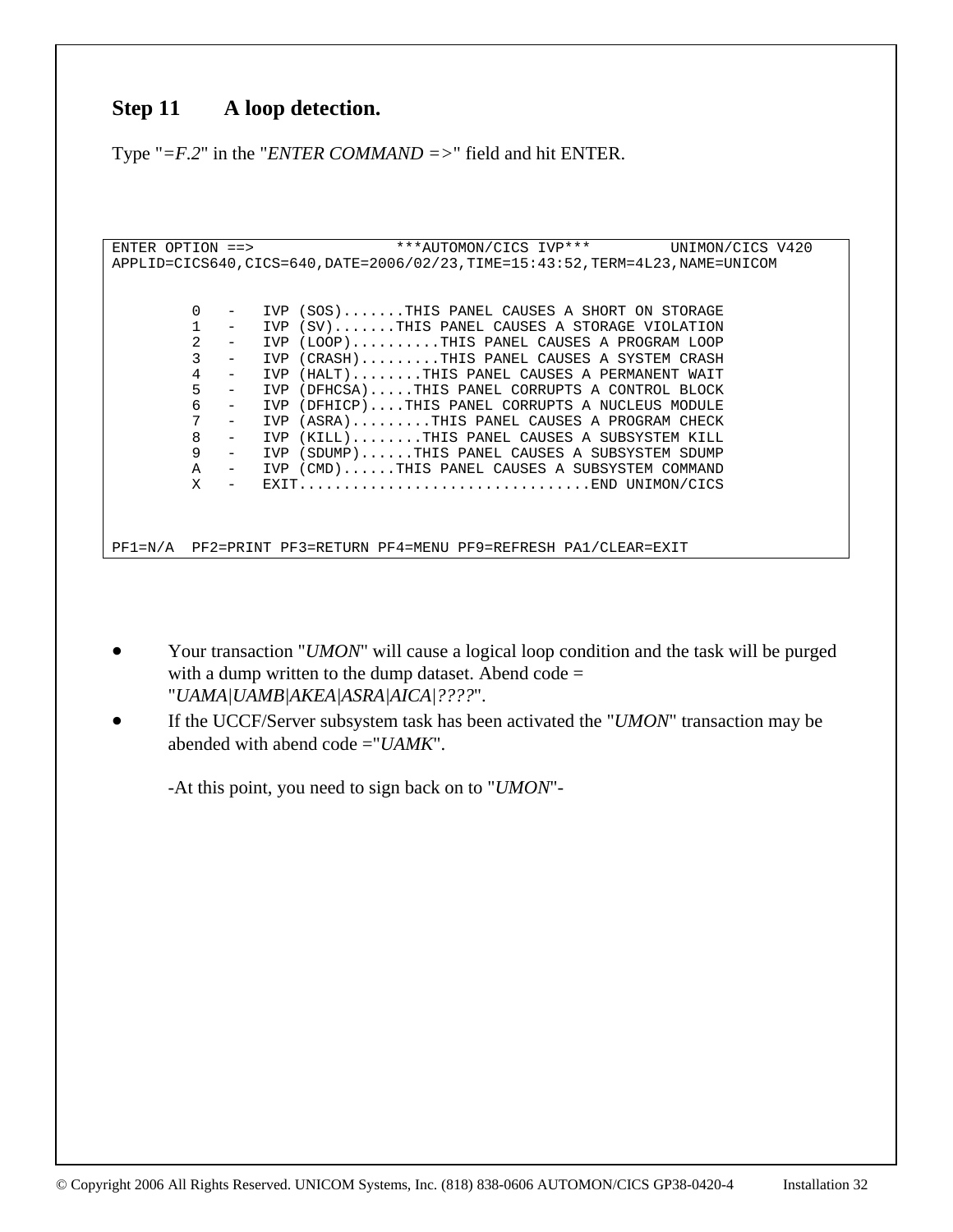### **Step 12 Display loop detection messages.**

Type " $=E.0$ " in the "*ENTER COMMAND* =>" field and hit ENTER. AUTOMON/CICS loop detection messages start with CSH6200W. Enter CSH6200 on the command line and hit PF05 to locate the character string.

• You should see loop messages. (CSH6200W) If not, repeat Step 11.

```
 13:38:09 CSH6200W-LOOP/WAIT DETECTION. TRN=UMON,PGM=CSHPCF0,ID= 29,TERM=R001 
 13:38:19 CSH6201A-*ACTION* LOOP. TRAN=UMON,PGM=CSHPCF0,ID= 29,TRM=R001,ABCD=UAMB 
 13:38:21 CSH6205I-TASK ABENDED. TRAN=UMON,PGM=DFHUEH ,TERM=R001,ABCD=UAMB 
 13:38:21 CSH6206I-PSW=85D0618E,ENTRY=85D09000,OFFSET=+0000,LAN=ASSMBLER 
 13:38:21 CSH6207I-OBJ=.....................,RC=ABNORMAL CONDITION 
 13:38:21 CSH6016W-(0-5) 05B7B150 00061100 05D09B1E 85D06000 00844008 80046B08 
 13:38:21 CSH6016W-(6-B) 00000363 05D09B1E 0004715C 00046A86 0000D230 00061348 
 13:38:21 CSH6016W-(C-F) 00061000 80044BA0 86D47248 00000000
```
• You should also see AUTOMON/CICS messages in the JOB or System log.

| COMMAND INPUT $==$<br>$SCROLL ==-> CSR$                                                             |
|-----------------------------------------------------------------------------------------------------|
| 13.38.19 STC00507 +DFHME0126 CICS330                                                                |
| Error in SYMREC invocation. Return code in R15 = X'000C', Reason code                               |
| in $RO = X'0F1C'$ .                                                                                 |
| 13.38.19 STC00507 +DFHAP0001 CICS330 An abend (code 0C1/AKEA) has occurred at offset X'FFFFFFFF' in |
| module DFHUEH.                                                                                      |
| 13.38.19 STC00507 +DFHME0116 CICS330                                                                |
| (Module:DFHMEME) CICS symptom string for message DFHAP0001 is                                       |
| PIDS/566540301 LVLS/330 MS/DFHAP0001 RIDS/DFHUEH AB/S00C1 AB/UAKEA                                  |
| RIDS/DFHUEH ADRS/FFFFFFFFF                                                                          |
| 13.38.19 STC00507 +DFHDU0201 CICS330 ABOUT TO TAKE SDUMP. DUMPCODE: AP0001, DUMPID: 1/0001          |
| 13.38.21 STC00507 IEA794I SVC DUMP HAS CAPTURED:                                                    |
| 13.38.21 STC00507 +DFHDU0202 CICS330 SDUMP COMPLETE.                                                |
| DUMPID=001 REQUESTED BY JOB (CICS330)                                                               |
| DUMP TITLE=CICS DUMP: SYSTEM=CICS330 CODE=AP0001 ID=1/0001                                          |
| 13.38.21 STC00507 +CICS330 :CSH6205I-TASK ABENDED. TRAN=UMON, PGM=DFHUEH ,TERM=R001, ABCD=UAMB      |
| 13.38.21 STC00507 +CICS330 :CSH6206I-PSW=85D0618E,ENTRY=85D09000,OFFSET=+0000,LAN=ASSMBLER          |
| $13.38.21$ STC00507 +CICS330 :CSH6207I-OBJ=RC=ABNORMAL CONDITION                                    |
| 13.38.21 STC00507 +CICS330 :CSH6016W-(0-5) 05B7B150 00061100 05D09B1E 85D06000 00844008 80046B08    |
| 13.38.21 STC00507 +CICS330 :CSH6016W-(6-B) 00000363 05D09B1E 0004715C 00046A86 0000D230 00061348    |
| 13.38.21 STC00507 +CICS330 :CSH6016W-(C-F) 00061000 80044BA0 86D47248 00000000                      |

This step of the IVP caused a hard loop condition in which control of the system is never released back to the CICS task dispatcher. AUTOMON/CICS will initially attempt to purge the looping transaction with a mechanism equivalent to a CEMT purge of the transaction. In this case CICS never gains control so this mechanism fails. If the initial attempt to cancel the looping transaction fails, AUTOMON/CICS will then attempt to force an S0C1 operation exception abend of the looping transaction in the CICS user exit. The job log messages above indicate that AUTOMON/CICS killed the looping transaction with this method.

If this method of purging a looping transaction failed and the UCCF/Server subsystem is active, AUTOMON/CICS will purge the looping transaction with an S0C6 specification exception.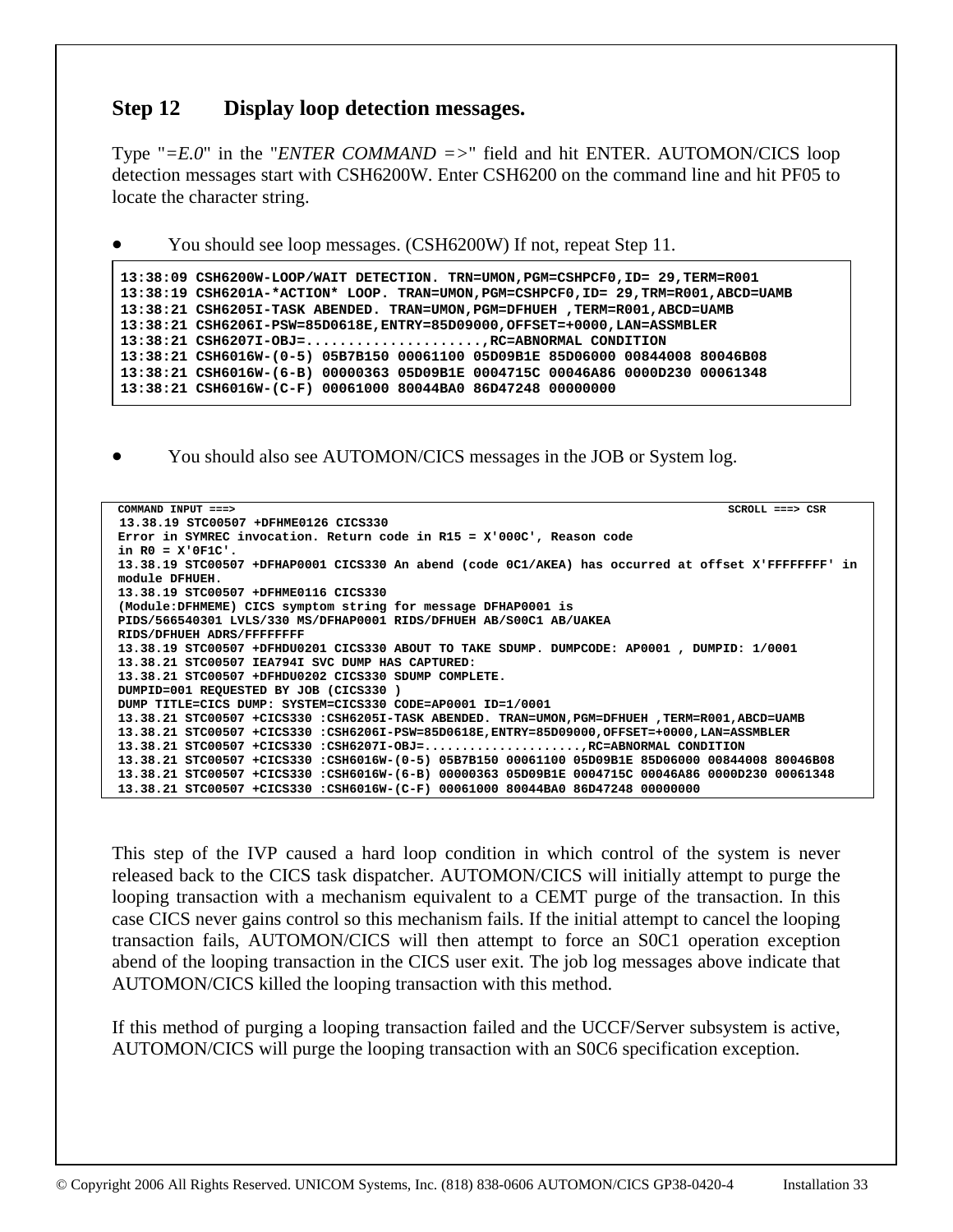### **Step 13 Crash the system. (U203/U615/U602/U601)**

Type "*=F.3*" in the "*ENTER COMMAND =>*" field and hit ENTER.

-Wait a few seconds-

• Your transaction "*UMON*" will crash the system. The AUTOMON/CICS system recovery program (CSHASRP) will take corrective actions and disable the UMON transaction. Abend code = "*UAMF|ASRB|U203|U405|U409|U601|U602|U615*"

ENTER OPTION ==> \*\*\*AUTOMON/CICS IVP\*\*\* UNIMON/CICS V420 APPLID=CICS640,CICS=640,DATE=2006/02/23,TIME=15:43:52,TERM=4L23,NAME=UNICOM 0 - IVP (SOS).......THIS PANEL CAUSES A SHORT ON STORAGE 1 - IVP (SV).......THIS PANEL CAUSES A STORAGE VIOLATION 2 - IVP (LOOP)..........THIS PANEL CAUSES A PROGRAM LOOP<br>3 - IVP (CRASH).........THIS PANEL CAUSES A SYSTEM CRASH IVP (CRASH)........THIS PANEL CAUSES A SYSTEM CRASH 4 - IVP (HALT)........THIS PANEL CAUSES A PERMANENT WAIT<br>5 - IVP (DFHCSA)....THIS PANEL CORRUPTS A CONTROL BLOCK IVP (DFHCSA).....THIS PANEL CORRUPTS A CONTROL BLOCK 6 - IVP (DFHICP)....THIS PANEL CORRUPTS A NUCLEUS MODULE<br>7 - TVP (ASRA) THIS PANEL CAUSES A PROGRAM CHECK IVP (ASRA)........THIS PANEL CAUSES A PROGRAM CHECK 8 - IVP (KILL)........THIS PANEL CAUSES A SUBSYSTEM KILL<br>9 - TVP (SDIMP) THIS PANEL CAUSES A SUBSYSTEM SDIMP - IVP (SDUMP)......THIS PANEL CAUSES A SUBSYSTEM SDUMP A - IVP (CMD)......THIS PANEL CAUSES A SUBSYSTEM COMMAND X - EXIT.................................END UNIMON/CICS PF1=N/A PF2=PRINT PF3=RETURN PF4=MENU PF9=REFRESH PA1/CLEAR=EXIT

-At this point, you need to enable the UMON transaction- "*CEMT SET TRAN(UMON) ENABLE*"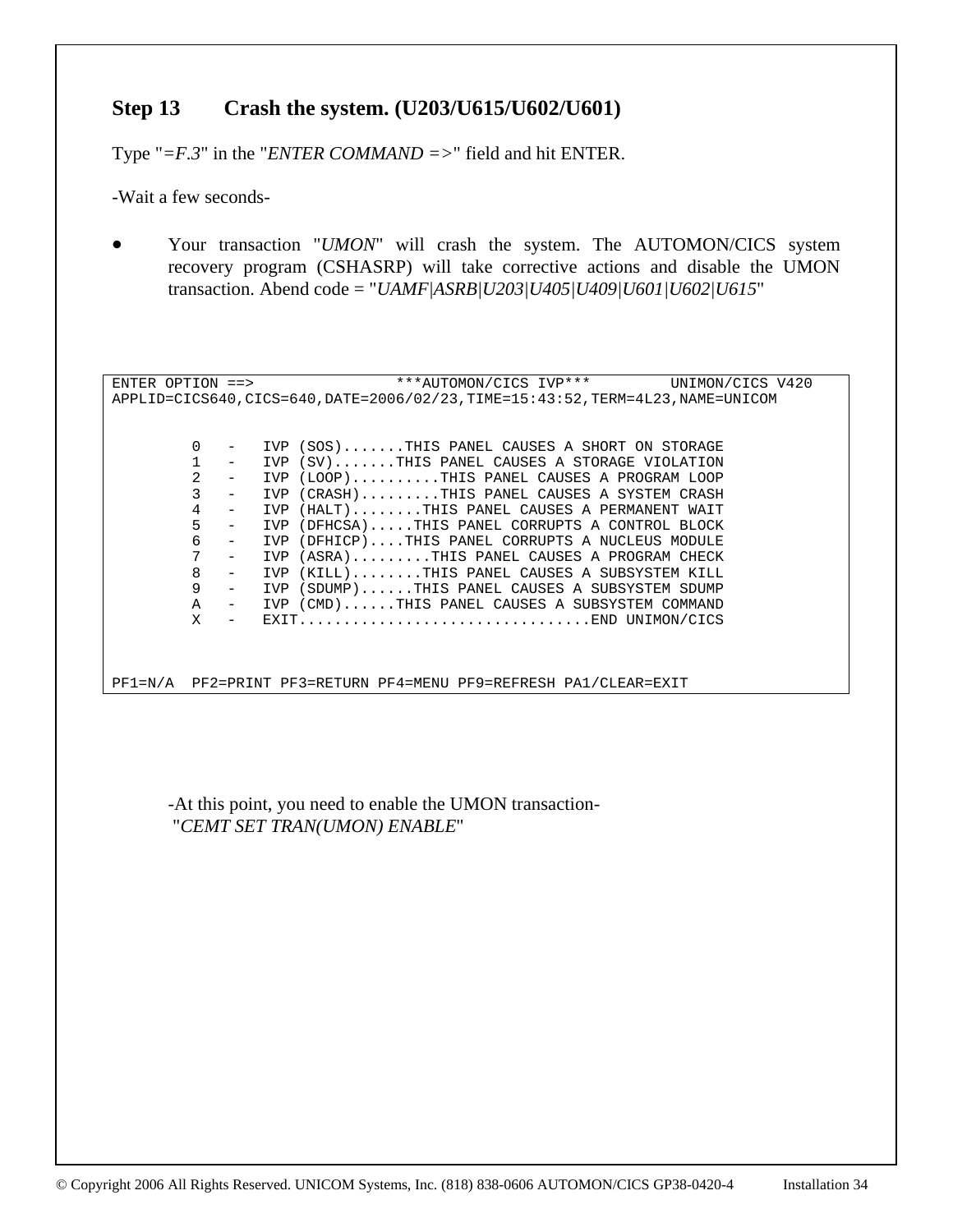### **Step 14 Display system recovery function messages.**

Type "*=E.0*" in the "*ENTER COMMAND =>*" field and hit ENTER. AUTOMON/CICS system recovery messages start with message number CSH6708A. Enter CSH6708 at the command line and hit the PF05 key to find this character string.

• You should see recovery messages. (CSH6708A) If not, repeat Step 13.

```
 13:59:04 CSH6708A-*ACTION* CSHASRP SUBTASK ATTACHED. RC=SYSTEM FAILURE. 
 13:59:04 CSH6600I-*(SRP)* AUTOMON/CICS RECOVERY IN CONTROL. CNT= 1,MAX= 40 
 13:59:05 CSH6601I-*(SRP)* STAGE=12345678,NOTIFY=12345678,ACTION=.234567. 
 13:59:05 CSH6602I-*(SRP)* STAGE (1) RECOVERY IN PROGRESS. 
 13:59:05 CSH6611I-*(SRP)* TRAN=UMON,PGM=CSHPCF0 ,TERM=R001,TASK= 30,TCATCDC=10 
 13:59:05 CSH6610E-*(SRP)* PSW=078D0000 85D09434,ABCD=U0203,AREA=INSIDE-OF-DSA
```
These messages indicate that a system crash condition has been detected by AUTOMON/CICS. The transaction and program causing this problem is identified. AUTOMON/CICS also reports the ABEND code that has been detected. As with a storage violation, AUTOMON/CICS will freeze the system and go through 8 stages of recovery in an effort to keep the system available.

| $13:59:05$ CSH6305E-TCA =------- |                                                                          |                |                   |                   |                                      |
|----------------------------------|--------------------------------------------------------------------------|----------------|-------------------|-------------------|--------------------------------------|
|                                  | 13:59:05 CSH6305E-TCA =00061000:00061100 00000001 05CBBA08 00044FB0      |                |                   |                   | .                                    |
|                                  | 13:59:05 CSH6305E-TCA =00061010:05B8D910 00000000 13930100               |                |                   | 00000010          | $\cdot$ . R.                         |
|                                  | 13:59:05 CSH6305E-TCA =00061020:00000000                                 | 00000000       | 00000000          | 00000000          | .                                    |
|                                  | 13:59:05 CSH6305E-TCA =00061030:00000000 86CD0850                        |                | 00000000          | 05000084          | . &                                  |
|                                  | 13:59:05 CSH6305E-TCA =00061040:00000004 0006D77C 85D09044 00048960      |                |                   |                   | $\ldots$ . P@. $\}$ .                |
|                                  | 13:59:05 CSH6305E-TCA =00061050:85D0A028 85D09028                        |                | 0005D330          | 86CC9992          | $\{\cdot\},\ldots\} \ldots \ldots L$ |
|                                  | 13:59:05 CSH6305E-TCA =00061060:00010000                                 | $0006$ DDC $0$ | C1D4D6D5 E3E2F0F0 |                   | $\ldots \ldots \}$ AMO               |
|                                  | 13:59:05 CSH6305E-TCA =00061070:00014000                                 | 00000000       | 00000000          | 00140000          | .                                    |
|                                  | 13:59:05 CSH6305E-TCA =00061080:00000001 85D09028                        |                | 80047B96 80047B88 |                   | $\ldots\ldots\} \ldots$              |
|                                  | 13:59:05 CSH6305E-TCA =00061090:0006D7CC 00082FBB                        |                | 8006B216 0000D020 |                   | $\cdot$ . P.                         |
|                                  | 13:59:05 CSH6305E-TCA =000610A0:80046BB4 00000000                        |                | 00000000          | 0004715C          | .                                    |
|                                  | 13:59:05 CSH6305E-TCA =000610B0:86CC23B0                                 | 05D0A6C1       | 00061348          | 00000000          | $\ldots$                             |
|                                  | $13:59:05$ CSH6305E-TCA =000610C0:00000000                               | 01000300       |                   | 05CF92D0 C5F70200 | .                                    |
|                                  | 13:59:05 CSH6305E-TCA =000610D0:0006DC28                                 | 00000000       | 00000000 80044BA0 |                   | .                                    |
|                                  | 13:59:05 CSH6305E-TCA =000610E0:00000000                                 | 00000000       | 00000000          | 0006B008          | .                                    |
|                                  | 13:59:05 CSH6305E-TCA =000610F0:00002710 00000000                        |                | 00000000          | 00000000          | .                                    |
|                                  | 13:59:05 CSH6305E-TCAS=---------------                                   |                |                   |                   |                                      |
|                                  | 13:59:05 CSH6305E-TCAS=00061100:05F80000 00000000 85D09028 0000D020 .8}. |                |                   |                   |                                      |
|                                  | 13:59:05 CSH6305E-TCAS=00061110:0000030C                                 | 00000000       | 00000000          | 05CFA510          | .                                    |
|                                  | 13:59:05 CSH6305E-TCAS=00061120:05C8C330                                 | 00000000       | 00000000          | 00000000          | $H C. \ldots \ldots$                 |
|                                  | 13:59:05 CSH6305E-TCAS=00061130:00000000                                 | 00000000       | 800480A6          | 05CF92D0          | .                                    |
|                                  | 13:59:05 CSH6305E-TCAS=00061140:00000000                                 | 00000000       | 0006DC28          | 0006DC18          | .                                    |
|                                  | 13:59:05 CSH6305E-TCAS=00061150:00061300                                 | 00000000       | 05D0A1A8          | 00000000          | $\ldots \ldots \}$ ~                 |
|                                  | 13:59:05 CSH6305E-TCAS=00061160:00000000                                 | 00000000       | 00C00000          | 00000000          | . { .                                |
|                                  | 13:59:05 CSH6305E-TCAS=00061170:00000000                                 | 00000000       | 80000000          | 00000000          | .                                    |
|                                  | 13:59:05 CSH6305E-TCAS=00061180:00000000                                 | 00000000       | 85D09028          | 00400000          | . } .                                |
|                                  | 13:59:05 CSH6305E-TCAS=00061190:00061348                                 | 00000000       | 0006D840          | 00000000          | . 0                                  |
|                                  | 13:59:05 CSH6305E-TCAS=000611A0:00000000                                 | 800444B0       | 00000000          | 00000000          | .                                    |
|                                  | 13:59:05 CSH6305E-TCAS=000611B0:00000000                                 | 05CBBA08       | 00000000          | 00000000          | .                                    |
|                                  |                                                                          |                |                   |                   |                                      |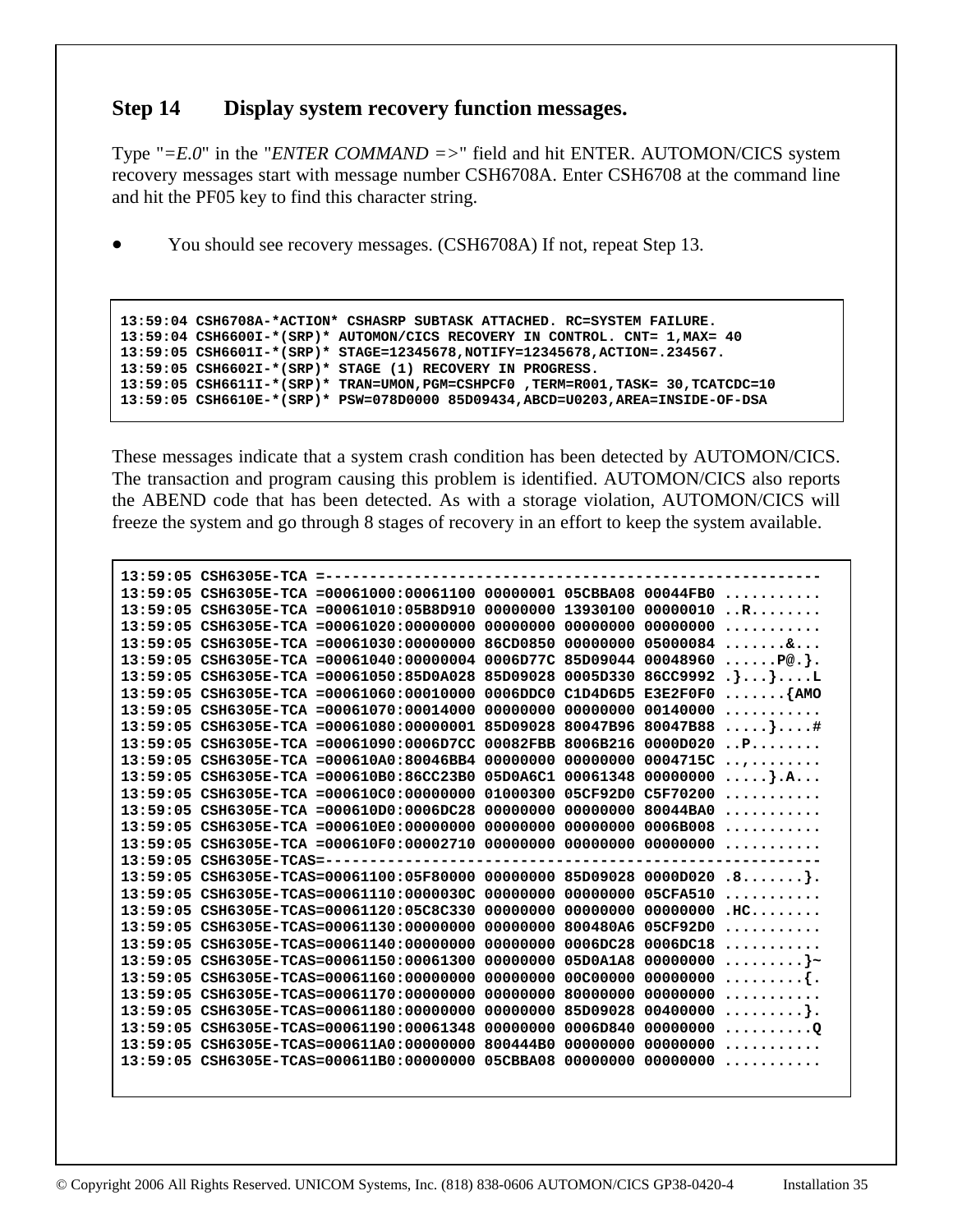| 13:59:05 CSH6305E-TCAS=000611C0:00000000 E4D4D6D5 00000000 00000000 UMON      |  |
|-------------------------------------------------------------------------------|--|
|                                                                               |  |
|                                                                               |  |
| 13:59:05 CSH6305E-TCAS=000611F0:AC16BD90 6D22EF02 85D09028 05D09000 }         |  |
|                                                                               |  |
| 13:59:05 CSH6305E-EIB =0006D7E4:0133833C 0095342F E4D4D6D5 0000030C UMO       |  |
| $13:59:05$ CSH6305E-EIB =0006D7F4:D9F0F0F1 00000016 00007D0A 04000000 R001'   |  |
| 13:59:05 CSH6305E-EIB =0006D804:000000E4 D4D6D5F0 F0F14000 00000000  UMON001. |  |
| 13:59:05 CSH6305E-EIB =0006D814:000000C1 D4D6D5E3 E2F0F000 00000000 AMONTS00  |  |
|                                                                               |  |
|                                                                               |  |
|                                                                               |  |

In STAGE 1 the diagnostic information pertains to the transaction in control at the time when AUTOMON/CICS detects the system crash condition. Either a snap dump or an SVC dump may optionally be produced at this point to provide the user with a snapshot of the system information before the repair subtask intercepts the system crash condition. This may be done by turning on the Stage 1 action flag in the AUTOMON/CICS SRT Table.

 **13:59:05 CSH6602I-\*(SRP)\* STAGE (2) RECOVERY IN PROGRESS. 13:59:05 CSH6620I-\*(SRP)\* CSA=80044BA0,OFL=00044FB0,SSA=05C8B000,KCB=00006000 13:59:05 CSH6624I-\*(SRP)\* ACTION IN STORAGE VIOLATION.** 

In STAGE 2 of the AUTOMON/CICS systems recovery program, the verification of CICS/VS foundation will be performed for the possibility of storage overlay conditions. The repair subtask will be attached to take corrective actions to repair the CICS/VS foundation. AUTOMON/CICS specifies whether the damaged system areas will be repaired or not.

```
 13:59:05 CSH6602I?*(SRP)* STAGE (3) RECOVERY IN PROGRESS. 
 13:59:05 CSH6630I?*(SRP)* .....................CURRENT TASKS................... 
 13:59:05 CSH6611I?*(SRP)* TRAN=UMON,PGM=CSHPCF0 ,TERM=R001,TASK= 30,TCATCDC=10 
 13:59:05 CSH6611I?*(SRP)* TRAN=CSTP,PGM= ,TERM=R001,TASK=TCP ,TCATCDC=00 
 13:59:05 CSH6611I?*(SRP)* TRAN=CSNE,PGM=DFHZNAC ,TERM=N/A ,TASK= 4,TCATCDC=00 
 13:59:05 CSH6611I?*(SRP)* TRAN=CSSY,PGM= ,TERM=N/A ,TASK= 5,TCATCDC=00 
 13:59:05 CSH6611I?*(SRP)* TRAN=CSSY,PGM= ,TERM=N/A ,TASK= 6,TCATCDC=00 
 13:59:05 CSH6611I?*(SRP)* TRAN=CSSY,PGM= ,TERM=N/A ,TASK= 19,TCATCDC=80 
 13:59:05 CSH6611I?*(SRP)* TRAN=AMON,PGM=CSHAMPC ,TERM=N/A ,TASK= 20,TCATCDC=80 
 13:59:05 CSH6611I?*(SRP)* TRAN=UMON,PGM=CSHPCF0 ,TERM=R001,TASK= 30,TCATCDC=10 
 13:59:05 CSH6630I?*(SRP)* .........................END......................... 
 13:59:05 CSH6624I?*(SRP)* ACTION IN STORAGE VIOLATION. 
 13:59:05 CSH6612A-*ACTION* TRANSACTION CONTROL. TRAN=UMON,RC=DISABLED
```
In STAGE 3 of the AUTOMON/CICS systems recovery program, the verification of the task chains will be performed for the possibility of storage overlay conditions. This stage provides the user with a list of all the tasks in the system at the time the system crash condition was detected. If the Stage 3 action flag is turned on in the AUTOMON/CICS SRT table, AUTOMON/CICS will disable the transaction responsible for the system crash condition.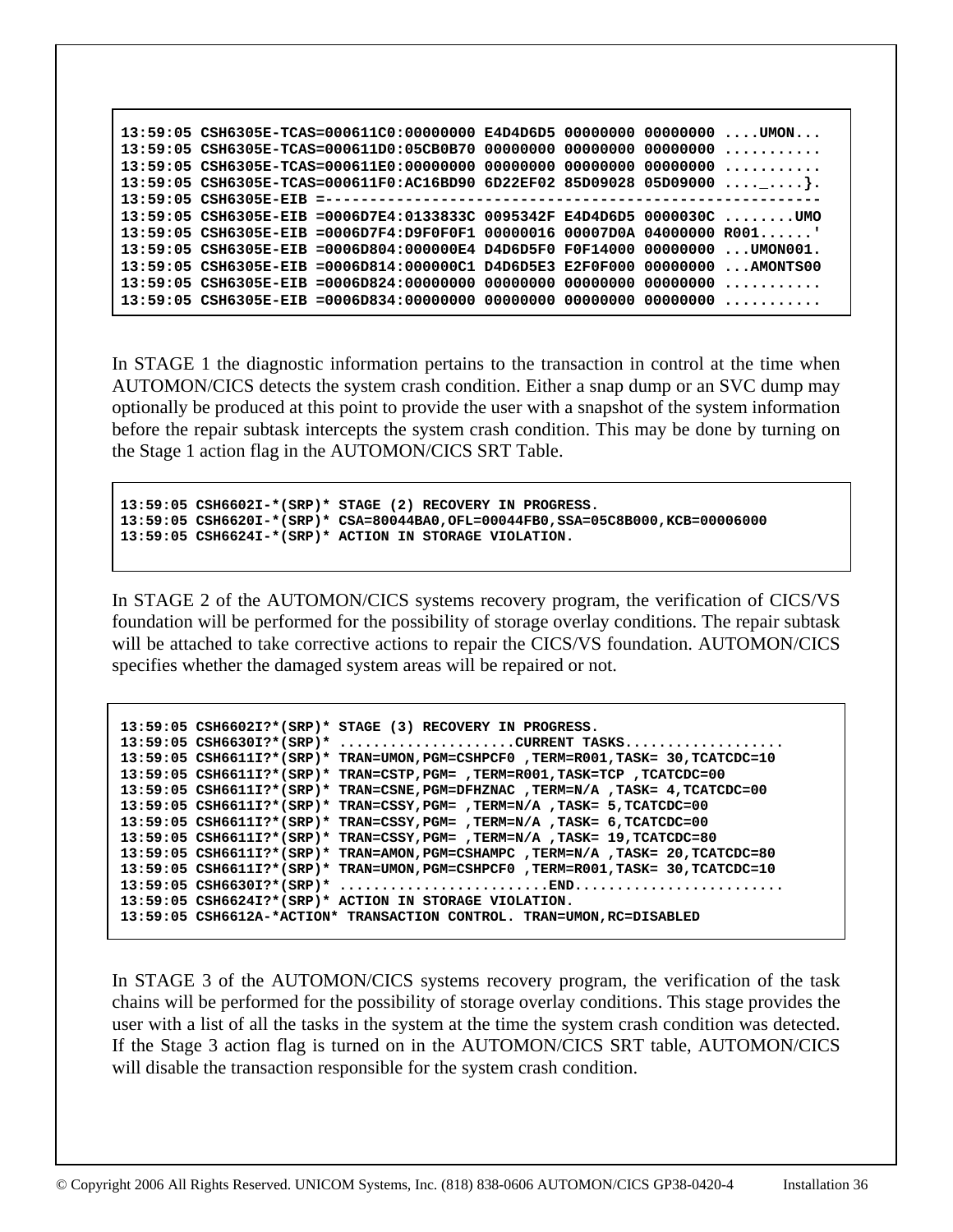```
 13:59:05 CSH6602I-*(SRP)* STAGE (4) RECOVERY IN PROGRESS. 
 13:59:05 CSH6620I-*(SRP)* DSA=00000000,PGA=00000000,PGF=00000000,PGT=00000000 
 13:59:05 CSH6624I-*(SRP)* ACTION IN STORAGE VIOLATION.
```
In STAGE 4 of the AUTOMON/CICS systems recovery program, the verification of the dynamic storage area will be performed for the possibility of storage overlay conditions. The repair subtask will be attached to take corrective actions to repair the damaged storage areas. AUTOMON/CICS specifies whether the damaged storage areas will be corrected or not.

```
 13:59:05 CSH6602I-*(SRP)* STAGE (5) RECOVERY IN PROGRESS. 
 13:59:05 CSH6620I-*(SRP)* KCP=86C82D78,PCP=86CC7704,SCP=86C78EC4,TCP=0004D168 
 13:59:05 CSH6624I-*(SRP)* ACTION IN STORAGE VIOLATION.
```
In STAGE 5 of the AUTOMON/CICS systems recovery program, the verification of key CICS/VS nucleus modules will be performed for the possibility of storage overlay conditions. The repair subtask will be attached to take corrective actions to repair the damaged CICS/VS nucleus modules.

```
 13:59:05 CSH6602I-*(SRP)* STAGE (6) RECOVERY IN PROGRESS. 
 13:59:05 CSH6620I-*(SRP)* FCT=05CCA1F0,PCT=05CFA270,PPT=05CEBB20,TCT=05CD7030 
 13:59:05 CSH6650I-*(SRP)* DFHFCT VERIFICATION IN PROGRESS. 
 13:59:05 CSH6650I-*(SRP)* DFHPCT VERIFICATION IN PROGRESS. 
 13:59:06 CSH6650I-*(SRP)* DFHPPT VERIFICATION IN PROGRESS. 
 13:59:06 CSH6650I-*(SRP)* DFHTCT VERIFICATION IN PROGRESS.
```
In STAGE 6 of the AUTOMON/CICS systems recovery program, the verification of key CICS/VS system tables will be performed for the possibility of storage overlay conditions. The repair subtask will be attached to take corrective actions to repair the damaged CICS/VS system tables.

```
 13:59:06 CSH6602I-*(SRP)* STAGE (7) RECOVERY IN PROGRESS. 
 13:59:06 CSH6620I-*(SRP)* TCX=0004CB80,QCA=05CFA270,TBM=05CC4028,TST=00000000 
 13:59:06 CSH6650I-*(SRP)* DFHAID VERIFICATION IN PROGRESS. 
 13:59:06 CSH6650I-*(SRP)* DFHICE VERIFICATION IN PROGRESS.
```
In STAGE 7 of the AUTOMON/CICS systems recovery program, the verification of key CICS/VS system areas and pointers will be performed for the possibility of storage overlay conditions. The repair subtask will be attached to take corrective actions to repair the damaged CICS/VS system areas and pointers.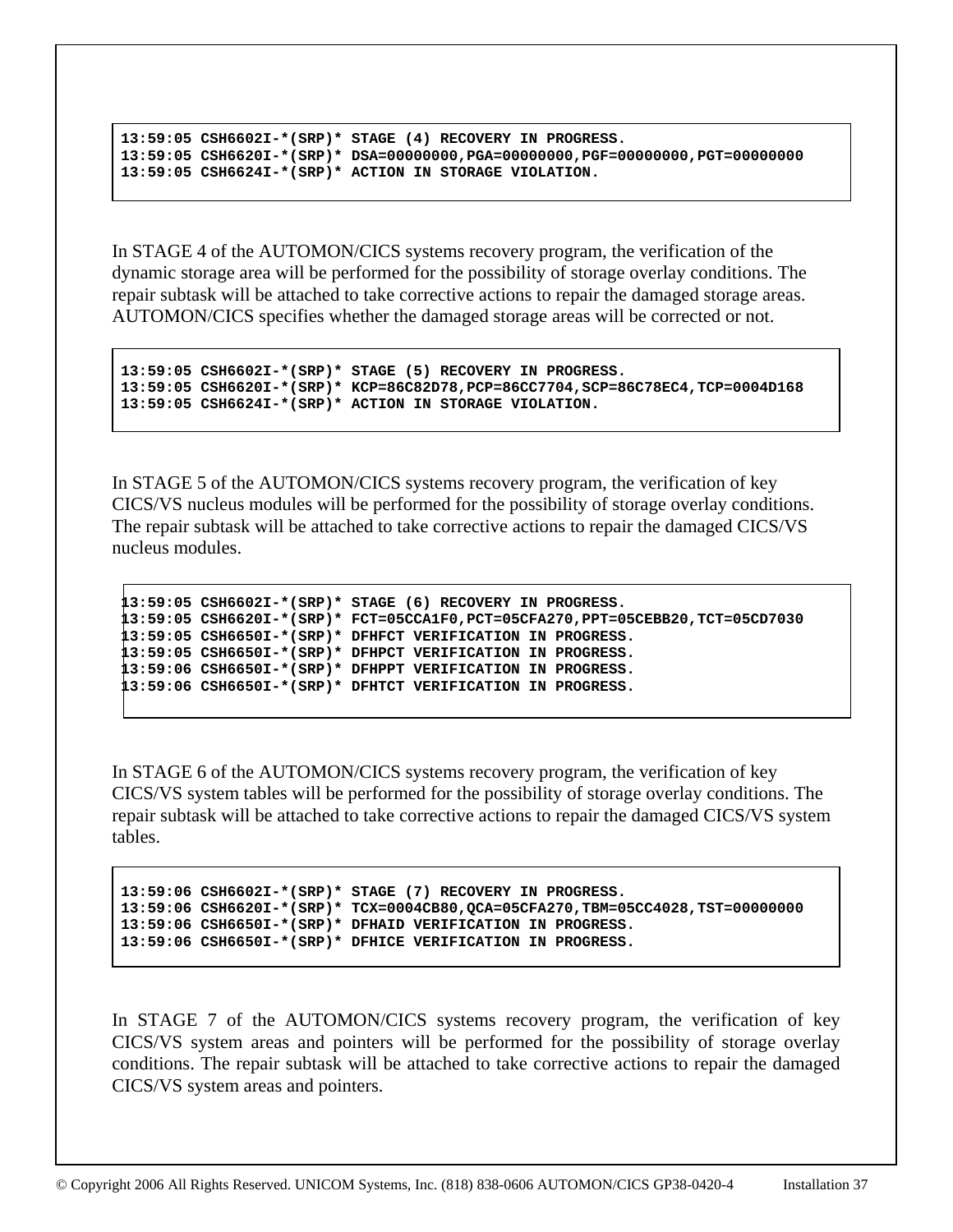```
 13:59:06 CSH6602I-*(SRP)* STAGE (8) RECOVERY IN PROGRESS. 
 13:59:06 CSH6680I-*(SRP)* .ENTRIES...ENABLED......USED.....TOTAL 
 13:59:06 CSH6680I-*(SRP)* ...FCTTE 3 3 11 
 13:59:06 CSH6680I-*(SRP)* ...PCTTE 117 11 117 
 13:59:06 CSH6680I-*(SRP)* ...PPTTE 241 38 244 
 13:59:06 CSH6680I-*(SRP)* ...TCTTE 9 1 9 
 13:59:06 CSH6605I-*(SRP)* AUTOMON/CICS RECOVERY HAS BEEN COMPLETED. 
 13:59:06 CSH6606A-*ACTION* CONTROL IS BEING GIVEN TO CICS/ESA.
```
In STAGE 8 of the AUTOMON/CICS systems recovery program, the summary report will be produced. If the stage 8 action flag is turned on, a snap dump (ID=08) will be produced on to the AMON002 files. The snap dump contains the after image of the system following the completion of all AUTOMON recovery stages.

# **Step 15 A storage overlay in CSA.**

Type "*=F.5*" in the "*ENTER COMMAND =>*" field and hit ENTER.

-Wait a few seconds-

```
ENTER OPTION ==> ***AUTOMON/CICS IVP*** UNIMON/CICS V420
APPLID=CICS640,CICS=640,DATE=2006/02/23,TIME=15:43:52,TERM=4L23,NAME=UNICOM 
           0 - IVP (SOS).......THIS PANEL CAUSES A SHORT ON STORAGE 
          1 - IVP (SV).......THIS PANEL CAUSES A STORAGE VIOLATION<br>2 - IVP (LOOP).........THIS PANEL CAUSES A PROGRAM LOOP
                 IVP (LOOP).........THIS PANEL CAUSES A PROGRAM LOOP
           3 - IVP (CRASH).........THIS PANEL CAUSES A SYSTEM CRASH 
           4 - IVP (HALT)........THIS PANEL CAUSES A PERMANENT WAIT 
           5 - IVP (DFHCSA).....THIS PANEL CORRUPTS A CONTROL BLOCK 
           6 - IVP (DFHICP)....THIS PANEL CORRUPTS A NUCLEUS MODULE 
           7 - IVP (ASRA).........THIS PANEL CAUSES A PROGRAM CHECK 
          8 - IVP (KILL)........THIS PANEL CAUSES A SUBSYSTEM KILL<br>9 - TVP (SDIMP) THIS PANEL CAUSES A SUBSYSTEM SDIMP
              - IVP (SDUMP)......THIS PANEL CAUSES A SUBSYSTEM SDUMP<br>- IVP (CMD) THIS PANEL CAUSES A SUBSYSTEM COMMAND
           A - IVP (CMD)......THIS PANEL CAUSES A SUBSYSTEM COMMAND 
           X - EXIT.................................END UNIMON/CICS 
PF1=N/A PF2=PRINT PF3=RETURN PF4=MENU PF9=REFRESH PA1/CLEAR=EXIT 
       Your transaction "UMON" will corrupt the area.
```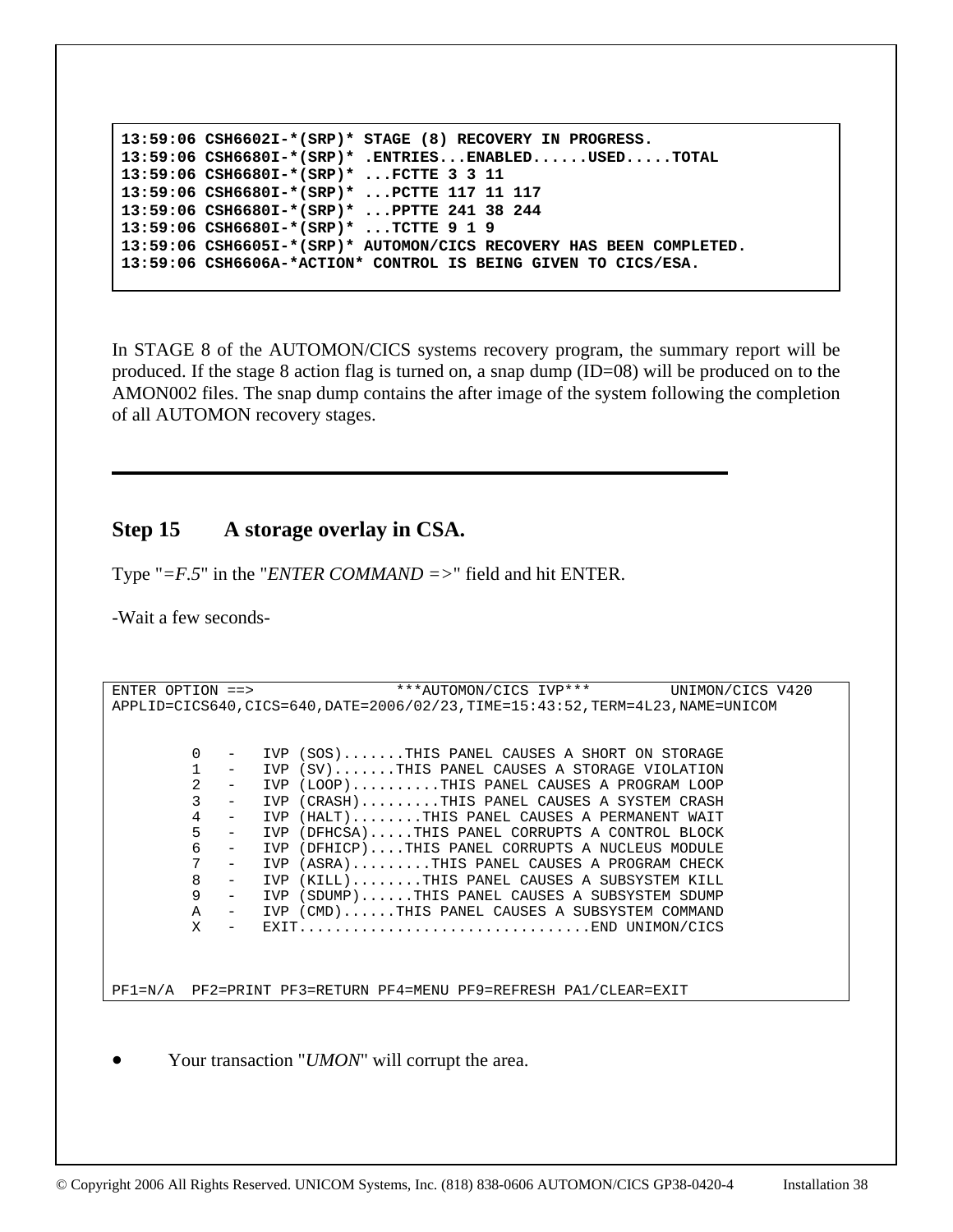# **Step 16 Display storage overlay messages.**

Type "*=E.0*" in the "*ENTER COMMAND =>*" field and hit ENTER. This set of AUTOMON/CICS messages begins with CSH6621E. At the command line type CSH6621E and hit the PF05 key to find the character string.

• You should see overlay messages. (CSH6621E) If not, repeat Step 15.

```
 14:45:21 CSH6621E-*(SRP)* A STORAGE VERIFICATION FAILED. 
 14:45:21 CSH6622E-*(SRP)* ADDRESS=00044C2C,MODULE=DFHCSA ,OFFSET=+000008C 
 14:45:21 CSH6623E-*(SRP)* CURRENT=85FFFFFF00000008 SHOULD BE=85C0F97800000006 
 14:45:21 CSH6624I-*(SRP)* ACTION IN STORAGE VIOLATION.
```
This step of the IVP will corrupt storage containing the Common System area. AUTOMON/CICS will detect and correct the storage overlay in this key CICS control block.

# **Step 17 A storage overlay in DFHICP.**

Type "*=F.6*" in the "*ENTER COMMAND =>*" field and hit ENTER.

-Wait a few seconds-

```
ENTER OPTION ==> ***AUTOMON/CICS IVP*** UNIMON/CICS V420
APPLID=CICS640,CICS=640,DATE=2006/02/23,TIME=15:43:52,TERM=4L23,NAME=UNICOM 
           0 - IVP (SOS).......THIS PANEL CAUSES A SHORT ON STORAGE 
          1 - IVP (SV).......THIS PANEL CAUSES A STORAGE VIOLATION<br>2 - TVP (LOOP) THIS PANEL CAUSES A PROGRAM LOOP
                 IVP (LOOP).........THIS PANEL CAUSES A PROGRAM LOOP
          3 - IVP (CRASH).........THIS PANEL CAUSES A SYSTEM CRASH<br>4 - TVP (HALT)........THIS PANEL CAUSES A PERMANENT WATT
              - IVP (HALT).......THIS PANEL CAUSES A PERMANENT WAIT
           5 - IVP (DFHCSA).....THIS PANEL CORRUPTS A CONTROL BLOCK 
              - IVP (DFHICP)....THIS PANEL CORRUPTS A NUCLEUS MODULE
           7 - IVP (ASRA).........THIS PANEL CAUSES A PROGRAM CHECK 
          8 - IVP (KILL)........THIS PANEL CAUSES A SUBSYSTEM KILL<br>9 - TVP (SDIMP) - THIS PANEL CAUSES A SUBSYSTEM SDIMP
                 IVP (SDUMP)......THIS PANEL CAUSES A SUBSYSTEM SDUMP
           A - IVP (CMD)......THIS PANEL CAUSES A SUBSYSTEM COMMAND 
           X - EXIT.................................END UNIMON/CICS 
PF1=N/A PF2=PRINT PF3=RETURN PF4=MENU PF9=REFRESH PA1/CLEAR=EXIT
```
• Your transaction "*UMON*" will corrupt the DFHICP module. You may encounter an ASRA abend condition, if you have LPA=YES specified in your DFHSIT table. If so, you need to sign back on to "*UMON*". Possible Abend code = "*ASRA*"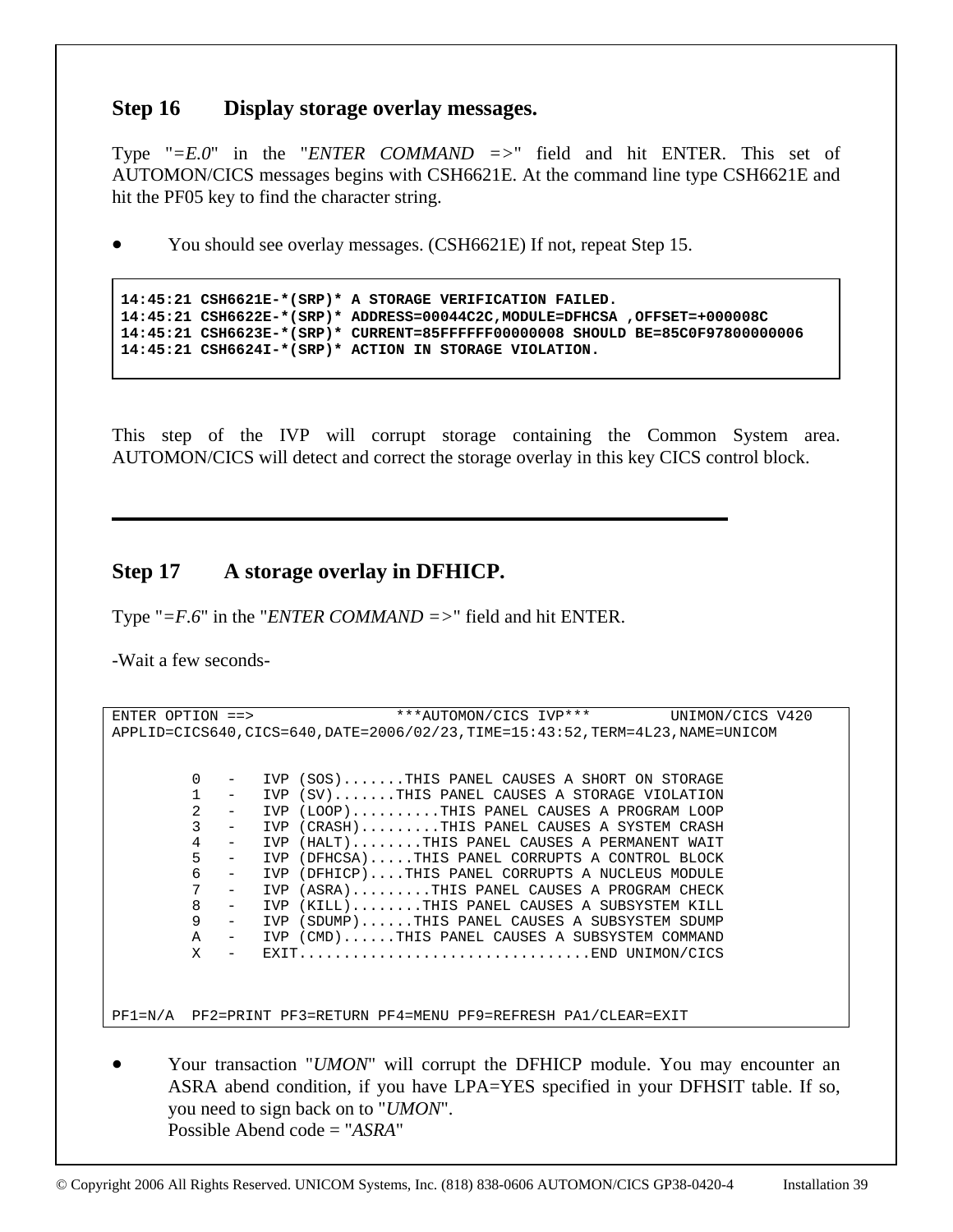# **Step 18 Display storage overlay messages.**

Type "*=E.0*" in the "*ENTER COMMAND =>*" field and hit ENTER. This set of AUTOMON/CICS messages begins with CSH6621E. At the command line type CSH6621E and hit the PF05 key to find the character string.

• You should see overlay messages. (CSH6621E) If not, repeat Step 17.

```
 05:54:34 CSH6621E-*(SRP)* A STORAGE VERIFICATION FAILED. 
 05:54:34 CSH6622E-*(SRP)* ADDRESS=008E1829,MODULE=DFHICP ,OFFSET=+0000001 
 05:54:34 CSH6623E-*(SRP)* CURRENT=00182C50E0C05858 SHOULD BE=8E182C50E0C05858 
 05:54:34 CSH6624I-*(SRP)* ACTION IN STORAGE VIOLATION.
```
This step of the IVP will corrupt storage containing a key CICS nucleus module. AUTOMON/CICS will detect and correct the storage overlay in this module.

# **Step 19 A program interrupt condition.**

Type "*=F.7*" in the "*ENTER COMMAND =>*" field and hit ENTER.

-Wait a few seconds-

• Your transaction "*UMON*" will cause an S0C1 program check and the task will be purged with a dump written to the dump dataset. Abend code = "*ASRA|????*"

ENTER OPTION ==> \*\*\*AUTOMON/CICS IVP\*\*\* UNIMON/CICS V420 APPLID=CICS640,CICS=640,DATE=2006/02/23,TIME=15:43:52,TERM=4L23,NAME=UNICOM 0 - IVP (SOS).......THIS PANEL CAUSES A SHORT ON STORAGE 1 - IVP (SV).......THIS PANEL CAUSES A STORAGE VIOLATION 2 - IVP (LOOP)..........THIS PANEL CAUSES A PROGRAM LOOP 3 - IVP (CRASH).........THIS PANEL CAUSES A SYSTEM CRASH 4 - IVP (HALT)........THIS PANEL CAUSES A PERMANENT WAIT 5 - IVP (DFHCSA).....THIS PANEL CORRUPTS A CONTROL BLOCK 6 - IVP (DFHICP)....THIS PANEL CORRUPTS A NUCLEUS MODULE<br>7 - IVP (ASRA)........THIS PANEL CAUSES A PROGRAM CHECK 7 - IVP (ASRA).........THIS PANEL CAUSES A PROGRAM CHECK 8 - IVP (KILL)........THIS PANEL CAUSES A SUBSYSTEM KILL<br>9 - IVP (SDUMP)......THIS PANEL CAUSES A SUBSYSTEM SDUMP 9 - IVP (SDUMP)......THIS PANEL CAUSES A SUBSYSTEM SDUMP A - IVP (CMD)......THIS PANEL CAUSES A SUBSYSTEM COMMAND IVP (CMD)......THIS PANEL CAUSES A SUBSYSTEM COMMAND X - EXIT.................................END UNIMON/CICS PF1=N/A PF2=PRINT PF3=RETURN PF4=MENU PF9=REFRESH PA1/CLEAR=EXIT

-At this point, you need to sign back on to "*UMON*"-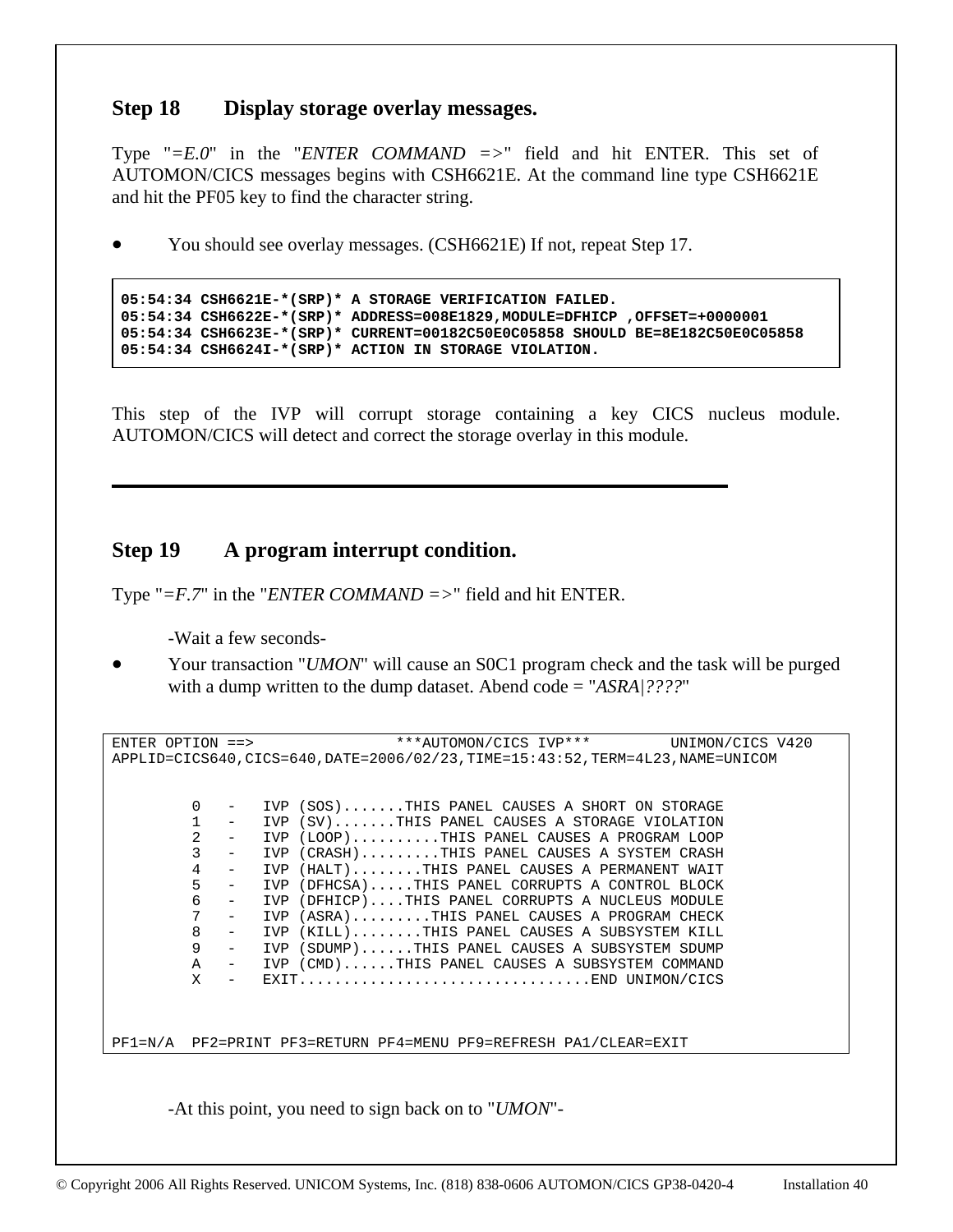# **Step 20 Display program check messages.**

Type "*=E.0*" in the "*ENTER COMMAND =>*" field and hit ENTER. Transaction abend messages begin with CSH6205I. At the command line, type CSH6205 and hit the PF05 key to find the character string.

• You should see transaction abend messages (CSH6205I). If not, repeat Step 19.

```
 15:21:27 CSH6205I-TASK ABENDED. TRAN=UMON,PGM=CSHPCF0 ,TERM=R001,ABCD=ASRA 
 15:21:27 CSH6206I-PSW=85D09460,ENTRY=85D09000,OFFSET=+0460,LAN=ASSMBLER 
 15:21:27 CSH6207I-OBJ=9610B0780000.416001E0,RC=0C1-OPERATION EXCEPTION 
 15:21:27 CSH6016W-(0-5) 05D09B34 0006DC90 85D0A028 85D09028 0006DC28 0006D7E4 
 15:21:27 CSH6016W-(6-B) 00061100 00844008 05CF92D0 86CCA6D0 05CF92D0 0006B580 
 15:21:27 CSH6016W-(C-F) 0006B008 0006D77C 85D091EC 00000000
```
AUTOMON/CICS provides diagnostic information for all transaction abends. The object code may be decoded in assembler to pinpoint the exact instruction causing the program failure.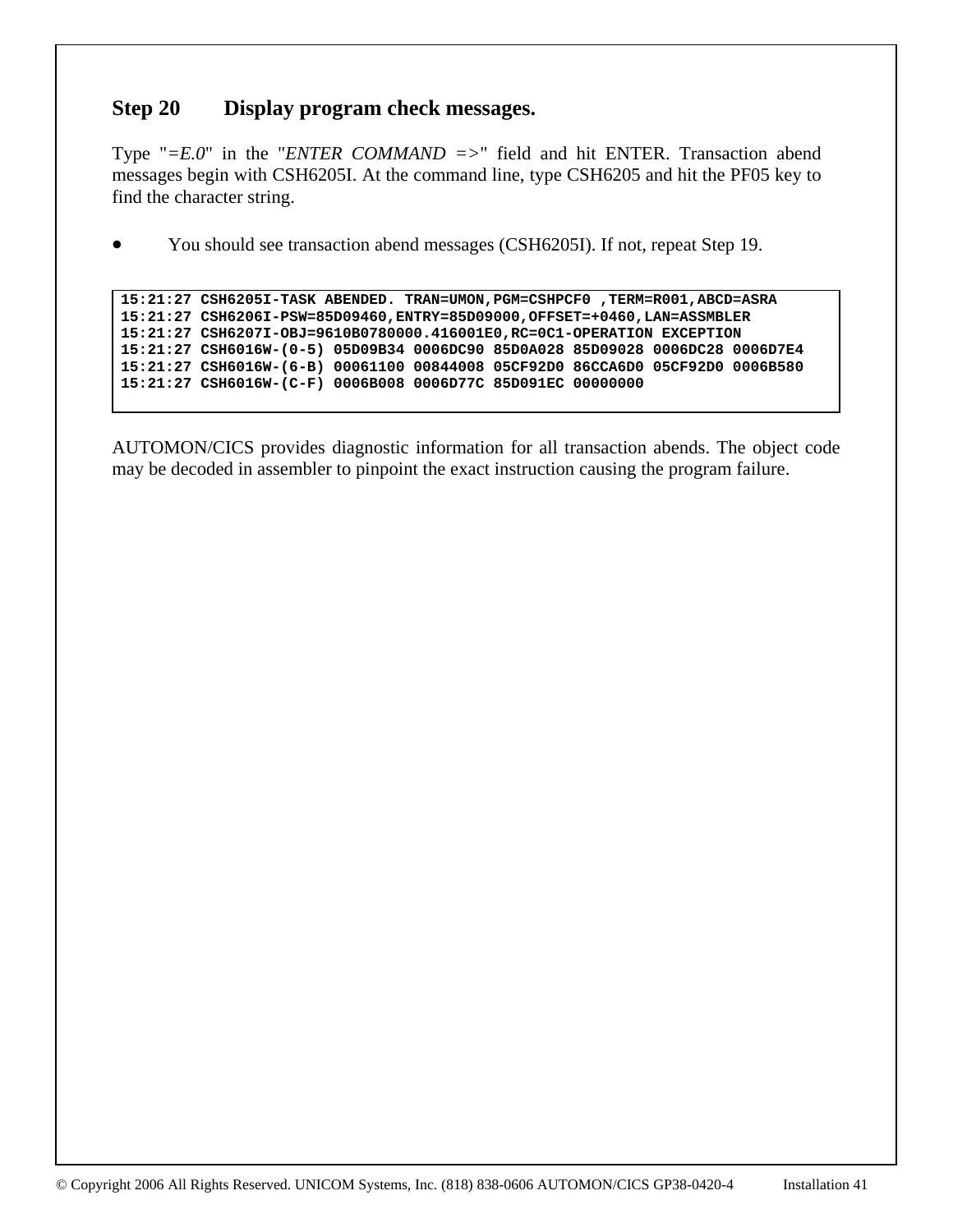Steps 21 through 26 allows users to test the functions of the UCCF/Server Subsystem. If you have elected not to use UCCF/Server or the UCCF/Server Subsystem task is not active skip to Step 27.

# **Step 21 UCCF/Server Subsystem KILL.**

Type "*=F.8*" in the "*ENTER COMMAND =>*" field and hit ENTER.

-Wait a few minutes-

• Your transaction "*UMON*" will cause a hard loop condition in CICS. The task will be KILLed with an S0C6 specification exception and purged with a dump written to the dump dataset. Abend code = "*ASRA|UAMK|????*"

| ENTER OPTION $==$ |                   | ***AUTOMON/CICS IVP***<br>UNIMON/CICS V420                                  |  |
|-------------------|-------------------|-----------------------------------------------------------------------------|--|
|                   |                   | APPLID=CICS640,CICS=640,DATE=2006/02/23,TIME=15:43:52,TERM=4L23,NAME=UNICOM |  |
|                   |                   |                                                                             |  |
|                   |                   |                                                                             |  |
| 0                 |                   | IVP (SOS)THIS PANEL CAUSES A SHORT ON STORAGE                               |  |
|                   | $\qquad \qquad -$ | IVP (SV)THIS PANEL CAUSES A STORAGE VIOLATION                               |  |
| 2                 |                   | (LOOP)THIS PANEL CAUSES A PROGRAM LOOP<br>IVP                               |  |
| 3                 | $\qquad \qquad -$ | (CRASH)THIS PANEL CAUSES A SYSTEM CRASH<br>IVP                              |  |
| 4                 | $\qquad \qquad -$ | IVP (HALT)THIS PANEL CAUSES A PERMANENT WAIT                                |  |
| 5                 |                   | (DFHCSA)THIS PANEL CORRUPTS A CONTROL BLOCK<br>IVP                          |  |
| 6                 |                   | IVP (DFHICP)THIS PANEL CORRUPTS A NUCLEUS MODULE                            |  |
| 7                 |                   | IVP (ASRA)THIS PANEL CAUSES A PROGRAM CHECK                                 |  |
| 8                 | $\qquad \qquad -$ | IVP (KILL)THIS PANEL CAUSES A SUBSYSTEM KILL                                |  |
| 9                 | $-$               | IVP (SDUMP)THIS PANEL CAUSES A SUBSYSTEM SDUMP                              |  |
| $\mathbb A$       | $-$               | IVP (CMD)THIS PANEL CAUSES A SUBSYSTEM COMMAND                              |  |
| X                 |                   | EXITEND UNIMON/CICS                                                         |  |
|                   |                   |                                                                             |  |
|                   |                   |                                                                             |  |

PF1=N/A PF2=PRINT PF3=RETURN PF4=MENU PF9=REFRESH PA1/CLEAR=EXIT

-Wait several minutes. The "*UMON*" transaction will abend with abend code "*ASRA*" or "*UAMK*". At this point, you need to sign back on to "*UMON*"-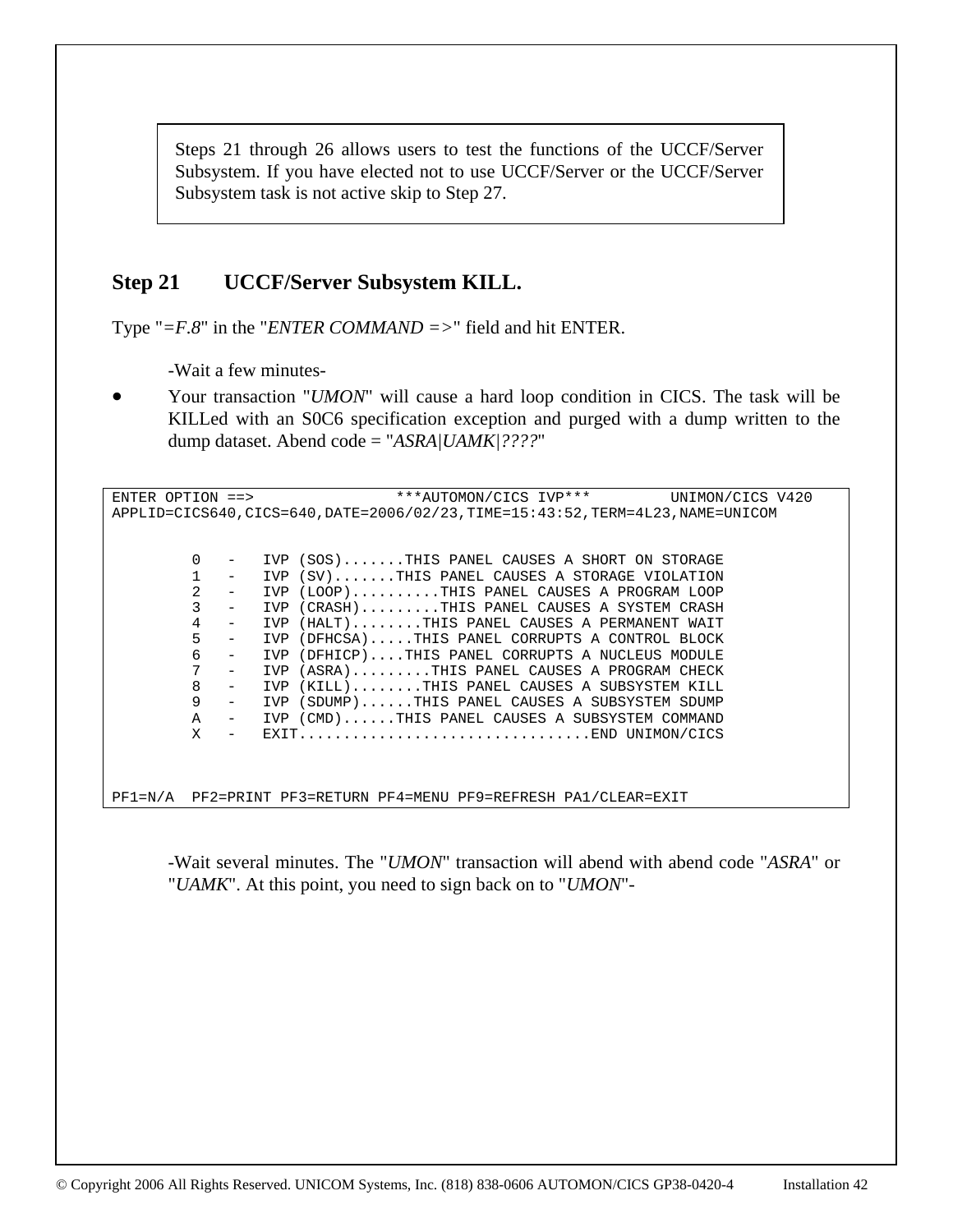# **Step 22 Display AUTOMON/CICS KILL messages.**

Type " $=E.0$ " in the "*ENTER COMMAND* =>" field and hit ENTER. To display the last set of messages written by AUTOMON/CICS type "M" on the command line and hit the "PF08" key. This will position you at the bottom of the AUTOMON/CICS core log. The loop KILL messages for AUTOMON/CICS begin with CSH6200W.

• You should see a number of loop related messages starting from(CSH6200W). If not, repeat Step 21.

 06:07:28 CSH6200W-LOOP/WAIT DETECTION. TRN=UMON,PGM=CSHPCF0 ,ID= 36,TERM=R001 06:07:38 CSH6201A-\*ACTION\* LOOP. TRAN=UMON,PGM=CSHPCF0 ,ID= 36,TRM=R001,ABCD=UAMA 06:08:08 CSH6201A-\*ACTION\* LOOP. TRAN=UMON,PGM=CSHPCF0 ,ID= 36,TRM=R001,ABCD=UAMB 06:08:28 CSH6200W-LOOP/WAIT DETECTION. TRN=UMON,PGM=CSHPCF0 ,ID= 36,TERM=R001 06:08:29 CSH6200W-LOOP/WAIT DETECTION. TRN=UMON,PGM=CSHPCF0 ,ID= 36,TERM=R001 06:08:39 CSH6201A-\*ACTION\* LOOP. TRAN=UMON,PGM=CSHPCF0 ,ID= 36,TRM=R001,ABCD=UAMA 06:09:09 CSH6800I-SUBSYSTEM INQUIRY SUCCESSFUL. SUBSYS=UCCF,ADDR=00C36B10 06:09:09 CSH6722A-\*ACTION\* LOOP KILL. TRAN=UMON,ID= 36,PSW=86088BC6,ABCD=UAMK 06:09:11 CSH6205I-TASK ABENDED. TRAN=UMON,PGM=CSHPCF0 ,TERM=R001,ABCD=UAMK 06:09:11 CSH6206I-PSW=86088BD1,ENTRY=860886E8,OFFSET=+04E9,LAN=ASSMBLER 06:09:11 CSH6207I-OBJ=F034DE070045.10352600,RC=0C6-SPCFICATN EXCEPTION 06:09:11 CSH6016W-(0-5) 00002328 0003CDFA 860896E8 860886E8 00118B08 001160D0 06:09:11 CSH6016W-(6-B) 05E74B6E 00000000 00045980 00000001 00000000 00116990 06:09:11 CSH6016W-(C-F) 001163D0 0011605C 86088874 51E8C047

AUTOMON/CICS implements a number of different mechanisms in its attempts to kill a looping transaction. When the loop action threshold for AUTOMON/CICS has expired, AUTOMON/CICS will initially attempt to purge the looping transaction with the equivalent of a CEMT purge command and a "*UAMA*" abend code.

When the next action threshold cycle has expired, AUTOMON/CICS will check to see if the attempt to purge the transaction was successful. In the event of an unsuccessful task purge, AUTOMON/CICS will attempt the equivalent of a CEMT force purge command with a "*UAMB*" abend code.

AUTOMON/CICS will then sleep until the next action threshold cycle has expired. At this point, AUTOMON/CICS will check to see if the attempt to force purge the transaction was successful. In the event of an unsuccessful task purge, AUTOMON/CICS will attempt to force an S0C1 abend in the transaction from the AUTOMON/CICS user exit(CSHAXIP).

AUTOMON/CICS will then sleep until the next action threshold cycle has expired. If AUTOMON/CICS detects that the transaction is still looping, it will pass a request to the UCCF/Server Subsystem to do an authorized kill of the looping transaction. The user transaction will be killed with an SOC6 specification exception. AUTOMON/CICS will report the resulting transaction abend with a "*UAMK*" abend code.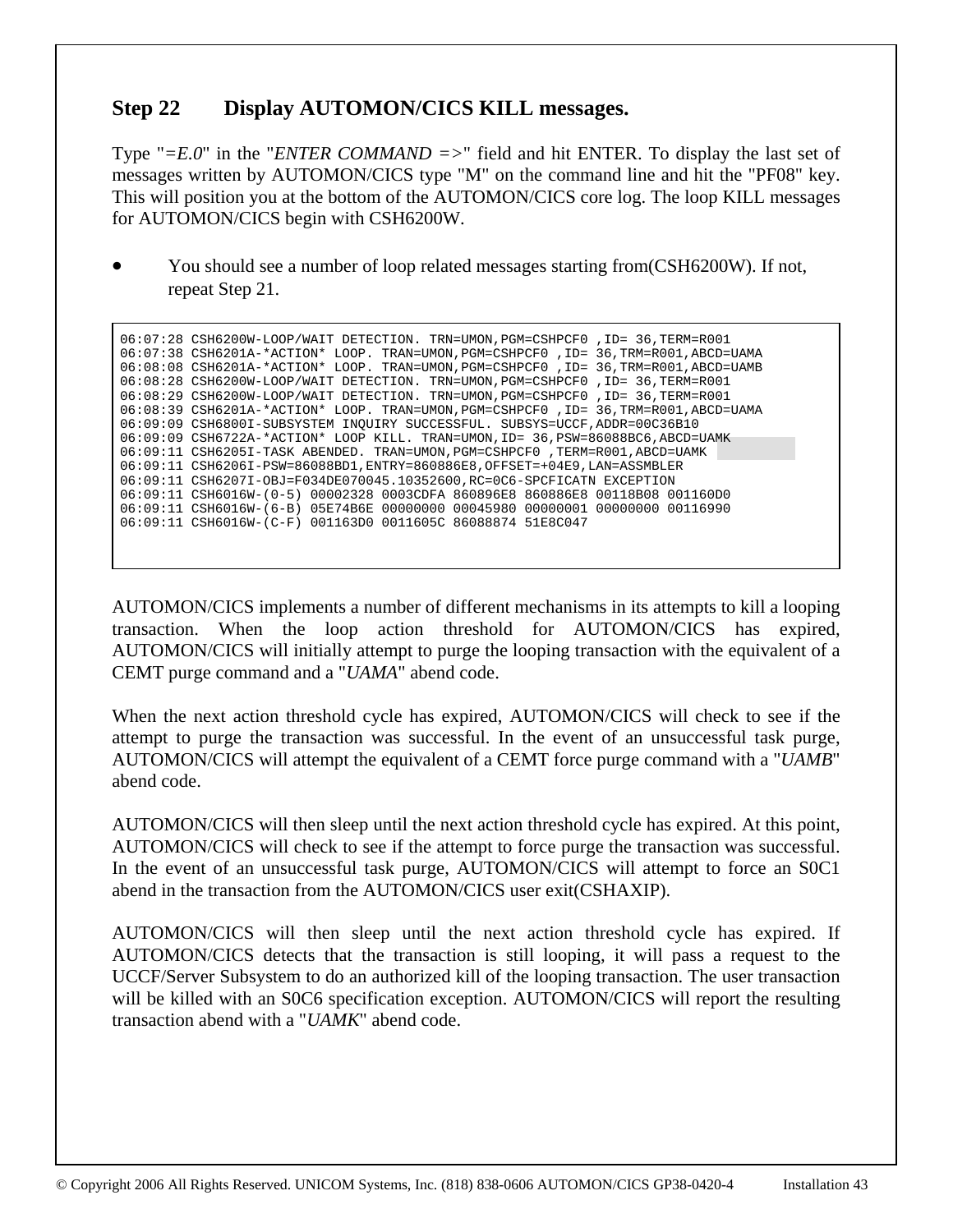• You may wish to start another session to view the AUTOMON/CICS messages(in the MVS SYSLOG) which are associated with the UCCF/Server Subsystem KILL.

```
 SDSF OUTPUT DISPLAY CICS212T STC07429 DSID 2 LINE 246 COLUMNS 01- 80 
 COMMAND INPUT ===> SCROLL ===> CSR 
 06:09:07.99 STC09324 +(CSHPCF0) *IVP*-AUTOMON/CICS FUNCTION "KILL" BEGIN. 
 06:09:09.10 STC09324 +CICS640 :CSH6800I-SUBSYSTEM INQUIRY SUCCESSFUL. SUBSYS=UCCF,ADDR=00C36B10 
 06:09:09.10 JOB09324 CSH301030 Subsystem service KILL requested by CICS640 for CICS640 RC=X'00000000' 
 06:09:09.11 STC09324 +CICS640 :CSH6722A-*ACTION* LOOP KILL. TRAN=UMON,ID= 36,PSW=86088BC6,ABCD=UAMK 
 06:09:09.12 STC09324 +DFHME0126 CICS640 390 
 390 Error in SYMREC invocation. Return code in R15 = X'000C', Reason code in R0 = X'0F1C'. 
 06:09:09.13 STC09324 +DFHAP0001 CICS640 An abend (code 0C6/AKEA) has occurred at offset X'00000511' 
 in module CSHPCF0. 
 06:09:09.14 STC09324 +DFHME0116 CICS640 392 
 392 (Module:DFHMEME) CICS symptom string for message DFHAP0001 is 
 392 PIDS/565501800 LVLS/410 MS/DFHAP0001 RIDS/DFHSRP PTFS/ESA410 AB/S00C6 
 392 AB/UAKEA RIDS/CSHPCF0 ADRS/00000511 
 06:09:09.15 STC09324 +DFHDU0201 CICS640 ABOUT TO TAKE SDUMP. DUMPCODE: AP0001 , DUMPID: 68/0002 
 06:09:10.76 STC09324 +DFHDU0202 CICS640 SDUMP COMPLETE. 
 394 IEA794I SVC DUMP HAS CAPTURED: 394 
 394 DUMPID=165 REQUESTED BY JOB (CICS640 ) 
 394 DUMP TITLE=CICS DUMP: SYSTEM=CICS640 CODE=AP0001 ID=68/0002 
 06:09:11.26 STC09324 +CICS640 :CSH6205I-TASK ABENDED. TRAN=UMON,PGM=CSHPCF0 ,TERM=R001,ABCD=UAMK 
 06:09:11.26 STC09324 +CICS640 :CSH6206I-PSW=86088BD1,ENTRY=860886E8,OFFSET=+04E9,LAN=ASSMBLER 
 06:09:11.27 STC09324 +CICS640 :CSH6207I-OBJ=F034DE070045.10352600,RC=0C6-SPCFICATN EXCEPTION 
 06:09:11.27 STC09324 +CICS640 :CSH6016W-(0-5) 00002328 0003CDFA 860896E8 860886E8 00118B08 001160D0 
 06:09:11.28 STC09324 +CICS640 :CSH6016W-(6-B) 05E74B6E 00000000 00045980 00000001 00000000 00116990 
 06:09:11.28 STC09324 +CICS640 :CSH6016W-(C-F) 001163D0 0011605C 86088874 51E8C047
```
When AUTOMON/CICS performs the authorized loop KILL, it will first check to see if the UCCF/Server Subsystem is available. If the subsystem task is active, AUTOMON/CICS passes the request to KILL the looping transaction to the Subsystem. The Subsystem will write a message to the SYSLOG as well as Subsytem Job Log to indicate that a KILL request has been made. This message contains a return code to indicate the result of the KILL request. When the KILL is performed by the UCCF/Server Subsystem, an SDUMP may be produced(Depending on your CICS dump dataset options).

If the "*UMON*" transaction is not abended with a "*UAMK*" abend code, please verify that both AUTOMON/CICS and the UCCF/Server Subsystem task are active. Then retry Step 21.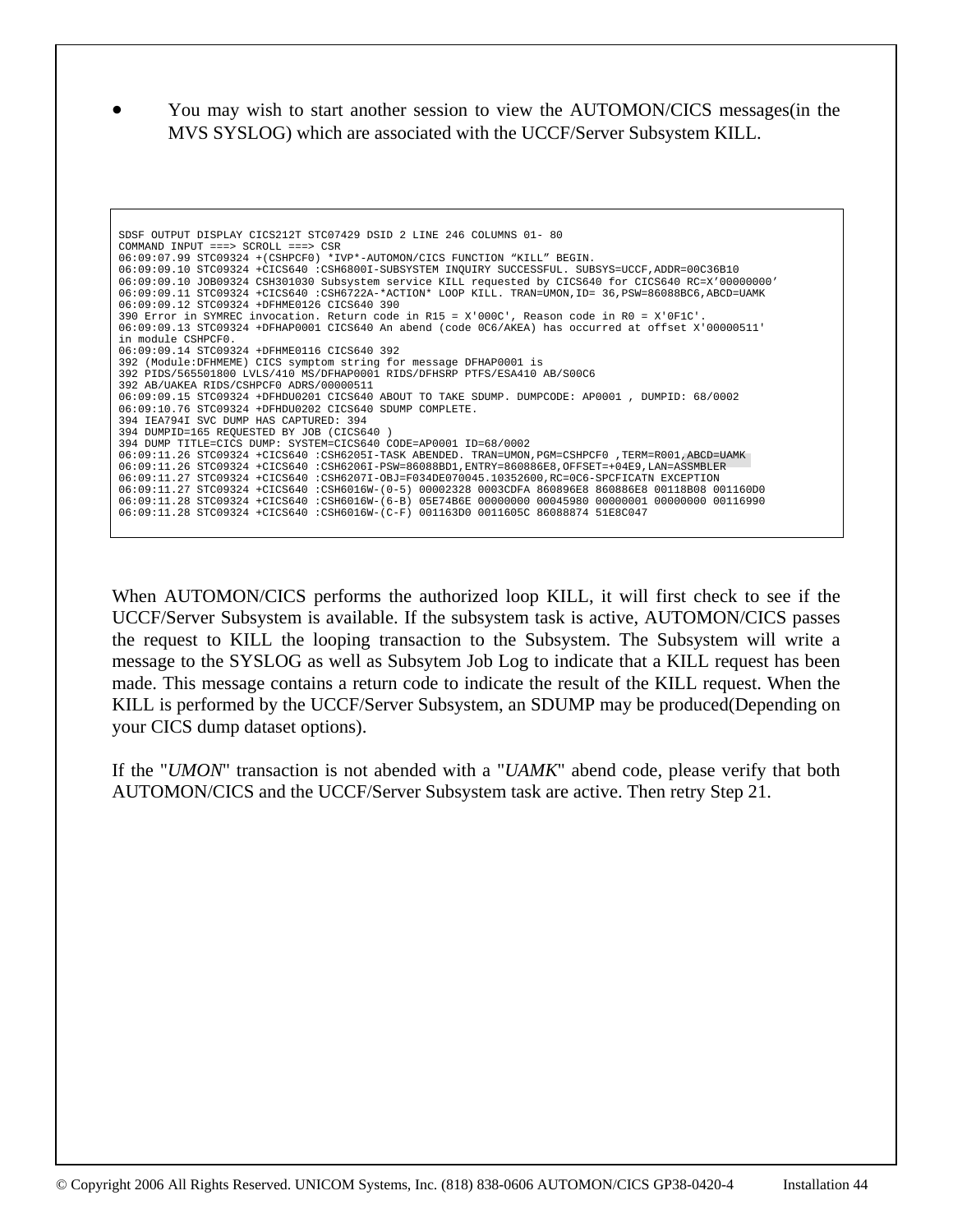# **Step 23 UCCF/Server Subsystem SDUMP.**

Type "*=F.9*" in the "*ENTER COMMAND =>*" field and hit ENTER.

-Wait a few seconds-

• Your transaction "*UMON*" will cause an asynchronous SDUMP to be written to the SYS1.DUMP dataset.

ENTER OPTION ==> \*\*\*AUTOMON/CICS IVP\*\*\* UNIMON/CICS V420 APPLID=CICS640,CICS=640,DATE=2006/02/23,TIME=15:43:52,TERM=4L23,NAME=UNICOM 0 - IVP (SOS).......THIS PANEL CAUSES A SHORT ON STORAGE 1 - IVP (SV).......THIS PANEL CAUSES A STORAGE VIOLATION<br>2 - IVP (LOOP).........THIS PANEL CAUSES A PROGRAM LOOP IVP (LOOP).........THIS PANEL CAUSES A PROGRAM LOOP 3 - IVP (CRASH).........THIS PANEL CAUSES A SYSTEM CRASH 4 - IVP (HALT)........THIS PANEL CAUSES A PERMANENT WAIT 5 - IVP (DFHCSA).....THIS PANEL CORRUPTS A CONTROL BLOCK 6 - IVP (DFHICP)....THIS PANEL CORRUPTS A NUCLEUS MODULE 7 - IVP (ASRA).........THIS PANEL CAUSES A PROGRAM CHECK<br>8 - TVP (KILL) THIS PANEL CAUSES A SUBSYSTEM KILL 8 - IVP (KILL)........THIS PANEL CAUSES A SUBSYSTEM KILL<br>9 - IVP (SDUMP)......THIS PANEL CAUSES A SUBSYSTEM SDUMP - IVP (SDUMP)......THIS PANEL CAUSES A SUBSYSTEM SDUMP<br>- IVP (CMD) THIS PANEL CAUSES A SUBSYSTEM COMMAND A - IVP (CMD)......THIS PANEL CAUSES A SUBSYSTEM COMMAND X - EXIT.................................END UNIMON/CICS PF1=N/A PF2=PRINT PF3=RETURN PF4=MENU PF9=REFRESH PA1/CLEAR=EXIT

Wait several seconds. AUTOMON/CICS will issue a request to the UCCF/Server Subsystem to produce an SDUMP of the system.-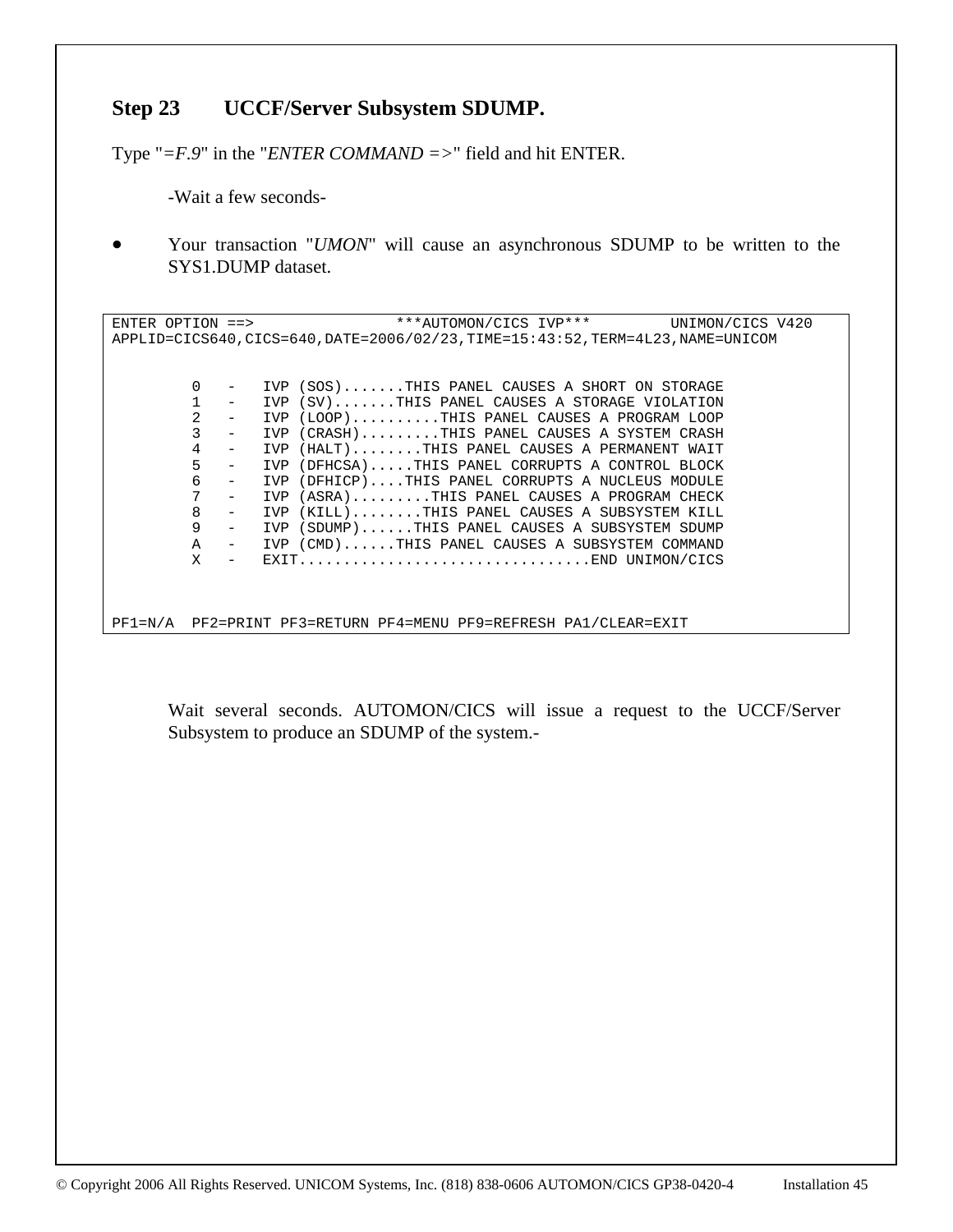# **Step 24 Display SDUMP messages in the MVS SYSLOG**

• You may wish to view the AUTOMON/CICS messages(in the MVS SYSLOG) which are associated with the UCCF/Server Subsystem SDUMP request. Position your display at the bottom of the SYSLOG. Then type "f (CSHPCF0) prev" on the command line to display the messages associated with the IVP generation of the SDUMP.

```
 SDSF SYSLOG 2903.133 CPUI CPUI 2/01/96 LINE 2,384 COLUMNS 1 80 
 COMMAND INPUT ===> SCROLL ===> CSR 
 09:15:59.56 STC09533 +(CSHPCF0)*IVP*-AUTOMON/CICS FUNCTION "SDUMP" BEGIN. 
 09:16:01.45 STC09533 +(CSHPCF0)*IVP*-AUTOMON/CICS FUNCTION "SDUMP" COMPLETED. 
 09:16:01.44 STC09533 IEA794I SVC DUMP HAS CAPTURED: 106 
 106 DUMPID=166 REQUESTED BY JOB (CICS640 ) 
 106 DUMP TITLE=(CSH30IRB) UNICOM REQUESTED SVC DUMP 
 09:16:01.45 JOB09233 CSH301030I Subsystem service SDUMP was requested by CICS640 for CICS640 
 RC=X'00000000'
```
The SDUMP produced by AUTOMON/CICS is a formatted dump and may be read with any dump formatting utility(such as IPCS). The UCCF/Server Subsystem will issue a message to indicate whether the SDUMP was successfully completed. A non-zero return code most likely indicates that all of the SYS1.DUMP datasets were full. Use the dump console commands to clear a dump dataset and retry step 23.

When AUTOMON/CICS detects a storage violation or a system crash condition, an SDUMP will be requested by AUTOMON CICS under the following conditions.

- 1). The stage 1 action flag in the AUTOMON/CICS System Recovery Table(SRT) is "*ON*".
- 2). The UCCF/Server Subsytem task is active. Once an SDUMP has been requested by AUTOMON/CICS the stage 1 action flag in the active SRT table will be reset to "*OFF*".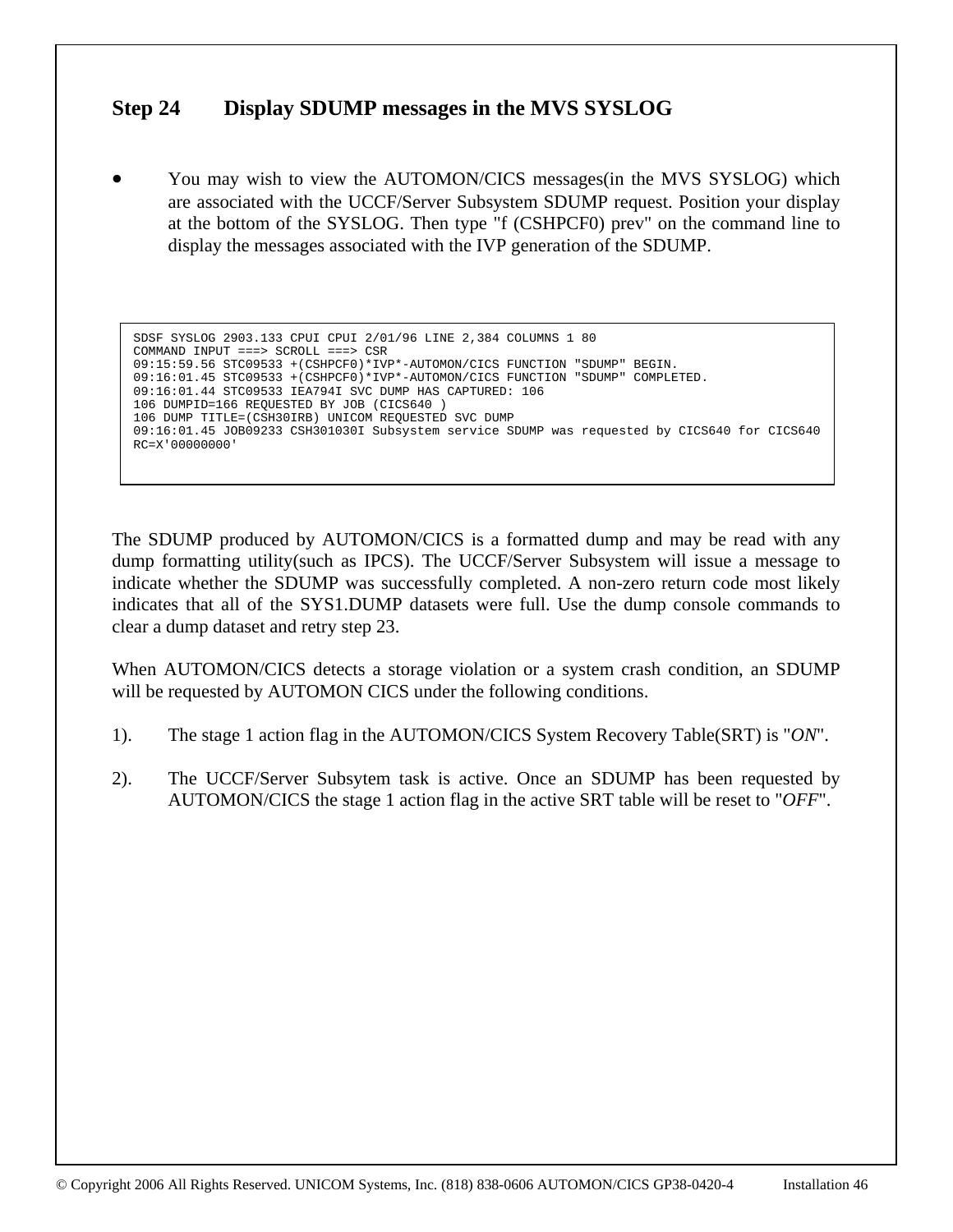# **Step 25 UCCF/Server Subsystem COMMANDS**

Type "*=F.A*" in the "*ENTER COMMAND =>*" field and hit ENTER.

-Wait a few seconds-

) Your transaction "*UMON*" will cause AUTOMON/CICS to issue a request to the UCCF/Server Subsystem for an MVS CONSOLE command. In this case the console command to display the CPU Serial Number is issued.

ENTER OPTION ==> \*\*\*AUTOMON/CICS IVP\*\*\* UNIMON/CICS V420 APPLID=CICS640,CICS=640,DATE=2006/02/23,TIME=15:43:52,TERM=4L23,NAME=UNICOM 0 - IVP (SOS).......THIS PANEL CAUSES A SHORT ON STORAGE 1 - IVP (SV).......THIS PANEL CAUSES A STORAGE VIOLATION<br>2 - IVP (LOOP).........THIS PANEL CAUSES A PROGRAM LOOP 2 - IVP (LOOP)..........THIS PANEL CAUSES A PROGRAM LOOP 3 - IVP (CRASH).........THIS PANEL CAUSES A SYSTEM CRASH 4 - IVP (HALT)........THIS PANEL CAUSES A PERMANENT WAIT<br>5 - IVP (DFHCSA).....THIS PANEL CORRUPTS A CONTROL BLOCK 5 - IVP (DFHCSA).....THIS PANEL CORRUPTS A CONTROL BLOCK 6 - IVP (DFHICP)....THIS PANEL CORRUPTS A NUCLEUS MODULE 7 - IVP (ASRA).........THIS PANEL CAUSES A PROGRAM CHECK 8 - IVP (KILL)........THIS PANEL CAUSES A SUBSYSTEM KILL<br>9 - TVP (SDIMP) THIS PANEL CAUSES A SUBSYSTEM SDIMP - IVP (SDUMP)......THIS PANEL CAUSES A SUBSYSTEM SDUMP A - IVP (CMD)......THIS PANEL CAUSES A SUBSYSTEM COMMAND  $X$  - EXIT X - EXIT.................................END UNIMON/CICS PF1=N/A PF2=PRINT PF3=RETURN PF4=MENU PF9=REFRESH PA1/CLEAR=EXIT

Wait several seconds. AUTOMON/CICS will issue a request to the UCCF/Server Subsystem to issue a CONSOLE command.-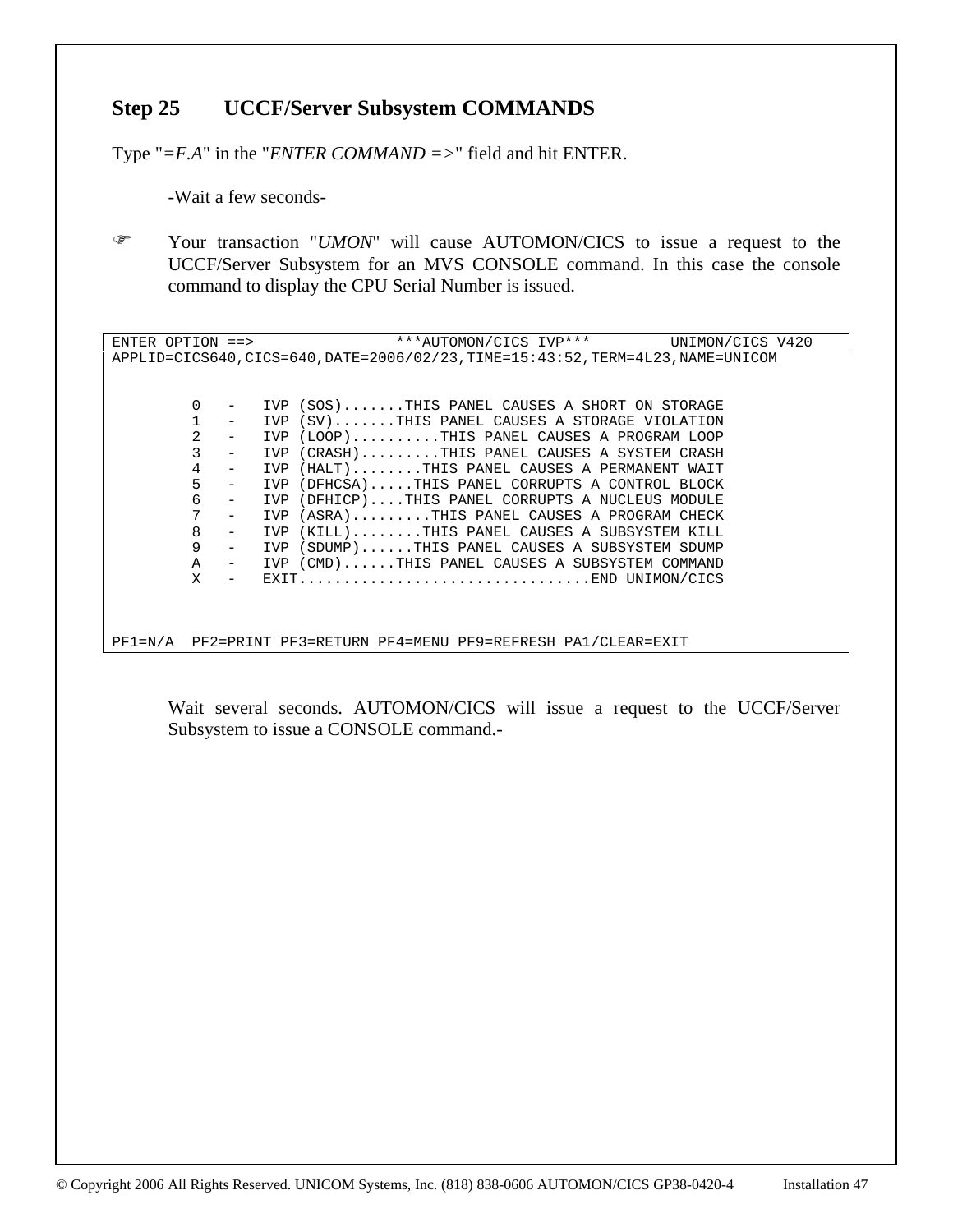# **Step 26 Display COMMAND messages in the MVS SYSLOG**

• You may wish to view the AUTOMON/CICS messages(in the MVS SYSLOG) which are associated with the UCCF/Server Subsystem CONSOLE Command request. Position your display at the bottom of the SYSLOG. Then type "f (CSHPCF0) prev" on the command line to display the messages associated with the IVP Subsystem COMMAND.

```
 SDSF SYSLOG 2903.133 CPUI CPUI 2/01/96 LINE 2,384 COLUMNS 1 80 
 COMMAND INPUT ===> SCROLL ===> CSR 
 10:25:35.95 STC09533 +(CSHPCF0)*IVP*-AUTOMON/CICS FUNCTION "COMMAND" BEGIN. 
 10:25:35.96 STC09533 D M=CPU 
 10:25:35.97 STC09533 +(CSHPCF0)*IVP*-AUTOMON/CICS FUNCTION "COMMAND" COMPLETED. 
 10:25:35.97 JOB09233 CSH301030I Subsystem service COMMAND was requested by CICS640 for D M=CPU 
 RC=X'00000000' 
 10:25:35.98 JOB09751 IEF234E K 0481,R25524,PVT,HSH1CART,GENCHK 
 10:25:36.00 SB0996I HSH1CART.#R25524 .GENCHK RC=ZERO T=0128 D=0183 MT=.38S ET=164S 
 10:25:36.08 JOB09751 IEE174I 10.25.35 DISPLAY M 925 
 925 PROCESSOR STATUS 
 925 ID CPU SERIAL 
 925 1 + 1708483090 
 925 2 + 1708483090 
 925 3 + 1708483090 
 925 4 + 1708483090 
 925 + ONLINE - OFFLINE . DOES NOT EXIST
```
The UCCF/Server Subsystem task is capable of issuing any MVS CONSOLE command automatically. All COMMANDS issued by the UCCF/Server Subsystem are logged to the SYSLOG as well as the UCCF/Server Subsystem Log. The message(CSH301030) written by the UCCF/Server Subsystem will indicate the command issued. This feature of the UCCF/Server Subsystem is not implemented in the current release of AUTOMON/CICS. It will be used in conjunction with future enhancements to the product.

If these messages are not found in the SYSLOG, verify that the UCCF/Server Subsystem task is active and retry Step 25.

# **Step 27 Sign-off.**

Hit CLEAR twice.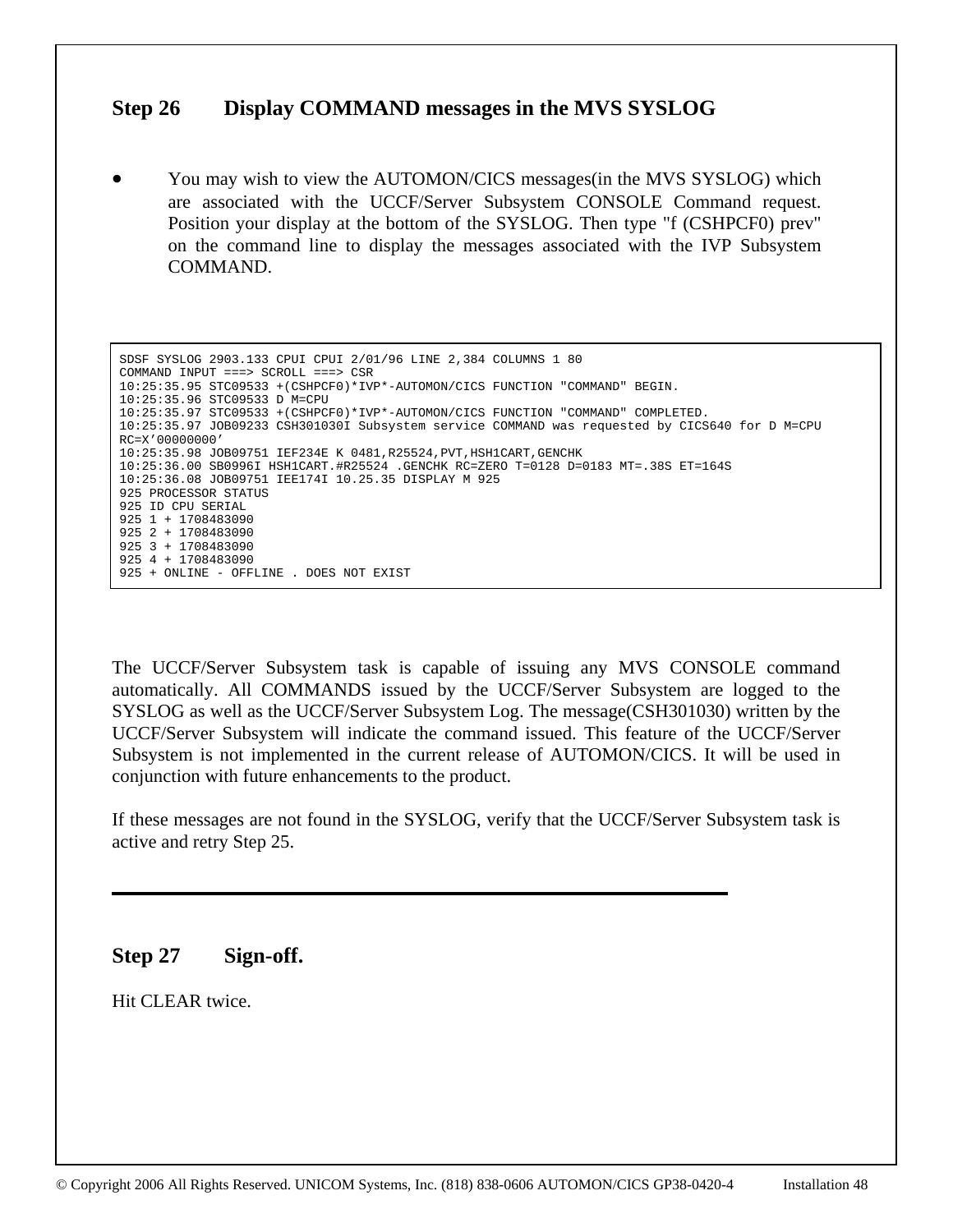# **Step 28 Print the AUTOMON/CICS History database.**

Change the sample JCL provided in UNICOM.INSTLIB("CSHLIST") to suit the requirement of your installation and submit.

```
//CSHLIST JOB (0,0000),'AUTOMON/CICS BATCH',CLASS=0,MSGLEVEL=(1,1) 
//********************************************************************* 
//*+=================================================================+* 
//*| PRINT AUTOMON/CICS HISTORY DATABASE
//*+=================================================================+* 
//********************************************************************* 
//CSHLIST EXEC PGM=CSHLIST,REGION=4096K 
//STEPLIB DD DISP=SHR,DSN=AUTOMON.V420.CICS640.LOADLIB 
//AMON001 DD DISP=SHR,DSN=AUTOMON.SYS001 
//UMON001 DD DISP=SHR,DSN=UNIMON.SYS001 
//SYSPRINT DD SYSOUT=*,DCB=BLKSIZE=133 
//SYSOUT DD SYSOUT=*,DCB=BLKSIZE=133 
//*SYSOUT DD DISP=(NEW,KEEP),DSN=CSH.AUTOMON.LOG,UNIT=CART, 
//* DCB=BLKSIZE=133,LABEL=(1,SL,EXPDT=98000),VOL=SER=UNICOM,<br>//* TRTCH=NOCOMP
        TRTCH=NOCOMP
//SYSIN DD * 
WTO(YES), - WRITE TO OPERATOR MESSAGES........(YES|NO)
COMPANY(COMPANY NAME), - YOUR COMPANY NAME.................(UPTO 42)<br>APPLID(*), - APPLICATION ID(S)................(UPTO 8)
                             APPLID(*), - APPLICATION ID(S).................(UPTO 8) 
DETAIL(YES), - PRINT DETAIL REPORT..............(YES|NO)
 SUMMARY(YES), - PRINT SUMMARY REPORT.............(YES|NO)
FROM(1997/01/01,00:00:00), - FROM...............(YYYY/MM/DD, HH:MM:SS)TO(1999/12/31, 24:00:00), - TO..................(YYYY/MM/DD, HH:MM:SS)
  EXCLUDE(CSH0000,CSH0000), - MESSAGE EXCLUSION.................(UPTO 8) 
PAGESIZE(50), -           NUMBER OF LINES PER PAGE..........(10-999)<br>COUNT(999999), -         MAX RECORD SELECTION..........(0-9999999)
 COUNT(999999), - MAX RECORD SELECTION...........(0-9999999) 
SCAN(FORWARD), - DIRECTION.............(FORWARD|BACKWARD)
 SKIP(0), - # OF RECORDS TO BE BYPASSED....(0-9999999) 
TYPE(*) RECORD SELECTION(S)...............(A,E,I,W)
/*
```
-End of Installation Verification Procedure I-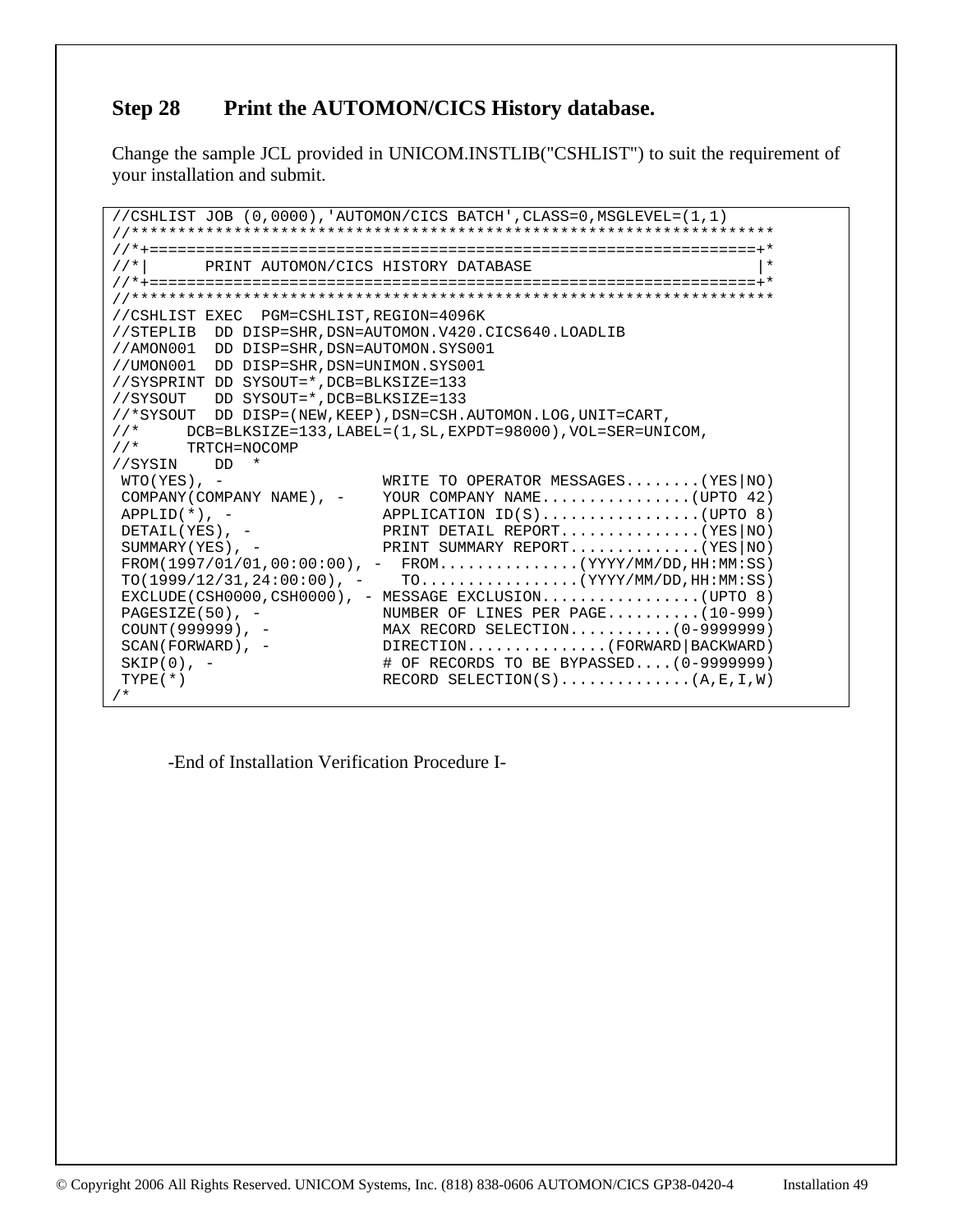# **3) Verify AUTOMON/CICS System Files**

# **Step 1 Sign-on to UNIMON/CICS from a CICS/VS terminal.**

Type "*UMON*", hit ENTER. After the sign-on menu is displayed, enter your Name and Password.

# **Step 2 Verify UMON001 system file.**

Type "*=7.2*" in the "*ENTER COMMAND =>*" field and hit ENTER.

• You should see AUTOMON/CICS messages. If not, follow the UNIMON/CICS error message located in the lower-left portion of your current screen.

```
ENTER COMMAND => ***UNIMON/CICS MESSAGES*** UNIMON/CICS V420
 APPLID=CICS640,CICS=640,DATE=2006/02/24,TIME=08:51:49,TERM=4L05,NAME=UNICOM 
   MSG/ABND SEQ -------------------------DESCRIPTION---------------------------- 
      CODE NO 
   CSH0000 -UNIMON/CICS PRODUCT EXPIRED. 
                 EXPLANATION: AN ERROR CONDITION HAS OCCURRED DURING THE PRODUCT 
                 VERIFICATION AND SECURITY CHECK PROCESS. 
                 SYSTEM ACTION: UNIMON/CICS ABNORMALLY TERMINATES ITS OWN PROCESS 
  USER ACTION: CONTACT THE UNICOM SUPPORT CENTER.<br>CSH0001 - UNIMON/CICS PRODUCT EXPIRATION DATE VERIFICATI
                -UNIMON/CICS PRODUCT EXPIRATION DATE VERIFICATION FAILED.
                 EXPLANATION: AN ERROR CONDITION HAS OCCURRED DURING THE PRODUCT 
                 VERIFICATION AND SECURITY CHECK PROCESS. 
                 SYSTEM ACTION: UNIMON/CICS ABNORMALLY TERMINATES ITS OWN PROCESS 
                 USER ACTION: CONTACT THE UNICOM SUPPORT CENTER. 
   CSH0002 -UNIMON/CICS PRODUCT WILL EXPIRE WITHIN 30 DAYS. 
                 EXPLANATION: A WARNING CONDITION HAS OCCURRED DURING THE PRODUCT 
                 VERIFICATION AND SECURITY CHECK PROCESS. 
                 SYSTEM ACTION: UNIMON/CICS CONTINUES ITS OWN PROCESS. 
  USER ACTION: CONTACT UNICOM SYSTEMS, INC.<br>CSH0003 - UNIMON/CICS IS NOT LICENSED FOR THIS CPU
                 -UNIMON/CICS IS NOT LICENSED FOR THIS CPU.
                 EXPLANATION: AN ERROR CONDITION HAS OCCURRED DURING THE PRODUCT 
                 VERIFICATION AND SECURITY CHECK PROCESS. 

 PF1=N/A PF2=PRT PF3=RET PF4=MENU PF5=FIND PF7=UP F8=DN PF9=REFRSH PA1/CLR=EXIT
```
This step of the IVP verifies that the UMON001 system definition file has been correctly defined to the CICS system.

If you do not see a display similar to that shown above, an error message will be generated to help in the problem determination. After the file definition has been modified, please repeat this step.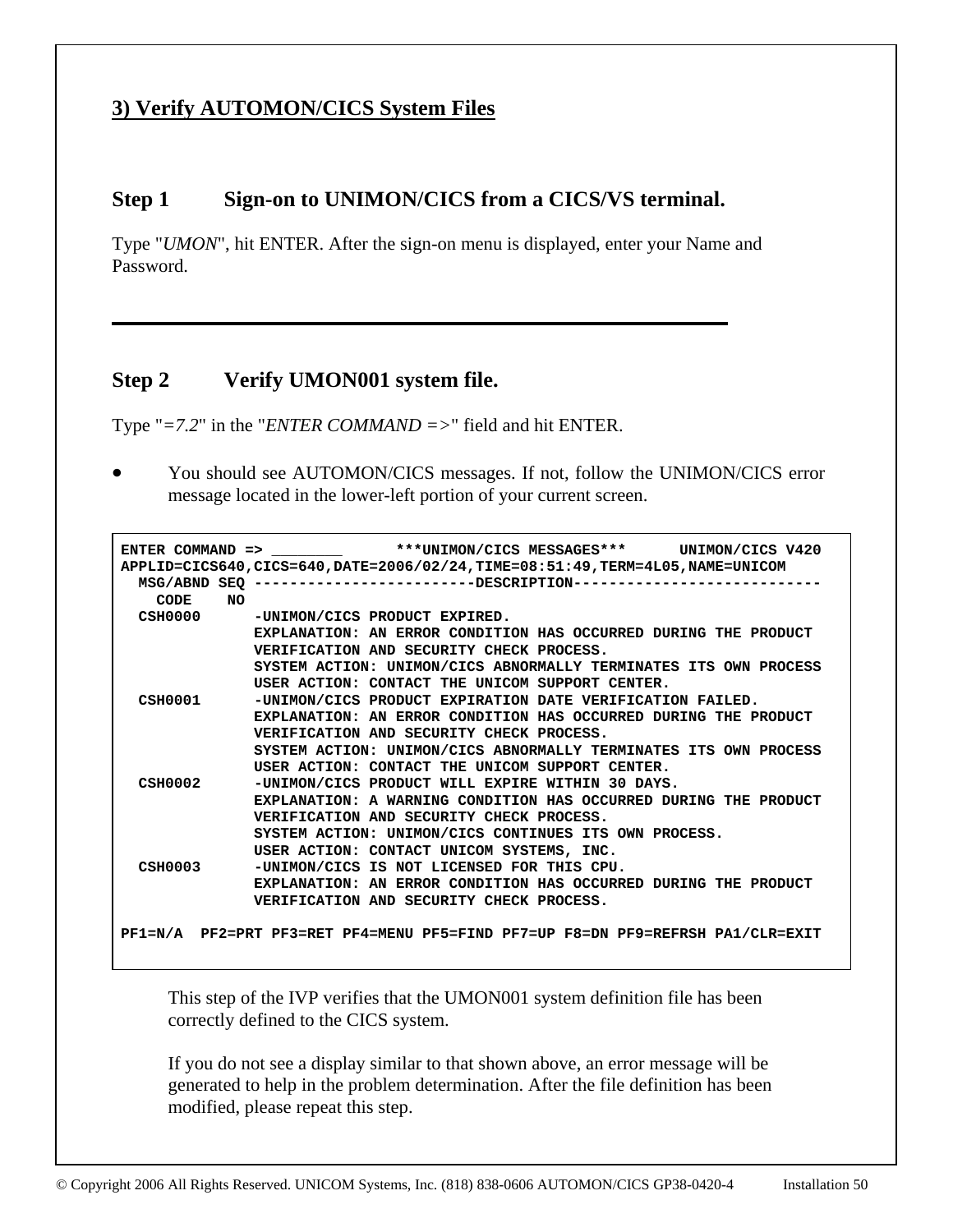# **Step 3 Verify AMON001 History Database.**

Type "*=E.1*" in the "*ENTER COMMAND =>*" field and hit ENTER.

• You should see AUTOMON/CICS generated messages. If not, follow the UNIMON/CICS error message located in the lower-left portion of your current screen.

| ENTER COMMAND => ***DISPLAY MULTI AUTOMON/CICS*** UNIMON/CICS V420 |      |      |                                                                                                                                                                                                                                      |  |                  |                        |                          |  |
|--------------------------------------------------------------------|------|------|--------------------------------------------------------------------------------------------------------------------------------------------------------------------------------------------------------------------------------------|--|------------------|------------------------|--------------------------|--|
|                                                                    |      |      | APPLID=CICS640,CICS=640,DATE=2006/02/24,TIME=08:52:40,TERM=4L05,NAME=UNICOM                                                                                                                                                          |  |                  |                        |                          |  |
|                                                                    |      |      | FILE AMON001 SELECT * APPLID FROM 2006/02/24 00:00:00                                                                                                                                                                                |  |                  |                        |                          |  |
| APPLID                                                             | DATE | TIME | <u> 1989 - Johann Harry Harry Harry Harry Harry Harry Harry Harry Harry Harry Harry Harry Harry Harry Harry Harry Harry Harry Harry Harry Harry Harry Harry Harry Harry Harry Harry Harry Harry Harry Harry Harry Harry Harry Ha</u> |  | MESSAGE          |                        |                          |  |
|                                                                    |      |      | LJLDFH63 2006/02/24 06:00:00 CSH6693I-(HH) I/O: TOT=                                                                                                                                                                                 |  |                  | $32$ , $RATE =$        |                          |  |
|                                                                    |      |      | LJLDFH63 2006/02/24 06:00:00 CSH6693I-(HH) CONN:                                                                                                                                                                                     |  | $TOT =$          |                        | $0.000, RATE = 0.00$     |  |
| LJLDFH63                                                           |      |      | $2006/02/24$ 06:29:17 CSH6690I-06:29:17  CURRENT AVERAGE.                                                                                                                                                                            |  |                  |                        | . HWM.                   |  |
| LJLDFH63                                                           |      |      | 2006/02/24 06:29:17 CSH6690I-TRANS                                                                                                                                                                                                   |  | .00/SEC          | .00/SEC                | .03/SE                   |  |
| LJLDFH63                                                           |      |      | 2006/02/24 06:29:17 CSH6690I-FILE I/O                                                                                                                                                                                                |  | $.00/SEC$ $\mid$ | .00/SEC                | .16/SE                   |  |
| LJLDFH63                                                           |      |      | 2006/02/24 06:29:17 CSH6690I-VTAM                                                                                                                                                                                                    |  | $.00/SEC$        |                        | $.00/SEC$ $.00/SE$       |  |
| LJLDFH63                                                           |      |      | 2006/02/24 06:29:17 CSH6690I-AUX TS                                                                                                                                                                                                  |  | .00/SEC          | .00/SEC                | .00/SE                   |  |
| LJLDFH63                                                           |      |      | 2006/02/24 06:29:17 CSH6691I-MAIN TS.                                                                                                                                                                                                |  | $CUR =$          | $24$ , MAX=            | $24, TSO# =$             |  |
| LJLDFH63                                                           |      |      | 2006/02/24 07:00:00 CSH6693I-(HH) CPU :                                                                                                                                                                                              |  | $TOT =$          |                        | 12.489, RATE= 0.34       |  |
| LJLDFH63                                                           |      |      | 2006/02/24 07:00:00 CSH6693I-(HH) TRAN:                                                                                                                                                                                              |  | TOT=             | 1,RATE=                |                          |  |
| LJLDFH63                                                           |      |      | 2006/02/24 07:00:00 CSH6693I-(HH) I/O :                                                                                                                                                                                              |  | TOT=             | 30,RATE=               |                          |  |
| LJLDFH63                                                           |      |      | 2006/02/24 07:00:00 CSH6693I-(HH) CONN:                                                                                                                                                                                              |  |                  | TOT= 0.000, RATE= 0.00 |                          |  |
| LJLDFH63                                                           |      |      | $2006/02/24$ 07:30:32 CSH6690I-07:30:32CURRENTAVERAGE.                                                                                                                                                                               |  |                  |                        | $\ldots$ . HWM. $\ldots$ |  |
| LJLDFH63                                                           |      |      | 2006/02/24 07:30:32 CSH6690I-TRANS                                                                                                                                                                                                   |  | $.00/SEC$        | .00/SEC                | .03/SE                   |  |
| LJLDFH63                                                           |      |      | 2006/02/24 07:30:32 CSH6690I-FILE I/O                                                                                                                                                                                                |  | $.00/SEC$        | .00/SEC                | .16/SE                   |  |
| LJLDFH63                                                           |      |      | 2006/02/24 07:30:32 CSH6690I-VTAM                                                                                                                                                                                                    |  | $.00/SEC$        |                        | $.00/SEC$ $.00/SE$       |  |
| LJLDFH63                                                           |      |      | 2006/02/24 07:30:32 CSH6690I-AUX TS                                                                                                                                                                                                  |  | .00/SEC          | .00/SEC                | .00/SE                   |  |
| LJLDFH63                                                           |      |      | 2006/02/24 07:30:32 CSH6691I-MAIN TS. CUR=                                                                                                                                                                                           |  |                  | $24$ , MAX $=$         | $24, TSO# =$             |  |
|                                                                    |      |      |                                                                                                                                                                                                                                      |  |                  |                        |                          |  |
|                                                                    |      |      | PF1=N/A PF2=PRT PF3=RET PF4=MENU PF5=FIND PF7=UP F8=DN PF9=REFRSH PA1/CLR=EXIT                                                                                                                                                       |  |                  |                        |                          |  |

This step of the IVP verifies that the AMON001 History Database file has been correctly defined to the CICS system.

If you do not see a display similar to that shown above, an error message will be generated to help in the problem determination. After the file definition has been modified, please repeat this step.

# **Step 4 Sign-off.**

Hit CLEAR twice.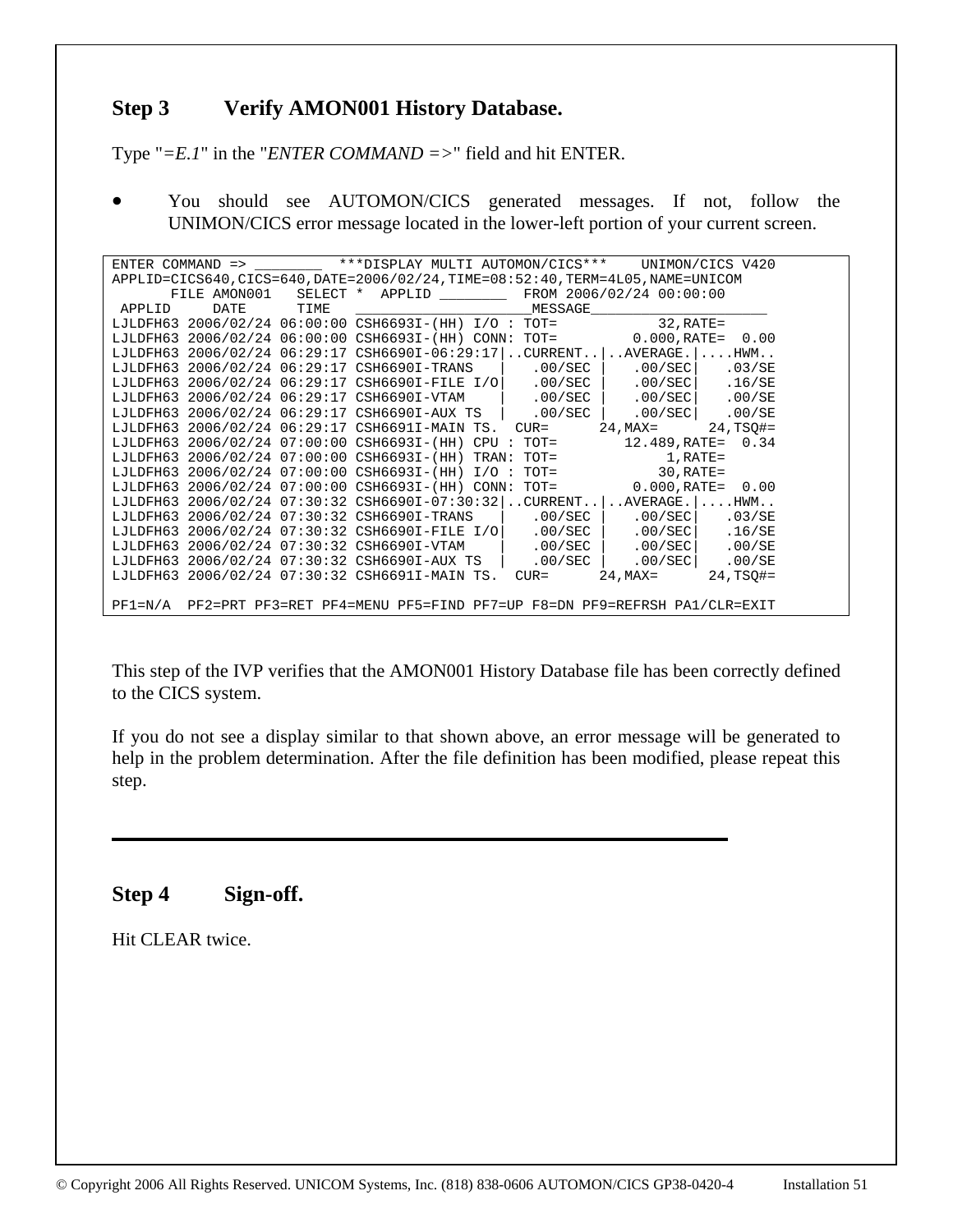# **AUTOMON/CICS Customization**

# **1) Overview**

AUTOMON/CICS is comprised of a number of different tables which control the functions and actions which AUTOMON/CICS will perform during the course of an AUTOMON/CICS session. These tables may be modified to optimize the benefits which you will receive from AUTOMON/CICS. In this section, each of the AUTOMON/CICS tables and their key parameters will be explained. Helpful tips will also be given to help you tailor this product to the individual need of your environment. All AUTOMON/CICS system definition tables may be modified through the utility transaction "*UMON*". The "*UMON*" transaction has more than 50 panels to provide users with both control and monitoring functions.

There are two main groups of control panels in the "*UMON*" transaction, Option "0" and Option "E", which will be discussed in this customization section. Subpanels of Option "0" on the AUTOMON/CICS main menu will dynamically alter the AUTOMON/CICS control blocks. The subpanels of Option "E" of the AUTOMON/CICS main menu will modify AUTOMON/CICS table definitions located in the UMON001 file.

|                                            | ENTER OPTION ==> $\frac{\text{max} \times \text{min}}{\text{max} + \text{min} + \text{min}}$ |
|--------------------------------------------|----------------------------------------------------------------------------------------------|
|                                            | APPLID=CICS640, CICS=640, DATE=2006/02/23, TIME=15:37:46, TERM=4L23, NAME=UNICOM             |
|                                            |                                                                                              |
|                                            |                                                                                              |
| 0<br>$\overline{\phantom{0}}$              | PROFILEUNIMON/CICS USER PROFILE                                                              |
| 1<br>$\overline{\phantom{0}}$              | CICS/VSDISPLAY CICS/VS STATISTICS                                                            |
| $\overline{2}$<br>$\overline{\phantom{a}}$ | TASKSDISPLAY CICS/VS TASKS                                                                   |
| 3<br>$\overline{\phantom{0}}$              | STORAGEDISPLAY STORAGE UTILIZATION                                                           |
| 4<br>$\sim$                                | RESOURCEDISPLAY RESOURCE STATISTICS                                                          |
| 5<br>$\sim$                                | DATA AREADISPLAY SYSTEM CONTROL BLOCKS                                                       |
| 6<br>$\overline{\phantom{a}}$              | SERVICE AIDDEBUGGING AND TROUBLE SHOOTING                                                    |
| 7<br>$\overline{\phantom{0}}$              | MESSAGESDISPLAY MESSAGES AND ABEND CODES                                                     |
| 8<br>$\blacksquare$                        | $SECTION. \ldots \ldots$ DISPLAY/ADD/UPDATE/DELETE SECURITY                                  |
| A<br>$\overline{\phantom{a}}$              | UMF/OUNICOM MONITORING FACILITY/ONLINE                                                       |
| в<br>$\overline{\phantom{a}}$              | UCCF/CICSUNIVERSAL COMMAND CONTROL FACILITY/CICS                                             |
| Е<br>$\sim$                                | AUTOMON/CICSAUTOMON/CICS                                                                     |
| F<br>$\sim$                                | IVPPRODUCT INSTALLATION VERIFICATION PROCEDURE                                               |
| x<br>$\overline{\phantom{a}}$              |                                                                                              |
|                                            |                                                                                              |
|                                            |                                                                                              |
|                                            |                                                                                              |
|                                            |                                                                                              |

 **PF1=N/A PF2=PRINT PF3/PA1/CLEAR=EXIT**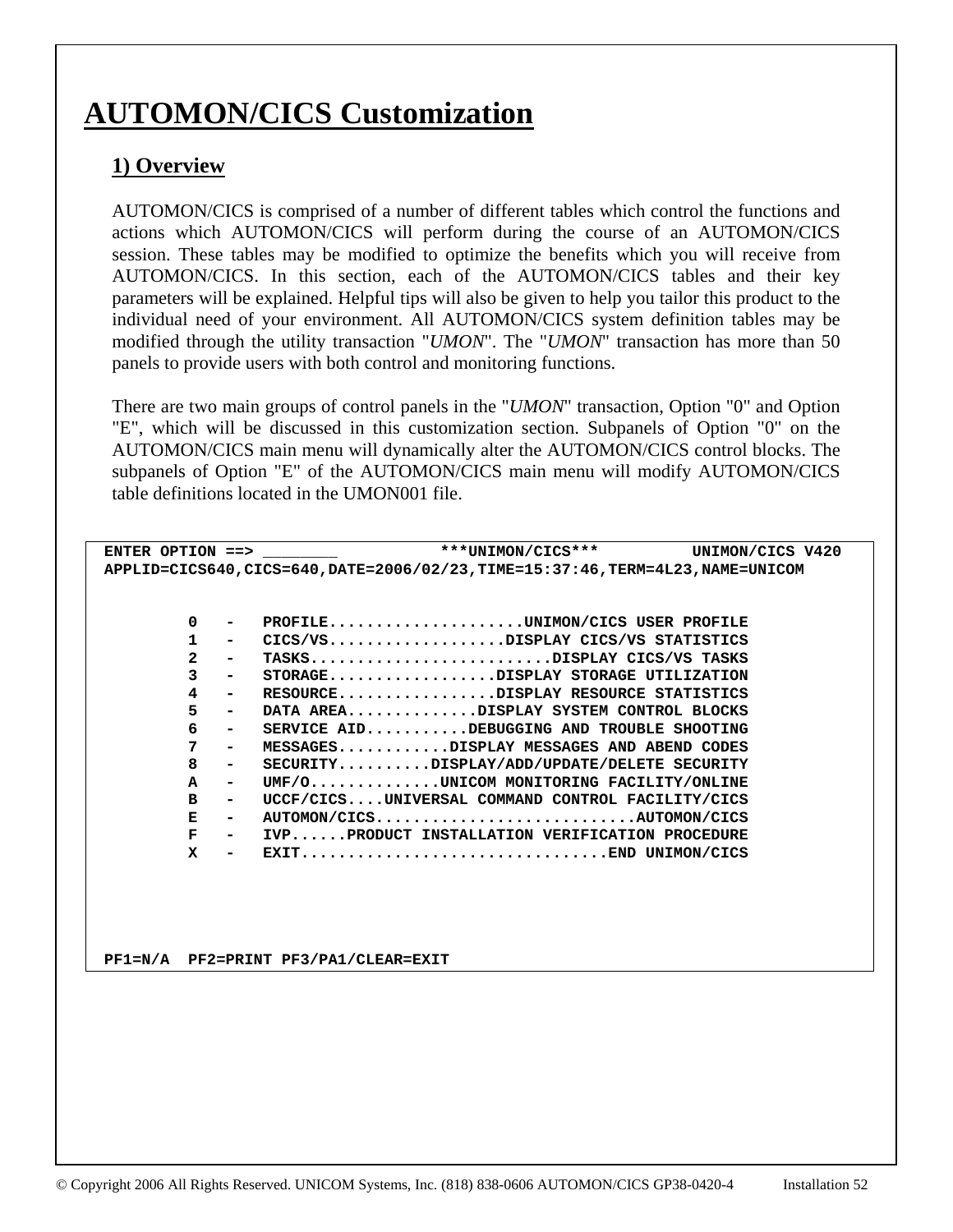## **1.a) Option "0": AUTOMON/CICS Control Blocks**

Panels located under option 0 "*PROFILE*" allow users to make dynamic changes to the AUTOMON/CICS control blocks which are loaded when the AUTOMON/CICS subtask is attached. This group of panels will contain the current settings in effect for this session of AUTOMON/CICS.

Changes made to the AUTOMON/CICS control blocks from any "*PROFILE*" subpanel will be effective immediately. However, be aware that changes made from these panels are only made in virtual storage, therefore, these changes are only effective for the current session of AUTOMON/CICS. These panels allow users to test the results of changes to any of the AUTOMON/CICS tables prior to implementing these changes on a permanent basis.

On entry to any of the "*PROFILE*" subpanels, all the current settings for the selected AUTOMON/CICS table will be displayed. The user may tab the cursor to any modifiable field and make changes to the table dynamically. There are certain fields which may not be modified and the cursor will skip over these fields and come to rest on the next modifiable field when the tab key is pressed.

AUTOMON/CICS requires you to press the PF06 key after you have changed the values in any of the modifiable fields for the changes to be effective. This is done in an effort to prevent an accidental change to any field in the active AUTOMON/CICS control tables.

## **1.b) Option "E": AUTOMON/CICS Table Definitions**

Panels located under option E "*AUTOMON/CICS*" allow users to make permanent changes to the UMON001 system definition file. When the AUTOMON/CICS subtask is attached, the table definitions stored in this file are used to create the AUTOMON/CICS control blocks. These control blocks determine the actions AUTOMON/CICS will take. This group of panels will contain the default table definitions provided with the product as well as any user defined table definitions. Two sets of default control tables, with the suffix of "*WN*" and "*TE*", are provided with the product. These table suffixes allow AUTOMON/CICS to run in either a "*WARNING*" or "*ACTION*" mode.

• Tables with the "*WN*" suffix contains settings which allow users to run AUTOMON/CICS in a warning-mode only state. If a user runs AUTOMON/CICS in "*WARNING*" mode, AUTOMON/CICS will report problems that it detects in the system and provide the user with valuable diagnostic information as to the cause of these problems. However, no corrective actions will be attempted by AUTOMON/CICS when the product is running in "*WARNING*" mode. In order to properly start AUTOMON/CICS in warning mode, the APPLID of the region should be defined in the AUTOMON/CICS APPLID table with an AIT table suffix of "*WN*".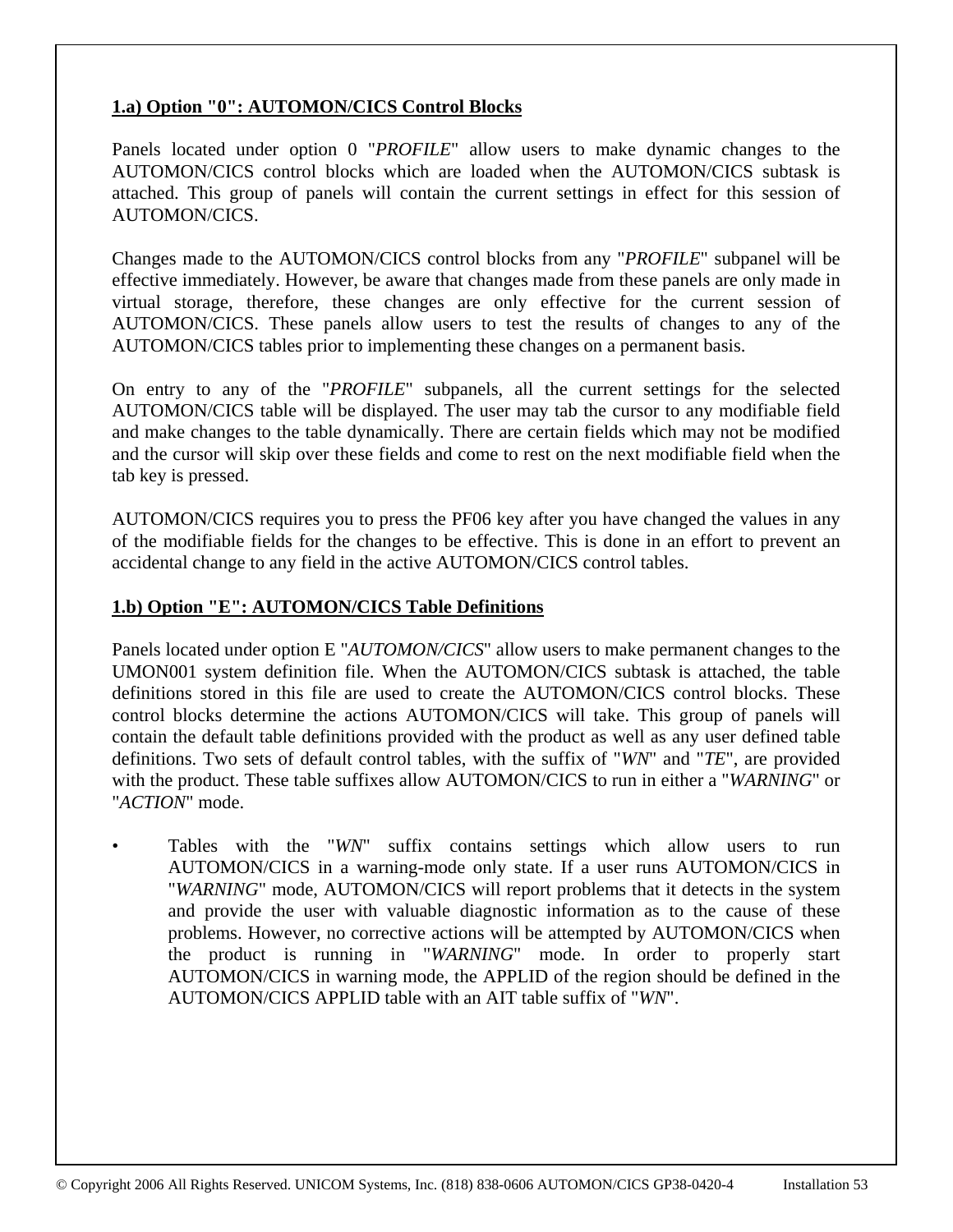Tables with the "*TE*" suffix contain settings which allow users to run AUTOMON/CICS in an action mode state. If a user runs AUTOMON/CICS in "*ACTION*" mode, AUTOMON/CICS will report and diagnose problems that it detects in the system and take corrective actions where appropriate. The "*TE*" table suffix is the normal default of AUTOMON/CICS. This means that AUTOMON/CICS will start in "*ACTION*" mode if the CICS APPLID is not defined in the AUTOMON/CICS APPLID table.

Any changes made to the AUTOMON/CICS table definitions from any subpanels in Option "E" will not take effect until the next session of AUTOMON/CICS. However, changes made from any of these subpanels will be permanently in effect once the AUTOMON/CICS session has been recycled. The user may tab the cursor to any modifiable fields and make changes to the table.

Modifications to permanent table definitions are accomplished by typing an action code, the modified value and pressing the PF06 key. There are three 1 byte action codes which are available to make modifications to any given AUTOMON/CICS table definition. These action codes are "*A*" for ADD, "*C*" for CHANGE and "*D*" for DELETE. Users can modify the AUTOMON/CICS system definition tables by performing the following steps.

- 1. Code the appropriate action code on the underscore in front of the AUTOMON/CICS table definition. If you are adding a table definition, you may code an "A" in front of any existing table definition.
- 2. Change any of the user definable fields to the desired value.
- 3. Press the PF06 key to perform the change request.

## **1.c) Starting and Stopping the AUTOMON/CICS Subtask**

As mentioned previously, all changes made through option E "AUTOMON/CICS" subpanels will not take effect until the next session of AUTOMON/CICS. A session of AUTOMON/CICS consists of the time between the attach of the AUTOMON/CICS subtask and the time the subtask is detached. There are three ways in which you can turn AUTOMON/CICS ON and OFF.

- 1. Define CSHAPLP as the last program in the PLTPI and the first program in the PLTSD. Sample sources for the PLT definitions are provided in UNICOM.INSTLIB in members DFHPLTPI ans DFHPLTSD.
- 2. There are two utility transactions provided to start and stop the AUTOMON/CICS subtask. The "*AON*" transaction will start the AUTOMON/CICS subtask and the "*AOFF*" transaction will terminate the AUTOMON/CICS subtask.
- 3. The active indicator may be changed in the AUTOMON/CICS STATUS panel $(=0.1)$ .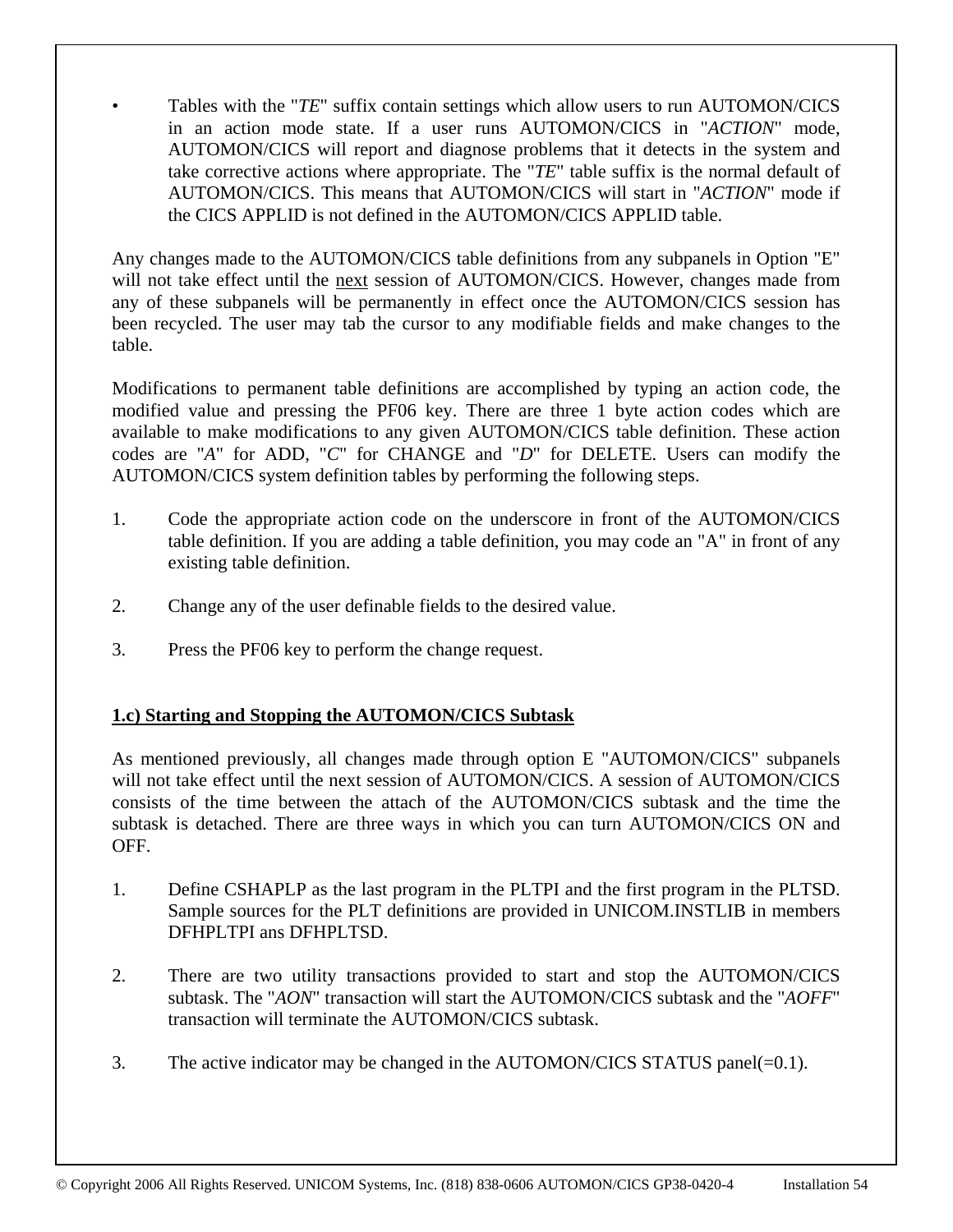# **2) Customization Steps**

AUTOMON/CICS is shipped with two sets of default table definitions. These definitions were created to provide increased productivity and availability in any CICS region. However, each user's environment is designed differently. Therefore, the user may be able to further optimize their AUTOMON/CICS functions by customizing AUTOMON/CICS to their environment. Customization usually involves creating new table definitions or updating the control tables default table definitions. These definitions are tailored by users to fit into the individual needs of their environment. This section will discuss some of the key parameters which are most commonly modified to optimize the performance of AUTOMON/CICS. Please refer to the AUTOMON/CICS Users Guide for a detailed description of all the parameters in the AUTOMON/CICS tables.

# **2.a) AUTOMON/CICS APPLID Table(=E.2)**

Like CICS itself, AUTOMON/CICS is table driven. The AUTOMON/CICS APPLID table is the first table loaded when the AUTOMON/CICS subtask is attached. The function of the APPLID table is to link the APPLID of the region with an AIT table suffix. This information allows AUTOMON/CICS to determine which table definitions it should use when building the AUTOMON/CICS control blocks for the region.

Once the APPLID table has been loaded, AUTOMON/CICS checks to see if the APPLID for this CICS region has been defined in the APPLID table. If a match is found, AUTOMON/CICS will then use the AIT table suffix associated with this APPLID to load the AIT table. The functions of the AIT table are described in the next section.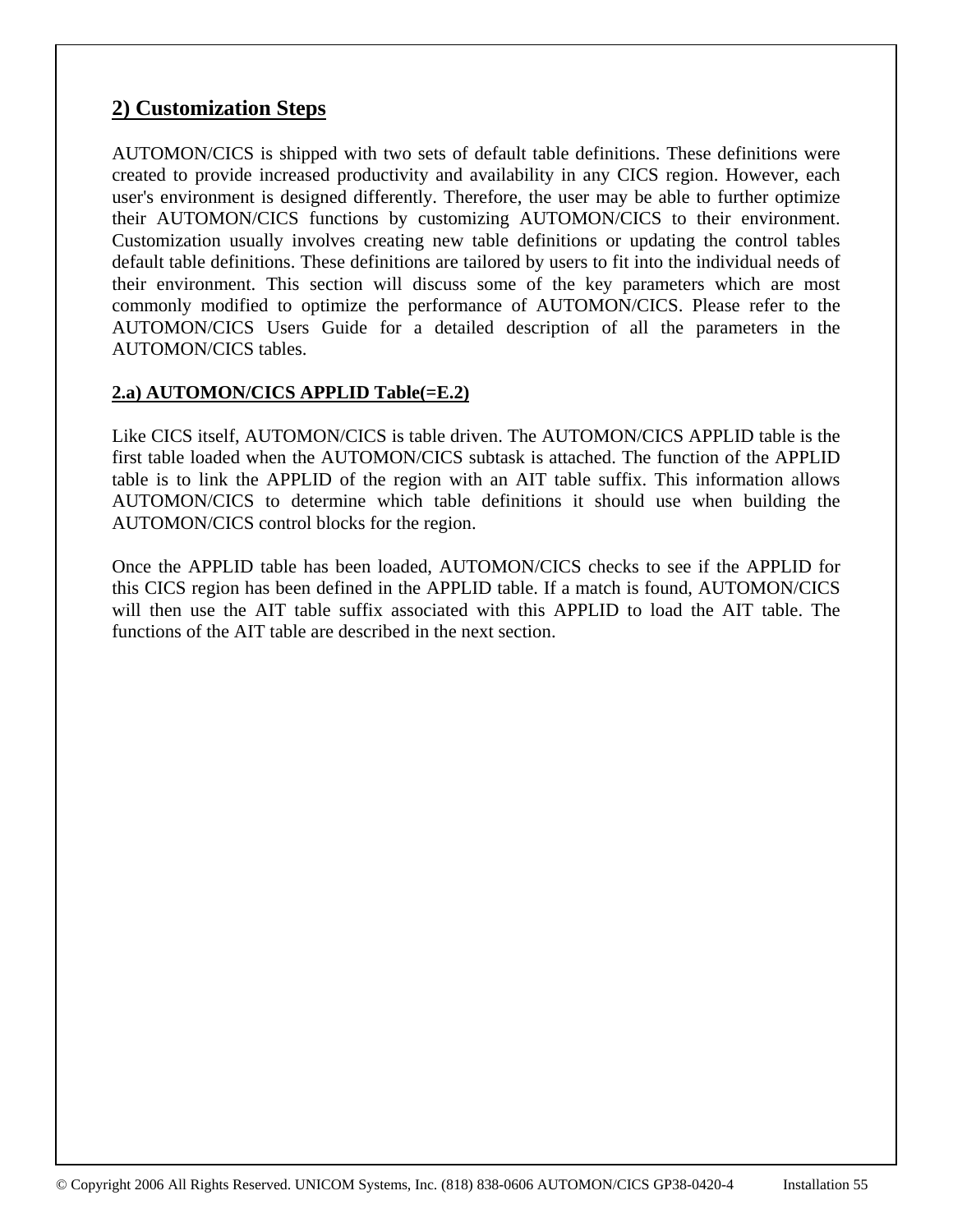**ENTER COMMAND => \_\_\_\_\_\_\_\_ \*\*\*APPLID TABLE\*\*\* UNIMON/CICS V420 APPLID=CICS640 ,CICS=640,DATE=2006/02/24,TIME=07:30:45,TERM=R001,NAME=UNICOM APPLID AIT USE-CNT LAST-ACC-DAT LAST-MODIFIED-DATE-APPL-TERM-USERID CREATED a PRODCICS WN 0 00/00/00 00/00/00 CICS212 TV02 UNICOM 12/03/93 \_ CICSTEST TE 0 00/00/00 00/00/00 CICS212 TV02 UNICOM 12/03/93 \_ CICS640 TE 2 12/12/95 12/12/95 CICS640 R001 UNICOM 12/12/95 \_ \_ \_ \_ \_ \_ \_ \_ \_ \_ \_ \_ \_ \_ \_ \_ PF1=N/A PF2=PRT PF3=RET PF4=MENU PF5=FIND PF6=CHANGE PF7=UP PF8=DN PF9=REFRESH**

If the VTAM APPLID of this address space is not defined in the AUTOMON/CICS APPLID table, the default AIT table suffix assigned is "*TE*". This means that by default the AUTOMON/CICS subtask will start in "*ACTION*" mode if APPLID of the region is not defined in the APPLID table.

It is strongly recommended that users start AUTOMON/CICS in "WARNING" mode in a production environment. The user should then monitor messages produced by AUTOMON/CICS for at least a few days to see what types of customization may be necessary before the product is started in "ACTION" mode.

To start AUTOMON/CICS in warning mode, simply add the APPLID of the region in the AUTOMON/CICS APPLID table with a table suffix of "WN" as shown above. In this display an APPLID of PRODCICS is being added to the AUTOMON/CICS APPLID table. The user has coded an action code of "a" on the first entry in the table and overtyped the default APPLID of CICSPROD with the APPLID of PRODCICS. The APPLID table entry of PRODCICS with an AIT table suffix of "*WN*" will be added to the AUTOMON/CICS APPLID table after the user presses the PF06 key.

All AUTOMON/CICS table definitions are stored in the UMON001 file defined to the region. The UMON001 file is sharable by multiple CICS regions. Therefore, you may pre-define the APPLID table entry from any region which is sharing the UMON001 file.

For further details regarding the AUTOMON/CICS APPLID table definitions, please refer to the AUTOMON/CICS User's Guide.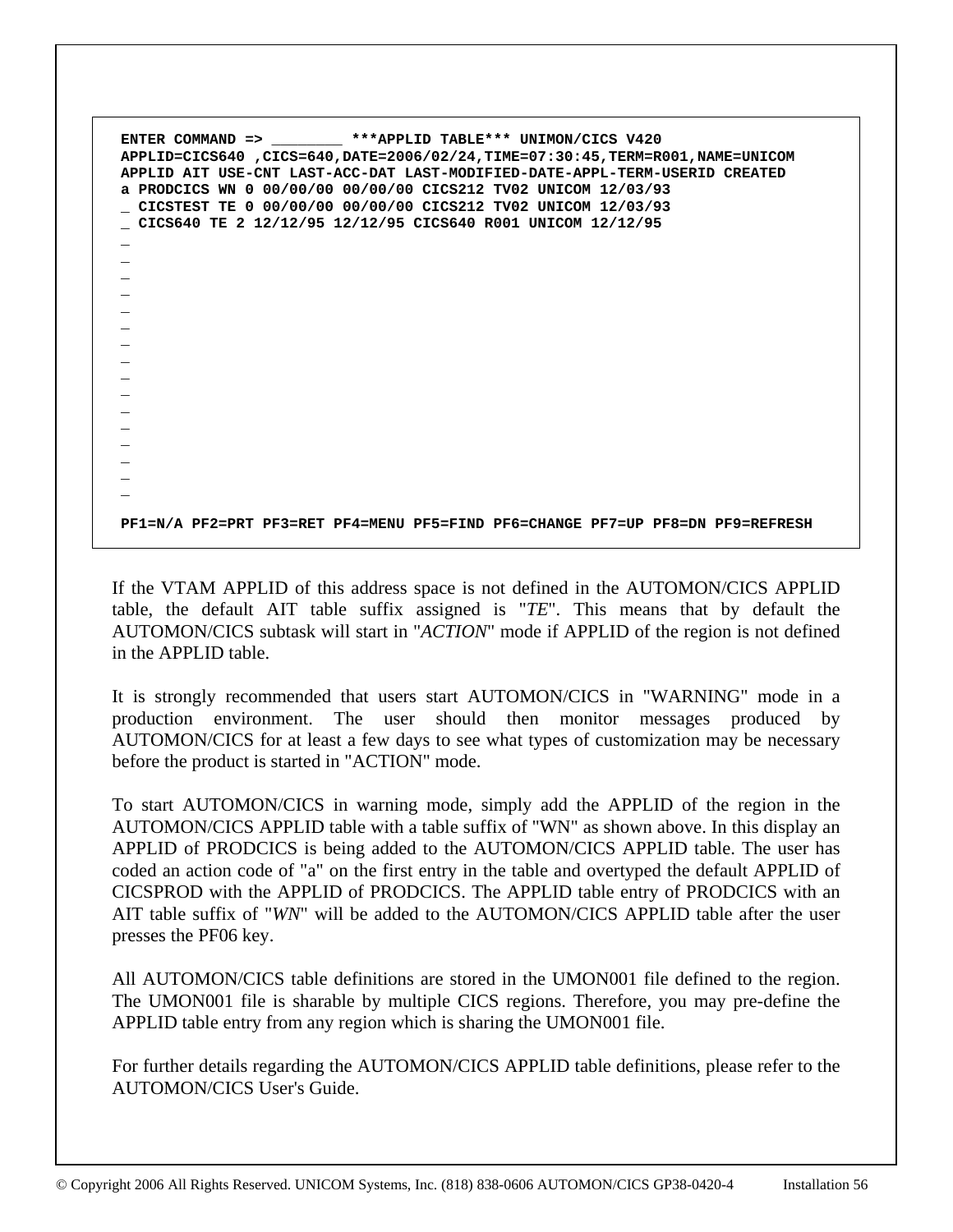## **2.b) AUTOMON/CICS AIT Table(=E.3)**

The AUTOMON/CICS AIT table contains control information necessary to build the AUTOMON/CICS control blocks. The parameters defined in these control blocks determine the actions of AUTOMON/CICS.

 **ENTER COMMAND => \_\_\_\_\_\_\_\_ \*\*\*AIT TABLE\*\*\* UNIMON/CICS V420 APPLID=CICS640 ,CICS=640,DATE=2006/02/23,TIME=07:34:35,TERM=R001,NAME=UNICOM AIT RETRY WTO-IGNOR-MAX AUX LOG THT XLT1 XLP1 XLT2 XLP2 SV AMXT SCS LACCDATE \_ TE 20 ON 100 10000 ON 400 TE T1 P1 T2 P2 A 4 ON ON 2006/02/23 \_ WN 1 OFF 100 10000 ON 400 WN T1 P1 T2 P2 N 4 ON OFF 0000/00/00 \_ \_ \_ \_ \_ \_ \_ \_ \_ \_ \_ \_ \_ \_ \_ \_ \_ PF1=N/A PF2=PRT PF3=RET PF4=MENU PF5=FIND PF6=CHANGE PF7=UP PF8=DN PF9=REFRESH** 

## *LOG*

The "*LOG*" field specifies the size of a core log that AUTOMON/CICS will GETMAIN above the line when the subtask is initialized. The default size of 400 means that AUTOMON/CICS will GETMAIN enough virtual storage to hold 400 messages. AUTOMON/CICS keeps the latest 400 generated messages in this core log. This is a wrap around log which functions in a similar manner to the CICS trace table. This means that when the core log fills up, it will begin to overwrite messages at the beginning of the log. These messages may be viewed from subpanel 0 of option E - "*AUTOMON/CICS*"(=E.0).

#### *WTO/AUX*

When AUTOMON/CICS produces messages, the messages are initially written to the core log.Once the messages are have been written to the core log, two fields determine where the AUTOMON/CICS messages will be permanently stored. These two fields are the "*AUX*" field and the "*WTO*" field.

The "*AUX*" field may be set to either "*ON*" or "*OFF*". This field controls whether messages will be written to the AUTOMON/CICS history file defined by the DD card AMON001. AUTOMON/CICS uses the internal "AMON" transaction to write its messages from the core log to the history file. The AUTOMON/CICS messages are an extremely important part of this product, the "*AUX*" field should always be set to "*ON*".

The "*WTO*" field may be set to either "*ON*", "*WTL*" or "*OFF*".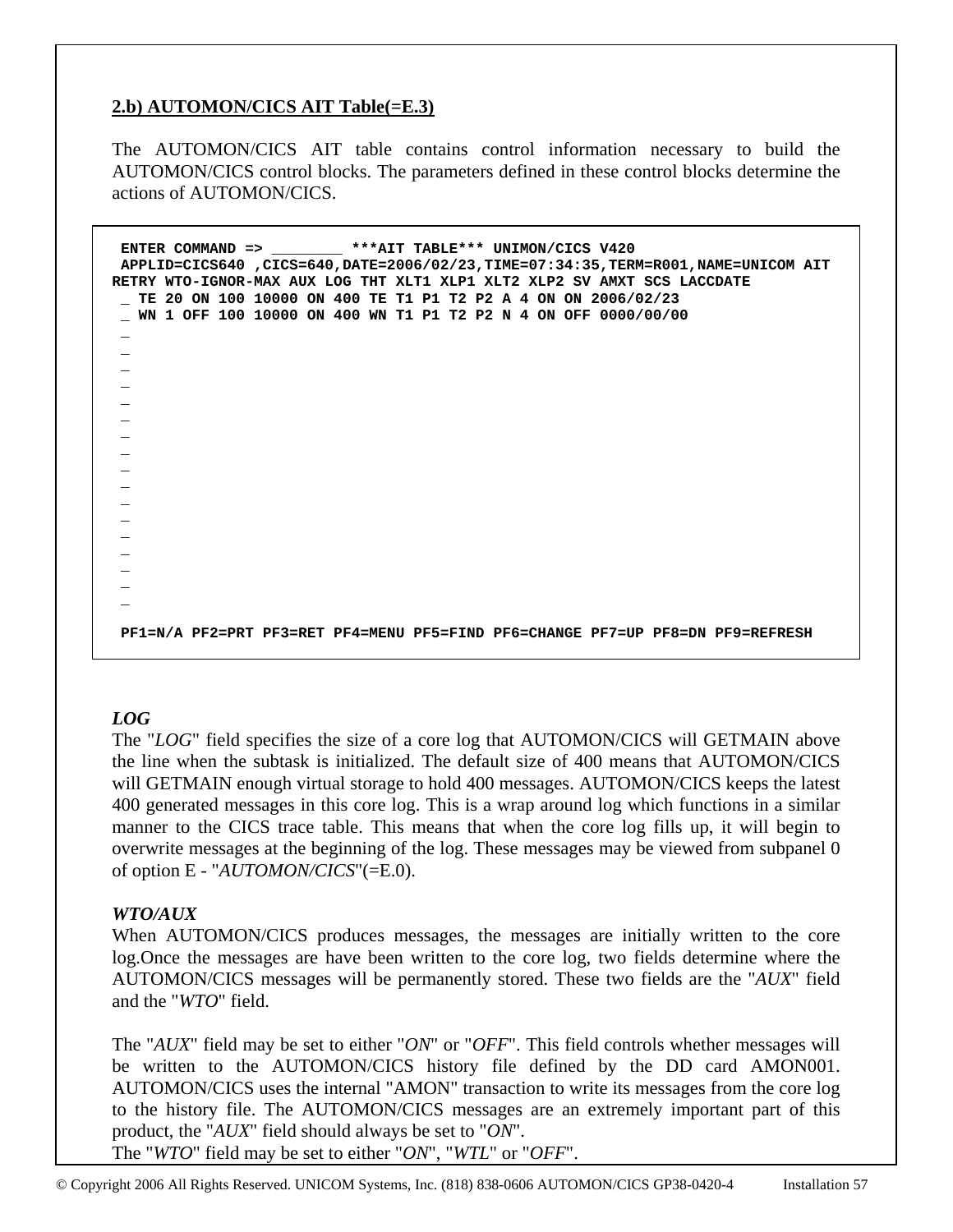When the "*WTO*" field is set to "*ON*", then all AUTOMON/CICS core log messages are also written to the MVS SYSLOG before they are written to the AUTOMON History file. This is done for two reasons:

- 1. It allows the user to interface with any other automation products at their installation by intercepting the WTO messages.
- 2. AUTOMON/CICS uses a CICS transaction to write it's messages to the AMON001 History file. In the event that CICS is having trouble, in certain situations, some AUTOMON/CICS messages may not be written to the history file because CICS was unable to perform the file control write request at the time of trouble. This duplication of AUTOMON/CICS messages ensures that diagnostic information will always be available to the user.

When the "*WTO*" field is set to "*ON*", all AUTOMON/CICS messages are also sent to the CONSOLE. If you do not want your operators to see AUTOMON/CICS messages, set the "*WTO*" field to "*WTL*"(Write To Log). In this case, AUTOMON/CICS messages will be duplicated in the System log but will not show up on the system console.

When the "*WTO*" field is set to "*OFF*" then neither of the above actions will take place. Please note that if this field is set to "*OFF*" the possibility exists that some data may be lost if CICS is not able to write the AUTOMON/CICS messages to the AMON001 History file.

## *THT*

The "*THT*" field is used to specify what table suffix will be used by AUTOMON/CICS when it build control blocks for 4 of the AUTOMON/CICS tables. These 4 tables include the AUTOMON/CICS Threshold table(THT), AUTOMON/CICS Exception table(EXC), AUTOMON/CICS Degradation table(DEG) and the AUTOMON/CICS System Recovery Table(SRT). Once a table suffix value is specified in this field, all of the four above tables will be using the same suffix. Users need to verify the existence of these tables. For example, when the user creates a new THT table with the suffix of 'AA' and assigns this suffix in this field, the user should also create the other three tables, EXC, DEG, & SRT, with the same suffix of 'AA'. For further details on creating new tables please refer to section 2.h.

## *XLT1/XLP1/XLT1/XLP2*

AUTOMON/CICS allows you to specify transactions and or programs in special exclusion list tables(XLT). There are two reasons that the user may wish to define a transaction in one of the AUTOMON/CICS Exclusion List Tables.

- 1. You may wish to exclude a transaction or program from one of AUTOMON/CICS purge actions.
- 2. You may wish to define purge thresholds for a transaction or program which are different from the global action thresholds set in the AUTOMON/CICS Threshold table(THT).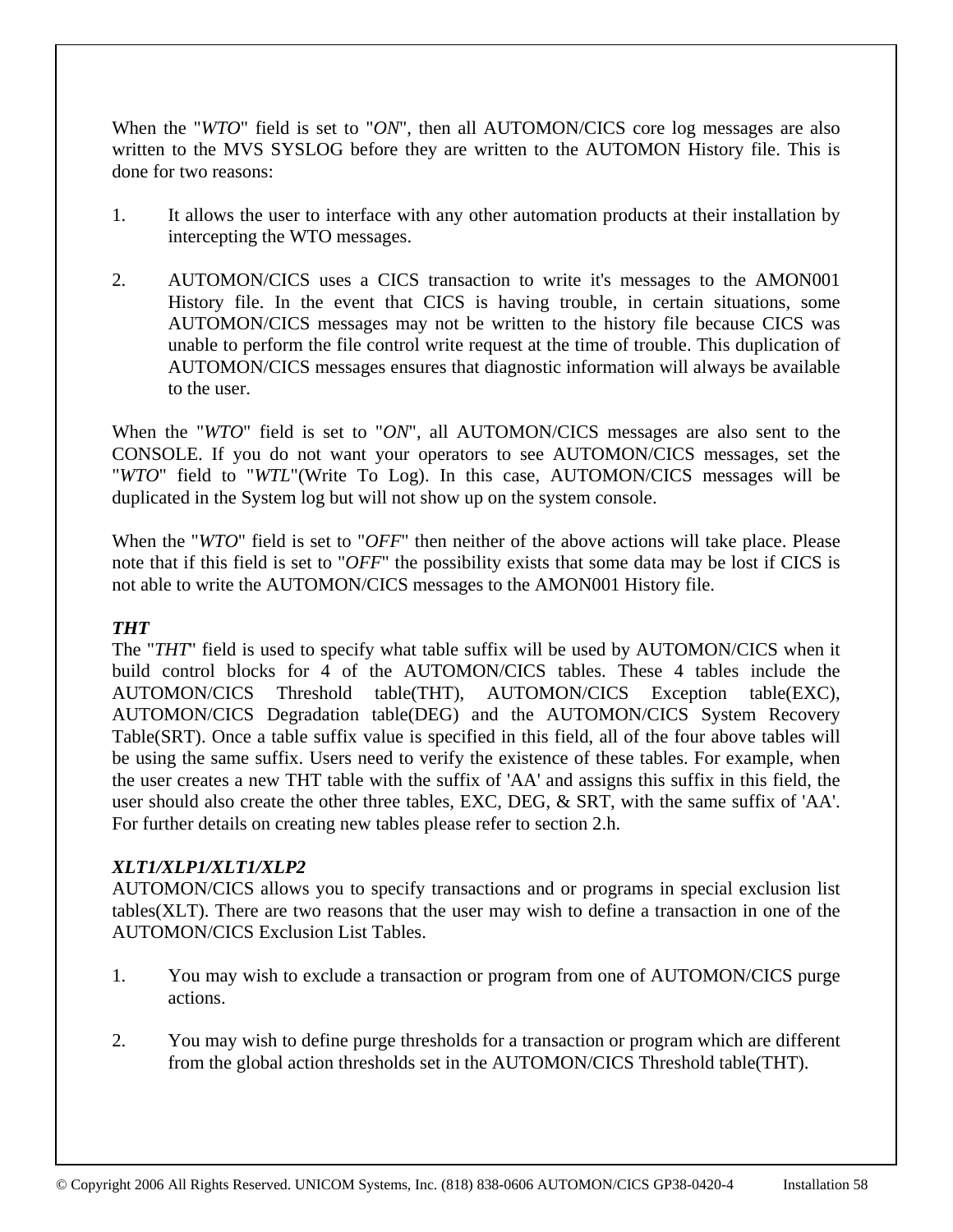The AIT table has 4 fields which allow the user to specify table suffixes for exceptions to the global action thresholds in the THT table. These 4 fields are "*XLT1*", "*XLP1*", "*XLT2*" and "*XLP2*".

- "XLT1" Determines which XLT table suffix will be used to define action thresholds for AUTOMON/CICS's looping mechanism on a transaction ID basis.
- "XLP1" Determines which XLT table suffix will be used to define action thresholds for AUTOMON/CICS's looping mechanism on a program name basis.
- "XLT2" Determines which XLT table suffix will be used to define action thresholds for AUTOMON/CICS's storage high water mark mechanism on a transaction ID basis.
- "XLP2" Determines which XLT table suffix will be used to define action thresholds for AUTOMON/CICS's storage high water mark mechanism on a program name basis.

For further details regarding the AUTOMON/CICS AIT table definitions, please refer to the AUTOMON/CICS User's Guide.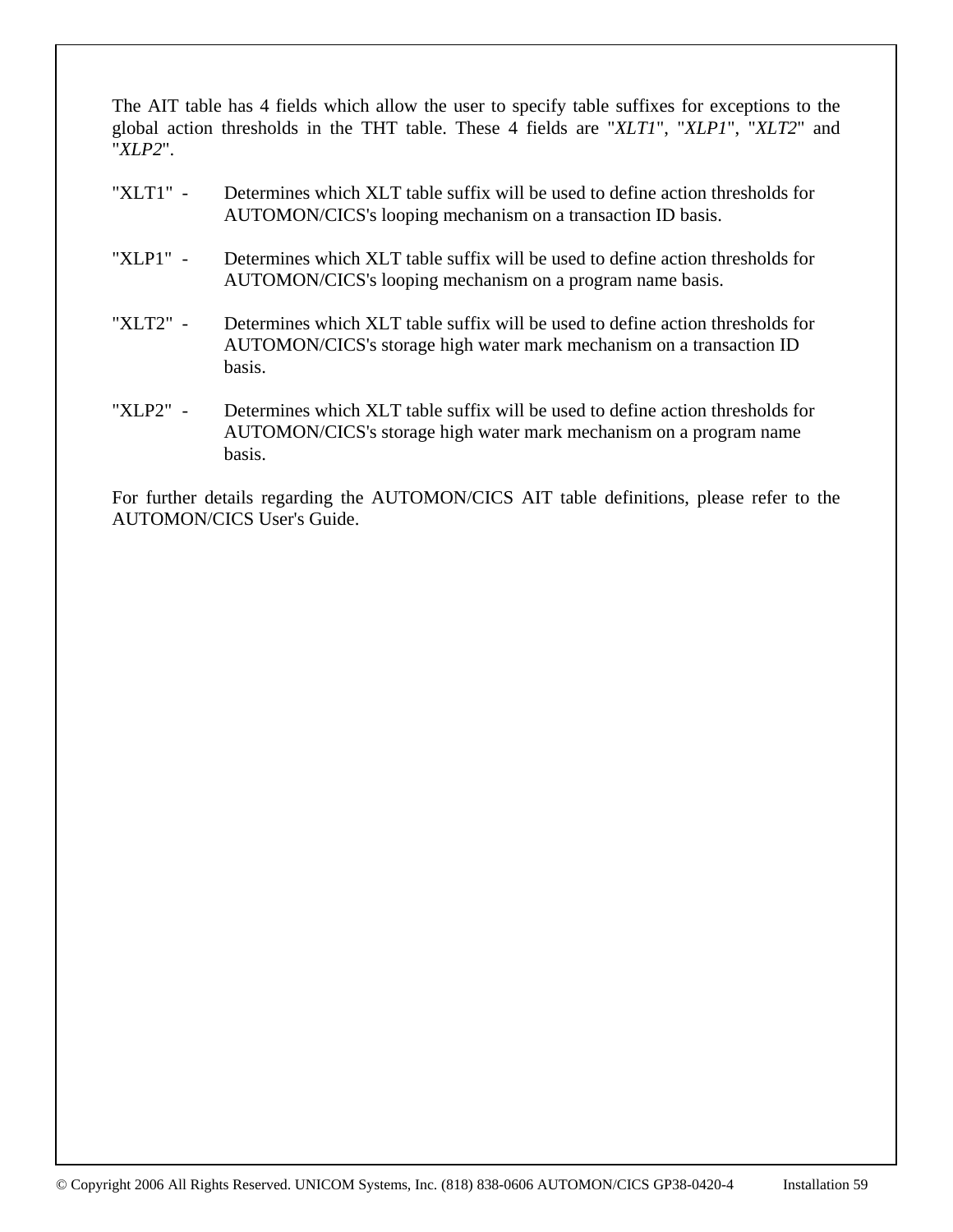## **2.c) AUTOMON/CICS XLT Table(=E.4)**

The AUTOMON/CICS XLT table allows the user to define sets of transactions or programs to be exempted from the AUTOMON/CICS global action mechanisms. In addition, this table allows users to assign warning and action thresholds to transactions and programs which will override the global notification and action thresholds defined in the AUTOMON/CICS THT table. These entries are associated with an XLT table suffix. The AIT table entry determines which XLT table suffix is used to make the exceptions to AUTOMON/CICS's global warning and action mechanisms.

| ENTER COMMAND => ________ ***EXCLUDE LIST TABLE*** UNIMON/CICS V420            |
|--------------------------------------------------------------------------------|
| APPLID=CICS640 ,CICS=640,DATE=2006/02/23,TIME=11:46:32,TERM=0059,NAME=UNICOM   |
| XLT TRAN/PGM MASTER_WARNING_ACTION _WARNING _ACTION_                           |
| P1 CSHAMPC ON ON ON 0 0                                                        |
| P2 CSHAMPC ON ON ON 0 0                                                        |
| T1 CDB* ON ON ON 0 0                                                           |
| T1 CSKC ON ON ON 0 0                                                           |
| T1 CSNE ON ON ON 0 0                                                           |
| T1 CSTP ON ON ON 0 0                                                           |
| T1 DSNC ON ON ON 0 0                                                           |
| <b>T1 I\$\$0 ON ON ON 0 0</b>                                                  |
| T1 IESO ON ON ON 0 0                                                           |
| T1 IESX ON ON ON 0 0                                                           |
| T1 JNL2 ON ON ON 0 0                                                           |
| T1 MCI1 ON ON ON 0 0                                                           |
| T1 MCI2 ON ON ON 10 0                                                          |
|                                                                                |
| T1 MCI3 ON ON ON 0 200                                                         |
| T1 MCX* ON ON ON 0 0                                                           |
| T1 TM* ON ON ON 0 0                                                            |
| T1 U\$AM ON ON ON 0 0                                                          |
| T1 U* ON ON ON 10 0                                                            |
| T2 AMON ON ON ON 0 0                                                           |
|                                                                                |
| PF1=N/A PF2=PRT PF3=RET PF4=MENU PF5=FIND PF6=CHANGE PF7=UP PF8=DN PF9=REFRESH |

AUTOMON/CICS is shipped with 4 pre-coded XLT tables. These XLT tables are table suffixes P1, T1, P2 and T2. The XLT table suffixes used by AUTOMON/CICS are defined in the AIT table.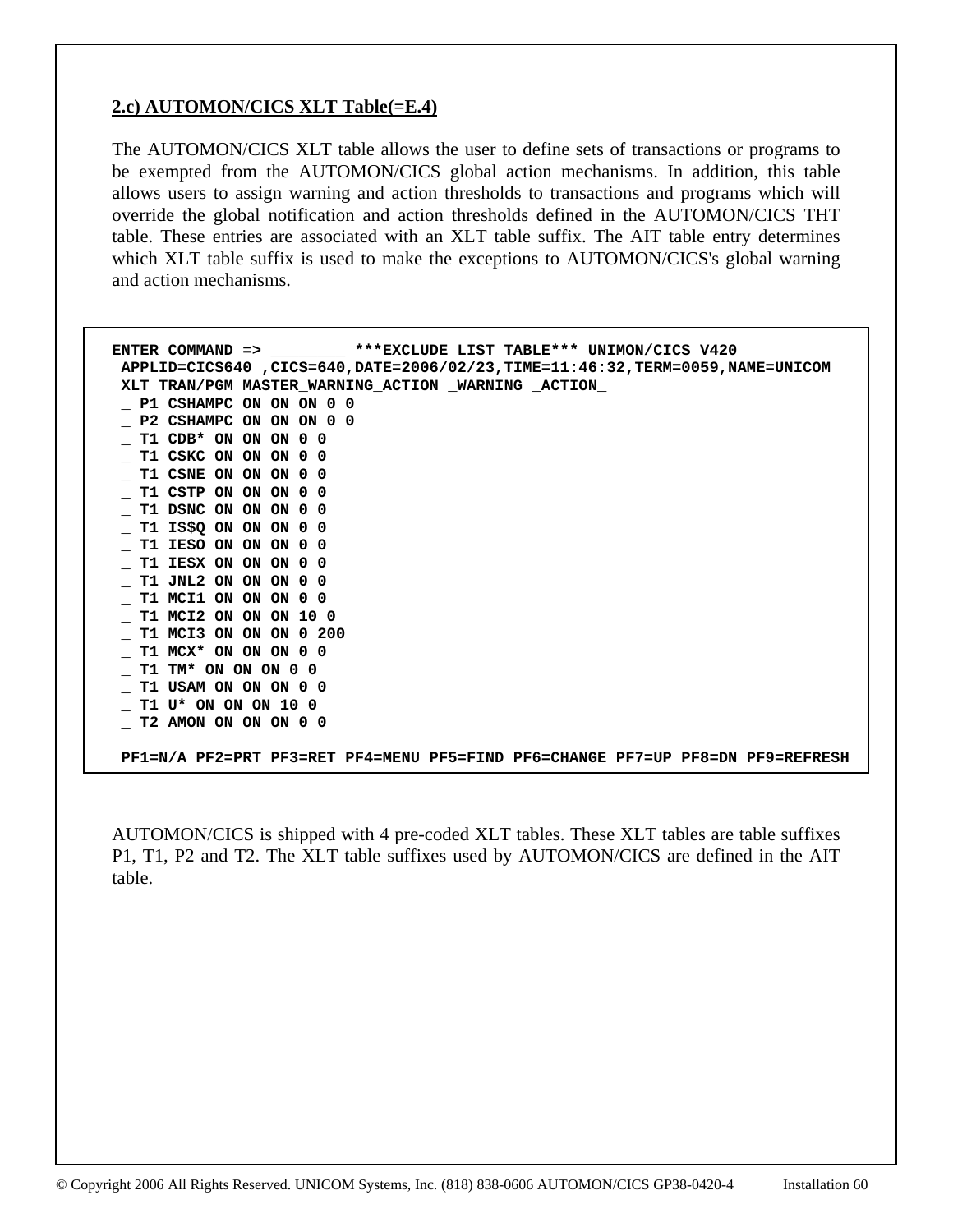There are a set of rules which apply to the the XLT table flags and thresholds. These rules are summarized below.

- 1) If the master flag is *'OFF'* in an XLT entry, then no XLT processing will be performed for the transaction or program in the XLT entry.
- 2) If an XLT warning threshold is less than the global AUTOMON/CICS THT notification threshold, the global notification threshold will be used.
- 3) If an XLT action threshold is less than the global AUTOMON/CICS THT notification threshold, the global notification threshold will be used.
- 4) If the XLT warning flag is *'ON'* and the XLT warning threshold is *'0'* then no warning message will be issued by AUTOMON/CICS.
- 5) If the XLT action flag is *'ON'* and the XLT action threshold is *'0'* then AUTOMON/CICS will issue a \*BYPASS\* message when the global action threshold is reached.
- 6) If the XLT action flag is *'ON'* and the XLT action threshold is *'0'* then SOS action for the specified transaction or program will be ignored.(XLT2 and XLP2 only)
- 7) If the XLT action flag is *'ON'* and the XLT action threshold is non-zero then SOS action for the specified transaction or program will be taken.(XLT2 and XLP2 only)
- 8) If the PPT/PLCB pointer to the program is zero, then the program XLT process will be ignored.

AUTOMON/CICS is shipped with 4 pre-coded XLT tables. These XLT tables are table suffixes P1, T1, P2 and T2. The XLT table suffixes used by AUTOMON/CICS are defined in the AIT table.

To illustrate how the XLT works, the T1 XLT table will be used as an example. The default AIT suffix of "TE" has the XLT table suffix of T1 for its "*XLT1*" field. This indicates that the entries in the T1 XLT table will be transactions excluded from AUTOMON/CICS's global looping threshold defined in the THT table.

 **AIT RETRY WTO-IGNOR-MAX AUX LOG THT XLT1 XLP1 XLT2 XLP2 SV AMXT SCS LACCDATE \_ TE 20 ON 100 10000 ON 400 TE T1 P1 T2 P2 A 4 ON ON 2006/02/23**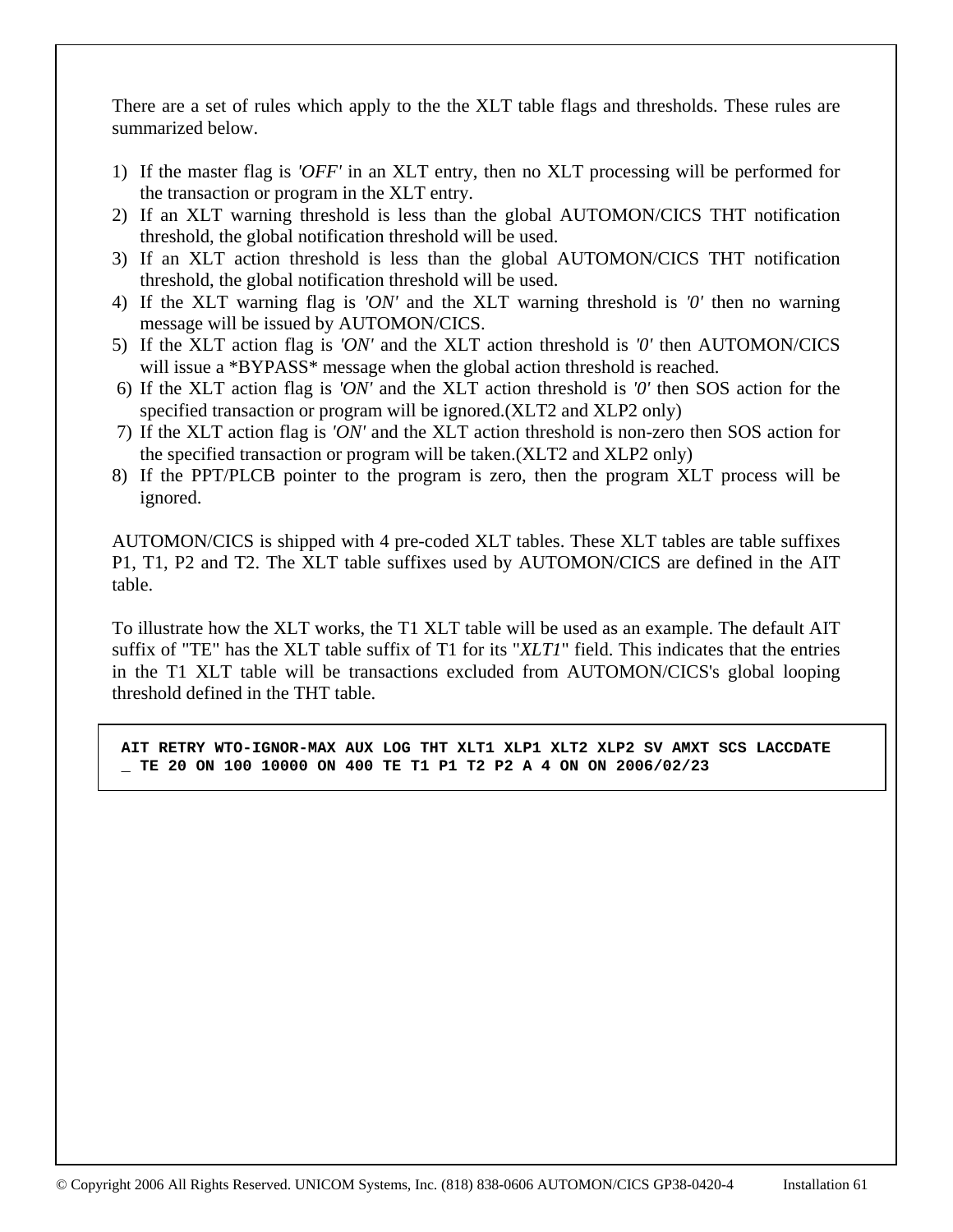The T1 XLT entry for the DSNC transaction has been defined with both warning and action thresholds of 0. If you define a transaction/program with a threshold value of zero in any of the XLT tables, the transaction or program will be exempted from the AUTOMON/CICS warning or action associated with the table. In this case if the DSNC transaction went into a loop:

- 1) No warning message would be issued when the global notification threshold was exceeded in the AUTOMON/CICS THT table.
- 2) The DSNC transaction is excluded from the looping action mechanism of AUTOMON/CICS when the global action threshold is exceeded in the AUTOMON/CICS THT table.
- 3) A LOOP \*BYPASS\* message will be issued by AUTOMON/CICS when the DSNC reaches the global action threshold to indicate that the transaction would have been purged by AUTOMON/CICS had it not been defined in the XLT1 table. To avoid the \*BYPASS\* message completely change the XLT threshold to a very large number. Valid XLT threshold values are between 0 and 99999998.

 **XLT TRAN/PGM MASTER\_WARNING\_ACTION \_WARNING \_ACTION\_ \_ T1 DSNC ON ON ON 0 0** 

The user may insert a wildcard character of "\*" at the end of the "*TRAN/PGM*" field to exclude a group of transactions/programs from the action mechanisms of AUTOMON/CICS. The following example illustrates how a wildcard of "\*" may be used to exclude all transactions which start with the character string of "CS"(and are at least 3 characters long) may be excluded from the looping action mechanism of AUTOMON/CICS.

 **XLT TRAN/PGM MASTER\_WARNING\_ACTION \_WARNING \_ACTION\_**   $\begin{array}{ccc} \n\text{-} \text{T1} & \text{CS}^* & \text{ON} & \text{ON} & \text{ON} & \text{ON} \\
\end{array}$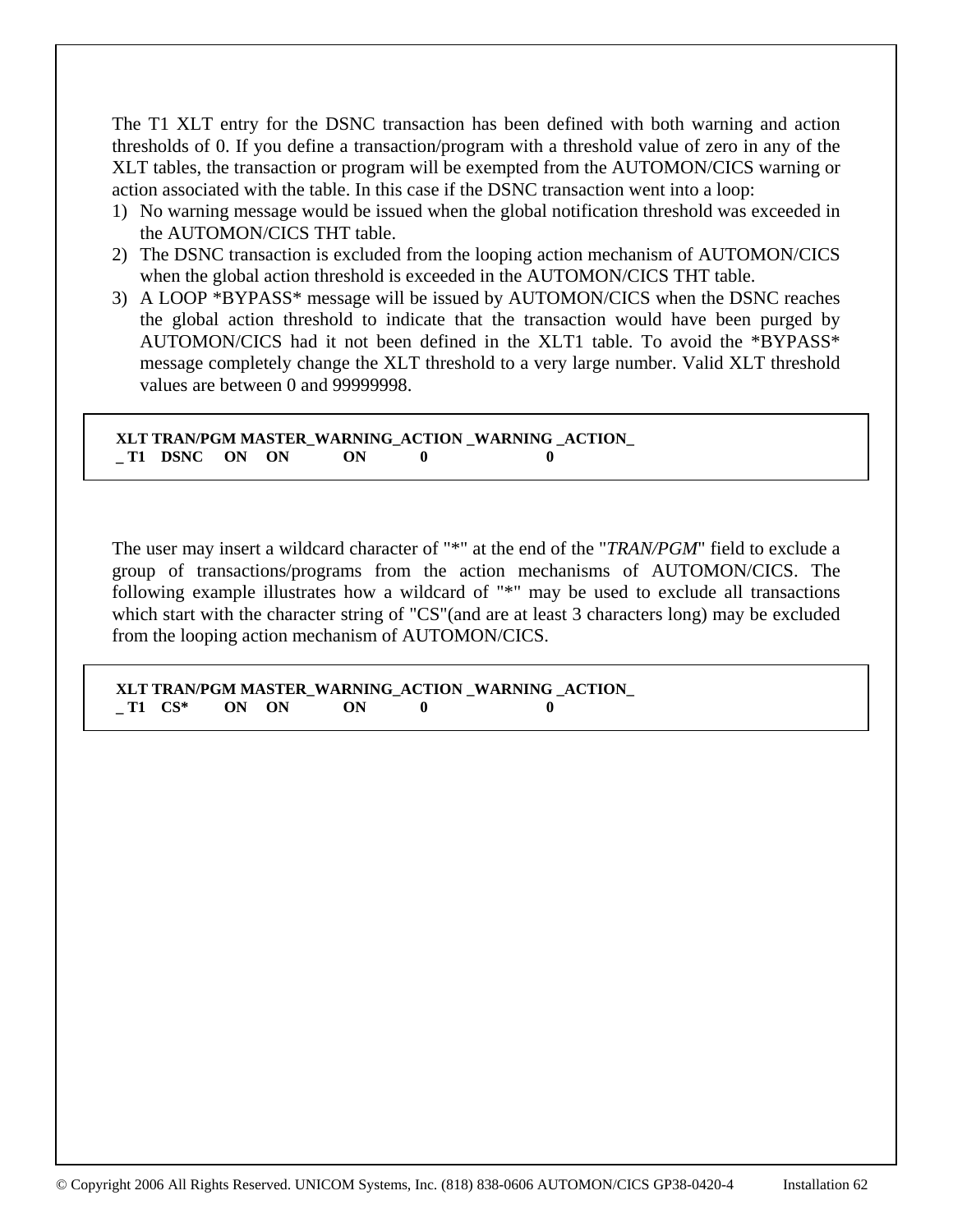The user may assign a warning and/or action threshold which is different than the global action threshold defined in the AUTOMON/CICS Threshold(THT) table. The following T1 XLT definition will set the warning and action thresholds for the SAMP transaction to 500 and 600 seconds. The global notification and action thresholds set in the THT table are 20 and 180 seconds in the TE THT table. If the SAMP transaction was not defined in the T1 XLT table, AUTOMON/CICS would issue warning messages for the SAMP transaction beginning at the time the transaction either held exclusive control of the task dispatcher for 20 second or accumulated 20 seconds of CPU time. These warning messages would be issued periodically until the global loop action threshold was reached. At this point AUTOMON/CICS would purge the SAMP transaction with a UAMA or UAMB abend code. With the SAMP entry in the T1 XLT(shown below), the XLT warning threshold of 500 seconds will override the 20 second threshold in the AUTOMON/CICS THT and the XLT action threshold of 600 second, will override the global action threshold of 180 cpu seconds in the THT. Therefore, with this entry defined in the T1 XLT table, AUTOMON/CICS will not take any action to purge the transaction until the transaction has run for more than 600 cpu seconds and no warning messages will be issued by AUTOMON/CICS until the transaction has run for more than 500 seconds.

**XLT TRAN/PGM MASTER\_WARNING\_ACTION \_WARNING \_ACTION\_ \_ T1 SAMP ON ON ON 500 600** 

#### **Note:**

An entry may also be defined in one of the XLT tables which has a threshold lower than the action threshold defined in the AUTOMON/CICS THT table. However, if the threshold is defined lower than the global warning threshold, then AUTOMON/CICS will not take any action until the transaction/program reaches the global warning threshold.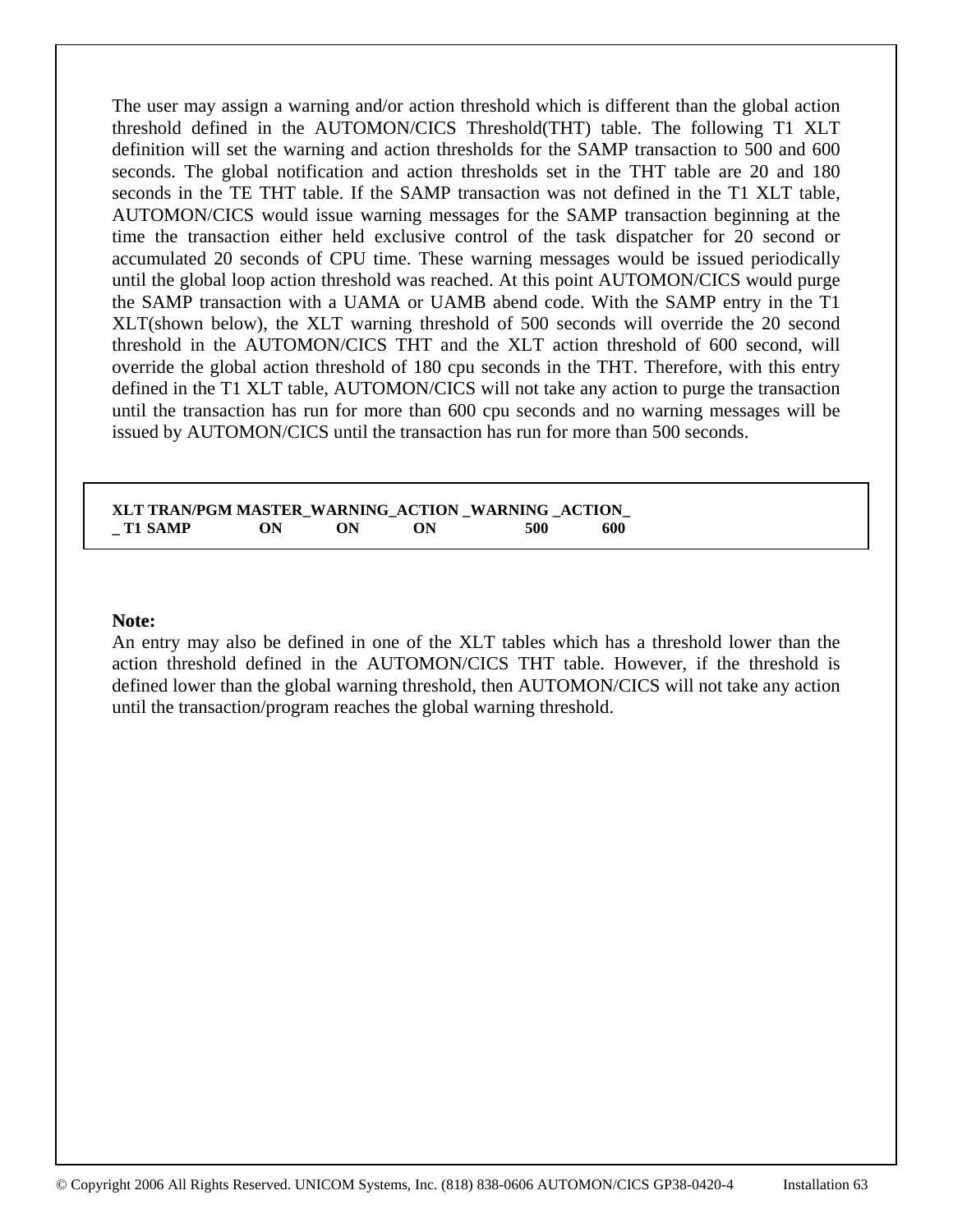## **2.d) AUTOMON/CICS THT Table(=E.5)**

The AUTOMON/CICS THT table is a very important table when customizing AUTOMON/CICS to your environment. This table allows users to control the frequency with which AUTOMON/CICS will check the system as well as the global warning and action thresholds for various AUTOMON/CICS mechanisms. This panel also allows users to selectively turn on or off many of the features of AUTOMON/CICS.

| T E | <b>ITEM</b> | FLAGS        | CYCLE <sup>1</sup> | NOTIFY          | <b>ACTION</b> | <b>ITEM</b>        |          | FLG CYCLE   |
|-----|-------------|--------------|--------------------|-----------------|---------------|--------------------|----------|-------------|
|     | <b>LOOP</b> | 000          |                    | 20              | 180           | VSAM STRING WAIT   | O        | 60          |
|     | STOR HWM    | 000          | 30                 |                 | 300000 750000 | VTAM TERMNL WAIT   | $\Omega$ | 60          |
|     | <b>MXT</b>  | $F$ O O      | 30                 | 32              | 490           | JOURNAL SWITCH     | $\Omega$ | 60          |
|     | TS HWM      | $0 - -$      | 60                 | 98 %            | $\frac{1}{2}$ | <b>EXCEPTIONAL</b> | $\Omega$ | 60          |
|     | SOS         | 000          |                    |                 | 60            | DEGRADATIONAL      | $\Omega$ | 60          |
|     | PER DATA    |              |                    | 3600            |               |                    |          |             |
| WN  | <b>ITEM</b> | <b>FLAGS</b> | CYCLE              |                 | NOTIFY ACTION | <b>ITEM</b>        |          | FLG   CYCLE |
|     | <b>LOOP</b> | O O F        |                    | 20 —            | 180           | VSAM STRING WAIT   | $\Omega$ | 60          |
|     | STOR HWM    | O O F        | 30                 | 300000          | 750000        | VTAM TERMNL WAIT   | $\Omega$ | 60          |
|     | <b>MXT</b>  | F O O        | 30                 | 32 <sub>2</sub> | 490           | JOURNAL SWITCH     | $\Omega$ | 60          |
|     | TS HWM      |              | 60                 | 98%             |               | <b>EXCEPTIONAL</b> | $\Omega$ | 60          |
|     | SOS         | O O F        |                    |                 | - 60          | DEGRADATIONAL      | $\Omega$ | 60          |
|     | PER DATA    |              |                    | 3600            |               |                    |          |             |

#### *FLAGS*

The first important item to notice in this panel is the "*FLAGS*" field. There are 3 user definable flags in this field which from left to right are named the Master flag, Notify flag and Action flag.

The Master flag has two possible values, O for ON and F for OFF. This flag is used to turn a particular AUTOMON/CICS function ON or OFF. When the Master flag is set to OFF, it overides the settings in the Notify and Action flags.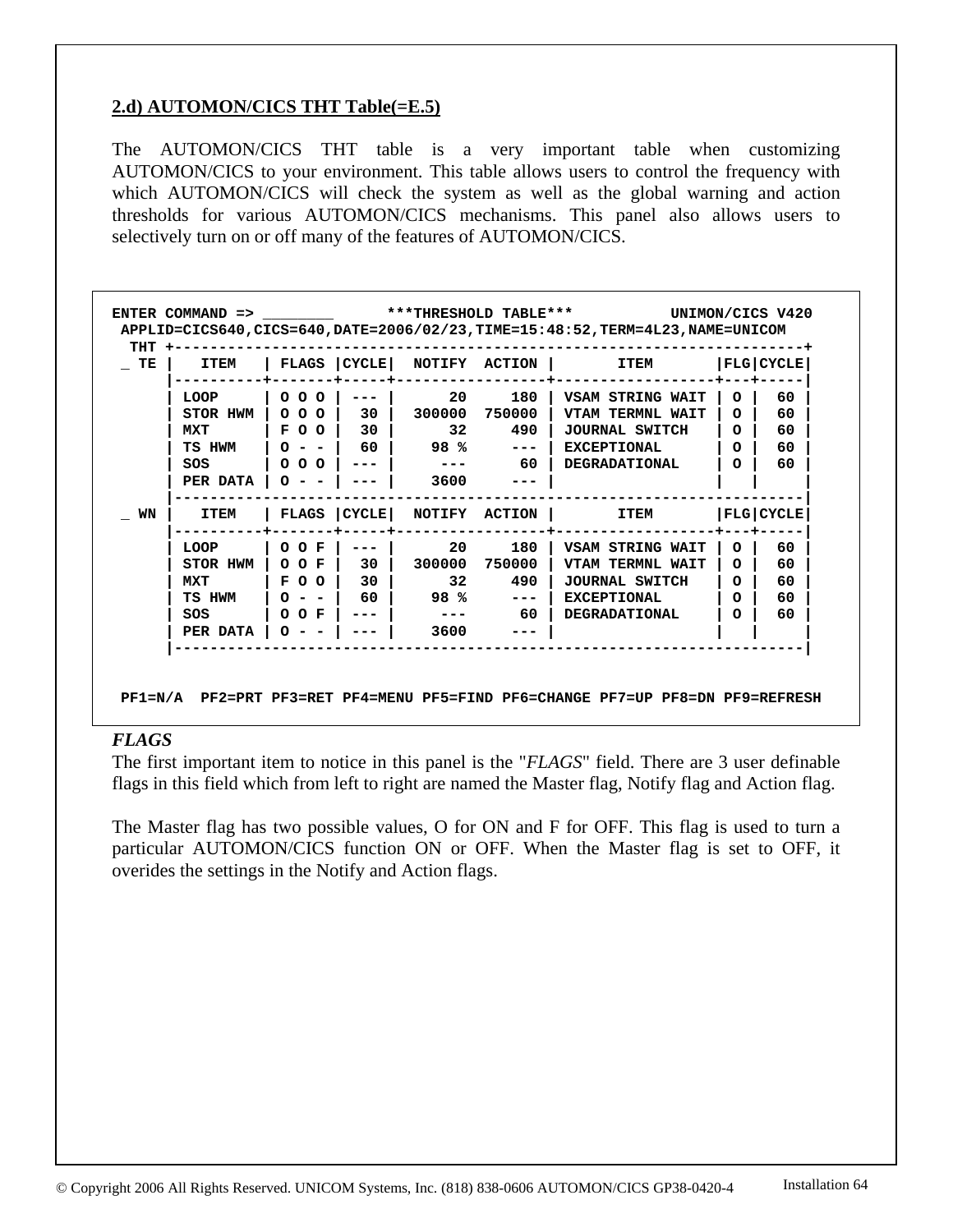The Notify flag has two possible values, O for ON and F for OFF. If the Notify and Master flags are both ON, AUTOMON will produce a warning message whenever the notification threshold has been exceeded. In the example below, if a transaction is running for longer than 20 cpu seconds, AUTOMON/CICS will produce a warning message. During the IVP, a looping condition in the UMON transaction was created. The CSH6200W message was written to the AMON001 History file when the UMON transaction's cpu usage exceeded the global warning threshold defined in the "*NOTIFY*" field of the LOOP feature.

| TE |                         | ITEM   FLAGS   CYCLE   NOTIFY ACTION |  | ITEM                                                                   | FLG CYCLE |
|----|-------------------------|--------------------------------------|--|------------------------------------------------------------------------|-----------|
|    | LOOP   0 0 0   ---   20 |                                      |  | 180   VSAM STRING WAIT $\vert$ 0 $\vert$ 60                            |           |
|    |                         |                                      |  | CSH6200W-LOOP/WAIT DETECTION. TRAN=UMON, PGM=CSHPCF0, ID= 27, TRM=RR01 |           |

The Action flag has two possible values, O for ON and F for OFF. If the Action and Master flags are both ON, AUTOMON will purge a transaction if it exceeds the global action threshold defined in the "ACTION" field. In the example below, if a transaction is running for longer than 180 cpu seconds, AUTOMON/CICS will purge the looping transaction. An action message will be written to the AMON001 History file indicating the transaction purged by AUTOMON/CICS as well as the reason that the transaction was purges. In the IVP you created a looping condition in the UMON transaction. The CSH6201A message was written to the AMON001 History file when the UMON transaction exceeded the global action threshold defined in the "*ACTION*" field of the LOOP record.

| $\begin{bmatrix} 0 & 0 & 0 \\ -1 & -1 & 20 \end{bmatrix}$ = $\begin{bmatrix} 20 & 180 \\ 180 & 180 \end{bmatrix}$ VSAM STRING WAIT $\begin{bmatrix} 0 & 1 \\ 0 & 1 \end{bmatrix}$<br>$\overline{1}$ LOOP | TE I | ITEM   FLAGS   CYCLE   NOTIFY ACTION |  | <b>ITEM</b> | FLG CYCLE |
|----------------------------------------------------------------------------------------------------------------------------------------------------------------------------------------------------------|------|--------------------------------------|--|-------------|-----------|
|                                                                                                                                                                                                          |      |                                      |  |             |           |

 **CSH6201A-\*ACTION\* LOOP. TRAN=UMON,PGM=CSHPCF0 ,ID= 27,TRM=RR01,ABCD=UAMB**

## *CYCLE*

The "*CYCLE*" field allows users to set the frequency with which AUTOMON/CICS will perform its functions. Some AUTOMON/CICS functions have their own default values and are not user definable. Your cursor will skip the "*CYCLE*" field if attempt to tab to and modify the cycle field for this type of item. However, the majority of items in this table allow the user to set the "CYCLE" to a different value. All values listed in the "*CYCLE*" field are in seconds.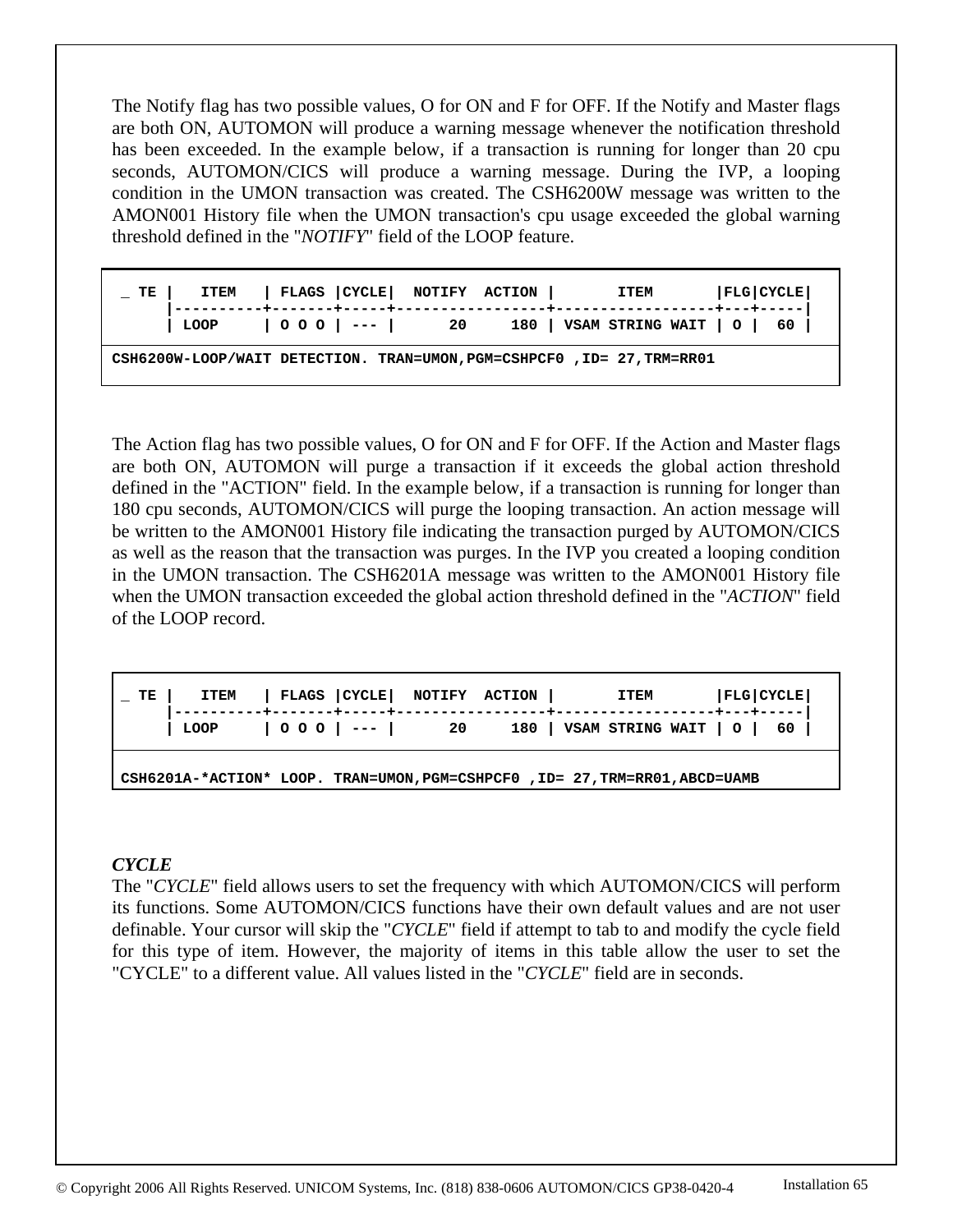## *NOTIFY*

The "*NOTIFY*" field is used to specify the global warning threshold for AUTOMON/CICS functions. When this threshold has been exceeded and the flag setting for notification is ON, a message will be written to the AUTOMON/CICS History File.

The values set for the global notify threshold for LOOP and STOR HWM impacts how AUTOMON/CICS handles user defined XLT settings. AUTOMON/CICS will not take any actions to purge a transaction until, at least, the global warning threshold set in the "NOTIFY" field for these two items has been reached.

Assume that a transaction SAMP has been defined in the XLT1 table suffix with a value of 10 cpu seconds. Also assume that the global warning threshold is set to 20 cpu seconds for AUTOMON/CICS's looping mechanism. Even though the SAMP transaction exceeds 10 cpu seconds, AUTOMON/CICS will not purge the transaction until the transaction accumulates 20 seconds of cpu time. In order to kill the transaction at 10 cpu seconds the value set in the "NOTIFY" field for the LOOP item must be 10 or less.

## *Customizing Threshold Values Using "NOTIFY"*

To customize the threshold values to fit into an individual user's environment, users need to have good transaction profile information. User may easily produce a transaction profile for a CICS region by adjusting the "*NOTIFY*" thresholds while in warning mode. As an example, suppose a user wished to produce a storage usage profile of the transactions in a particular region. The user could start by setting the "*NOTIFY*" threshold of the STOR HWM(Storage High Water Mark) ITEM to 100000 bytes. If the user let AUTOMON/CICS run for a few days, they could then use the AUTOMON/CICS batch utility job to get a listing of all the transactions which consume more than 100000 bytes of storage.

The user could then set a new warning threshold of 200,000 bytes and repeat the process of collecting and reporting the data. This second list would only contain the names of transactions using more than 200000 bytes of storage. Therefore, any transactions that appear in the first report but not found on the report would normally be consuming between 100,000 and 200,000 bytes of storage.

Repeating this process a number of times would produce a good transaction profile for the region. Once the transaction profile has been produced, users can assign appropriate "*NOTIFY*" and "*ACTION*" threshold values for their individual CICS regions. This process could be used to customize any of the other AUTOMON/CICS features.

#### *ACTION*

The "*ACTION*" field is used to specify the global action threshold for AUTOMON/CICS functions. When this threshold value has been exceeded and the flag setting for action is ON, AUTOMON/CICS will take the action which corresponds to the listed item. The only exception to this rule applies to transaction/programs listed in one of the AUTOMON/CICS XLT tables.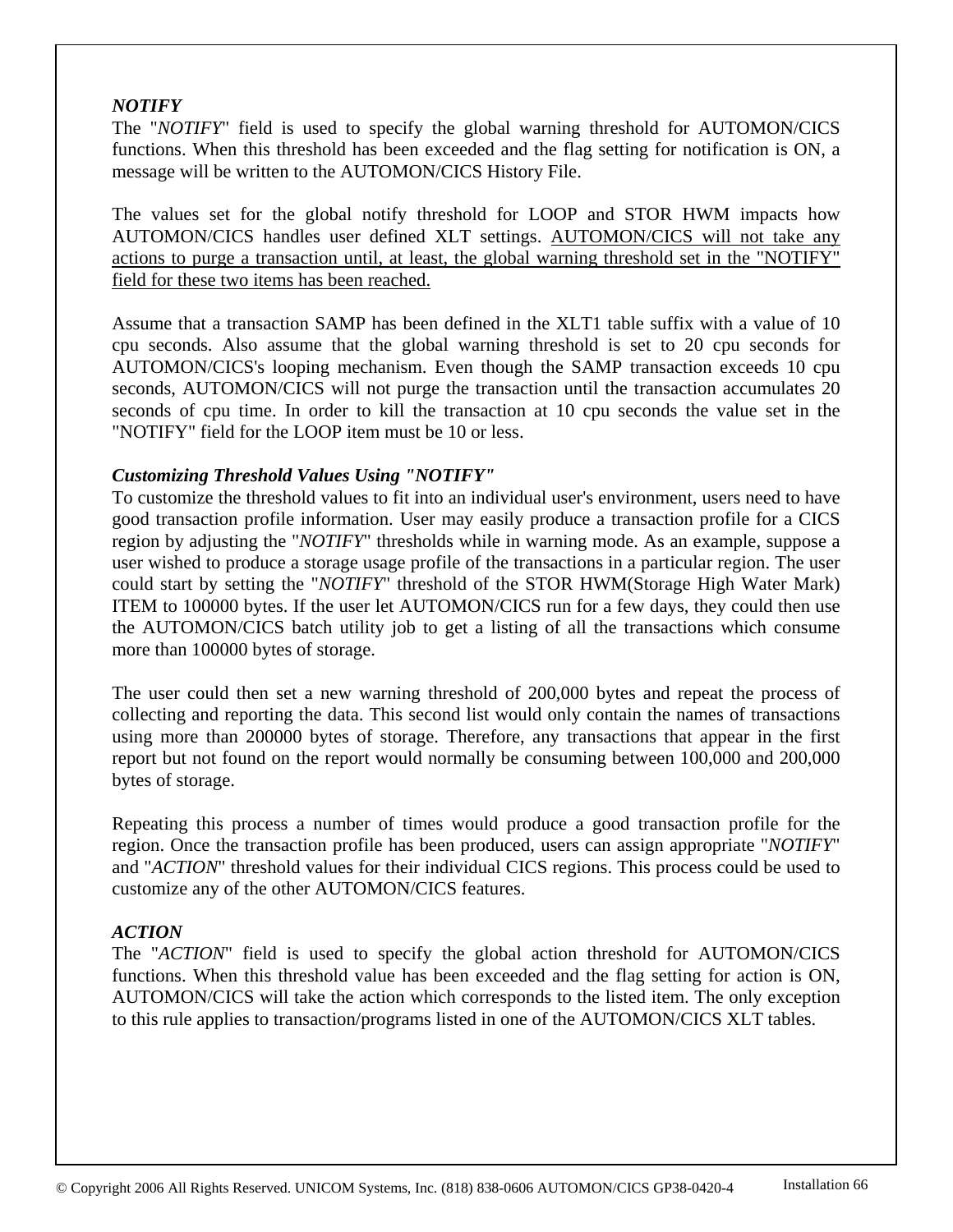## *ITEM*

This section will describe the AUTOMON/CICS functions which apply to each of the "ITEM" records listed in the AUTOMON/CICS THT table.

# **LOOP**

The **LOOP** related functions of AUTOMON/CICS apply to transactions or programs which hold control of CICS for longer than the global thresholds defined in the "*NOTIFY*" and "*ACTION*" fields. The value specified for these **LOOP** fields are in cpu seconds. If the user is running CICS with the monitoring facility(CMF) ON in class PERFORMANCE, AUTOMON/CICS will also check the accumulated cpu time of the transaction/program against the global threshold values. When the global **LOOP** notification threshold has been exceeded, AUTOMON/CICS will issue the warning message CSH6200W. When the global action threshold has been exceeded, AUTOMON/CICS will issue the action message CSH6201A. This message indicates that AUTOMON/CICS is purging the named transaction. AUTOMON/CICS will abend the transaction with either a UAMA, UAMB or UAMK abend code.

Any transactions/programs specified in the XLT tables will not be governed by the global action threshold. Transactions/programs specified in the XLT tables will either be bypassed if the XLT threshold is zero; or be purged when the threshold specified in the XLT table has been exceeded.

## **STOR HWM**

The **STOR HWM** related functions of AUTOMON/CICS apply to transactions or programs whose storage usage exceeds the global thresholds defined in the "*NOTIFY*" and "*ACTION*" fields. The value specified for these **STOR HWM** fields are in bytes. When the global **STOR HWM** notification threshold has been exceeded, AUTOMON/CICS will issue the warning message CSH6300W. When the global action threshold has been exceeded, AUTOMON/CICS will issue the action message CSH6301A. This message indicates that AUTOMON/CICS is purging the named transaction. AUTOMON/CICS will abend the transaction with either a UAMC or UAMD abend code.

Any transactions/programs specified in the XLT tables will not be governed by the global action threshold. Transactions/programs specified in the XLT tables will either be bypassed if the XLT threshold is zero; or be purged when the threshold specified in the XLT table has been exceeded.

## **MXT**

The **MXT** related functions of AUTOMON/CICS are designed to increase transaction throughput by balancing the transaction workload with available CICS resources. CICS requires the user to specify a MXT value in the CICS SIT table. The value specified in the SIT is the best possible value for the full range of workloads the CICS region is likely to experience. However, because the workload of CICS is not static, the MXT value chosen for the SIT may not be the best possible value at any given time. The AUTOMON/CICS MXT function is designed to set the MXT to a value which will optimize CICS transaction throughput and performance at any given time.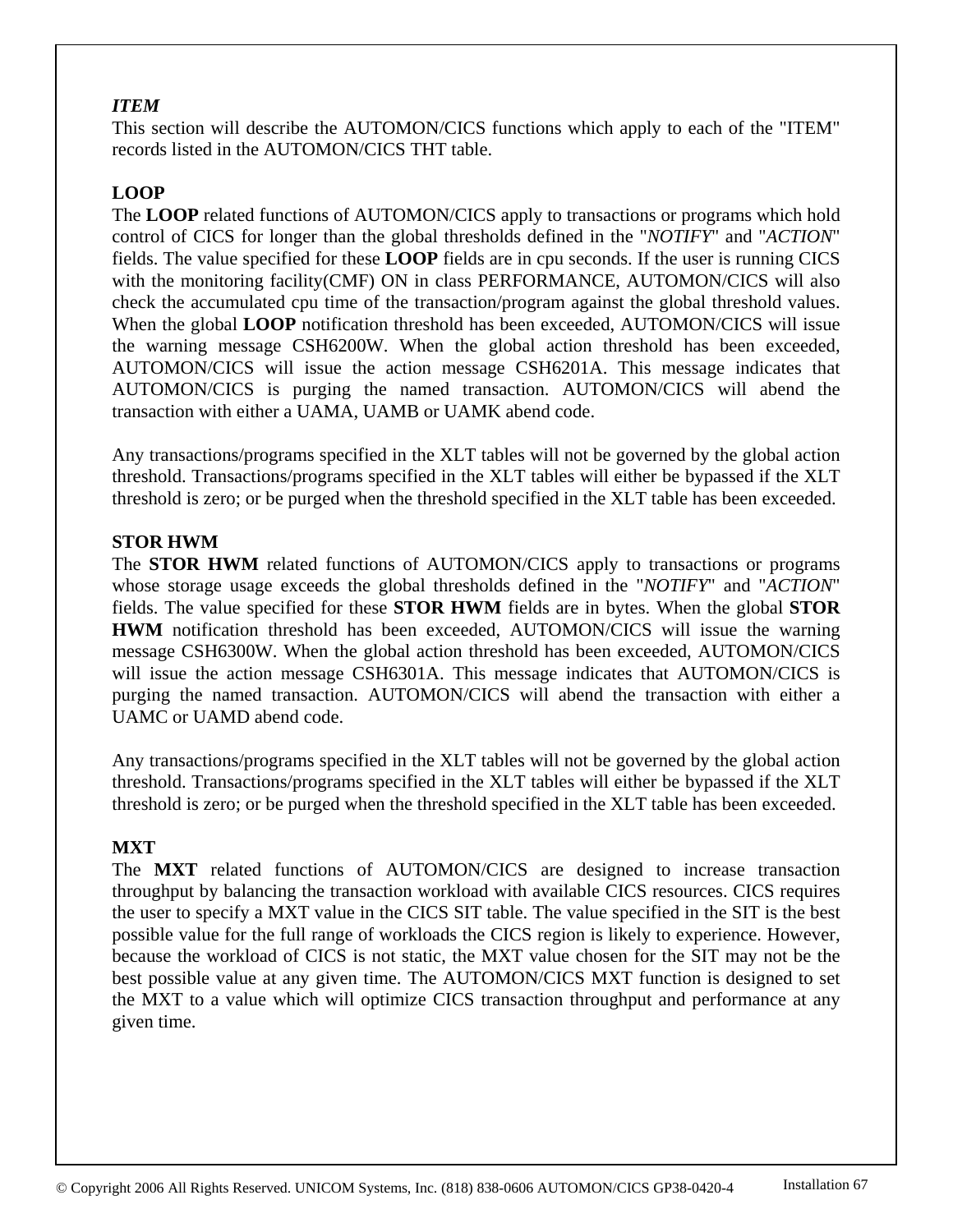In the case of a SOS condition, AUTOMON/CICS will lower the MXT value to limit incoming transactions to the system. This will allow CICS to better handle the stress condition it is experiencing. At other times, there may be unused DSA in the system which could handle additional transactions, but the MXT value may have already been reached. AUTOMON/CICS will dynamically adjust the MXT value, so no new transaction are allowed into the system. The AUTOMON/CICS MXT functions could be thought of as a CICS traffic cop which will direct CICS traffic to prevent a traffic jam.

The "*NOTIFY*" and "*ACTION*" fields for this item are actually the minimum and maximum values within which the MXT value is to be adjusted. As each user's environment is different, this range of MXT values will vary from one installation to another. When the AUTOMON/CICS tape is installed, the Master flag for this feature is initially turned OFF.

If the user elects to use this feature, it is recommended that the "*ACTION*" value be set initially 10% higher than MXT value specified in the SIT. The user should then monitor the region and adjust this value up or down based on the observed results.

## **TS HWM**

The **TS HWM** feature of AUTOMON/CICS will issue the warning message CSH6403W whenever the percentage of AUX temporary storage usage exceeds the value specified in the "*NOTIFY*" field for this item. As with all AUTOMON/CICS messages, this message is produced with a time stamp which indicates when the TS storage usage reached this level. If the user is not sure of their current AUX TS usage the notify threshold may be lowered until this message is found in the AUTOMON/CICS history log.

# **SOS**

The **SOS** feature of AUTOMON/CICS is designed to recover from an SOS condition in the event that the CICS mechanism is unable to recover from the stress condition on its own. When CICS goes short on storage a bit is turned on in the CSA. When this bit is on and the user has activated the MXT feature of AUTOMON/CICS, the MXT value will be lowered to limit the number of transactions in the system. AUTOMON/CICS will then wait for the interval defined in the "*ACTION*" field for this item to expire before it takes any further actions. If the SOS bit in the CSA is still on after the "*ACTION*" interval expires, AUTOMON/CICS will assume that CICS is unable to recover from this stress condition. AUTOMON will then scan through the task chain and determine which transactions should be purged to relieve the stress condition.

If AUTOMON/CICS is able to relieve the stress condition, AUTOMON will increase the storage cushion size by 4K to allow CICS to better handle the next stress condition it encounters.

# **PER DATA**

Every time the interval specified in the "*NOTIFY*" field expires, the number of units processing successfully completed per second will be reported by AUTOMON/CICS. The data such as recording unit time, current rate, average rate, high water mark, and high water mark time will be reported by transaction, file I/O, VTAM transmissions, and AUX temporary storage requests. The current level of MAIN temporary storage usage as well as the high water mark for MAIN TS usage is also displayed in every interval.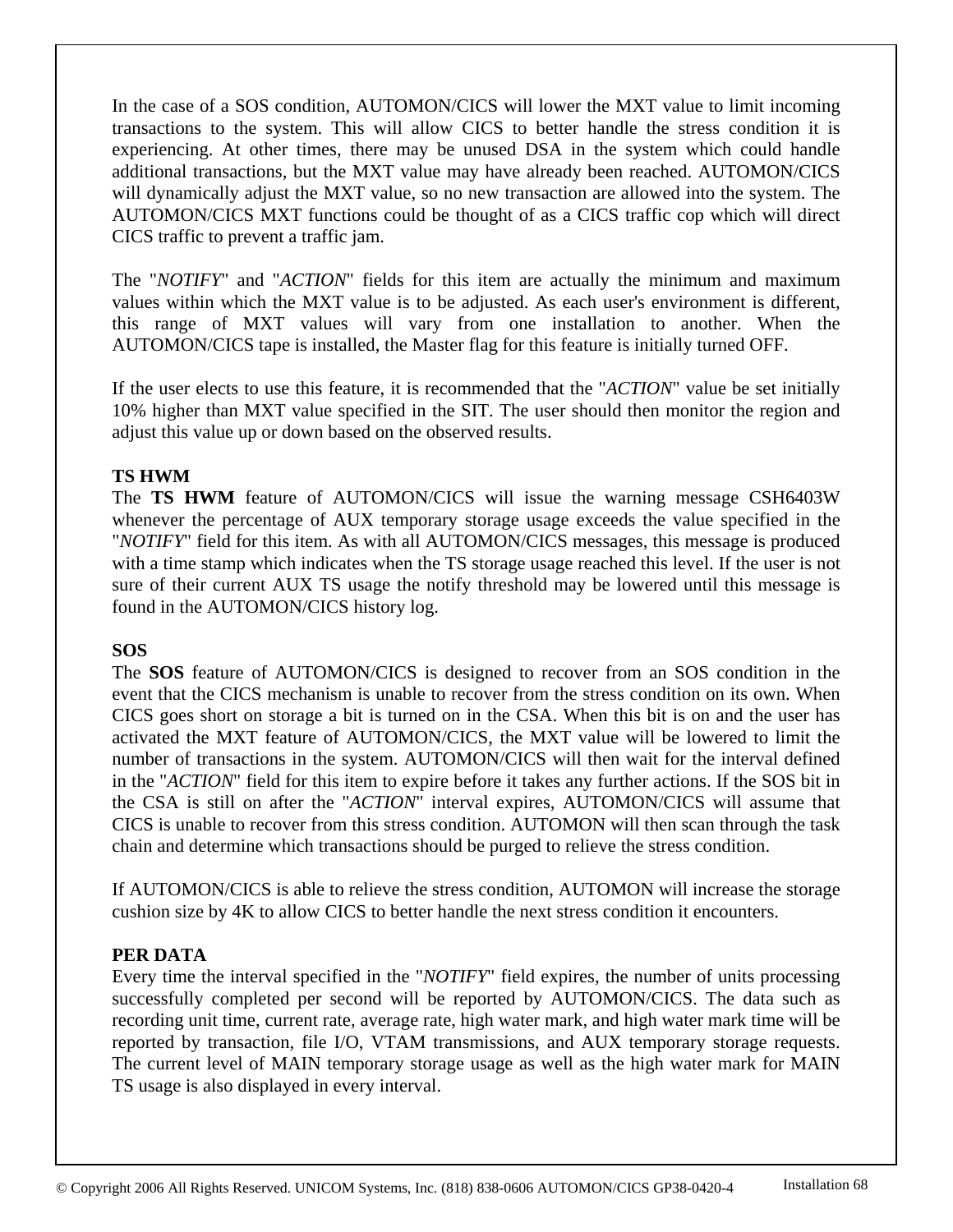## **VSAM STRING WAIT**

AUTOMON/CICS detects all VSAM string wait conditions occurring in the region at its detection cycle. If a VSAM string wait condition occurred, AUTOMON/CICS will issue a set of warning messages. These messages will indicate the tasks that are holding the strings and those tasks that are waiting for a string. These messages provide users with valuable information in solving their string wait problems.

c

The frequency that AUTOMON/CICS performs the VSAM string wait checking is controlled by the "*CYCLE*" field.

## **VTAM TERMNL WAIT**

AUTOMON/CICS performs the VTAM terminal wait condition checking based on the time specified in the "*CYCLE*" field. If a MRO/ISC link was hanging for longer than the interval specified in the "*CYCLE*" field, AUTOMON/CICS will issue a VTAM terminal pending message with a type of ISC.

If a LU type 2 device was hanging for longer than the interval specified in the "*CYCLE*" field, AUTOMON/CICS will issue a VTAM terminal pending message with a type of TERM.

The frequency that AUTOMON/CICS performs the VTAM terminal wait checking is controlled by the "*CYCLE*" field.

For further details regarding the AUTOMON/CICS THT table definitions, please refer to the AUTOMON/CICS User's Guide.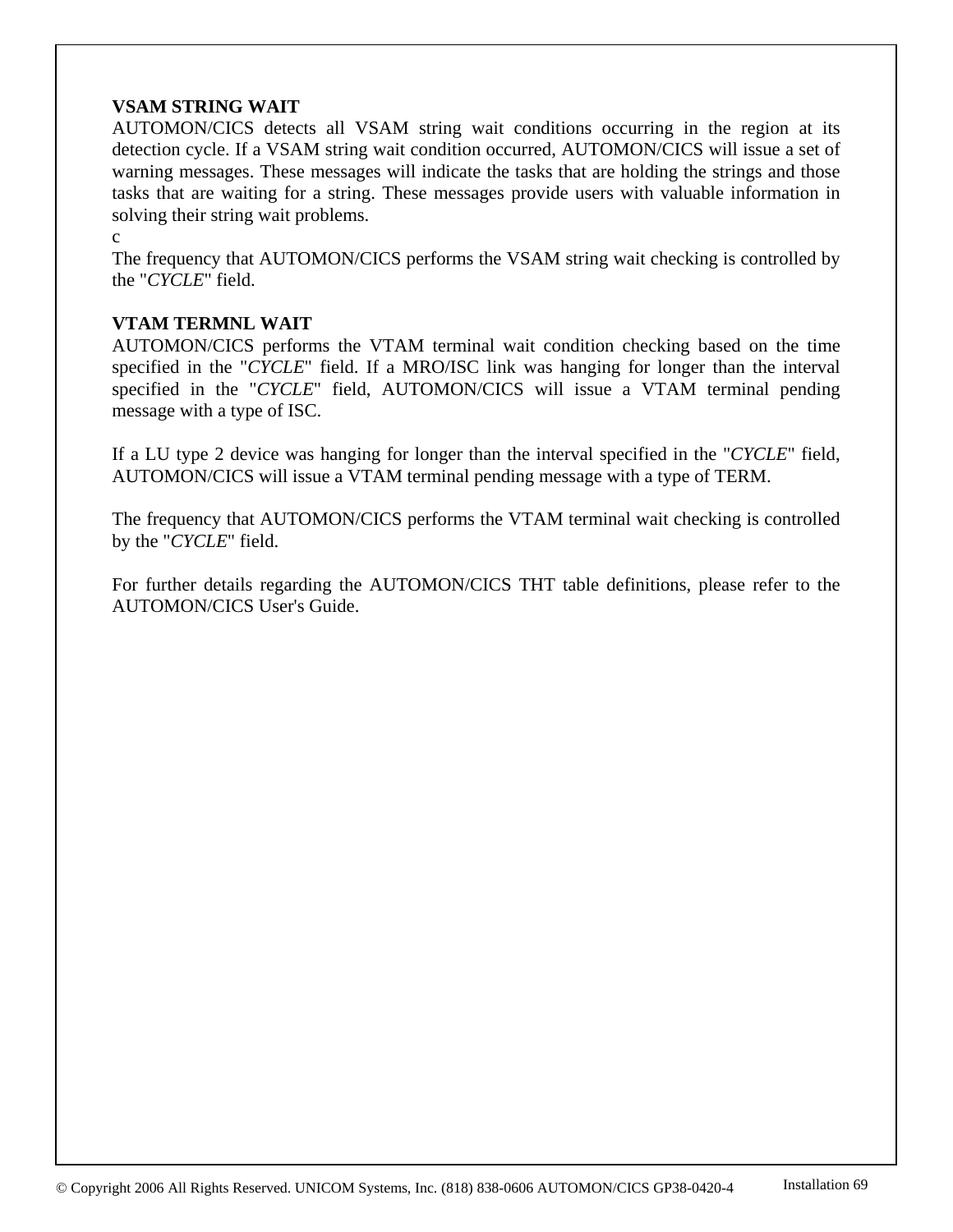## **2.e) AUTOMON/CICS EXC Table(=E.6)**

The AUTOMON/CICS EXC table is designed to produce warning messages which will show exceptional conditions on various resource usage in the system. These warning messages are identified by the characters "(EXC)" following the AUTOMON/CICS message ID. The default values shipped with the product are generally quite good for most CICS environments. It is normal to see these messages appear in the AUTOMON/CICS History log from time to time. However, if one of these warning messages appears in the History log frequently, this message should be investigated. Most of the items specified in the AUTOMON/CICS EXC table are explained in the CICS Performance Guide. Refer to this IBM manual for recommended actions for the user's CICS release.

| <b>EXC</b> | <b>ITEM</b>    | THREADS | <b>ITEM</b>          | THREADS      | <b>ITEM</b>          | <b>THREADS</b> |
|------------|----------------|---------|----------------------|--------------|----------------------|----------------|
| TE         | <b>DSA</b>     | 98 %    | CON SUBPOOL          | 30%          | <b>TP</b><br>SUBPOOL | 30%            |
|            | MIX SUBPOOL    | 30 %    | ISO SUBPOOL          | 40 %         | SHR SUBPOOL          | 60 %           |
|            | RPL SUBPOOL    | 30 %    | <b>PGM SUBPOOL  </b> | 90 %         | SOS                  | 5              |
|            | STORAGE O"D    | 1       | STOR O HWM           | $\mathbf{1}$ | STOR Q ZERO          |                |
|            | <b>GETMAIN</b> | 500000  | <b>FREEMAIN</b>      | 500000       | AMXT HWM             |                |
|            | RUNAWAY HWM    | 1       | TOTAL TASKS          | 10000        | VTAM RA RPL          | 1000           |
|            | ACT RA RPL     | 10      | FREE RPL"S           |              |                      |                |
| WN         | <b>DSA</b>     | 98 %    | CON SUBPOOL          | 30%          | <b>TP</b><br>SUBPOOL | $30*$          |
|            | MIX SUBPOOL    | 30 %    | ISO SUBPOOL          | 40<br>°≈     | SHR SUBPOOL          | 60<br>℁        |
|            | RPL SUBPOOL    | 30 %    | PGM SUBPOOL          | 90 %         | SOS                  | 5              |
|            | STORAGE O"D    | 1       | STOR O HWM           | 1            | STOR O ZERO          | 1              |
|            | <b>GETMAIN</b> | 500000  | <b>FREEMAIN</b>      | 500000       | AMXT HWM             |                |
|            | RUNAWAY HWM    | 1       | TOTAL TASKS I        | 10000        | VTAM RA RPL          | 1000           |
|            | ACT RA RPL     | 10      | FREE RPL"S           | 1            |                      |                |

For further details regarding the AUTOMON/CICS EXC table definition, please refer to the AUTOMON/CICS User's Guide.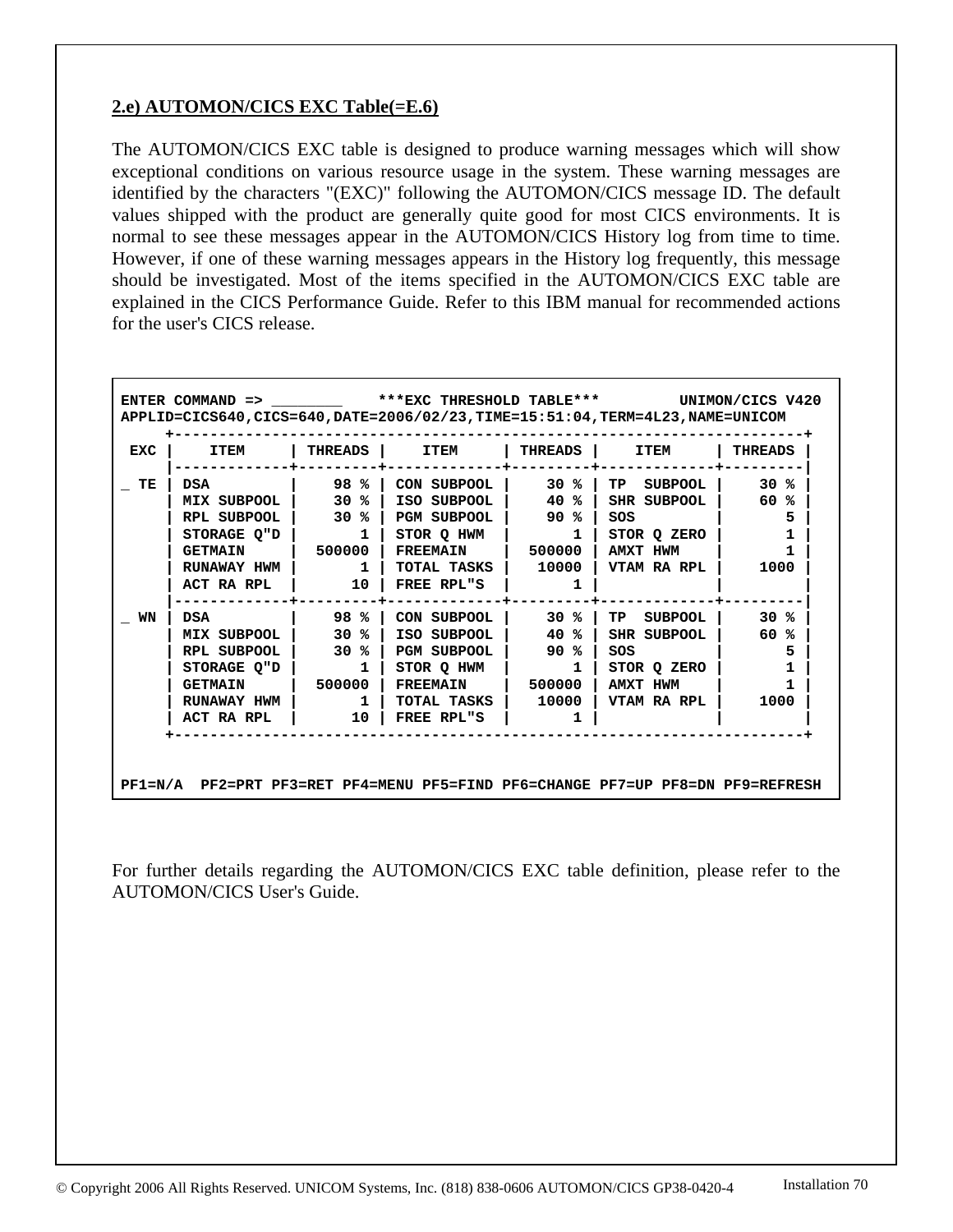# **2.f) AUTOMON/CICS DEG Table(=E.7)**

The AUTOMON/CICS DEG table is designed to produce warning messages which will indicate degredational or bottleneck conditions which have developed within the system. These warning messages are identified by the characters "(DEG)" following the AUTOMON/CICS message ID. The default values shipped with the product are generally quite good for most CICS environments. It is normal to see these messages appear in the AUTOMON/CICS History log from time to time. However, if one of these warning messages appears in the History log frequently, this message should be investigated. Most of the items specified in the AUTOMON/CICS EXC table are explained in the CICS Problem Determination Guide. Refer to this IBM manual for recommended actions for the user's CICS release.

The AUTOMON/CICS THT table contains a **DEGRADATIONAL** item. The "*CYCLE*" field in the THT table for this item determines how often AUTOMON/CICS will go through the task chain in an effort to identify bottleneck conditions. As AUTOMON/CICS scans through the task chain, it will identify the type of wait or request associated with each task in the system. Each type of wait or request condition that is identified is accumulated in a bucket by AUTOMON/CICS. When the total number of tasks accumulated in the same type of wait or request bucket reaches the threshold defined in the "*THRED*" field, an AUTOMON/CICS warning message will be issued to the History log.

| TE<br>ACT TASKS<br>TS WAIT<br>DFHPC REO<br>40<br>ECB LIST<br>10<br>1<br>SUS TASKS<br>40<br>30<br>DFHSC REQ<br>STOR WAIT<br>1<br>CICS WAIT<br>NON DSPTR<br>10<br>ENO WAIT<br>1<br>BMS REQ<br>40<br><b>DFHTC REQ</b><br>5<br>FILE I/O<br>10<br>DFHTD REQ<br><b>DISPATCHR</b><br>10<br>DL/I REQ<br>1<br>10<br><b>AMXT WAIT</b><br><b>PAGE WAIT</b><br>DFHDI REQ  <br><b>DFHTS REO</b><br>1<br>1<br>CMXT WAIT<br>SRB MODE<br>DFHFC REO  <br>10<br>1<br><b>TERM WAIT</b><br>DFHIC REO<br>DFHIC WT<br>10<br>ECB WAIT<br>10<br>10<br>DFHDC REO | 10<br>10<br>40 |
|-----------------------------------------------------------------------------------------------------------------------------------------------------------------------------------------------------------------------------------------------------------------------------------------------------------------------------------------------------------------------------------------------------------------------------------------------------------------------------------------------------------------------------------------|----------------|
|                                                                                                                                                                                                                                                                                                                                                                                                                                                                                                                                         |                |
|                                                                                                                                                                                                                                                                                                                                                                                                                                                                                                                                         |                |
|                                                                                                                                                                                                                                                                                                                                                                                                                                                                                                                                         |                |
|                                                                                                                                                                                                                                                                                                                                                                                                                                                                                                                                         | 10             |
|                                                                                                                                                                                                                                                                                                                                                                                                                                                                                                                                         | 10             |
|                                                                                                                                                                                                                                                                                                                                                                                                                                                                                                                                         | 40             |
|                                                                                                                                                                                                                                                                                                                                                                                                                                                                                                                                         | 10             |
| DFHPC REQ<br>WN<br>ACT TASKS<br>40<br>TS WAIT<br>ECB LIST<br>10<br>1                                                                                                                                                                                                                                                                                                                                                                                                                                                                    | 10             |
| SUS TASKS<br>DFHSC REQ<br>40<br>STOR WAIT<br>CICS WAIT<br>30<br>1                                                                                                                                                                                                                                                                                                                                                                                                                                                                       | 10             |
| <b>DFHTC REQ</b><br>NON DSPTR<br>10<br>ENO WAIT<br>1<br>BMS REO<br>40                                                                                                                                                                                                                                                                                                                                                                                                                                                                   | 40             |
| 5<br><b>DISPATCHR</b><br>10<br>FILE I/O<br>DL/I REQ<br>10<br>DFHTD REQ                                                                                                                                                                                                                                                                                                                                                                                                                                                                  | 10             |
| $\mathbf{1}$<br><b>AMXT WAIT</b><br>PAGE WAIT<br>DFHDI REQ  <br>10<br><b>DFHTS REQ</b><br>ı                                                                                                                                                                                                                                                                                                                                                                                                                                             | 10             |
| CMXT WAIT<br>SRB MODE<br>DFHFC REQ<br>10<br>$\mathbf{1}$<br>TERM WAIT<br>1                                                                                                                                                                                                                                                                                                                                                                                                                                                              | 40             |
|                                                                                                                                                                                                                                                                                                                                                                                                                                                                                                                                         |                |

For further details regarding the AUTOMON/CICS DEG table definition, please refer to the AUTOMON/CICS User's Guide.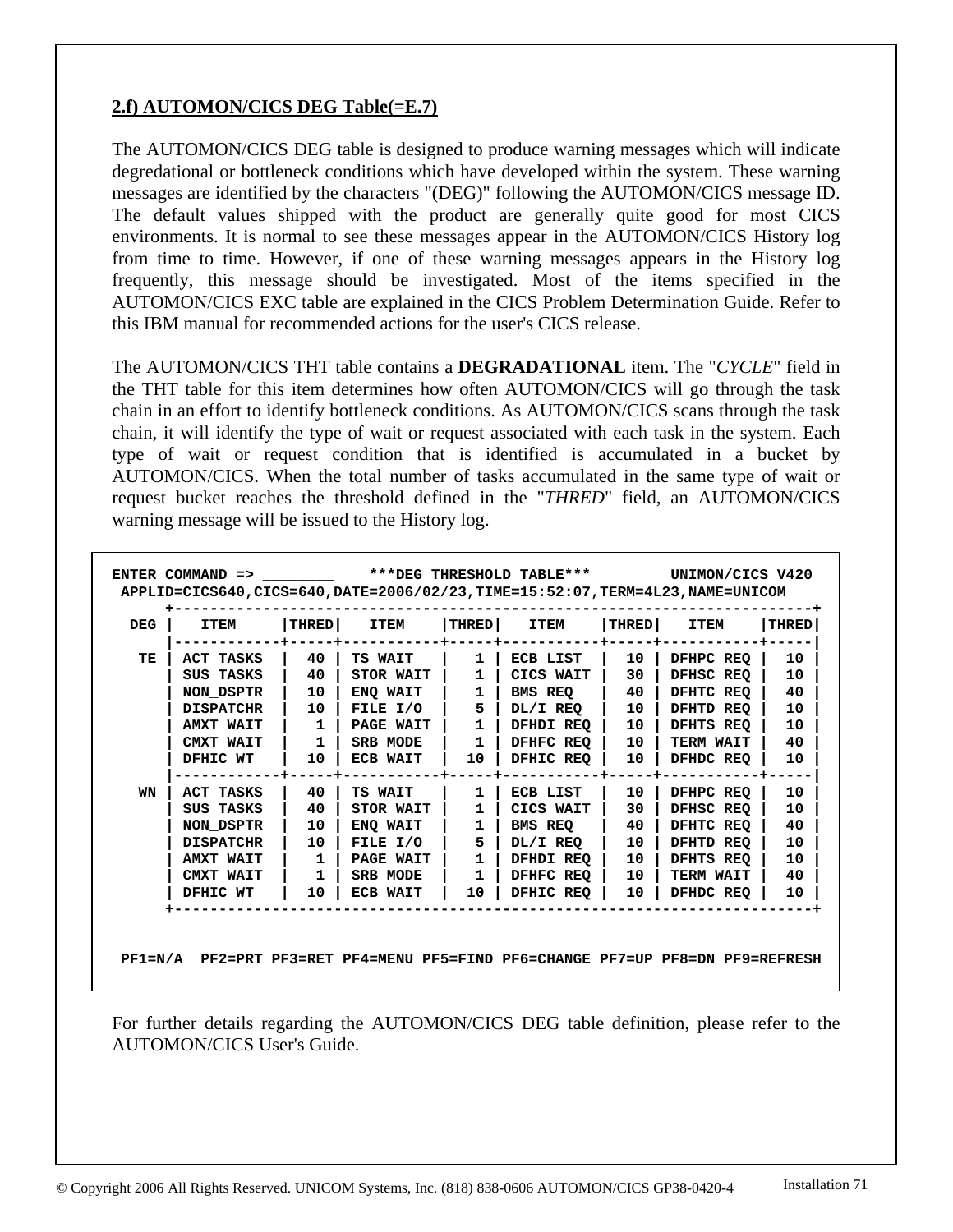# **2.g) AUTOMON/CICS SRT Table(=E.8)**

The AUTOMON/CICS System Recovery Table is called by AUTOMON/CICS when a storage violation or system crash condition is detected by AUTOMON/CICS. The AUTOMON/CICS System Recovery Program (CSHASRP) will receive control when the above condition happened. CSHASRP will notify the operator immediately, suspend the CICS TCB and performs eight (8) Abend recovery stages automatically to identify and potentially repair the problems. Each Abend recovery stage has its own master, notify and action flags and you may specify different combinations of flags in these stages.

|            | ENTER COMMAND => *** SYSTEM RECOVERY TABLE*** UNIMON/CICS V420<br>APPLID=CICS640,CICS=640,DATE=2006/02/23,TIME=15:52:40,TERM=4L23,NAME=UNICOM |               |           |               |                                                                                |  |  |  |  |
|------------|-----------------------------------------------------------------------------------------------------------------------------------------------|---------------|-----------|---------------|--------------------------------------------------------------------------------|--|--|--|--|
| <b>SRT</b> | <b>STAGE</b>                                                                                                                                  | <b>MASTER</b> | NOTIFY    | <b>ACTION</b> | <b>DESCRIPTION</b>                                                             |  |  |  |  |
| TE         | 1                                                                                                                                             | <b>ON</b>     | ON.       | OFF           | DISPLAY PSW/PRODUCE A DUMP                                                     |  |  |  |  |
|            | 2                                                                                                                                             | <b>ON</b>     | <b>ON</b> | <b>ON</b>     | VERIFY/REPAIR CICS/VS FOUNDATION                                               |  |  |  |  |
|            | 3                                                                                                                                             | <b>ON</b>     | <b>ON</b> | <b>ON</b>     | VERIFY/DISABLE A TRANSACTION                                                   |  |  |  |  |
|            | 4                                                                                                                                             | ON            | ON        | <b>ON</b>     | VERIFY/REPAIR DYNAMIC STORAGE AREA                                             |  |  |  |  |
|            | 5                                                                                                                                             | <b>ON</b>     | ON        | <b>ON</b>     | VERIFY/REPAIR CICS/VS PROGRAMS                                                 |  |  |  |  |
|            | 6                                                                                                                                             | <b>ON</b>     | ON        | <b>ON</b>     | VERIFY/REPAIR CICS/VS TABLES                                                   |  |  |  |  |
|            | 7                                                                                                                                             | <b>ON</b>     | <b>ON</b> | ON            | VERIFY/REPAIR CICS/VS CNTL BLOCKS                                              |  |  |  |  |
|            | 8                                                                                                                                             | <b>ON</b>     | ON        | OFF           | SUMMARY REPORT/PRODUCE A DUMP                                                  |  |  |  |  |
| WN         | 1                                                                                                                                             | <b>ON</b>     | <b>ON</b> | OFF           | DISPLAY PSW/PRODUCE A DUMP                                                     |  |  |  |  |
|            | 2                                                                                                                                             | <b>ON</b>     | <b>ON</b> | OFF           | VERIFY/REPAIR CICS/VS FOUNDATION                                               |  |  |  |  |
|            | 3                                                                                                                                             | <b>ON</b>     | <b>ON</b> | OFF           | VERIFY/DISABLE A TRANSACTION                                                   |  |  |  |  |
|            | 4                                                                                                                                             | <b>ON</b>     | ON        | OFF           | VERIFY/REPAIR DYNAMIC STORAGE AREA                                             |  |  |  |  |
|            | 5                                                                                                                                             | <b>ON</b>     | <b>ON</b> | OFF           | VERIFY/REPAIR CICS/VS PROGRAMS                                                 |  |  |  |  |
|            | 6                                                                                                                                             | <b>ON</b>     | <b>ON</b> | OFF           | VERIFY/REPAIR CICS/VS TABLES                                                   |  |  |  |  |
|            | 7                                                                                                                                             | <b>ON</b>     | <b>ON</b> | OFF           | VERIFY/REPAIR CICS/VS CNTL BLOCKS                                              |  |  |  |  |
|            | 8                                                                                                                                             | ON            | ON        | OFF           | SUMMARY REPORT/PRODUCE A DUMP                                                  |  |  |  |  |
|            |                                                                                                                                               |               |           |               | PF1=N/A PF2=PRT PF3=RET PF4=MENU PF5=FIND PF6=CHANGE PF7=UP PF8=DN PF9=REFRESH |  |  |  |  |

The Abend recovery stages that are most frequently customized by the user. Each of these stages is described below.

#### **STAGE 1**

When AUTOMON/CICS recovers from a system crash condition or storage violation, more than 100 messages are usually produced to provide users with a great deal of diagnostic information. AUTOMON/CICS freezes the CICS system and goes through the control blocks at the time the condition is detected. Key information which might take a user hours to extract from a DUMP is captured and formatted by AUTOMON/CICS at machine speed. In most situations, these messages provides the user with enough information to determine the cause of the problem.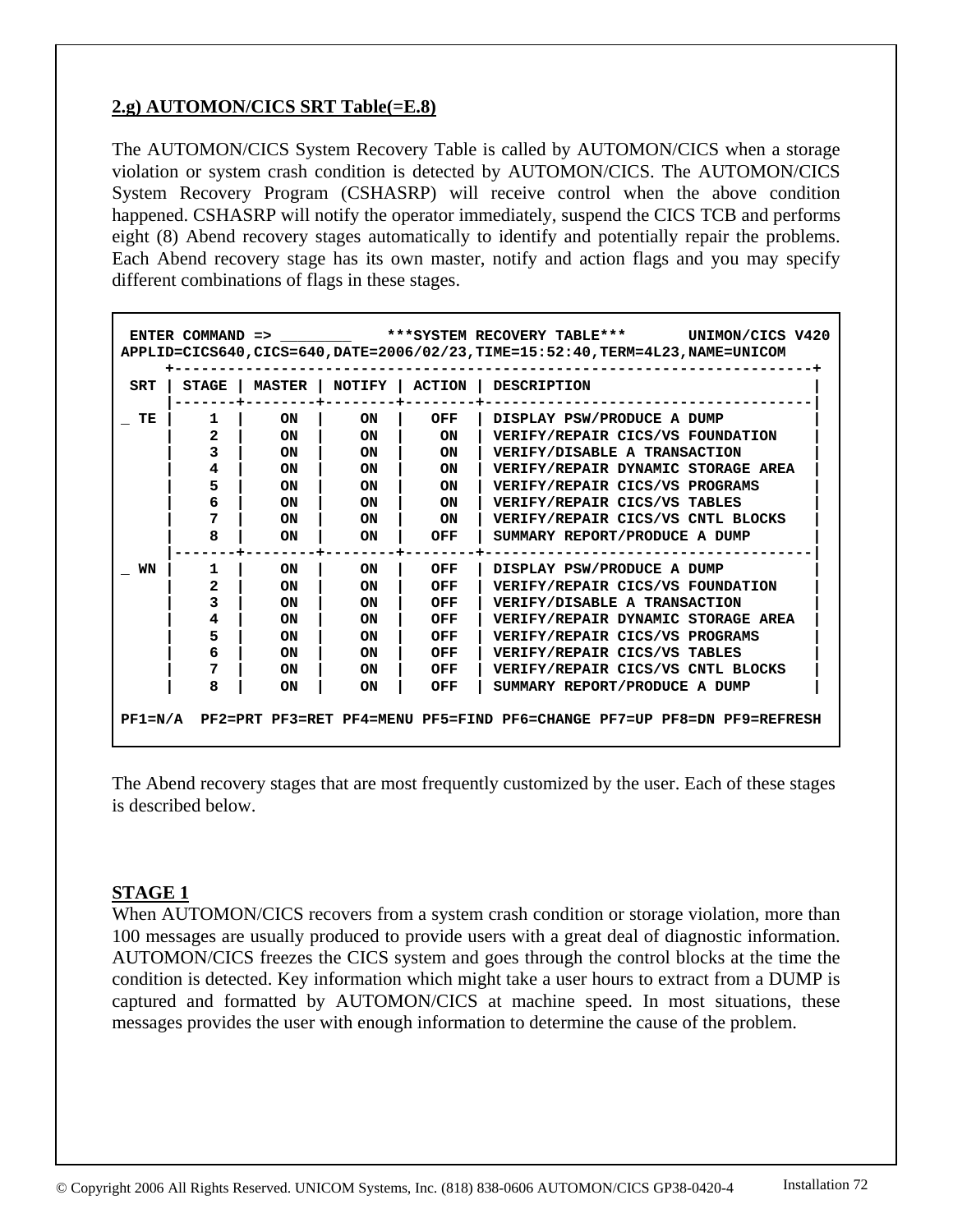Occasionally, users may require more information to solve the problem detected by AUTOMON/CICS. In this case, users may optionally turn on the STAGE 1 action flag. When the STAGE 1 action flag is turned on, AUTOMON/CICS will take a dump when it detects a storage violation or system crash condition before the AUTOMON/CICS subtask attempts any repairs. For MVS users, when the UCCF/Server Subsystem task is active, AUTOMON/CICS will generate an MVS System SVC Dump. When the UCCF/Server subsystem task is inactive, AUTOMON/CICS will produce a SNAP dump, written to the AMON002 DD card. For VSE users, this SNAP dump will be written to SYSLST.

#### **STAGE 3**

In the case of a SYSTEM CRASH condition, the action flag for STAGE 3 of the SRT will determine whether to disable the transaction causing the crash condition. This action is taken in an effort to prevent other users from creating another system crash once AUTOMON/CICS has recovered the system. This gives system programmers time to correct the problem transaction without jeopardizing the integrity of the system.

Some users may have an "umbrella" transaction that all users sign on to. This type of transaction usually provides users with a master menu when the "umbrella" transaction is entered. Then, users select subfunctions from this master menu. If an "umbrella" transaction is involved in a system crash, disabling the transaction is effectively the same as bringing the region down. If this type of a transaction exists in the user's environment, the STAGE 3 action flag should be set to OFF. When the STAGE 3 action flag is off, AUTOMON/CICS will still attempt to recover from the system crash condition. However, the transaction involved in the system crash condition will not be disabled by AUTOMON/CICS.

## **STAGE 4**

In the case of a STORAGE VIOLATION, the action flag for STAGE 4 of the SRT will determine whether to repair the SAA/SCZ header and/or trailer involved in the storage violation. Certain industries, such as the banking industry have strict provisions regarding the changing of storage within the system.

While many banks enjoy the benefits of AUTOMON/CICS's unique storage violation detection mechanism, they do not wish to have AUTOMON/CICS repair the damaged storage chains. These institutions elect to turn the STAGE 4 action flag to OFF. If the STAGE 4 action flag is OFF, AUTOMON/CICS will report the storage violation(s) detected, however the SAA/SCZ headers and trailers will not be repaired.

For further details regarding the AUTOMON/CICS SRT table definition, please refer to the AUTOMON/CICS User's Guide.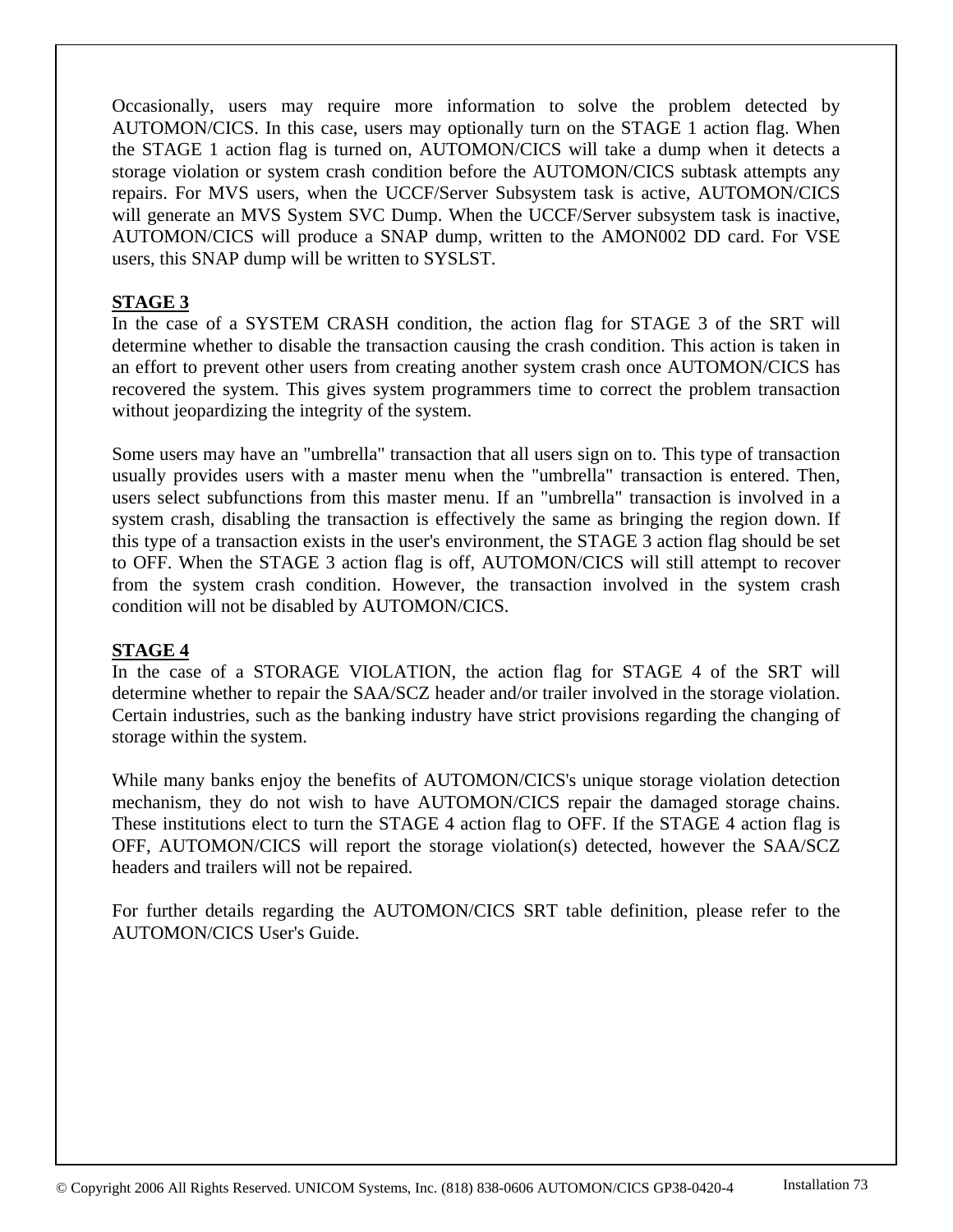## **2.h) AUTOMON/CICS Customization - Review**

To customize AUTOMON/CICS to an individual CICS environment, the following steps are recommended.

- 1) Add 5 new AUTOMON/CICS table definitions(AIT, THT, EXC, DEG and SRT) all with the same table suffix.
- 2) The new AIT table entry should specify this new table suffix in the "*THT*" field.
- 3) Add the APPLID of the region in which you wish to customize AUTOMON/CICS to the AUTOMON/CICS APPLID table making sure that the "*AIT*" field points to the new table suffix created.
- 4) Modify the parameters in the newly created AUTOMON/CICS table definitions to optimize the performance of AUTOMON/CICS in your environment.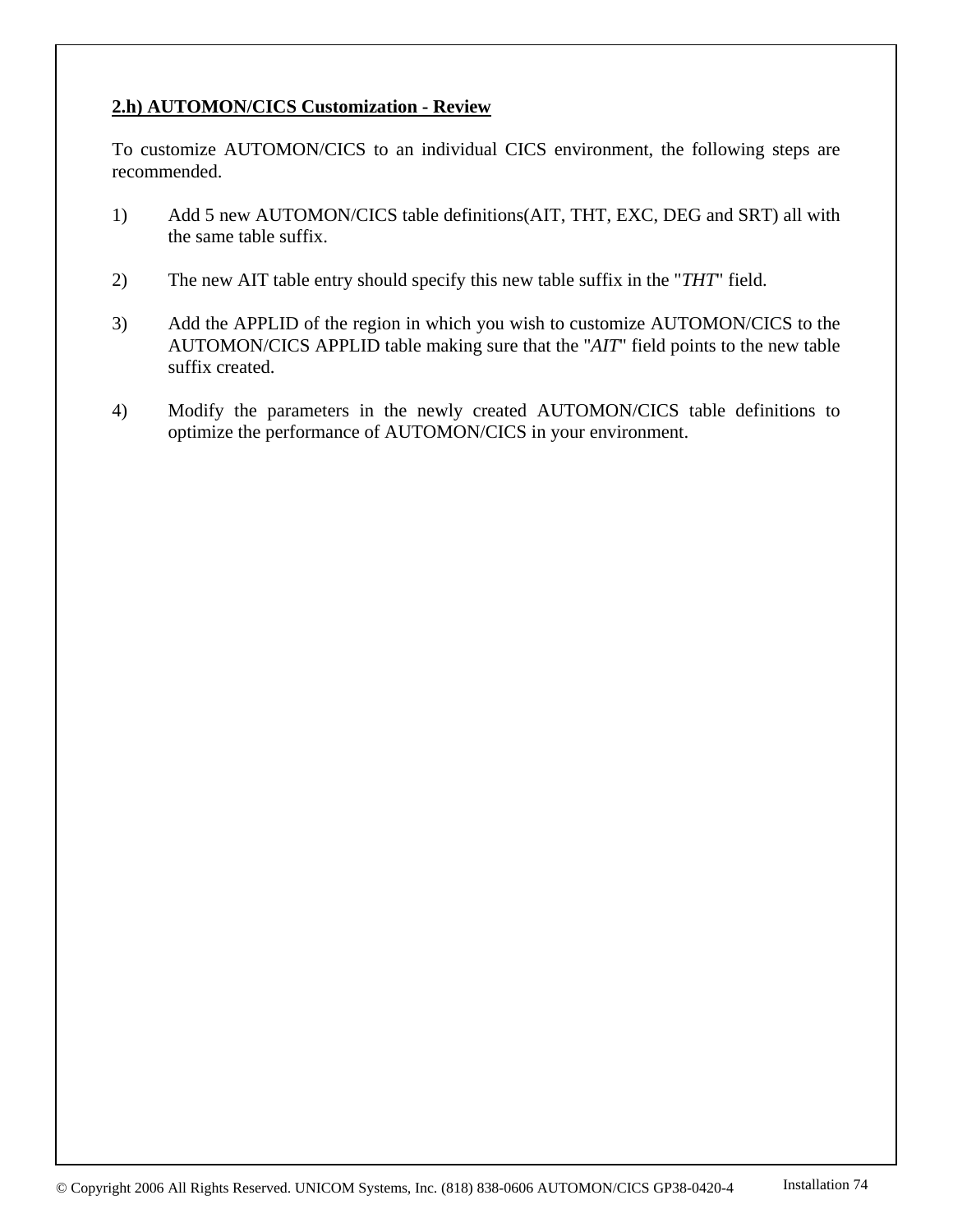## **2.i) AUTOMON/CICS Display Local Messages(=E.0)**

The AUTOMON/CICS Display Local Messages screen will display the messages in the AUTOMON/CICS core log which is GETMAINed above the 16MB line. This is a wrap around table showing the latest messages produced by AUTOMON/CICS in the APPLID specified. The size of this log is determined by the "*LOG*" field in the AUTOMON/CICS AIT table. The "*LOG*" field will specify how many AUTOMON/CICS messages will fit into the core log. When the core log fills, new messages will overwrite messages at the beginning of the table.

```
 ENTER COMMAND => ________ ***DISPLAY AUTOMON/CICS*** UNIMON/CICS V420 
 APPLID=CICS640,CICS=640,DATE=2006/02/24,TIME=07:07:23,TERM=R001,NAME=UNICOM 
 TIME -----------------------------MESSAGE---------------------------------- 
 07:02:06 CSH6025W-*WARNING* YOU ARE LOADING A "TRIAL_VERSION" OF AUTOMON/CICS. 
 07:02:06 CSH6027I-*(LICENSE)* COMPANY_NAME : *TRIAL_VERSION* 
 07:02:06 CSH6028I-*(LICENSE)* CUSTOMER_I.D.: *TRIAL_VERSION* 
 07:02:06 CSH6000I-AUTOMON/CICS SUBTASK ATTACHED. AIT=TE,LOG=400,VER=C41A420-96 
 07:02:06 CSH6019I-AUTOMON/CICS CSHSRP ATTACHED. MAX= 20,STAGES=12345678 
 07:02:06 CSH6019I-AUTOMON/CICS CSHAXIP ATTACHED. MAX= 20,STAGES=12345678 
 07:02:07 CSH6018E-VSAM WRITE ERROR. FILE=AMON001 ,RC=ERROR 
 07:05:28 CSH6200W-LOOP/WAIT DETECTION. TRN=UMON,PGM=CSHPCF0 ,ID= 31,TERM= 
 07:05:37 CSH6205I-TASK ABENDED. TRAN=UMON,PGM=CSHPCF0 ,TERM=R001,ABCD=AICA 
 07:05:37 CSH6206I-PSW=8008217E,ENTRY=860856E8,OFFSET=+0000,LAN=ASSMBLER 
 07:05:37 CSH6207I-OBJ=.....................,RC=ABNORMAL CONDITION 
 07:05:37 CSH6016W-(0-5) 05BF4730 05D06200 060861DE 00118B70 80081570 800814A8 
 07:05:37 CSH6016W-(6-B) 00000361 060861DE 00081D74 000813C2 06031228 00054388 
 07:05:37 CSH6016W-(C-F) 00054080 060099D0 05D2E09F 80081570 
 07:05:58 CSH6100I-A SHORT-ON-STORAGE CONDITION. MXT= 32,TASKS= 13 
 07:05:58 CSH6107I-CICS IS UNDER STRESS. AREA=BLW_16MB 
 07:06:10 CSH6300W-EXCESSIVE STORAGE USAGE. TRAN=UMON,TERM=R001,STOR= 3782464 
 07:06:10 CSH6301A-*ACTION* STORAGE USAGE. TRAN=UMON,TERM=R001,STOR= 3782464 
 07:06:10 CSH6205I-TASK ABENDED. TRAN=UMON,PGM=CSHPCF0 ,TERM=R001,ABCD=AEXY 
 PF1=N/A PF2=PRT PF3=RET PF4=MENU PF5=FIND PF7=UP F8=DN PF9=REFRSH PA1/CLR=EXIT
```
#### *TIME*

This field specifies the time that AUTOMON/CICS issued the message.

## *MESSAGE*

This field contains the actual AUTOMON/CICS message. It will display the AUTOMON/CICS message number followed by the corresponding message.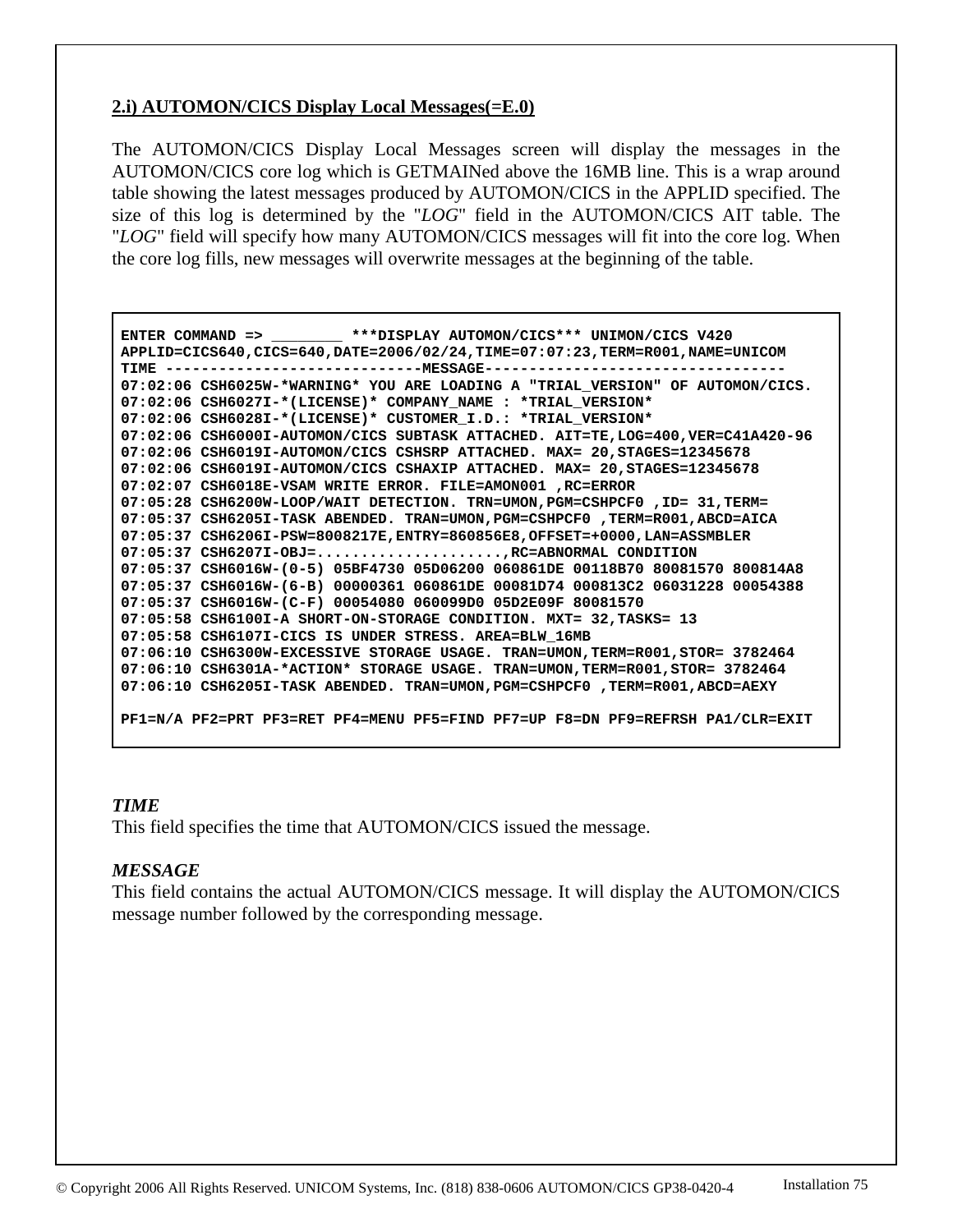# *Screen Actions*

| PF <sub>5</sub> | Locate       |
|-----------------|--------------|
| PF7             | Page Up      |
| PF <sub>8</sub> | Page Down    |
| <b>PF10</b>     | Scroll Left  |
| <b>PF11</b>     | Scroll Right |

The user may enter any character string on the command line and press the PF05 key to find the first occurrence of the specified character string in the log. The search begins from the current log pointer.

The user may also type an "M" on the command line and press the PF07 or PF08 key to jump to the top or bottom of the core log.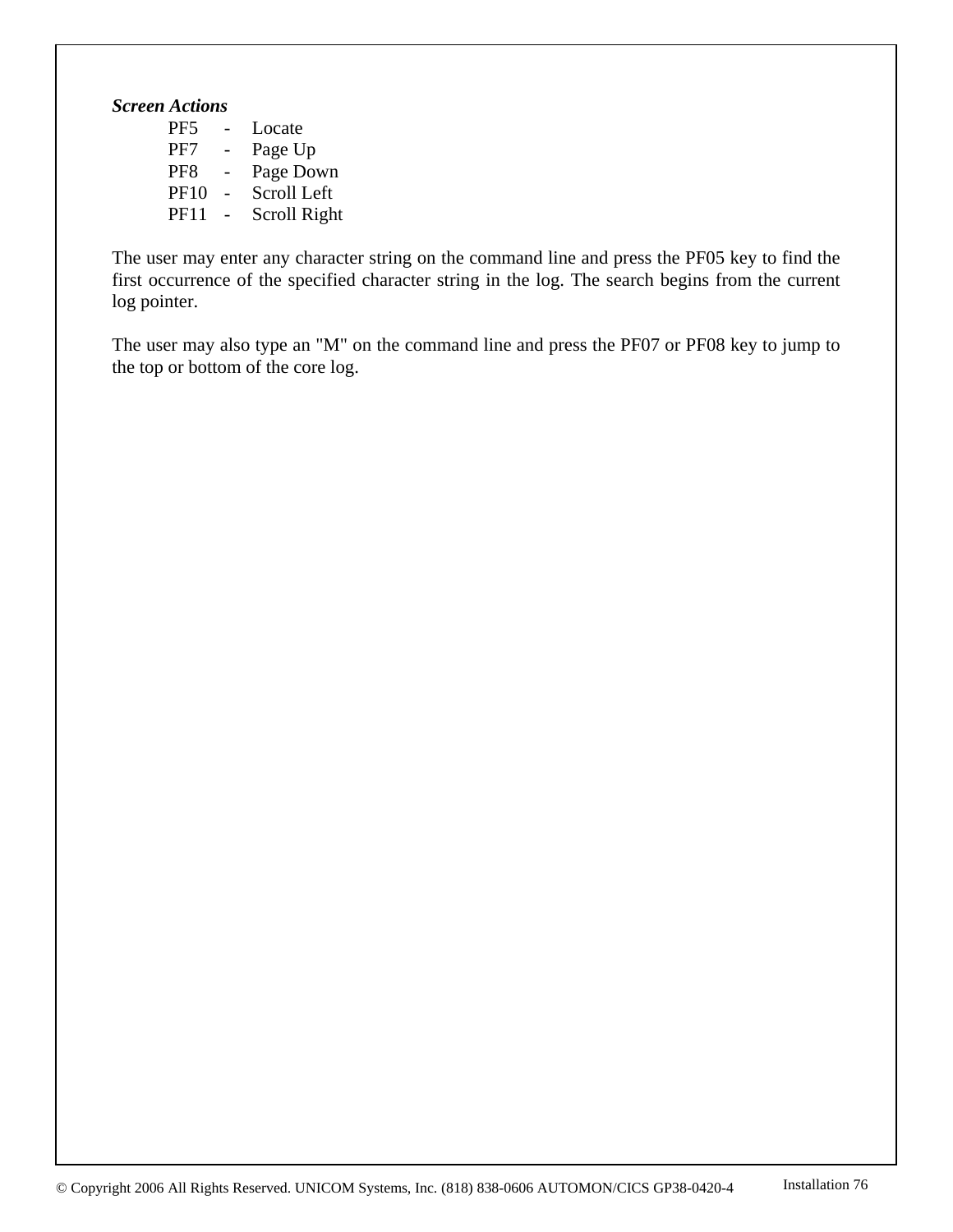## **2.j) AUTOMON/CICS Display Multi Messages(=E.1)**

The AUTOMON/CICS Display Multi messages display allows the user to browse the AUTOMON/CICS History file. The AMON001 file may be shared by multiple CICS regions, therefore this display will show the AUTOMON/CICS messages of all the regions sharing this file. This can be very useful in determining problems in an MRO/ISC environment. Many times an apparent problem in one region is actually the result of a problem occurring in a different region. The ability to see all AUTOMON/CICS messages together can facilitate the debugging process in this circumstance.

 **ENTER COMMAND => \_\_\_\_\_\_\_\_ \*\*\*DISPLAY MULTI AUTOMON/CICS\*\*\* UNIMON/CICS V420 APPLID=CICS640,CICS=640,DATE=2006/02/24,TIME=07:14:03,TERM=R001,NAME=UNICOM FILE AMON001 SELECT \* APPLID \_\_\_\_\_\_\_ FROM 1995/12/15 00:00:00 APPLID DATE TIME \_\_\_\_\_\_\_\_\_\_\_\_\_\_\_\_\_\_\_\_\_\_MESSAGE\_\_\_\_\_\_\_\_\_\_\_\_\_\_\_\_\_\_\_\_\_\_\_\_ CICS640 12/13/95 14:08:43 CSH6690I-AUX TS ] .00/SEC ] .00/SEC] .00/SEC] CICS640 12/13/95 14:08:43 CSH6691I-MAIN TS USAGE. CURRENT= 40,MAXIMUM= CICS640 12/13/95 18:46:39 CSH6205I-TASK ABENDED. TRAN=UMON,PGM=CSHTCP ,TERM= CICS640 12/13/95 18:46:39 CSH6206I-PSW=00000000,ENTRY=00115028,OFFSET=+0000,LA CICS640 12/13/95 18:46:39 CSH6207I-OBJ=.....................,RC=ABNORMAL CONDI CICS640 12/13/95 18:46:39 CSH6016W-(0-5) 0000001E 06038624 000780A0 85ED3ED4 0 CICS640 12/13/95 18:46:39 CSH6016W-(6-B) 00078338 82FFFFC4 001187A6 06038618 0 CICS640 12/13/95 18:46:39 CSH6016W-(C-F) 00054680 80045570 85ED4744 00000000 CICS640 12/13/95 18:46:40 CSH6405E-VTAM NODE ERROR. TERM=R002,NETNAME=TVR002 CICS640 12/13/95 18:53:06 CSH6205I-TASK ABENDED. TRAN=UMON,PGM=CSHTCP ,TERM= CICS640 12/13/95 18:53:06 CSH6206I-PSW=00000000,ENTRY=00115028,OFFSET=+0000,LA CICS640 12/13/95 18:53:06 CSH6207I-OBJ=.....................,RC=ABNORMAL CONDI CICS640 12/13/95 18:53:06 CSH6016W-(0-5) 0000050D 06038234 0007A5A4 85ED3ED4 0 CICS640 12/13/95 18:53:06 CSH6016W-(6-B) 0007A338 82FFFFC4 00121E47 06038228 0 CICS640 12/13/95 18:53:06 CSH6016W-(C-F) 00054080 80045570 85ED4744 00000000 CICS640 12/13/95 18:53:06 CSH6405E-VTAM NODE ERROR. TERM=R001,NETNAME=TVR001 CICS640 12/13/95 23:02:55 CSH6690I-23:02:14]..CURRENT..]..AVERAGE.]....HWM...] CICS640 12/13/95 23:02:55 CSH6690I-TRANS ] .00/SEC ] .00/SEC] .00/SEC] PF1=N/A PF2=PRT PF3=RET PF4=MENU PF5=FIND PF7=UP F8=DN PF9=REFRSH PA1/CLR=EXIT** 

# *SELECT*

This field specifies the type of messages displayed. Valid select codes are A, E, I, W and \*. Code a valid select code in the field and hit the enter key.

- A Display only AUTOMON/CICS Action messages
- E Display only AUTOMON/CICS Error messages
- I Display only AUTOMON/CICS Informational messages
- W Display only AUTOMON/CICS Warning messages
- \* Display all AUTOMON/CICS messages

## *APPLID*

This field allows users to view only the messages generated from a particular APPLID. Enter the APPLID of the CICS region whose messages are to be viewed and hit the enter key.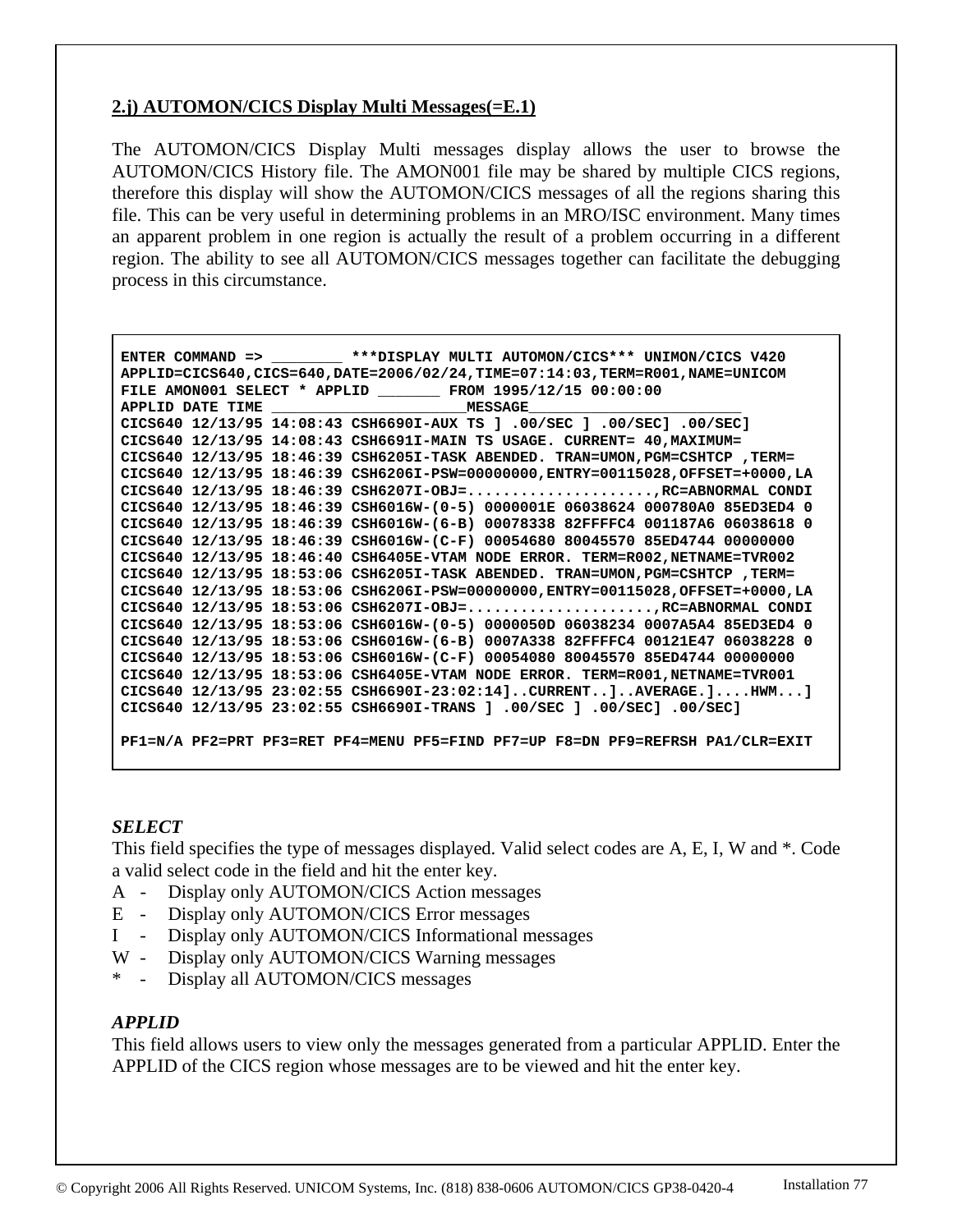# **FROM**

The "*FROM*" field allows users to set the record pointer in the AMON001 History file to a particular date and time. Code the date and time desired and hit the enter key. AUTOMON/CICS messages will be displayed starting from the date and time specified.

## **Screen Actions**

| PF <sub>5</sub> | Locate       |
|-----------------|--------------|
| PF7             | Page Up      |
| PF <sub>8</sub> | Page Down    |
| <b>PF10</b>     | Scroll Left  |
| <b>PF11</b>     | Scroll Right |
|                 |              |

The user may enter any character string on the command line and press the PF05 key to find the first occurrence of the specified character string in the file. The search begins from the current file pointer.

The user may also type an "M" on the command line and press the PF07 or PF08 key to jump to the top or bottom of the AMON001 History file.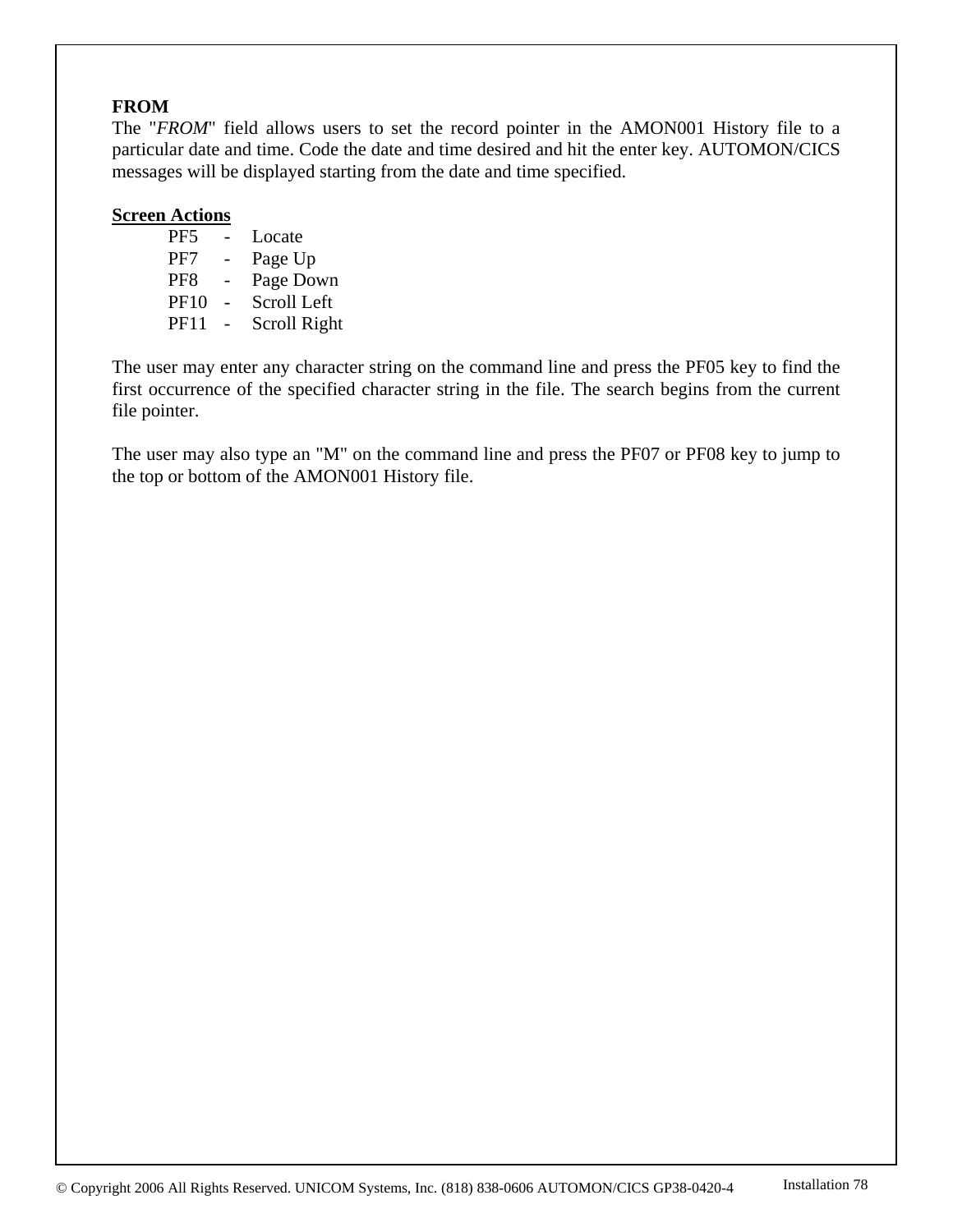# **2.k) AUTOMON/CICS Status Display(=0.1)**

The AUTOMON/CICS Status display contains the current table suffixes and startup parameters which were used during the AUTOMON/CICS subtask initialization. This panel will also display the product expiration date and the Active Status of AUTOMON/CICS(Either ON or OFF). A number of fields in this display may be modified by the user. The cursor will come to rest on a modifiable field when the Tab key is pressed.

|    |               |    | ENTER COMMAND => ***AUTOMON/CICS STATUS*** UNIMON/CICS V420                      |          |      |  |
|----|---------------|----|----------------------------------------------------------------------------------|----------|------|--|
|    |               |    | APPLID=CICS640, CICS=640, DATE=2006/02/23, TIME=15:53:23, TERM=4L23, NAME=UNICOM |          |      |  |
|    |               |    | AUTOMON/CICS                                                                     |          |      |  |
|    |               |    | PRODUCT EXPIRATION DATE                                                          |          |      |  |
|    |               |    | 2006/06/30                                                                       |          |      |  |
|    |               |    |                                                                                  |          |      |  |
|    |               |    | AUTOMON/CICS STATUS                                                              |          |      |  |
|    | <b>ACTIVE</b> |    | START UP TOTAL                                                                   |          |      |  |
|    |               |    | INDICATOR DATE TIME MESSAGES                                                     |          |      |  |
|    | ON            |    | 2006/02/23 15:05:53 19                                                           |          |      |  |
|    |               |    |                                                                                  |          |      |  |
|    |               |    | <b>MASTER FLAG INDICATORS</b>                                                    |          |      |  |
|    |               |    | WTO IGNORE MAXIMUM HISTORY FILE VIEW LOG TABLE SIZE                              |          |      |  |
| ON |               |    | 100 10000 ON AMON001 AMON001 400                                                 |          |      |  |
|    |               |    |                                                                                  |          |      |  |
|    |               |    | AUTOMON/CICS SYSTEM TABLES                                                       |          |      |  |
|    | AIT THT       |    | XLT1 XLP1 XLT2                                                                   |          | XLP2 |  |
|    |               |    | TE TE T1 P1 T2 P2                                                                |          |      |  |
|    |               |    |                                                                                  |          |      |  |
|    |               |    | ABEND RECOVERY RETRY COUNT STORAGE VIOLATION AMXT SCS                            |          |      |  |
|    |               |    | CURRENT MAXIMUM (ALL CUR NON) LEVEL FLAG FLAG                                    |          |      |  |
|    | $\Omega$      | 20 |                                                                                  | ALL 4 ON | ON   |  |
|    |               |    |                                                                                  |          |      |  |
|    |               |    | PF1=N/A PF2=PRINT PF3=RETURN PF4=MENU PF6=CHANGE PF9=REFRESH PA1/CLEAR=EXIT      |          |      |  |
|    |               |    |                                                                                  |          |      |  |

The user may turn AUTOMON/CICS ON or OFF from this panel by overtyping the "*ACTIVE INDICATOR*". This allows users to recycle AUTOMON/CICS without having to leave the "*UMON*" transaction. This dynamic method of turning AUTOMON/CICS ON or OFF is equivalent to executing the two utility transactions "*AON*" and "*AOFF*".

Any changes made to this panel will be effective immediately, however these changes will only be effective for the current session of AUTOMON/CICS.

For further details regarding the AUTOMON/CICS STATUS display, please refer to the AUTOMON/CICS User's Guide or the description of the AUTOMON/CICS AIT table earlier in this section.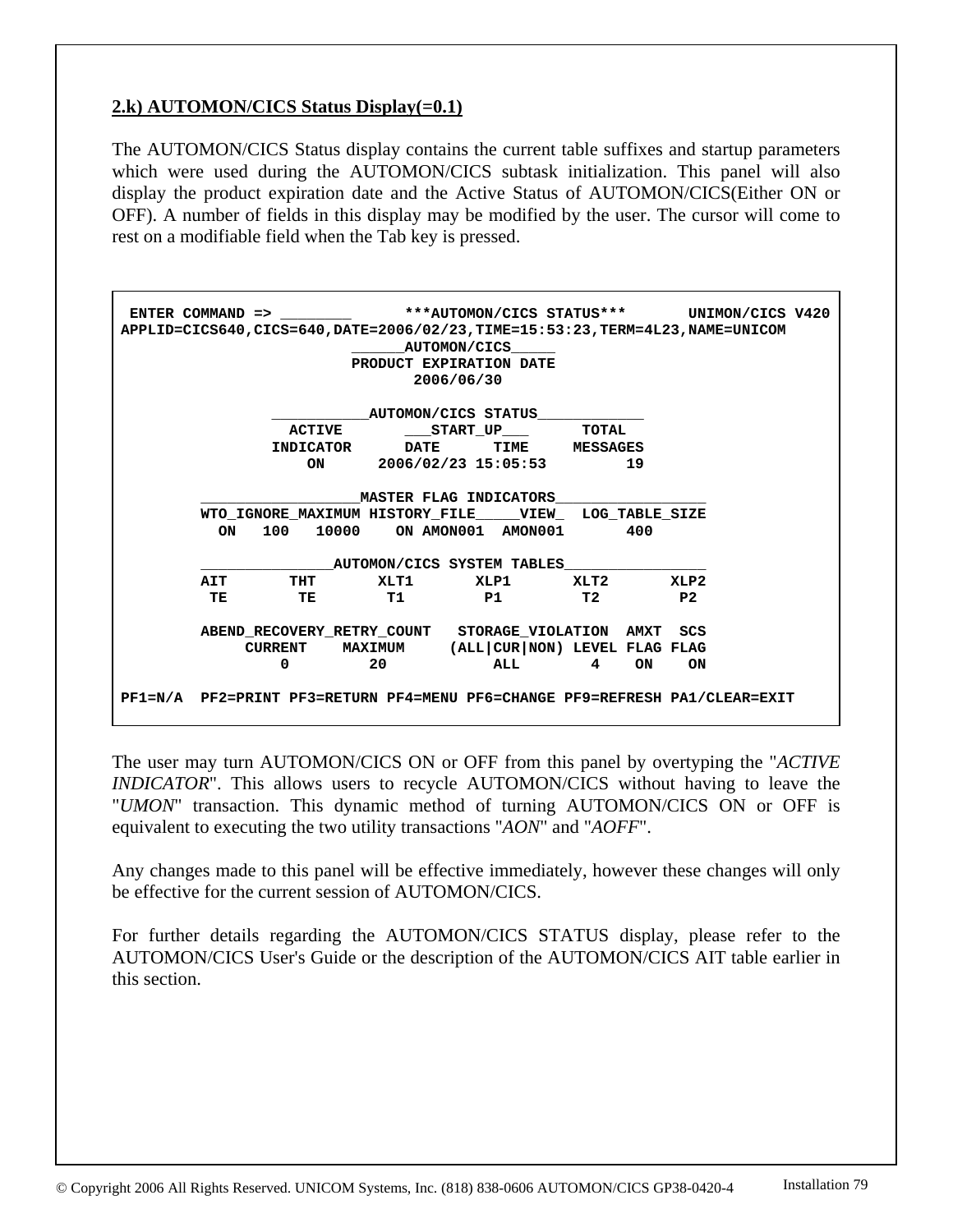# **2.l) AUTOMON/CICS Thresholds(=0.2)**

The AUTOMON/CICS Threshold display has the same look and feel as the AUTOMON/CICS Threshold table definitions in the UMON001 System file. This panel displays THT settings currently in use by AUTOMON/CICS in the region. This panel will update the AUTOMON/CICS threshold control block in virtual storage instead of the THT table definition in the UMON001 system file. Any changes made to this panel are temporary changes valid only for this session of AUTOMON/CICS. A number of fields in this display may be modified by the user. The cursor will come to rest on a modifiable field when the Tab key is pressed.

| <b>TTEM</b>             | ACTIVE INDICATOR CYCLE |    |           | FLAG NOTFY ACT $ (SEC) $ | <b>THRESHOLDS</b><br>NOTIFY ACTION |        | DESCRIPTION       |
|-------------------------|------------------------|----|-----------|--------------------------|------------------------------------|--------|-------------------|
| LOOP DETECTION          | ON                     | ON | ON        |                          | 20                                 | 180    | IN SECONDS        |
| STORAGE HWM             | ON                     | ON | <b>ON</b> | 30                       | 300000                             | 750000 | IN BYTES          |
| SHORT ON STORAGE        | ON                     | ON | ON        |                          | 1                                  | 60.    | IN SECONDS        |
| PERFORMANCE DATA        | ON                     |    |           |                          | 3600                               | ---    | IN SECONDS        |
| <b>VSAM STRING WAIT</b> | ON                     |    |           | 60                       |                                    |        | 1ST CONDITION     |
| <b>VTAM TERMNL WAIT</b> | ON                     |    |           | 60                       |                                    | ---    | 1ST CONDITION     |
| <b>JOURNAL SWITCH</b>   | ON                     |    |           | 60                       |                                    |        | 1ST CONDITION     |
| <b>AUX TEMP STORAGE</b> | ON                     |    |           | 60                       | 98 %                               |        | <b>PERCENTAGE</b> |
| <b>EXCEPTIONAL</b>      | ON                     |    |           | 60                       |                                    |        | 1ST CONDITION     |
| <b>DEGRADATIONAL</b>    | ON                     |    |           | 60                       |                                    |        | 1ST CONDITION     |
|                         | FLAG                   |    |           | LOW HIGH   CYCLE         | LOW                                | HIGH   |                   |
| MXT                     | OFF                    | ON | ON        | 30 I                     | 32                                 | 490    | NUMBER OF TASK    |

 **PF1=N/A PF2=PRINT PF3=RETURN PF4=MENU PF6=CHANGE PF9=REFRESH PA1/CLEAR=EXIT** 

For further details regarding the AUTOMON/CICS Threshold display please refer to the AUTOMON/CICS User's Guide or the description of the AUTOMON/CICS THT table earlier in this section.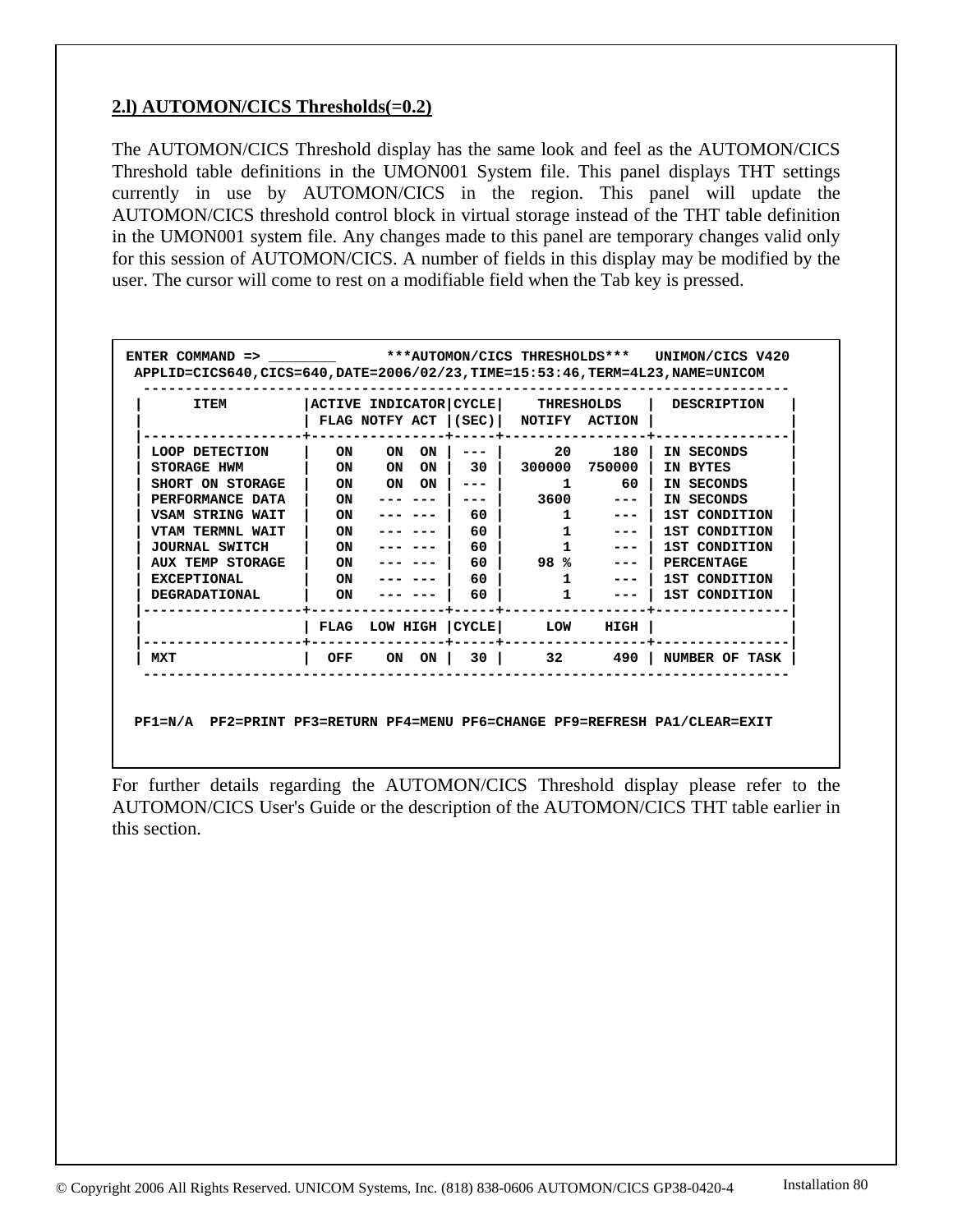# **2.m) AUTOMON/CICS EXC(=0.3)**

The AUTOMON/CICS EXC display has the same look and feel as the AUTOMON/CICS Exception table definitions in the UMON001 System file. This panel displays EXC settings currently in use by AUTOMON/CICS in the region. This panel will update the AUTOMON/CICS exception threshold control block in virtual storage instead of the EXC table definition in the UMON001 system file. Any changes made to this panel are temporary changes valid only for this session of AUTOMON/CICS. A number of fields in this display may be modified by the user. The cursor will come to rest on a modifiable field when the Tab key is pressed.

| <b>ITEM</b>     |                                                                   | THRESHOLD   DESCRIPTION     |                   |        | ITEM THRESH  DESCRIPTION            |
|-----------------|-------------------------------------------------------------------|-----------------------------|-------------------|--------|-------------------------------------|
| SOS             | $5^{\circ}$                                                       | NUMBER OF SOS               |                   |        | $ $ DSA $ $ 98 % STORAGE            |
| STORAGE Q"D     | $\overline{\mathbf{1}}$                                           | <b>NUMBER OF QUEUES</b>     |                   |        | $\vert$ CON $\vert$ 30 % ALLOCATION |
| STOR O HWM      | $\begin{array}{ccc} \end{array}$ $\begin{array}{ccc} \end{array}$ | <b>HIGH WATER MARK</b>      | TP                | $30$ % |                                     |
| STORQZERO       | $\mathbf{1}$                                                      | NUMBER OF CHAINS   MIX      |                   | 30 %   |                                     |
| <b>GETMAIN</b>  |                                                                   | 500000   NUMBER OF GETMAINS | l ISO l           | 40 %   |                                     |
| <b>FREEMAIN</b> | 500000                                                            | <b>NUMBER OF FREEMAINS</b>  | $\mid$ SHR $\mid$ | $60$ % |                                     |
| <b>AMXT HWM</b> | $\mathbf{1}$                                                      | ACTIVE TASKS HWM            | RPL               | $30$ % |                                     |
| RUNAWAY HWM     | $\mathbf{1}$                                                      | RUNAWAY TASKS HWM           | l PGM             | 90%    |                                     |
|                 | TOTAL TASKS   10000                                               | TOTAL CICS/VS TASKS         |                   |        |                                     |
|                 | $VTAM RA RPL$ $1000$                                              | VTAM RECEIVE ANY            |                   |        |                                     |
| ACT RA RPL      | 10 l                                                              | CONCURRENT RA RPL"S         |                   |        |                                     |
| FREE RPL"S      | $\sim$ 1                                                          | <b>AVAILABLE RPL"S</b>      |                   |        |                                     |
|                 |                                                                   |                             |                   |        |                                     |
|                 |                                                                   |                             |                   |        |                                     |

For further details regarding the AUTOMON/CICS Exception display, please refer to the AUTOMON/CICS User's Guide or the description of the AUTOMON/CICS EXC table earlier in this section.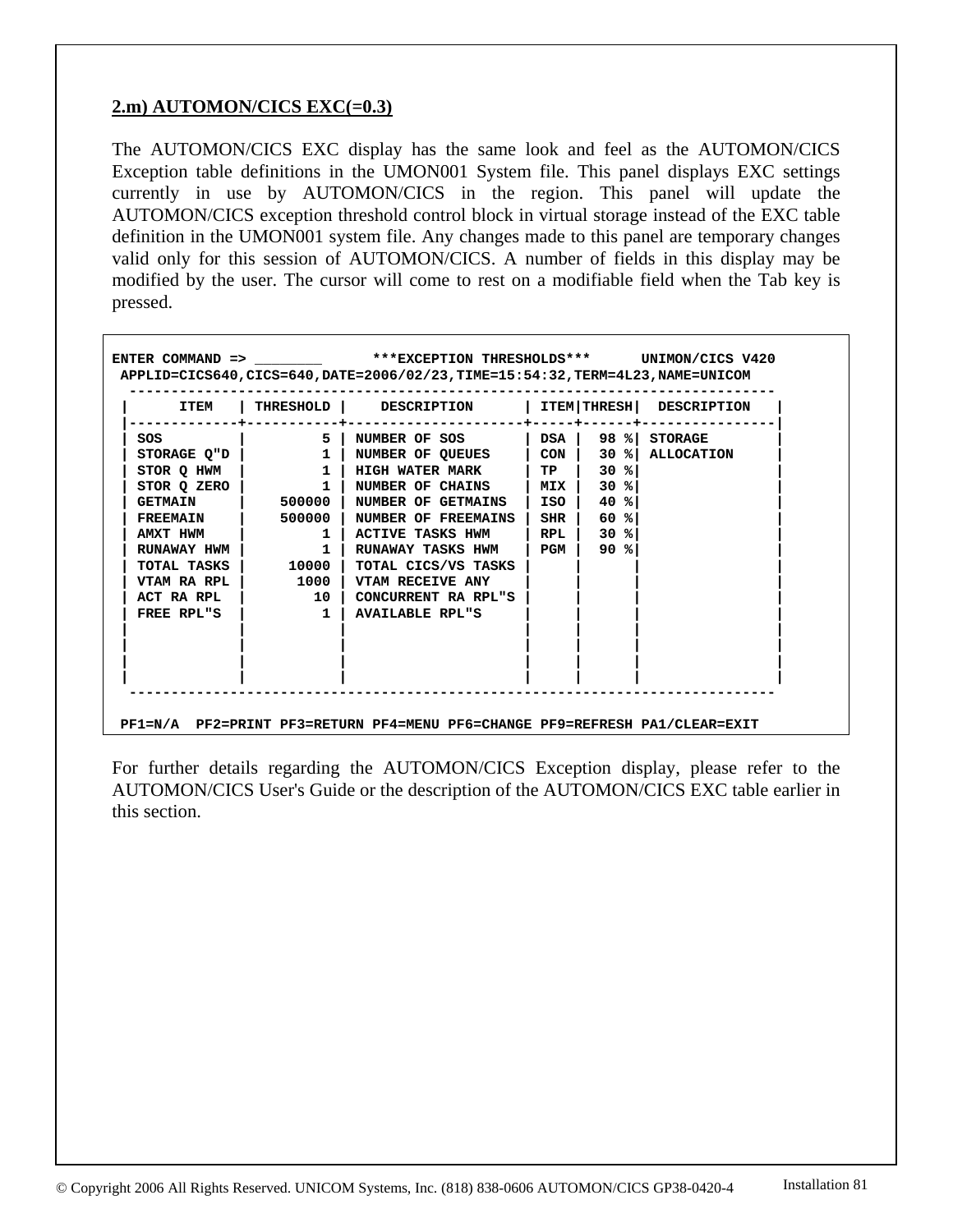# **2.n) AUTOMON/CICS DEG(=0.4)**

The AUTOMON/CICS DEG display has the same look and feel as the AUTOMON/CICS Degradation table definitions in the UMON001 System file. This panel displays DEG settings currently in use by AUTOMON/CICS in the region. This panel will update the AUTOMON/CICS degradation threshold control blocks in virtual storage instead of the DEG table definition in the UMON001 system file. Any changes made to this panel are temporary changes valid only for this session of AUTOMON/CICS. A number of fields in this display may be modified by the user. The cursor will come to rest on a modifiable field when the Tab key is pressed.

| <b>ITEM</b>             | <b>THRSH</b>                                                         | <b>ITEM</b>         | <b>THRSH</b> | <b>ITEM</b>         | <b>THRSH</b> |
|-------------------------|----------------------------------------------------------------------|---------------------|--------------|---------------------|--------------|
| ACTIVE TASKS            | $\begin{array}{ccc} \end{array}$ 40 $\begin{array}{ccc} \end{array}$ | TEMP STORAGE WAIT   | $1 \perp$    | <b>BMS REQUESTS</b> | 40           |
| SUSPENDED TASKS         | 40 l                                                                 | STORAGE WAIT        | $\mathbf{1}$ | DL/I REQUESTS       | 10           |
| <b>NON-DISPATCHABLE</b> | $10-1$                                                               | <b>ENQUEUE WAIT</b> | $1 \mid$     | DFHDC REQUESTS      | 10           |
| DISPATCHER WAIT         | 10 <sub>1</sub>                                                      | FILE I/O WAIT       | $\vert$ 5    | DFHDI REOUESTS      | 10           |
| ATTACH WAIT             | 1                                                                    | PAGE WAIT           | $\mathbf{1}$ | DFHFC REQUESTS      | 10           |
| AMXT WAIT               | $\mathbf{1}$                                                         | SRB MODE            | $\mathbf{1}$ | DFHIC REQUESTS      | 10           |
| CMXT WAIT               | $\mathbf{1}$                                                         | ECB WAIT            | 10           | DFHPC REQUESTS      | 10           |
| DFHIC WAIT              | 10                                                                   | ECB LIST WAIT       | 10           | DFHSC REQUESTS      | 10           |
|                         |                                                                      | CICS WAIT           | 30           | DFHTC REOUESTS      | 40           |
|                         |                                                                      | <b>TERM WAIT</b>    | 40           | DFHTD REQUESTS      | 10           |
|                         |                                                                      |                     |              | DFHTS REOUESTS      | 10           |
|                         |                                                                      |                     |              |                     |              |
|                         |                                                                      |                     |              |                     |              |

For further details regarding the AUTOMON/CICS Degradation display, please refer to the AUTOMON/CICS User's Guide or the description of the AUTOMON/CICS DEG table earlier in this section.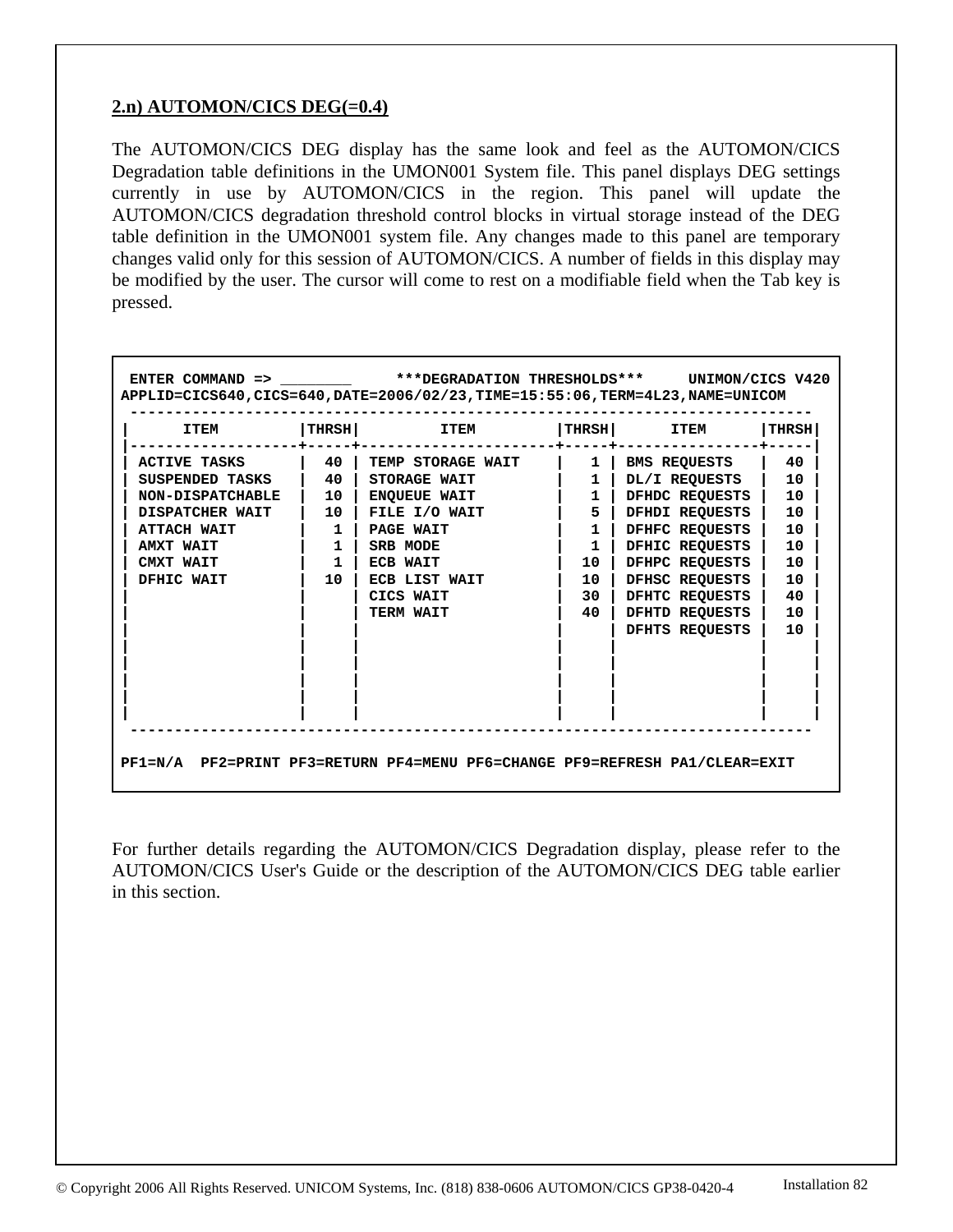# **2.o) AUTOMON/CICS SRT(=0.5)**

The AUTOMON/CICS SRT display has the same look and feel as the AUTOMON/CICS System Recovery table definitions in the UMON001 System file. This panel displays SRT settings currently in use by AUTOMON/CICS in the region. This panel will update the AUTOMON/CICS SRT control blocks in virtual storage instead of the DEG table definition in the UMON001 system file. Any changes made to this panel are temporary changes valid only for this session of AUTOMON/CICS. A number of fields in this display may be modified by the user. The cursor will come to rest on a modifiable field when the Tab key is pressed.

| <b>STAGE</b> |           | MASTER   NOTIFY   ACTION |           | <b>DESCRIPTION</b>                 |
|--------------|-----------|--------------------------|-----------|------------------------------------|
| 1            | <b>ON</b> | <b>ON</b>                | OFF       | DISPLAY PSW/PRODUCE A SYSTEM DUMP  |
| 2            | ON        | ON                       | <b>ON</b> | VERIFY/REPAIR CICS/VS FOUNDATION   |
| 3            | ON        | ON                       | <b>ON</b> | VERIFY/DISABLE A TRANSACTION       |
| 4            | ON        | ON                       | <b>ON</b> | VERIFY/REPAIR DYNAMIC STORAGE AREA |
| 5            | ON        | ON                       | <b>ON</b> | VERIFY/REPAIR CICS/VS PROGRAMS     |
| 6            | ON        | ON                       | ON        | VERIFY/REPAIR CICS/VS TABLES       |
| 7            | ON        | ON                       | ON        | VERIFY/REPAIR CICS/VS CNTL BLOCKS  |
| 8            | <b>ON</b> | ON                       | OFF       | SUMMARY REPORT/PRODUCE A DUMP      |
|              |           |                          |           |                                    |
|              |           |                          |           |                                    |
|              |           |                          |           |                                    |
|              |           |                          |           |                                    |
|              |           |                          |           |                                    |
|              |           |                          |           |                                    |
|              |           |                          |           |                                    |

For further details regarding the AUTOMON/CICS System Recovery Table display, please refer to the AUTOMON/CICS User's Guide or the description of the AUTOMON/CICS SRT table earlier in this section.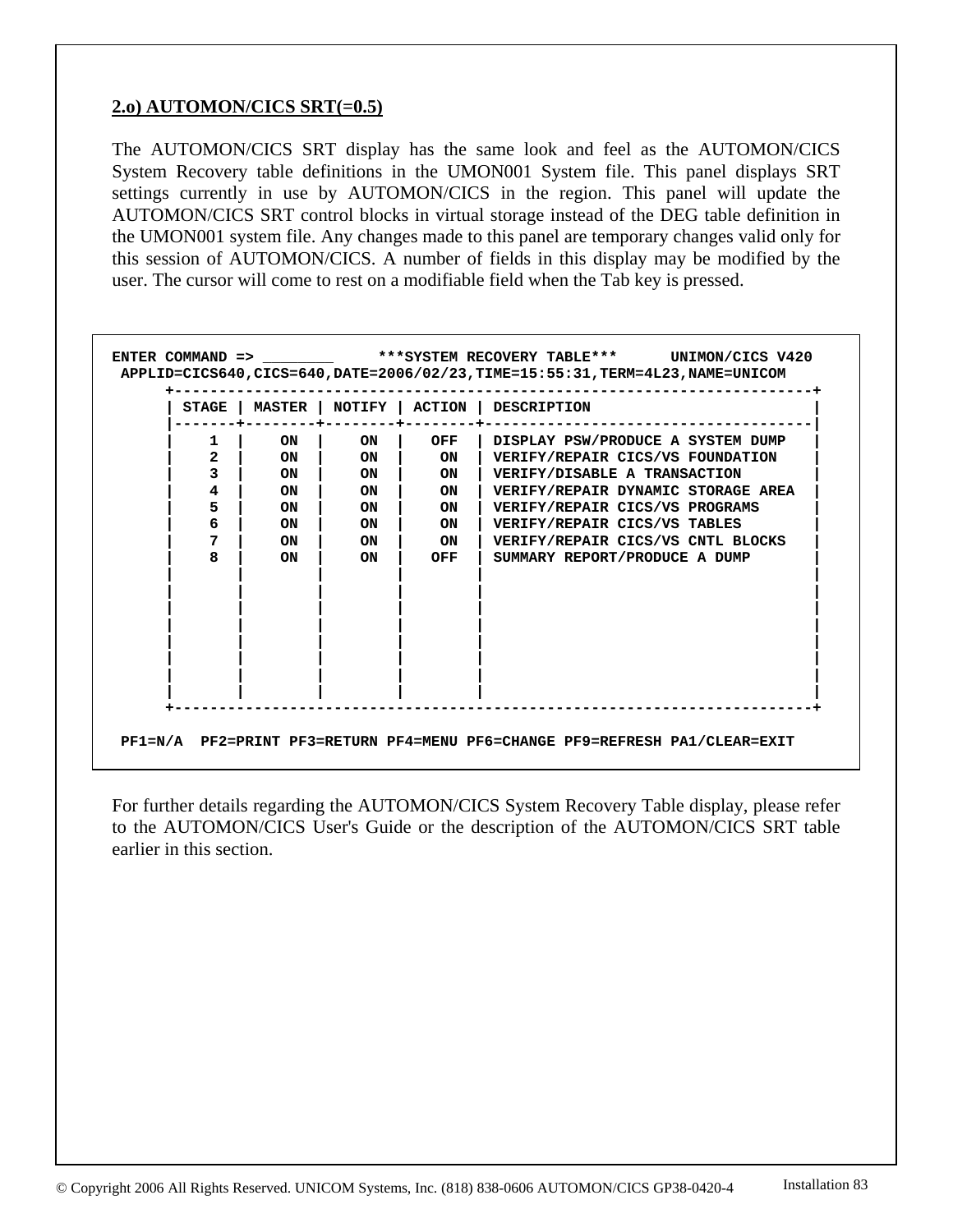# **3) AUTOMON/CICS Batch Utility**

#### **3.a) AUTOMON/CICS Message Reports**

Since AUTOMON/CICS is capable of detecting and correcting problems automatically, users may not be aware of certain developing system problems that have been taken care of by AUTOMON/CICS automatically. AUTOMON/CICS will log every condition that it detects as well as every action which may be taken in response to a perceived system problem in the history file. Therefore, it is important that users review the AUTOMON/CICS history file regularly.

There will be times that AUTOMON/CICS is able to avert performance problems before any end users even notice any degradation to the system. In these instances, AUTOMON/CICS is able to provide system programmers with additional time in which to correct these problems permanently, provided that the History log is reviewed. If the history log is not reviewed on a regular basis, the problem could recur and might eventually cause greater problems in the system.

Users can specify appropriate "*FROM*" and "*TO*" dates in the following job to print the reports for a period of time. Users may also specify a special date format, "\*\*\*\*/\*\*/\*\*", as illustrated in the following job. The user may then, schedule the following job to run every night 15-20 minutes prior to midnight. This job will print a summary report of all messages issued by AUTOMON/CICS for the day that this job is run.

```
//CSHLIST JOB (0,0000),'AUTOMON/CICS BATCH',CLASS=0,MSGLEVEL=(1,1) 
                        //********************************************************************* 
//*+=================================================================+* 
//*| PRINT AUTOMON/CICS HISTORY DATABASE
//*+=================================================================+* 
//********************************************************************* 
//CSHLIST EXEC PGM=CSHLIST,REGION=4096K 
//STEPLIB DD DISP=SHR,DSN=AUTOMON.V420.CICS640.LOADLIB 
//AMON001 DD DISP=SHR,DSN=AUTOMON.SYS001 
//UMON001 DD DISP=SHR,DSN=UNIMON.SYS001 
//SYSPRINT DD SYSOUT=*,DCB=BLKSIZE=133 
//SYSOUT DD SYSOUT=*,DCB=BLKSIZE=133 
1/*SYSOUT DD DISP=(NEW,KEEP),DSN=CSH.AUTOMON.LOG,UNIT=CART,<br>1/* DCB=BLKSIZE=133,LABEL=(1,SL,EXPDT=98000),VOL=SER=UNI
      //* DCB=BLKSIZE=133,LABEL=(1,SL,EXPDT=98000),VOL=SER=UNICOM, 
//* TRTCH=NOCOMP 
//SYSIN DD * 
WTO(YES), - WRITE to OPERATOR MESSAGES.......(YES NO)
COMPANY(COMPANY NAME), - YOUR COMPANY NAME...............(UPTO 42)
\text{APPLID}(*), - APPLICATION ID(S)................(UPTO 8)
DETAIL(YES), - PRINT DETAIL REPORT..............(YES NO)
SUMMARY(YES), - PRINT SUMMARY REPORT..............(YES NO)
FROM(1997/01/01, 00:00:00), - FROM...............(YYYY/MM/DD, HH:MM:SS)
{\tt TO(1999/12/31,24:00:00)} \;,\;\; - \qquad {\tt TO.}\ldots. \ldots. \ldots. \ldots. \; ({\tt YYYY/MM/DD,HH:MM:SS})EXCLUDE(CSH0000,CSH0000), - MESSAGE EXCLUSION................(UPTO 8)<br>PAGESIZE(50), - NUMBER OF LINES PER PAGE.........(10-999)
PAGESIZE(50), - NUMBER OF LINES PER PAGE.........(10-999)
 COUNT(999999), - MAX RECORD SELECTION...........(0-9999999) 
SCAN(FORWARD), - DIRECTION.............(FORWARD|BACKWARD)
\text{SKIP}(0), - \text{H} OF RECORDS TO BE BYPASSED....(0-9999999)<br>\text{YYE}(\star)RECORD SELECTION(S)...............(A, E, I, W)
/*
```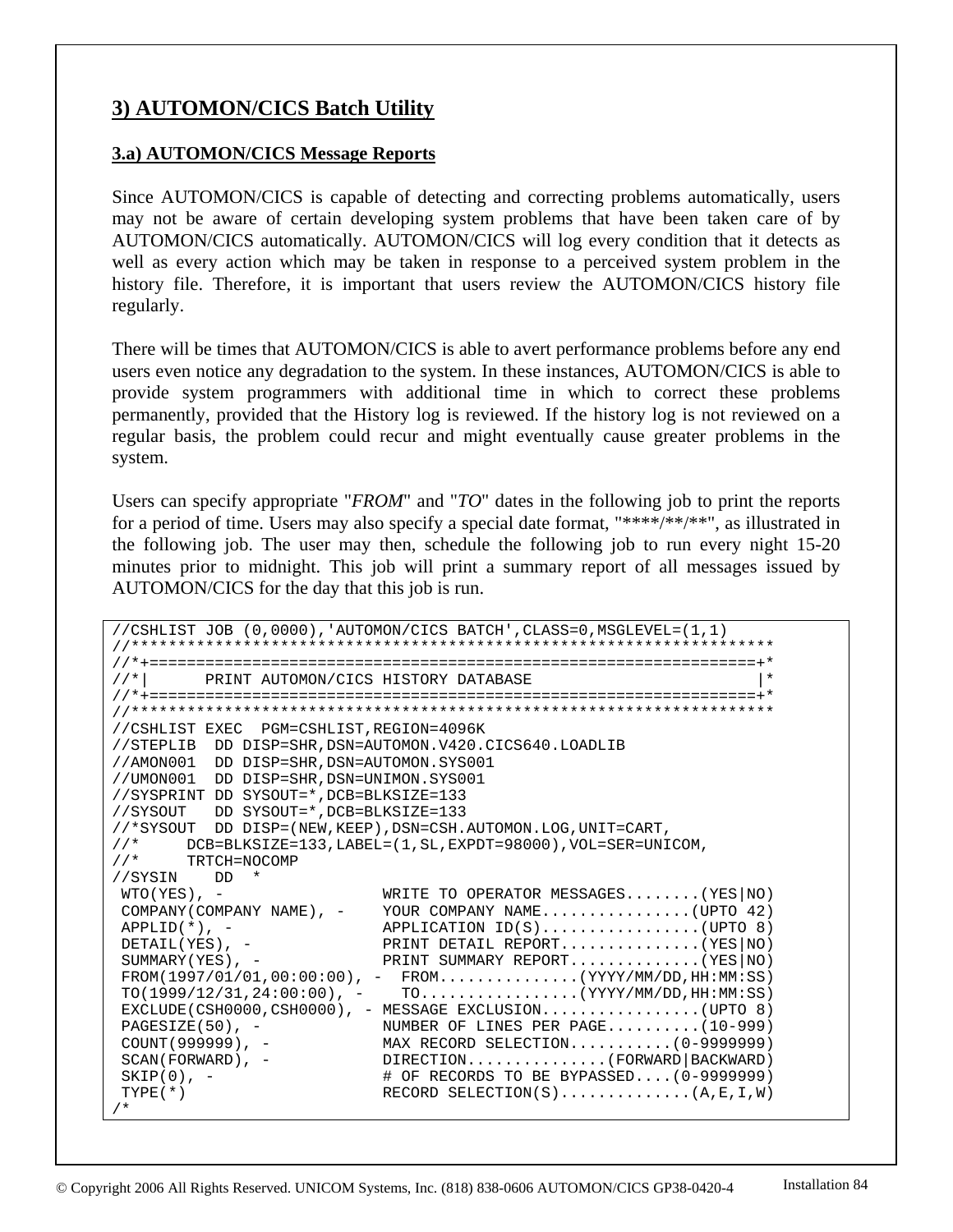COPYRIGHT(C) 1985-1995. AUTOMON/CICS V420 IS A PROPRIETARY PRODUCT OF UNICOM SYSTEMS, INC. ALL RIGHTS RESERVED. ----------------------------------------------------------------------------------------------------------------- (DATE=1995/12/15,JDATE=1995/349) AUTOMON/CICS HISTORY DATABASE SUMMARY REPORT (TIME=08:09:13,PAGE= 1) (CPUID=FF170848) (UNICOM ANONLA) (MODEL=3090) (REPORTING PERIOD=1995/12/15,00:00:00-1995/12/15,23:59:59) APPLID DATE TIME TRAN PROGRAM TERM ABCD DESCRIPTION ----------------------------------------------------------------------------------------------------------------- CICS330 1995/12/15 05:19:36 UMON CSHTCP R001 ATNI CSH6205I-TASK ABENDED. TRAN=UMON,PGM=CSHTCP ,TERM=R001,ABCD=AT CICS321 1995/12/15 05:20:57 \*\*\*\* \*\*\*\*\*\*\*\* \*\*\*\* \*\*\*\* CSH6691I-MAIN TS USAGE. CURRENT= 40,MAXIMUM= 40 CICS330 1995/12/15 05:28:37 \*\*\*\* \*\*\*\*\*\*\*\* \*\*\*\* \*\*\*\* CSH6691I-MAIN TS USAGE. CURRENT= 40,MAXIMUM= 40 CICS311 1995/12/15 06:13:35 \*\*\*\* \*\*\*\*\*\*\*\* \*\*\*\* \*\*\*\* CSH6691I-MAIN TS USAGE. CURRENT= 40,MAXIMUM= 40 CICS321 1995/12/15 06:14:58 \*\*\*\* \*\*\*\*\*\*\*\* \*\*\*\* \*\*\*\* CSH6691I-MAIN TS USAGE. CURRENT= 40,MAXIMUM= 40 CICS330 1995/12/15 06:22:37 \*\*\*\* \*\*\*\*\*\*\*\* \*\*\*\* \*\*\* CH6691I-MAIN TS USAGE. CURRENT= 40,MAXIMUM= 40<br>CICS330 1995/12/15 06:22:37 \*\*\*\* \*\*\*\*\*\*\*\* \*\*\*\* \*\*\* CSH6691I-MAIN TS USAGE. CURRENT= 40,MAXIMUM= 40 CICS330 1995/12/15 07:01:33 \*\*\*\* \*\*\*\*\*\*\* \*\*\*\* \*\*\*\* CSH6691I-MAIN TS USAGE. CURRENT= 40, MAXIMUM= 40<br>CICS330 1995/12/15 07:22:14 UMON CSHTCP ROO1 ATNI CSH6605I-TASK ABENDED. TRAN-UMON, PGM-CSHTCP, TERM-ROO1, ABCD-AT<br>CICS330 CICS330 1995/12/15 09:57:20 UMON DFHUEH R002 UAMB CSH6205I-TASK ABENDED. TRAN=UMON,PGM=DFHUEH ,TERM=R002,ABCD=UAMA<br>CICS330 1995/12/15 10:30:41 \*\*\*\* \*\*\*\*\*\*\*\* \*\*\*\* \*\*\*\* CSH6691I-MAIN TS USAGE. CURRENT= 40,MAXIMUM= 40<br>CICS330 CICS330 1995/12/15 10:41:03 \*\*\*\* \*\*\*\*\*\*\*\* \*\*\*\* CSH6107I-CICS IS UNDER STRESS. AREA-CDSA<br>CICS330 1995/12/15 10:41:33 UMON \*\*\*\*\*\*\*\* R002 \*\*\*\* CSH6300W-EXCESSIVE STORAGE USAGE. TRAN=UMON,TERM=R002,STOR=00734752<br>CICS330 1995/1 CICS330 1995/12/15 10:42:04 UMON CSHPCF0 R002 UAMD CSH6205I-TASK ABENDED. TRAN=UMON,PGM=CSHPCF0 ,TERM=R002,ABCD=UAMD<br>CICS330 1995/12/15 11:23:44 UMON CSHTCP R002 ATNI CSH6205I-TASK ABENDED. TRAN=UMON,PGM=CSHTCP ,TERM=R002, CICS330 1995/12/15 11:23:45 UMON CSHTCP R002 ATNI CSH62051-TASK ABENDED. TRAN=UMON, PGM=CSHTCP ,TERM=R002, ABCD=ATNI<br>CICS330 1995/12/15 12:00:00 \*\*\*\* \*\*\*\*\*\*\*\* \*\*\*\* CSH66091-TAMEN ADJUSTMENT TASK PENDING.<br>CICS330 1995/12/15 CICS330 1995/12/15 17:45:07 \*\*\*\* \*\*\*\*\*\*\*\* \*\*\*\* \*\*\*\* CSH6691I-MAIN TS USAGE. CURRENT= 76,MAXIMUM= 76<br>CICS330 1995/12/15 18:39:08 \*\*\*\* \*\*\*\*\*\*\*\* \*\*\*\* \*\*\* CSH6691I-MAIN TS USAGE. CURRENT= 76,MAXIMUM= 76 CICS330 1995/12/15 18:39:08 \*\*\*\* \*\*\*\*\*\*\*\*\* \*\*\*\* CSH6691I-MAIN TS USAGE. CURRENT= 76, MAXIMUM= 76<br>CICS330 1995/12/15 19:33:11 \*\*\*\* \*\*\*\*\*\*\*\*\*\* \*\*\*\* CSH6691I-MAIN TS USAGE. CURRENT= 76, MAXIMUM= 76<br>CICS330 1995/12/15 19:52:45 CICS330 1995/12/15 21:10:47 UMON CSHPCF0 R002 UAMA CSH6201A-\*ACTION\* LOOP. TRAN=UMON, PGM=CSHPCF0 ,TERM=R002, ABCD=UAMA<br>CICS330 1995/12/15 21:10:49 UMON DEHUBH R002 UAMB CSH6205I-TASK ABENDED. TRAN=UMON, PGM=DFHUEH ,TERM= CICS330 1994/12/15 23:22:10 \*\*\*\* \*\*\*\*\*\*\*\* \*\*\*\* \*\*\*\* CSH6691I-MAIN TS USAGE. CURRENT= 76,MAXIMUM= 76

If a particular problem is discovered in the review of the summary information provided in the previous report, users may review all the AUTOMON/CICS messages issued at the time of the problem. Analysis of all AUTOMON/CICS messages issued around the time of the problem will provide users with a clearer picture as to the cause of the problem. A detailed review of AUTOMON/CICS messages may done in either of two ways.

- 1. The messages may be viewed online through the History file display of the "UMON" transaction(=E.1).
- 2. Users may print the History files messages around the time of the problem using the AUTOMON/CICS batch utility. To obtain all the AUTOMON/CICS messages users must specify the timeframe to be reported in the "*FROM*" and "*TO*" SYSIN parms. The "*DETAIL*" SYSIN parm should also be coded as YES.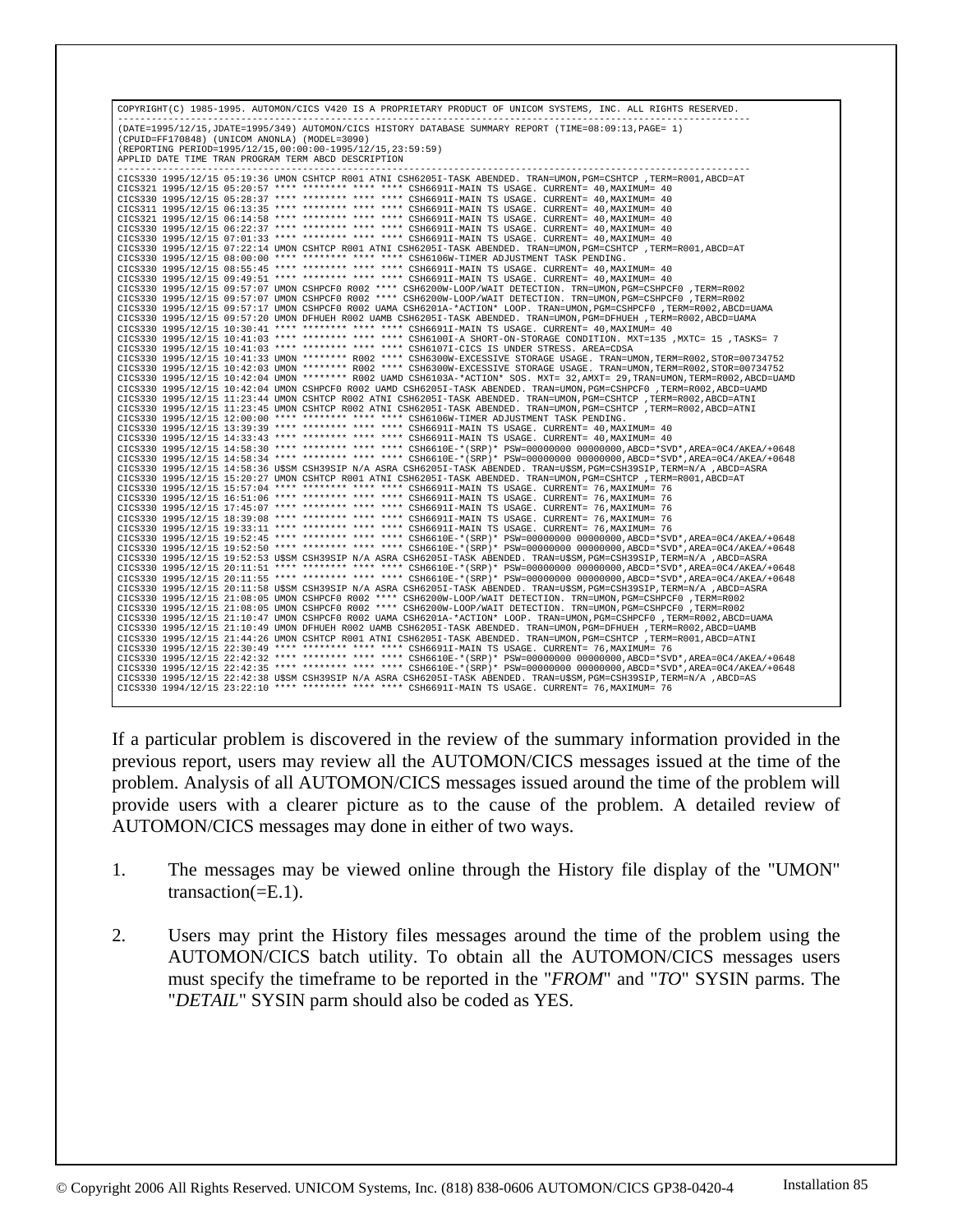#### **3.b) AMON001 File Maintenance**

Users may wish to delete records from the AUTOMON/CICS History file to control the size of this file. The AUTOMON/CICS batch facility allows users to delete records from this file while both CICS and AUTOMON/CICS are running in your system and the file pointed to by the AMON001 DD card is open and enabled. It is recommended that the records to be deleted be backed up before this job is run.

The SYSIN parameter "*RETAIN*" allows users to specify which records in the AMON001 History file will be kept. The "*RETAIN*" parameter may be specified as either a date in YYYY/MM/DD format or as a number of days prior to the current date. Any records prior to the date specified in the "*RETAIN*" parameter will be deleted from the AMON001 History file.

The SYSIN parameter RETAIN is mutually exclusive with all other SYSIN parameters used with CSHLIST except for the WTO parameters. Do not attempt to code any other SYSIN parameters when the RETAIN parameter is coded as they will be ignored

**//CSHLIST JOB (0,0000),'AUTOMON/CICS BATCH',CLASS=0,MSGLEVEL=(1,1) //\*\*\*\*\*\*\*\*\*\*\*\*\*\*\*\*\*\*\*\*\*\*\*\*\*\*\*\*\*\*\*\*\*\*\*\*\*\*\*\*\*\*\*\*\*\*\*\*\*\*\*\*\*\*\*\*\*\*\*\*\*\*\*\*\*\*\*\*\* //\*+=================================================================+\* //\*] DELETE RECORDS FROM AUTOMON/CICS HISTORY DATABASE ]\* //\*+=================================================================+\* //\*\*\*\*\*\*\*\*\*\*\*\*\*\*\*\*\*\*\*\*\*\*\*\*\*\*\*\*\*\*\*\*\*\*\*\*\*\*\*\*\*\*\*\*\*\*\*\*\*\*\*\*\*\*\*\*\*\*\*\*\*\*\*\*\*\*\*\*\* //CSHLIST EXEC PGM=CSHLIST,REGION=4096K //STEPLIB DD DISP=SHR,DSN=AUTOMON.V420.CICS321.LOADLIB //AMON001 DD DISP=SHR,DSN=AUTOMON.SYS001 //UMON001 DD DISP=SHR,DSN=UNIMON.SYS001 //SYSPRINT DD SYSOUT=\*,DCB=BLKSIZE=133 //SYSOUT DD SYSOUT=\*,DCB=BLKSIZE=133 //SYSIN DD \* WTO(YES), - WRITE TO OPERATOR MESSAGES........(YES|NO) RETAIN(1996/04/29) /\***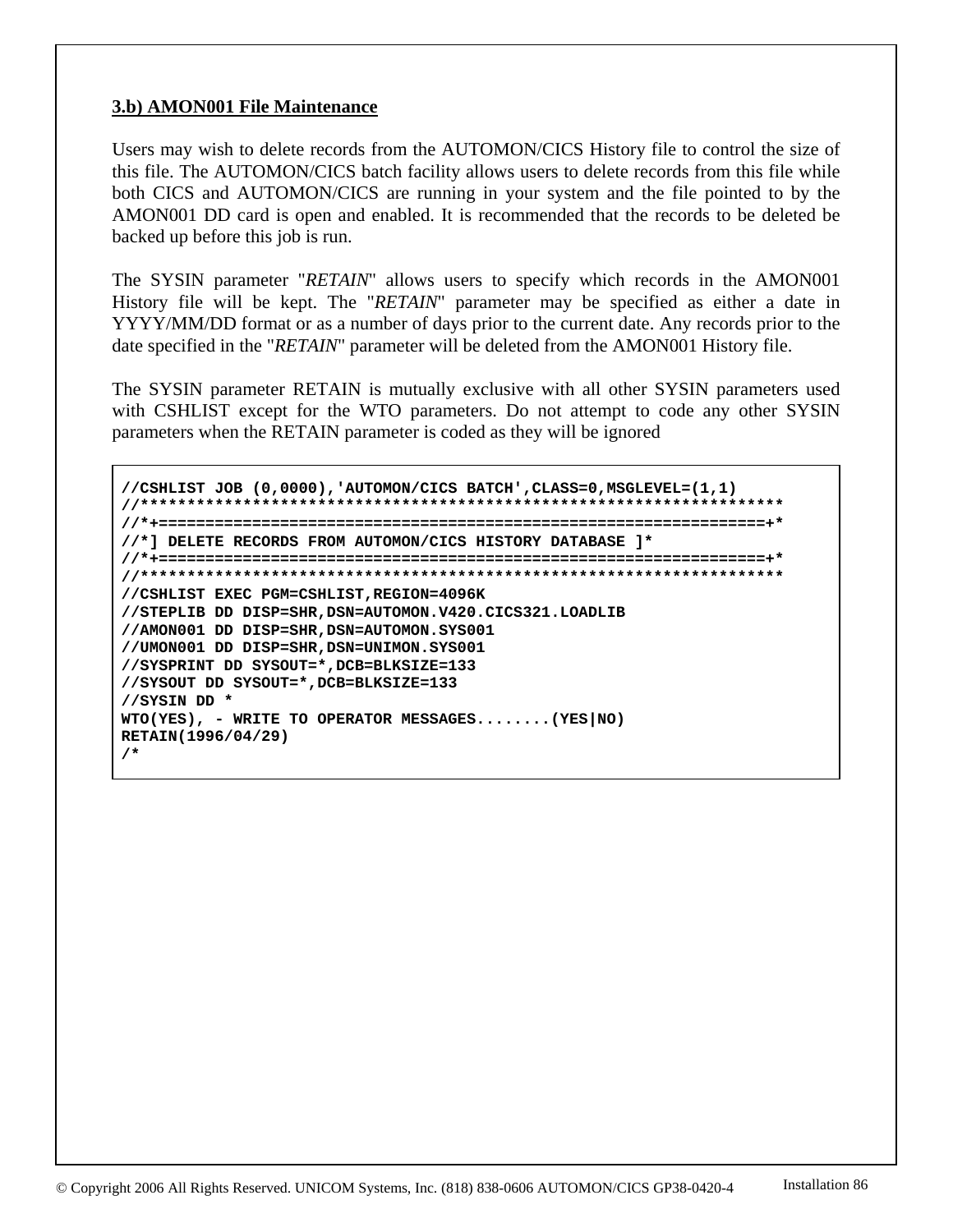# **4) Implementing AUTOMON/CICS in Additional Regions**

Once AUTOMON/CICS has been installed in one region, implementing AUTOMON/CICS to the other regions is a very simple process. There are only two steps involved in this process.

Step 1. Make the appropriate table definitions in the PPT, PCT, FCT and PLT tables.

Step 2. Modify the CICS startup JCL to include the AUTOMON/CICS load library and the AMON002 DD card for MVS users.

## **Table Definitions**

#### **FCT Definition**

Both the UMON001 and AMON001 files defined during the initial installation may be shared by multiple CICS regions. However, It is recommended that the files be defined as a local FCT entry in the File Owning Region(FOR)-[or an AOR| and defined as remote FCT entries in all other regions that are running AUTOMON/CICS.

#### **PCT, PPT and PLT Definitions**

Follow the procedures outlined in the installation steps to install the necessary entries.

#### **Modify the CICS Startup JCL**

Add AUTOMON/CICS load library to the DFHRPL - A sample JCL is provided in UNICOM.INSTLIB member @38CICS.

Add AUTOMON/CICS file(s) to the CICS start-up JCL or incorporate the Data Set Names into the FCT definitions. These files include the UMON001 System File and AMON001 History File.

For MVS users, add the AMON 002 Snap Dump File DD card to the CICS start-up JCL.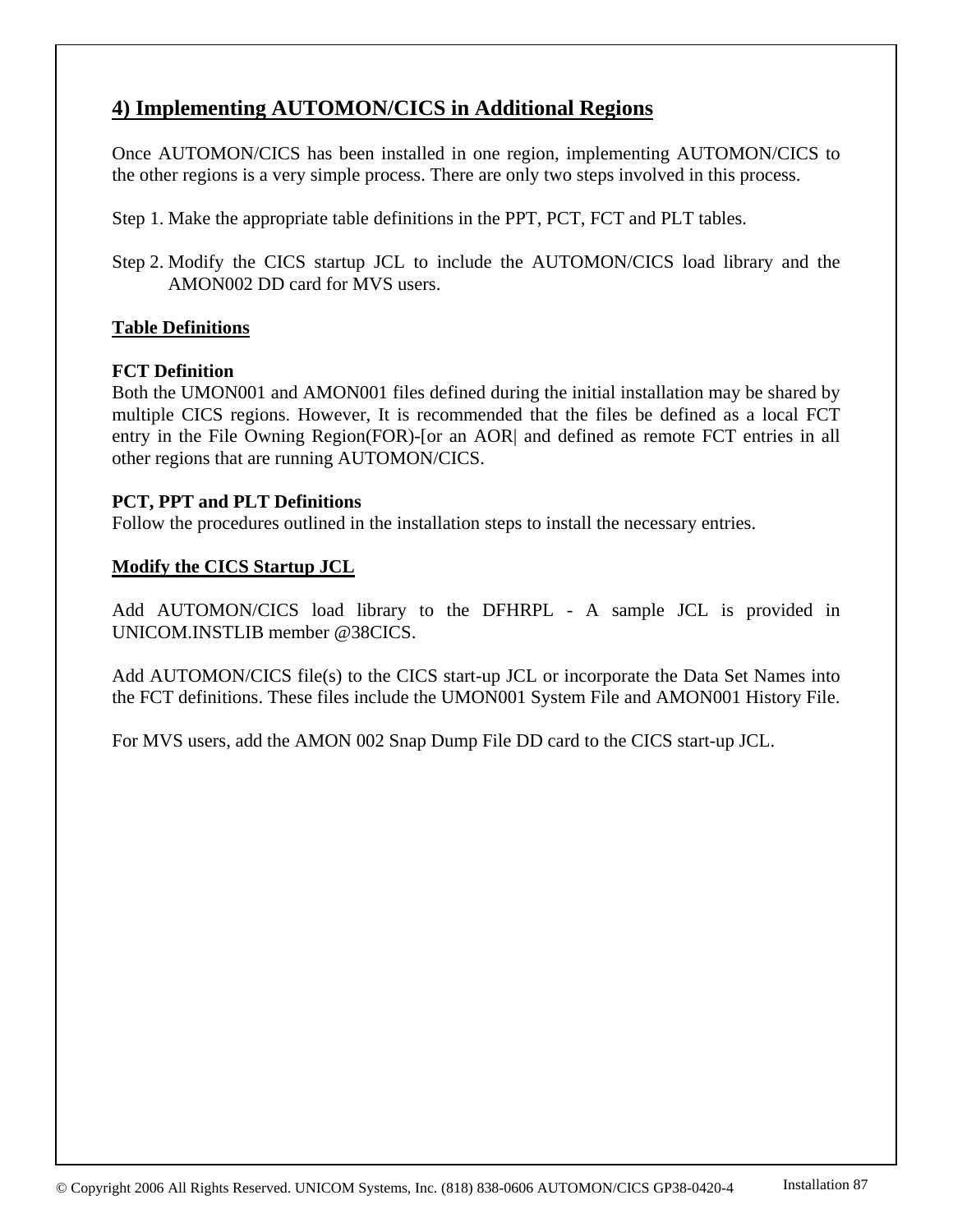# **AUTOMON/CICS User Exits**

Member @38EXITS of the UNICOM.INSTLIB contains a number of precoded sample user exit programs which may be migrated into member CSHXMGPB of the UNICOM.INSTLIB. CSHXMGPB is the AUTOMON/CICS sample user exit program supplied with the product.

Once the desired code has been migrated to CSHXMGPB, this member may be assembled with module ASSEMBLE which is also found in the UNICOM.INSTLIB. It will be necessary to change the SYSIN and SYSLMOD DD cards to match the naming conventions of your environment.

If the user exit assembles properly, the user exit will be enabled the next time that AUTOMON/CICS is recycled. Users will be informed of the enabling of the user exit with message CSH6023I. At this point the user should verify that the user exit is producing the desired results.